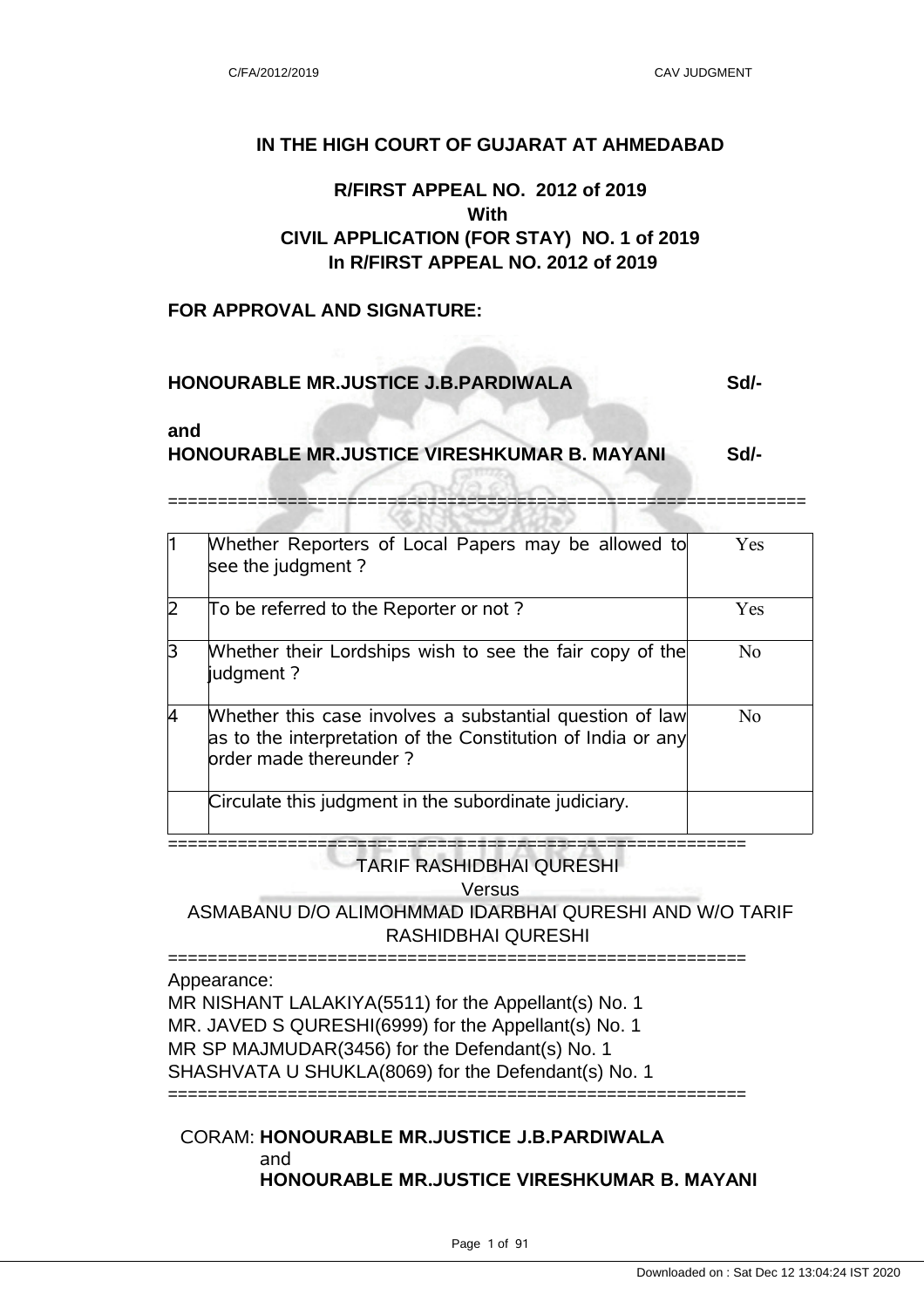### **Date : 19/03/2020**

### **CAV JUDGMENT**

### **(PER : HONOURABLE MR.JUSTICE J.B.PARDIWALA)**

1. This appeal under Section 19 of the Family Courts Act, 1984 (for short "the Act, 1984") is at the instance of the original defendant (husband) and is directed against the judgment and decree passed by the Principal Judge, Family Court, Ahmedabad dated 10<sup>th</sup> January, 2019 in the Family Suit No.257 of 2017 instituted by the respondent herein original plaintiff (wife) for a decree of divorce under the provisions of the Dissolution of Muslim Marriages Act, 1939 (for short "the Act, 1939").

2. The facts, giving rise to this appeal, may be summarized as under;

2.1 For the sake of convenience, the appellant herein shall be referred to as the original defendant and the respondent herein shall be referred to as the original plaintiff.

2.2 The plaintiff got married with the defendant on  $13<sup>th</sup>$  June, 2009 in accordance with the Muslim rites and customs. In the wedlock, the plaintiff conceived, but unfortunately, as alleged on account of physical cruelty at the end of the defendant and his family members, the plaintiff gave birth to a still born child.

2.3 It appears from the materials on record that the defendant started harassing the plaintiff soon after the marriage. It appears that an FIR was also lodged by the plaintiff for the offence punishable under Section 498A of the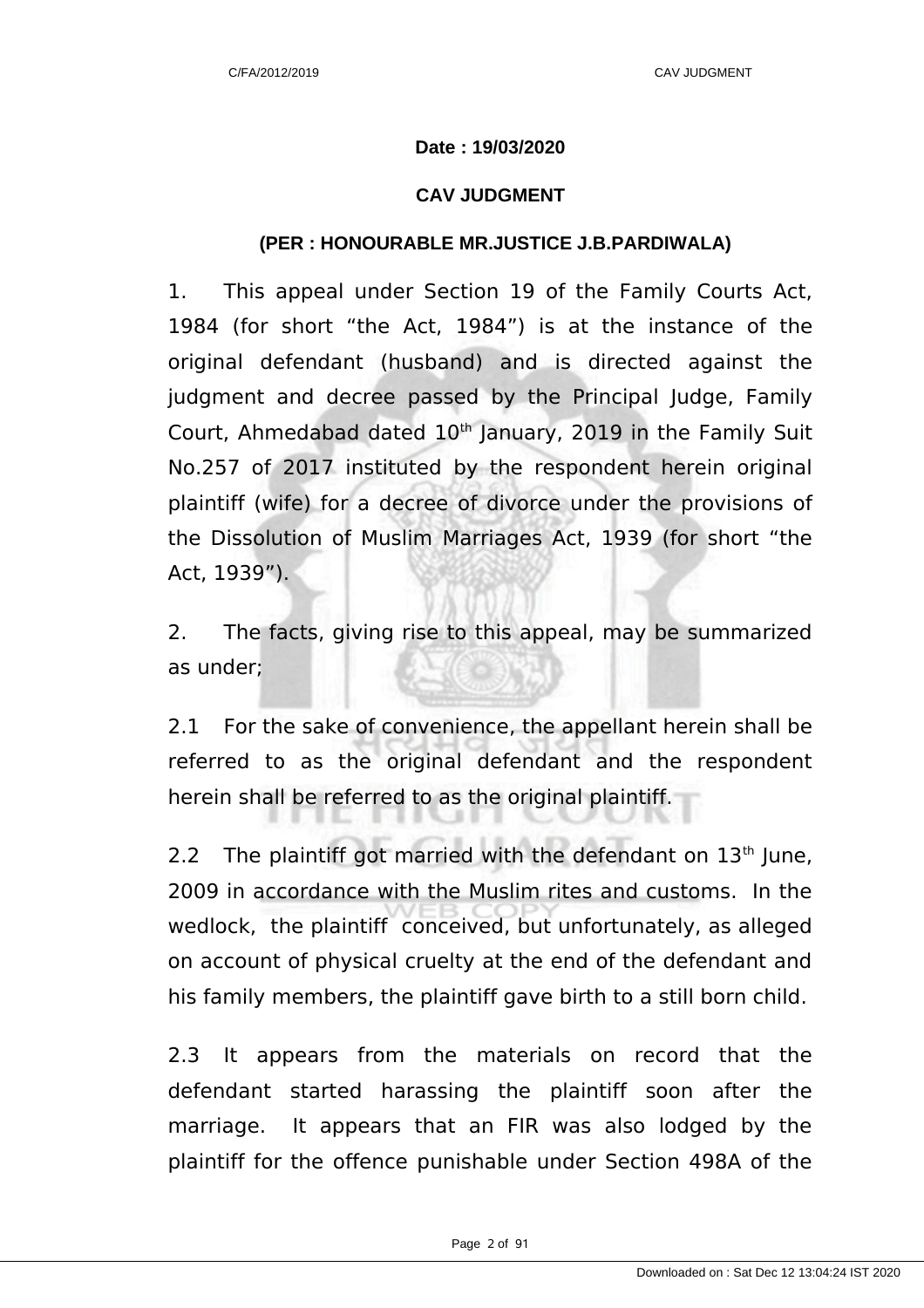Indian Penal Code. As the plaintiff was unable to continue with the marriage on account of incessant harassment, she left her matrimonial home and went back to her parental home. The plaintiff also preferred an application being the Criminal Misc. Application No.870 of 2011 in the Family Court at Ahmedabad under Section 125 of the Criminal Procedure Code seeking maintenance. The Family Court passed an order awarding Rs.2000/- per month towards the maintenance. However, it appears that the defendant failed to comply with the order passed by the Family Court for maintenance. Later, an application was filed being the Criminal Misc. Application No.56 of 2011 in the Court of the Metropolitan Magistrate, Ahmedabad under the provisions of the Protection of Women from Domestic Violence Act, 2005. In those proceedings also, the Metropolitan Magistrate, Ahmedabad passed an order of maintenance of Rs.2000/- per month. However, the defendant ignored the same. Later, a private complaint was lodged by the plaintiff in the Court of the Metropolitan Magistrate, Ahmedabad for the offence punishable under Sections 403, 406 and 420 of the Indian Penal Code.

2.4 Ultimately, the plaintiff instituted the Family Suit No.257 of 2017 for the dissolution of marriage on the ground of cruelty and for appropriate permanent alimony.

2.5 It appears that the plaintiff preferred an application Exh.5 in the Family Suit No.257 of 2017 for interim alimony. The Family Court passed an order directing the defendant to pay Rs.10,000/- to the plaintiff towards the interim alimony. This order of interim alimony passed by the Family Court was challenged by the defendant by filing the Special Civil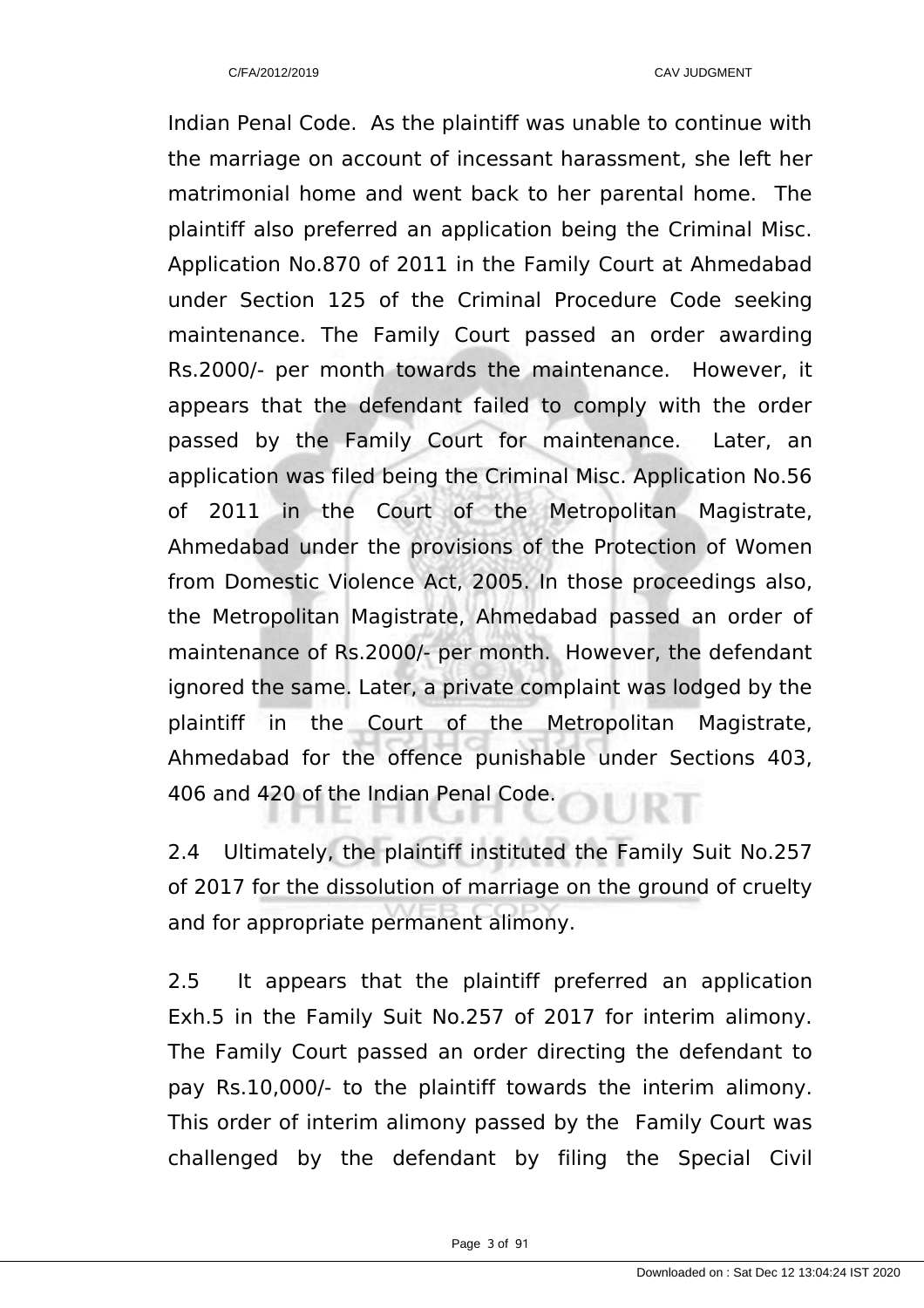Application No.14762 of 2017. The Special Civil Application No.14762 of 2017 ultimately came to be allowed by the learned Single Judge of this Court vide order dated 25<sup>th</sup> July, 2018. The order of interim alimony passed by the Family Court in favour of the plaintiff was quashed and set aside. The learned Single Judge of this Court observed as under;

"4. While the suit was filed under the Dissolution of Muslim Marriage Act, 1939 and interim prayer for alimony was made in the said suit, it could be noticed from the provisions of the Act of 1939 that the said law does not contain any provision regarding interim alimony. The learned Principal Judge of the Family Court had allowed application Exh.5, proceeded to allow the application Exh.5 for interim alimony. In paragraph 5, the learned Principal Judge, Family Court, noted that it was pertinent to notice that in the entire provisions of the Dissolution of Muslim Marriage Act, there was no provision for granting interim alimony.

4.1 Surprisingly, the learned Principal Judge, Family Court, thereafter adverted to the provisions of the Hindu Marriage Act, 1955 and adopted analogy of the said Act of 1955 finally to grant interim alimony. The learned Principal Judge proceeded by observing thus,

"..... At this juncture, if we take analogy and perused provisions of Hindu Marriage Act, 1955, there is provision for interim alimony, so that plaintiff and/or defendant having no source of income can survive during the period of pendency of entire suit. That on being applying same analogy, though there is no specific provision for interim alimony, this Court has inherent power and jurisdiction to grant interim alimony to plaintiff, so that, plaintiff is not required to depend upon anybody and/or beg from other including her father so as to survive herself and to contest this petition till suit is finally adjudicated."

5. Section 24 of the Hindu Marriage Act, 1955 which related to the maintenance pendente lite and expenses of proceedings was resorted to and relied on to hold that the plaintiff would entitle to get interim alimony till the final adjudication of the suit. The learned Principal Judge,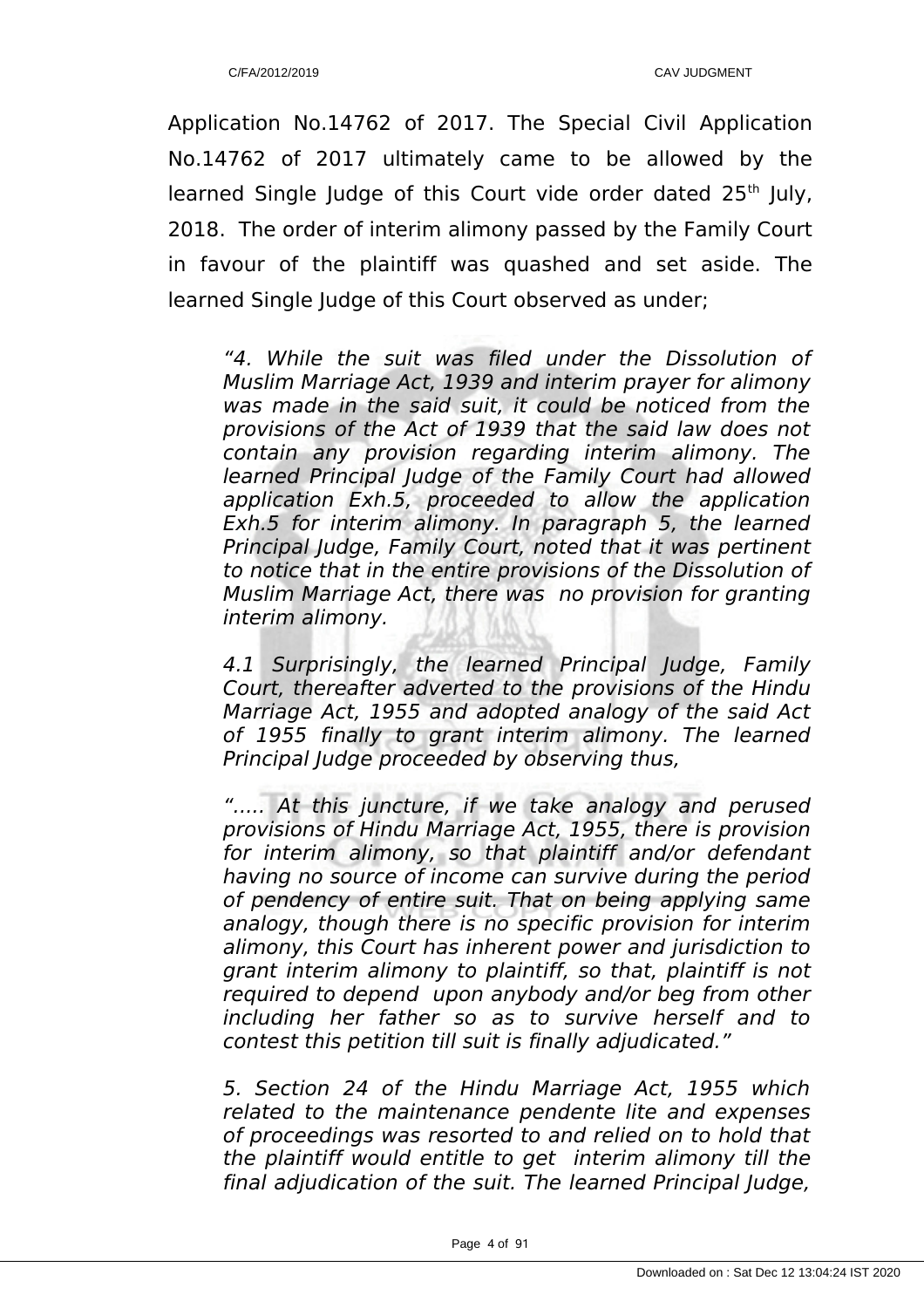Family Court, went on to reason that the financial position of the petitioner was good and that his family members had been holding number of industries. Finally, Exh.5 application was allowed as aforesaid.

5.1 Thus, it can be evidently seen that though the statute of Dissolution of Muslim Marriage Act, under which the suit was institute, did not provide for grant of interim alimony and the Act did not have any such provision to be applied in favour of the petitioner, the learned Principal Judge misdirected himself to consider the provisions of the Hindu Marriage Act, 1955. These provisions were not applicable, however the learned Principal Judge applied analogy of Section 24 of the said Act and allowed interim alimony to the petitioner. The impugned order dated 15th June, 2017 below application Exh.5 is thus manifestly infirm in law. The provisions of the Hindu Marriage Act which was never applicable to the facts of the case, were applied by the learned Principal Judge, Family Court.

6. Therefore, order dated 15th June, 2017 below application Exh.5 is required to be quashed. It is expedient in the facts and circumstances of the case to remit back the proceedings of Exh.5 to the learned Family Court, Ahmedabad, for deciding the same afresh. Resultantly, order dated 15th June, 2017 passed by learned Principal Judge, Family Court, Ahmedabad, below application Exh.5 in Family Suit No.257 of 2017 is hereby set aside. The proceedings of Exh.5 application in the said suit stands remitted to the court of learned Principal Judge, Family Court, Ahmedabad, who shall take up the proceedings afresh and decide the same within a period of three months from the date of receipt of this order. Learned Principal Judge, Family Court, also endeavour to ensure that the suit itself is expeditiously decided.

6.1 It goes without saying that the exercise of taking decision shall be under the provisions of the Dissolution of Muslim Marriage Act, 1939 in respect of which parties through their learned advocates have no dispute.

6.2 Since order below Exh.5 application dated 15th June, 2017 is set aside as above, the challenge to order dated 14th July,2017 below Exh.14 in the very Family Suit which is subject matter of challenge in Special Civil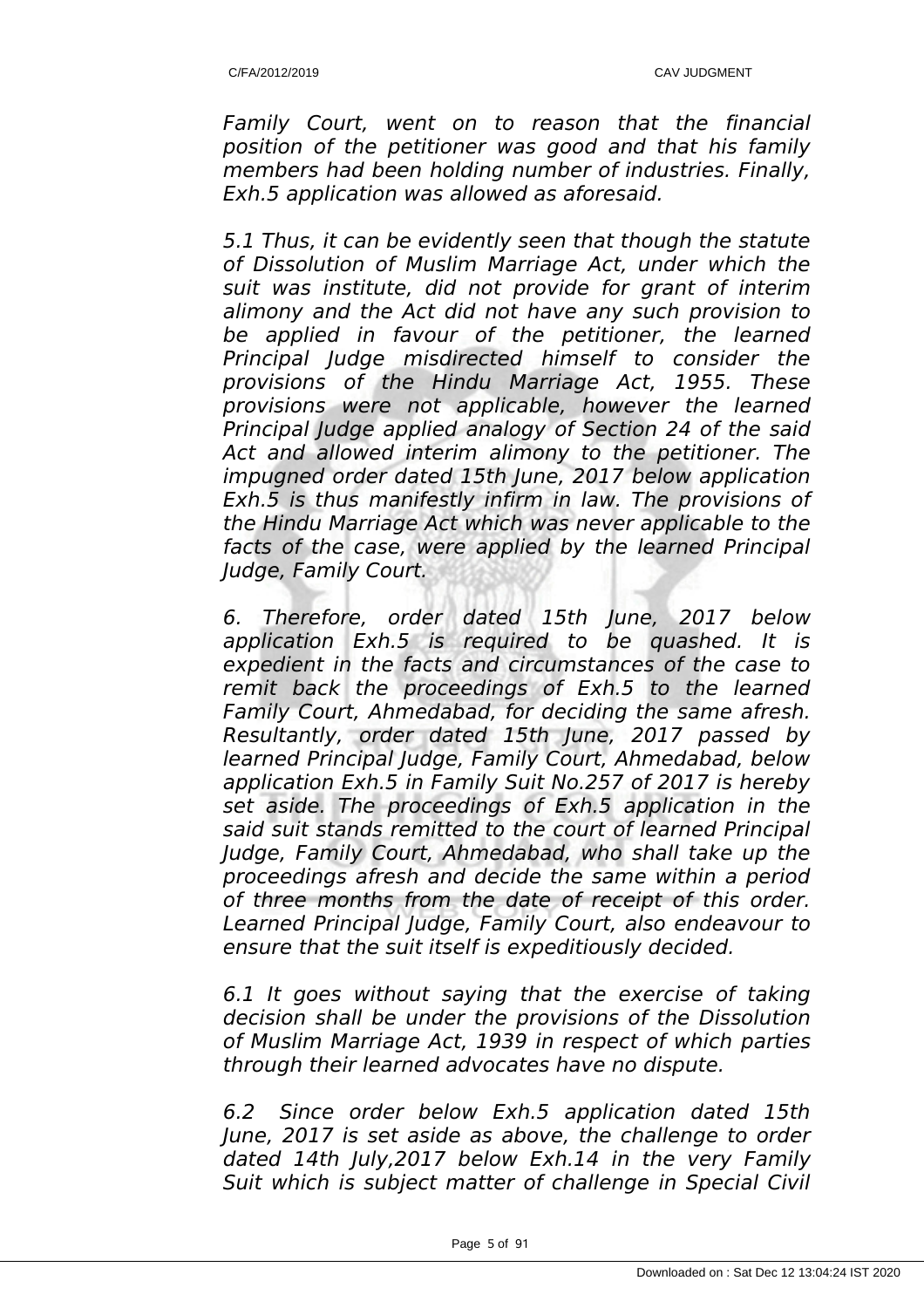Application No.14876 of 2017 would not survive."

2.6 The Family Court framed the following issues for the purpose of deciding the Family Suit No.257 of 2017 instituted by the plaintiff, seeking a decree of divorce;

"(1) Whether the plaintiff proves that defendant husband has neglected or has failed to provide her maintenance for a period of two years?

(2) Whether plaintiff proves that defendant husband has failed to perform, without reasonable cause, his marital obligations for a period of three years?

(3) Whether plaintiff proves that defendant husband has treated her with cruelty as alleged in the plaint?

(4) Whether plaintiff proves any other ground for divorce?

(5) Whether plaintiff is entitled to get decree of divorce as prayed for?

(6) Whether plaintiff is entitled to get "Stridhan" from defendant as prayed for?

(7) Whether plaintiff is entitled to get maintenance at the rate of Rs.25,000/- per month and/or any other amount?

(8) What order and decree?"

2.7 The issues framed by the Family Court, referred to above, came to be answered as under;

- "(1) In the affirmative.
- (2) In the affirmative.
- (3) In the affirmative
- (4) In the negative.
- (5) In the affirmative
- (6) In the negative.

(7) In the affirmative, Rs.10,00,000/- by way of permanent lifetime lump sum maintenance. (8) As per the final order."

Page 6 of 91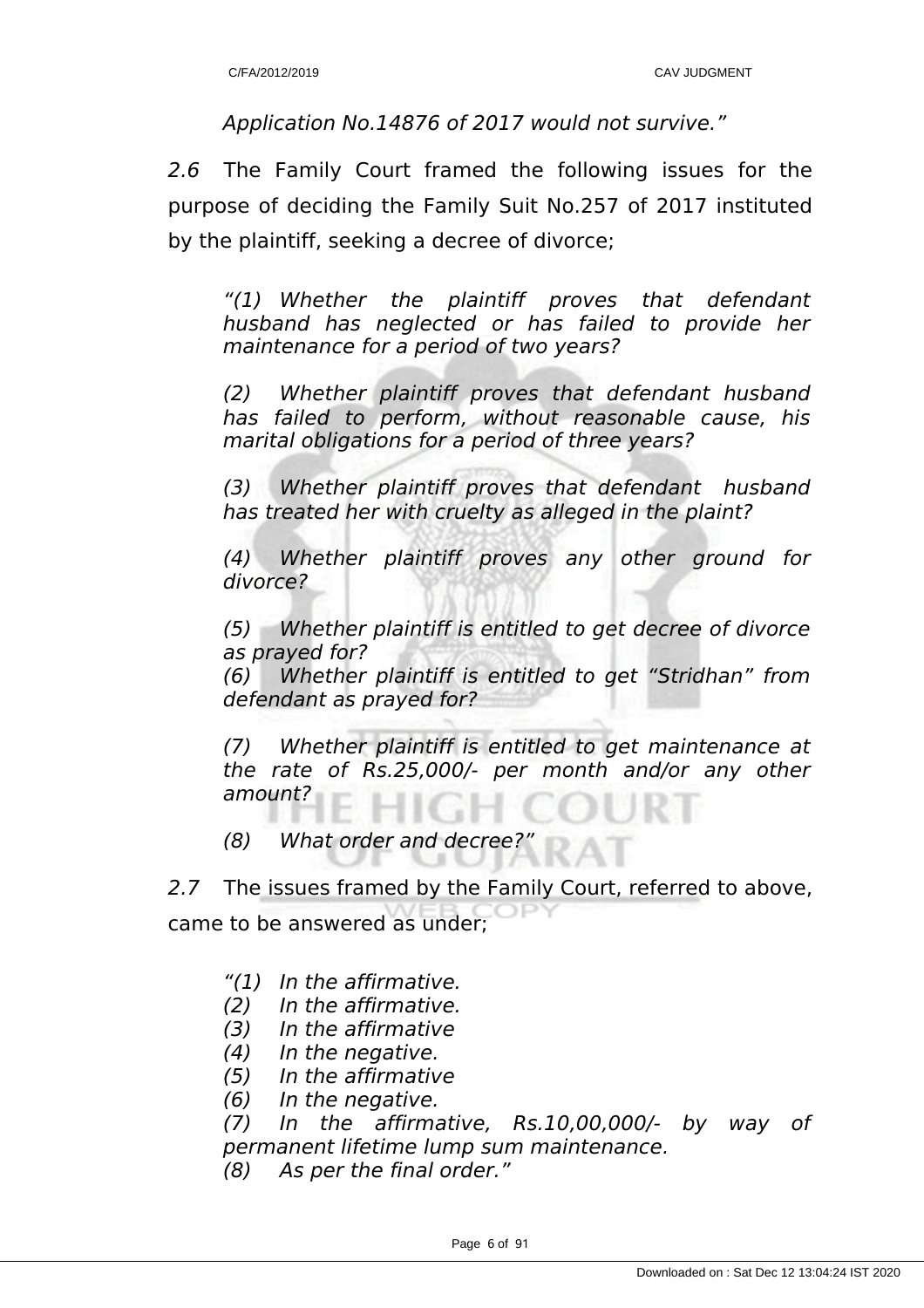2.8 The issue No.7 with regard to permanent alimony/maintenance came to be answered by the Family Court as under;

"30. In Danial Latifi's case the constitutional validity of Section 3 of the 1986 Act was challenged. Upon considering in detail the Hon'ble Court summed up its conclusion as under;

"(1) A Muslim husband is liable to make reasonable and fair provision for the future of the divorced wife which obviously includes her maintenance a well. Such a reasonable and fair provision extending beyond the Iddat period must be made by the husband within the Iddat period in terms of Section 3(1) of the Act.

(2) Liability of Muslim husband to his divorced wife arising under Section 3(1)(a) of the Act to pay maintenance is not confined to Iddat period.

(3) A divorced Muslim woman has not remarried and who is not able to maintain herself after Iddat period proceeds as provided under Section 4 of the Act against her relatives who are liable to maintain her in proportion to the properties which they inherit on her death according to Muslim law from such divorced woman including her children and parents. If any of the relatives being unable to pay maintenance the Magistrate may direct the State Wakf Board established under the Act to pay such maintenance.

(4) The provisions of the Act do not effect Articles 14, 15 and 21 of the Constitution of India."

33. It was observed that even after divorce and the period of Iddat, the former husband will not be exonerated from his liability of making reasonable and fair provision for future of the divorced wife and also her maintenance. But these provisions are to be made by husband within the period of Iddat. This liability of former husband was considered under the Act itself and not beyond that including Section 125 of Cr.P.C.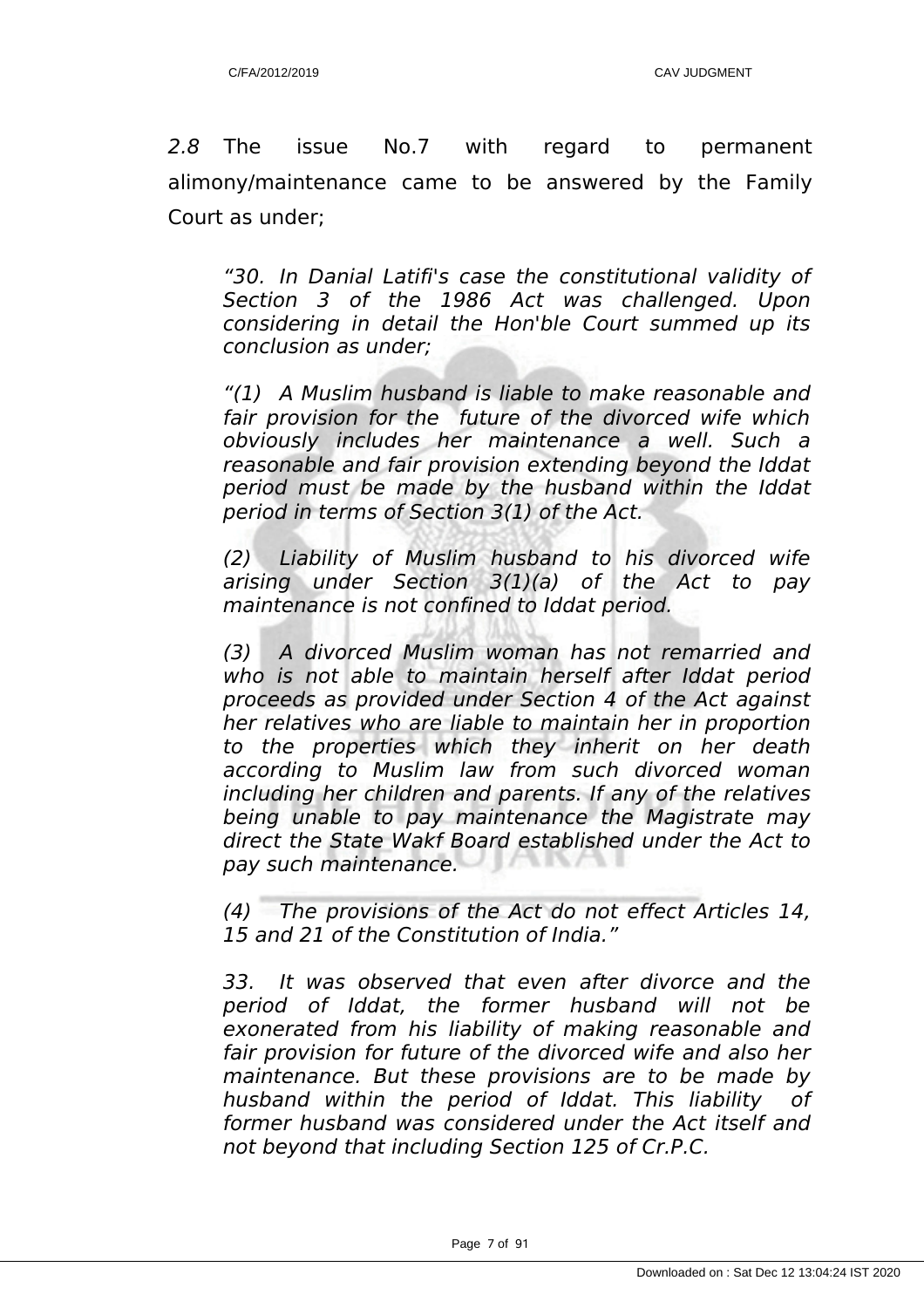34. It is, therefore, clear that the liability of a Muslim Husband to his divorced wife arising under Section 3(1) (a) of the Act to pay maintenance will not be confined to Iddat period only. He has to make reasonable and fair provision for future of the divorced wife which obviously includes her maintenance as well. It is obligatory for the husband to make these provisions within the period of Iddat. After divorce that liability of the Muslim husband is under 3 of the Act and not under section 125 of the Code of Criminal Procedure.

35. It was held in Danial Latifi's case that it cannot be accepted that Muslim husband is totally exonerated after giving divorce to his wife. In the aforesaid judgment the Apex Court held that the liability of the Muslim husband to his divorced wife arising under Section 3(1)(a) of Act to pay maintenance is not confined to Iddat period only. He has to make reasonable and fair provisions within the period of Iddat for future of the divorced wife. i.e., even for post Iddat period also which obviously included her maintenance as well. In case the husband does not make arrangement, court can direct him to make reasonable provision and if the respondent fails to comply the direction, coercive steps under sub-section (4) of section 3 of the Act are taken against him.

36. A careful reading of the provisions of the Act would indicate that a divorced woman is entitled to a reasonable and fair provision for maintenance. It was stated that Parliament seems to intend that the divorced woman gets sufficient means of livelihood, after the divorce, and therefore, the word provision indicates that something is provided in advance for meeting some needs. In other words, at the time of divorce the Muslim husband is required to contemplate the future needs and make preparatory arrangements in advance for meeting those needs. Reasonable and fair provision may include provision for her residence, her food, her cloths and other articles. The expression within should be read as during or for and this cannot be done because words cannot be construed contrary to their meaning as the word within would mean on or before, not beyond and, therefore, it was held that the Act would mean that on or before the expiration of the iddat period, the husband is bound to make and pay a maintenance to the wife and if he fails to do so then the wife is entitled to recover it by filing an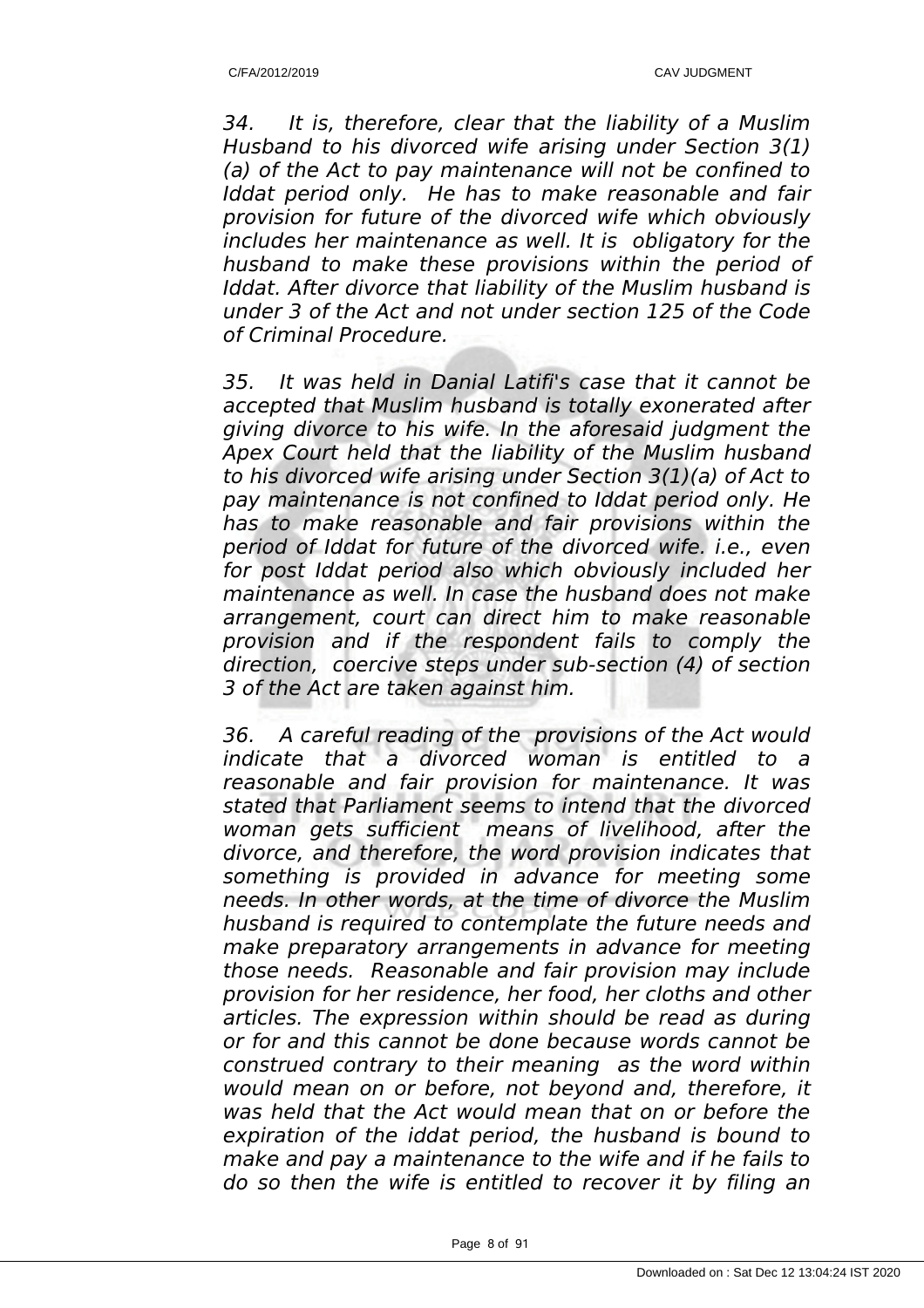application before the Magistrate as provided in section 3(3) but no where the Parliament has provided that reasonable and fair provision and maintenance is limited only for the iddat period and not beyond it. It would extend to the whole life of the divorced wife unless she gets married for a second time.

37. L.A of the plaintiff has placed reliance on three judgments (1) Iqbal Bano vs. State of U.P and Anr. Delivered by Hon'ble Supreme Court of India on 5.6.2007 in Appeal (Cr.) No.795 of 2001; (2) Shamim Bano vs. Asraf Kahn delivered by Hon'ble Supreme Court of India on 16.04.2014 in Criminal Appeal No.820 of 2014; and (3) Maria Munnisa Begum vs. Noore Mohammad Saheb reported in AIR 1965 AP 231. This court has gone through the aforesaid judgments.

38. It is, thus, clear that Muslim husband is liable to make reasonable and fair provision for the future of the divorced wife which obviously includes her maintenance as well as such a reasonable and fair provision extending beyond the iddat period must be made by the husband within the iddat period in terms of section  $3(1)(a)$  of the Act.

39. So far as maintenance is concerned, plaintiff has submitted that defendant and his family members are rich; defendant, his father and brothers are engaged in the business of spare parts of mill machinery and hardware in the name and style of Shama Industries. The plaintiff has further submitted that defendant, his father and brothers are also engaged in the business of iron scraps in the names and style of "F.H. Scrap Traders" and "Gool Industries" and "R.H. Steel Enterprise" on wholesale basis at Vatva, Ahmedabad. The defendant is also holding godowns for storing iron scraps in different parts of Ahmedabad city and defendant earns Rs.1,00,000/- p.m. Out of his business and his father and brothers are earning Rs.5,00,000/- p.m. It has been submitted that plaintiff has no source of income to maintain herself as she does not know any skill or trade.

40. As against plaintiff, defendant has denied all allegations made against him and has submitted that defendant shall prove such allegations by strict proof. The defendant has submitted that defendant does not do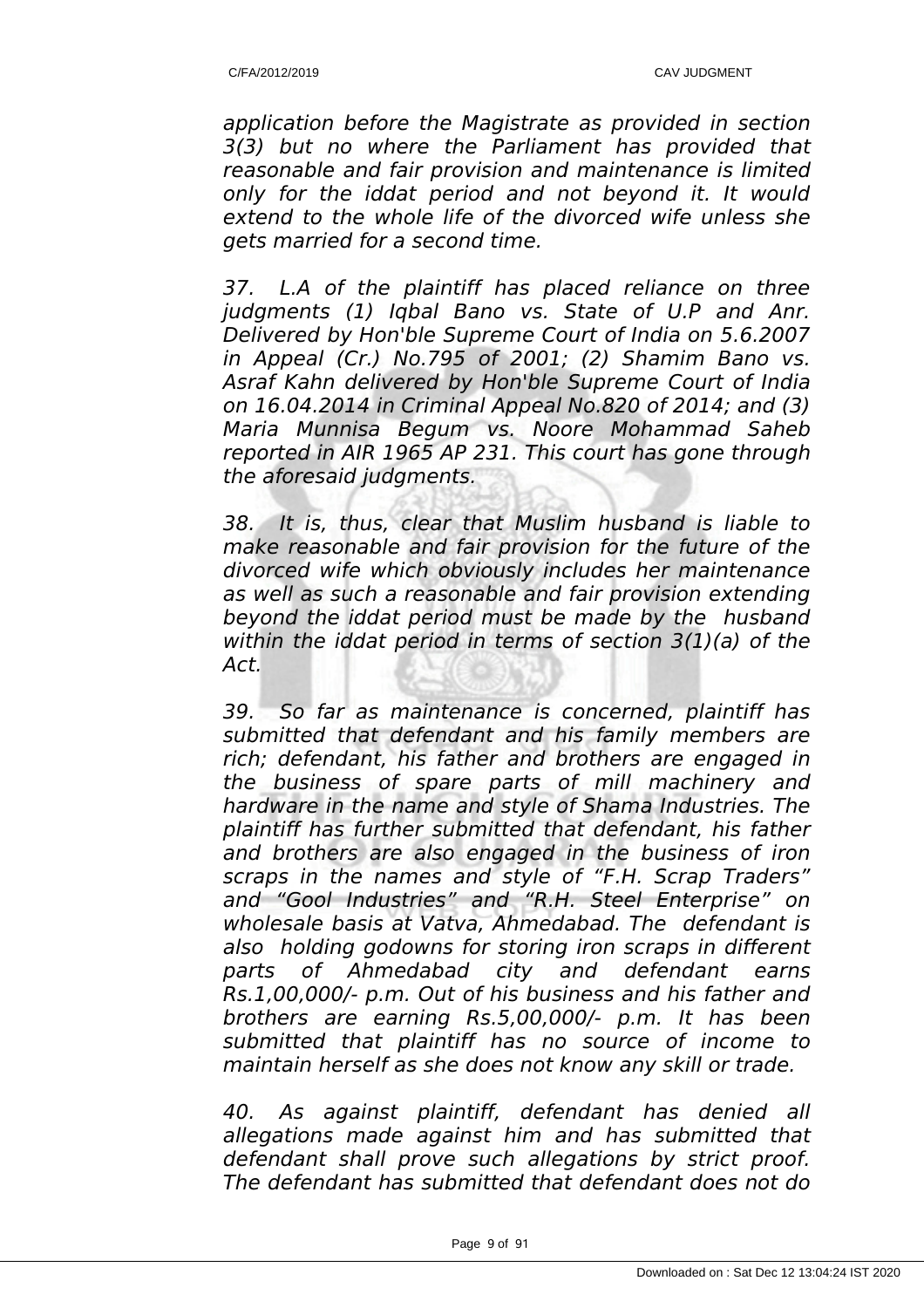any kind of business and he does labour work and earns only Rs.4000/- p.m. The defendant has submitted that plaintiff is doing sewing and fashion designing work and plaintiff is also earning huge amount from boutique work.

41. There is no iota of evidence on record that plaintiff is engaged in any earning activity and plaintiff has independent income to maintain herself?

42. In view of the provisions of section 105 of the Indian Evidence Act burden lies upon the defendant/husband to prove his income by leading cogent and reliable evidence. The defendant has miserably failed to prove that he does only labour work and earns Rs.4,000/-.

43. It is pertinent to note that plaintiff wife has filed Cr.M.A No.870 of 2011 for obtaining maintenance under section 125 of the Code of Criminal Procedure, 1973, and after hearing the parties and recording the evidence of both parties, this Court has granted maintenance at the rate of Rs.7,000/- p.m. From 1.1.2016 and onwards on merit. The certified copy of the said judgment is produced on record.

44. It is clear from the appreciation of evidence on record that defendant is engaged in the joint family business of spare parts of mill machinery, hardware and iron scrap and such business is on wholesale basis.

45. As stated above, defendant failed to discharge his legal obligation to prove his income, and therefore, adverse inference can be drawn as provided under section 114(g) of the Indian Evidence Act. After taking into consideration the fact that defendant is engaged in joint family business of spare parts of mill machinery, hardware and iron scrape, the notional monthly income of defendant can safely be assessed at Rs.40,000/-

46. In view of what is discussed herein above, defendant is liable to make reasonable and fair provision and maintenance for plaintiff/wife, and considering the requirement of plaintiff and ever increasing prices of essential commodities, it would be just and proper to grant Rs.10,00,000/- to the plaintiff towards her lifetime permanent lump sum maintenance, which in the opinion of this court is reasonable and fair provision for future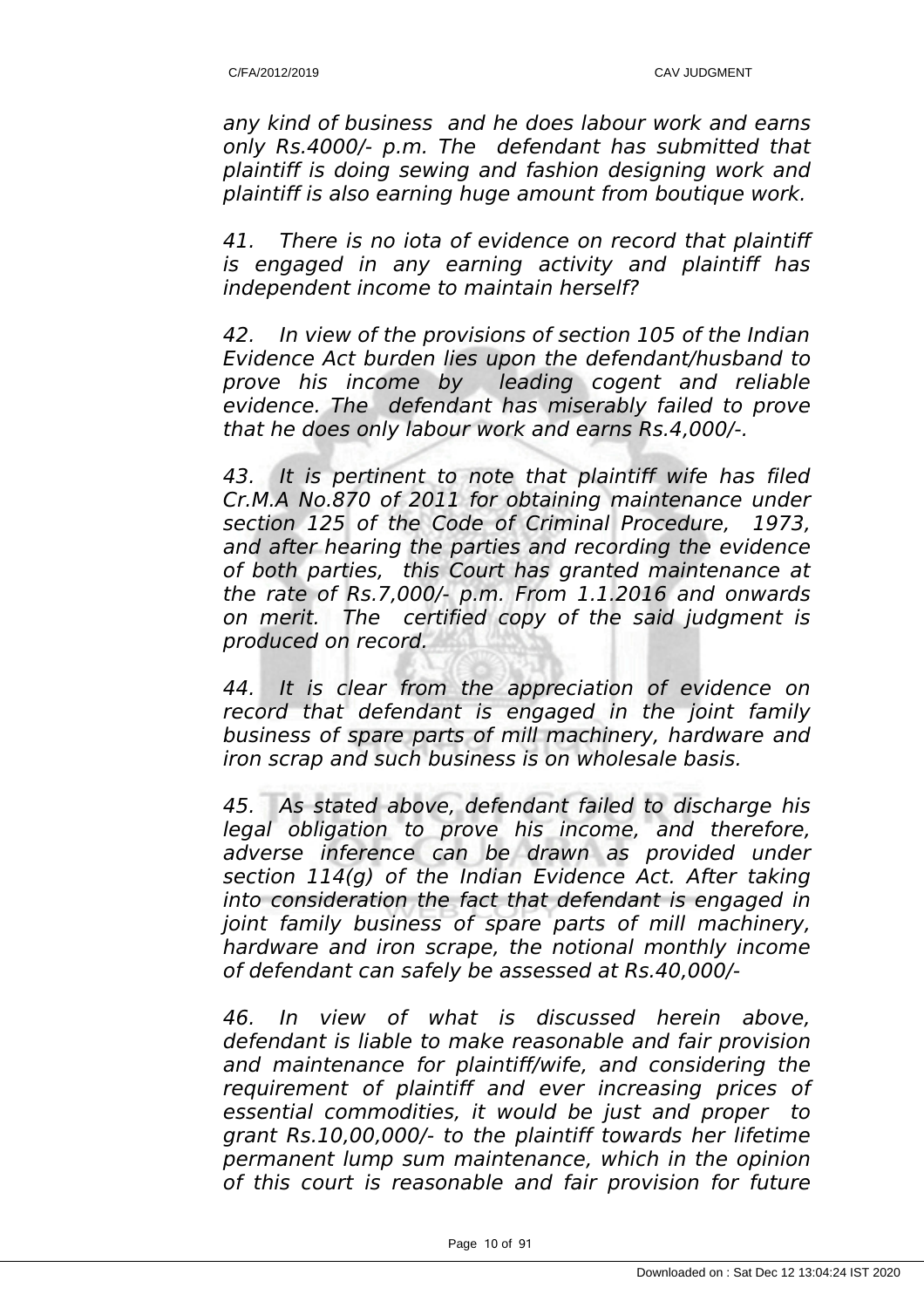maintenance of plaintiff.

47. Admittedly, the defendant is ordered to pay maintenance to plaintiff in other proceedings under other statutes. It is obvious that if the defendant pays aforesaid permanent lump sum maintenance to plaintiff, the orders passed to pay maintenance to plaintiff under other Acts in different proceedings shall come to an end and plaintiff shall not be entitled to claim maintenance as ordered in other proceedings under different statues as the aforesaid amount of maintenance is full and final for lifetime maintenance of plaintiff."

2.9 The operative part of the order passed by the Family Court, partly allowing the family suit instituted by the plaintiff reads thus;

"(1) This suit is hereby partly allowed and decreed.

(2) it is hereby ordered that marriage solemnized by and between plaintiff and defendant on 13.06.2009 to this suit is hereby dissolved on the grounds of (a) defendant has neglected and has failed to provide maintenance to plaintiff for a period of two years; (b) defendant has failed to perform, without reasonable cause, his marital obligations for a period of three years; and (c) defendant has treated plaintiff with cruelty under Sections 2(ii), 2(iv) and 2(viii) of the Dissolution of Muslim Marriages Act, 1939, respectively.

(3) It is hereby ordered that defendant shall pay Rs.10,00,000/- (Rupees Ten Lacs only) to the plaintiff towards her permanent life time lump sum maintenance as provided under Section 3(1)(a) of the Muslim Women (Protection of Rights on Divorce) Act, 1986. It is hereby made it clear that if the defendant pays aforesaid amount to plaintiff, the plaintiff shall not be entitled to claim maintenance granted to her by different orders in different proceedings under different statutes.

(4) The prayer prayed by plaintiff to order the defendant to return her Stridhan is hereby rejected.

(5) it is hereby ordered that defendant shall pay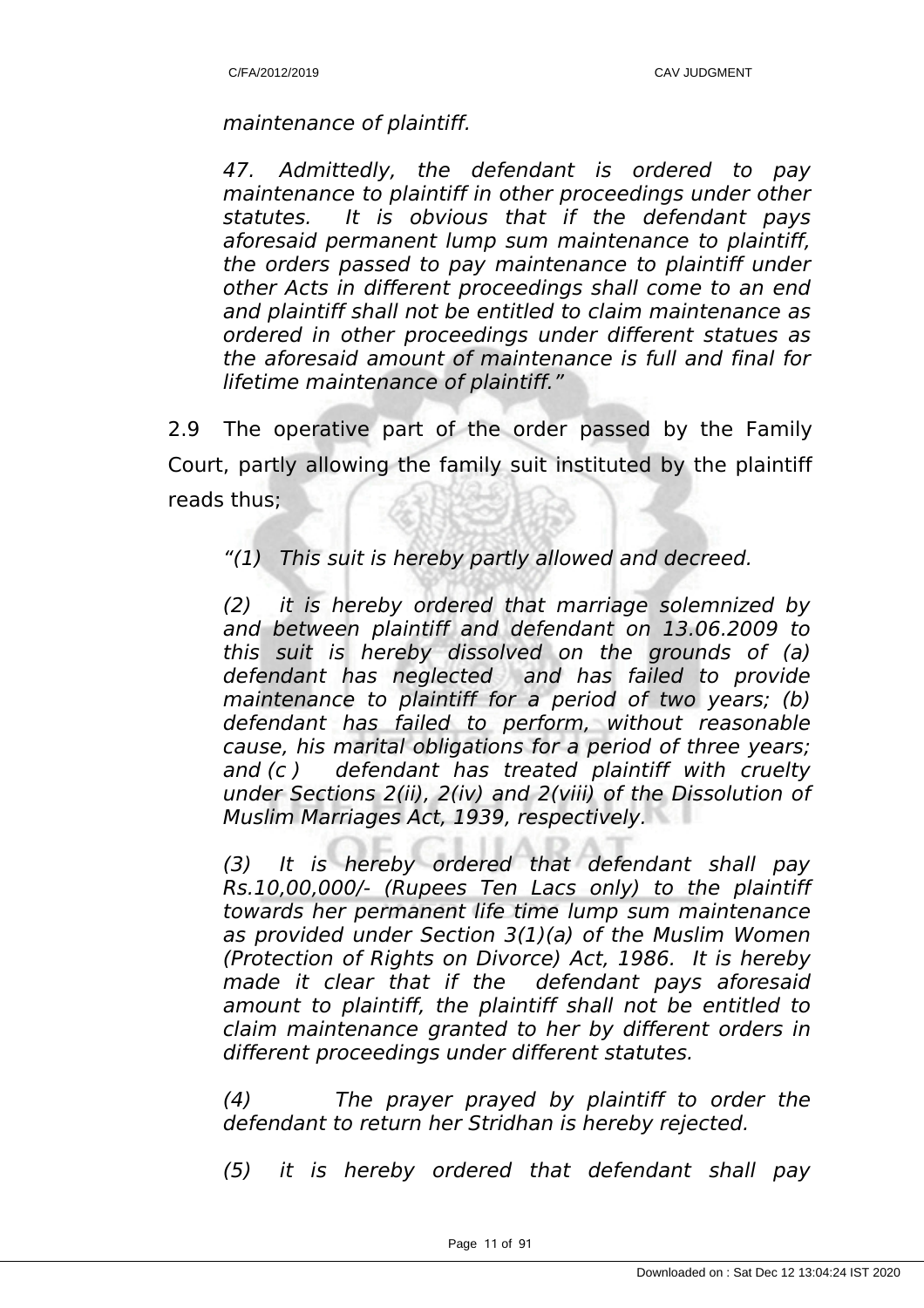Rs.10,000/- (Rupees Ten Thousand Only) to plaintiff towards the costs of this suit and shall bear his own costs.

(6) The decree shall follow accordingly."

2.10 Being dissatisfied with the judgment and decree passed by the Family Court, the defendant (husband) is here before this Court with the present appeal.

# **Submissions on behalf of the appellant-original defendant:**

3. Mr. Mehul Suresh Shah, the learned senior counsel appearing for the appellant at the outset submitted that he is confining his challenge in this appeal only to that part of the decree by which the Family Court has awarded Rs.10,00,000/ in favour of the wife towards lump sum permanent alimony for her maintenance. Mr. Shah would submit that the order passed by the Family Court, awarding permanent alimony in favour of the wife is without jurisdiction. Mr. Shah would submit that the suit instituted by the wife could be said to be under the provisions of the Dissolution of Muslim Marriage Act, 1939 and the Act of 1939 does not provide for any maintenance. It is further submitted that after coming into force of the Muslim Women Act, 1986, a Muslim woman can apply under Sections 3 and 4 of the said Act only to the Magistrate of the First Class having jurisdiction under the Criminal Procedure Code for maintenance. The Family Court cannot deal with such applications. In other words, after the commencement of the Muslim Women Act, 1986, a Muslim divorced wife cannot even apply for maintenance under the provisions of Chapter-IX of the Code. It is only under Section 5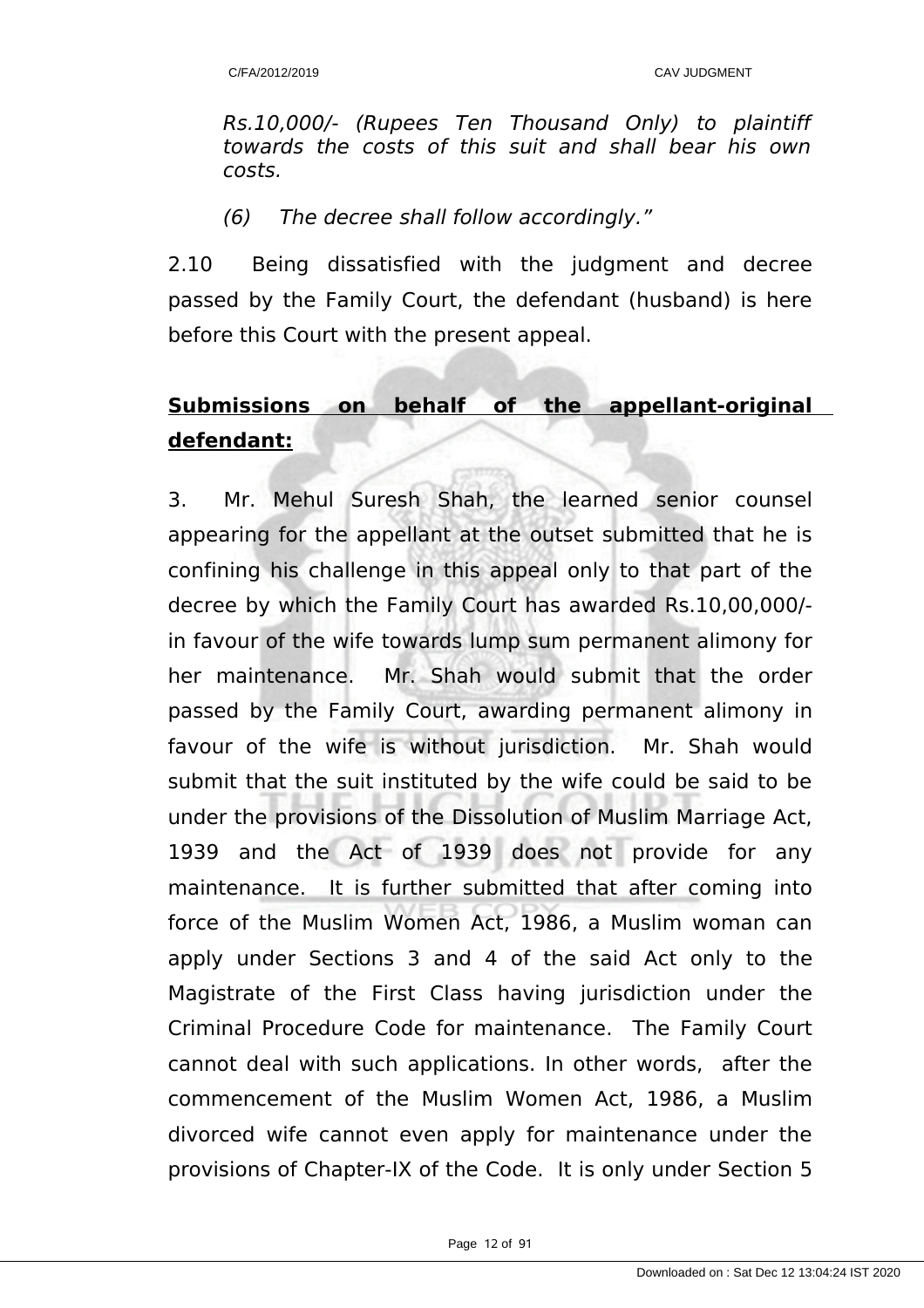of the Muslim Women Act by agreement can the husband and the divorced wife approach a Magistrate under Chapter-IX of the Code.

4. The learned senior counsel would argue that the liability of the husband to pay maintenance to a divorced wife ceases the moment the Iddat period gets over. He has to pay maintenance to her within the Iddat period for the Iddat period. According to the learned senior counsel, the husband, of course, has to make reasonable and fair provision for his wife within the Iddat period which should take care of her for the rest of her life or till she incurs any disability under the Act, 1986.

5. Mr. Shah would submit that the reliance placed by the Family Court on the decision of the Supreme Court in the case of **Danial LatifI & Anr. vs. Union of India**, 2001 (7) SCC 740 is completely misplaced.

6. Mr. Shah seeks to place reliance on a Full Bench decision of the Bombay High Court in the case of **Karim Abdul Rehman Shaikh vs. Shehnaz Karim Shaikh & Ors.**, 2000 Cri. L.J., 3560. In the Full Bench decision of the Bombay High Court, referred to above, the Hon'ble Judges addressed themselves on four questions. The same are as under;

"((i) Whether the Muslim husband's liability under section 3(a) of the Muslim Women Act to make a reasonable and fair provision and pay maintenance is only restricted to the iddat period or whether it extends beyond the iddat period?

(ii) Whether the Muslim Women Act has the effect of invalidating the orders/judgments passed under section 125 of the Code i.e. whether the Muslim Women Act operates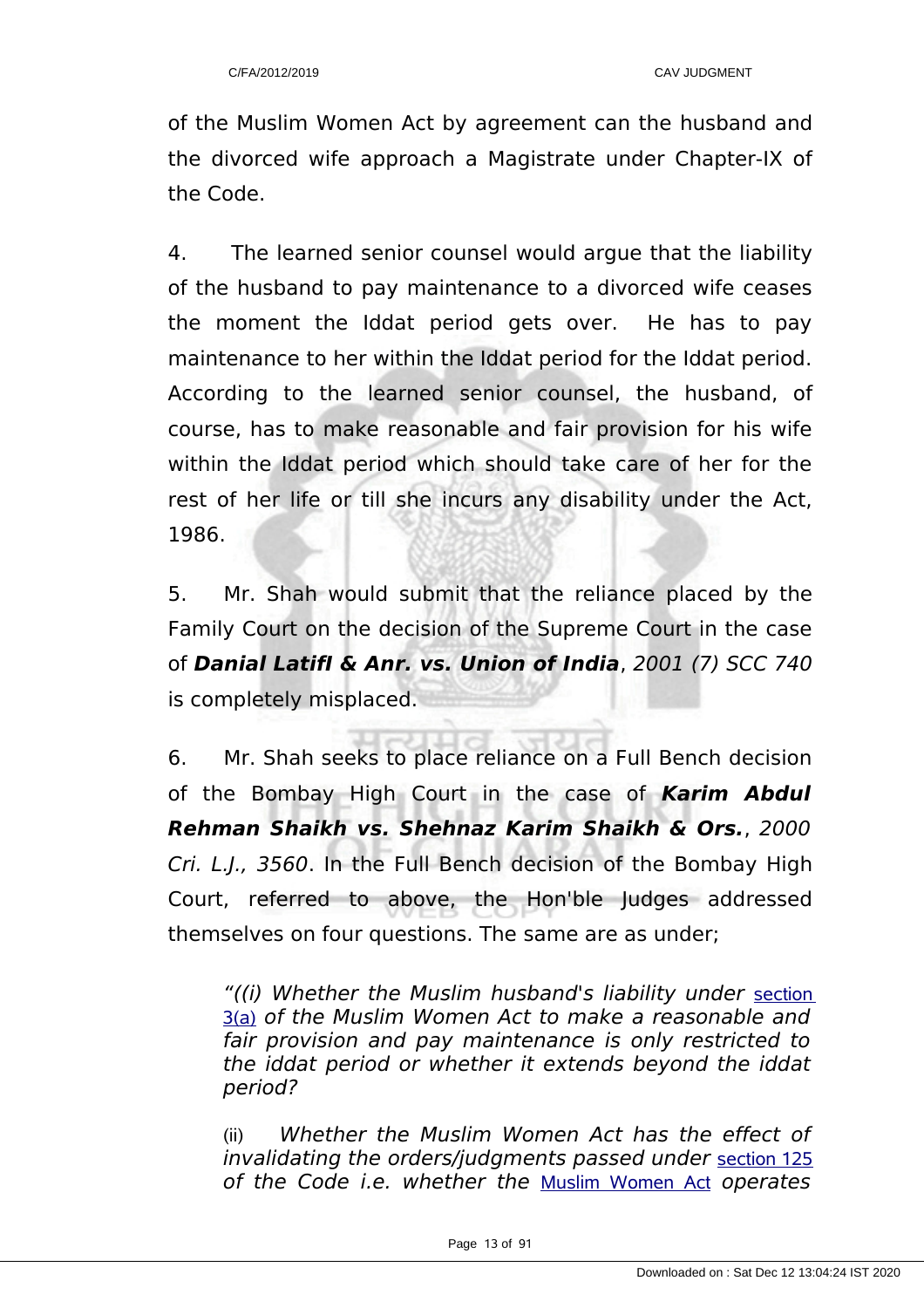retrospectively so as to divest parties of vested rights?

(iii) Whether after the commencement of the Muslim Women Act, a Muslim divorced wife can apply for maintenance by invoking the provisions of Chapter IX of the Code?

(iv) Whether the Family Court has jurisdiction to try applications of the Muslim divorced women for maintenance after coming into force of the Muslim Women Act?"

7. The Full Bench answered the aforesaid four questions as under;

"(i) The husband's liability to pay maintenance to a divorced wife ceases the moment iddat period gets over. He has to pay maintenance to her within the iddat period for the iddat period. But he has to make reasonable and fair provision for her within iddat period, which should take care of her for the rest of her life on till she incurs any disability under the Muslim Women Act. While deciding the amount regard will be had to the needs of the divorced women, the standard of life enjoyed by her during her marriage and the means of her former husband and the like circumstances. If the husband is unable to arrange for such a lumpsum payment he can ask for instalments and the Court shall consider granting him instalments. Till the husband makes the fair and reasonable provision, the Magistrate may direct monthly payment to be made to the wife even beyond the iddat period subject to the fixation of the amount of fair and reasonable provision.

(ii) The orders passed under section 125 of the Code prior to the enactment of the Muslim Women Act are not nullified by reason of the coming into force of the Muslim Women Act. Such orders are binding on both sides and can be executed under section 128 of the Code. The Muslim Women Act does not divest the divorced women of the right to get maintenance under section 125 of the Code vested in her by reason of orders of a competent Court passed prior to its coming into force.

(iii) After commencement of the Muslim Women Act, a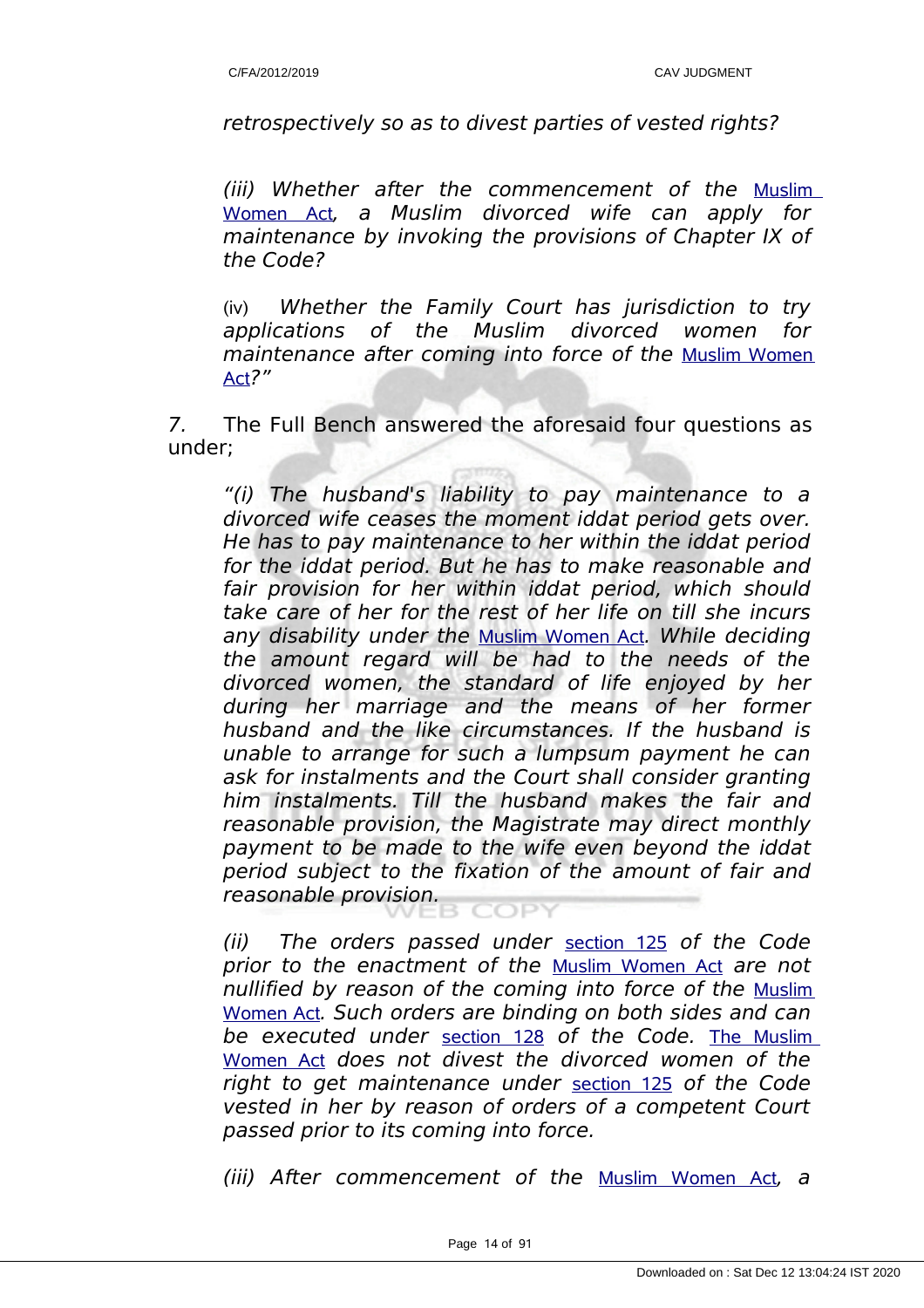Muslim divorced wife can not apply for maintenance under the provisions of Chapter IX of the Code. It is only under section 5 of the Muslim Women Act by agreement can the husband and the divorced wife approach a Magistrate under Chapter IX of the code.

(iv) After coming into force of the Muslim Women Act, a Muslim Women can apply under sections  $3$  and  $4$  of the said Act only to Magistrate of the First Class having jurisdiction under the Code. The Family Court cannot deal with such applications. "

8. In short, the principal argument of Mr. Shah is that there is no provision in any enactment which empowers the Family Court to award permanent alimony while granting the decree of divorce in favour of the wife.

9. In such circumstances, referred to above, Mr. Shah prays that there being merit in his appeal, the order of grant of permanent alimony be quashed and set aside.

### **Submissions on behalf of the respondent (original plaintiff/wife)** जयत

10. On the other hand, this appeal has been vehemently opposed by Mr. Nishit Gandhi and Mr. Shaswat Shukla, the learned counsel appearing for the wife. Both the learned counsel would submit that no error, not to speak of any error of law, could be said to have been committed by the Family Court in passing the order of permanent alimony in favour of the wife. The learned counsel would submit that the issue in this regard stands sufficiently answered by the Supreme Court in the case of Danial Latifi (supra). The learned counsel pointed out that in Danial Latifi (supra), the subject matter of challenge was to the constitutional validity of the Muslim Women (Protection of Rights on Divorce) Act, 1986. The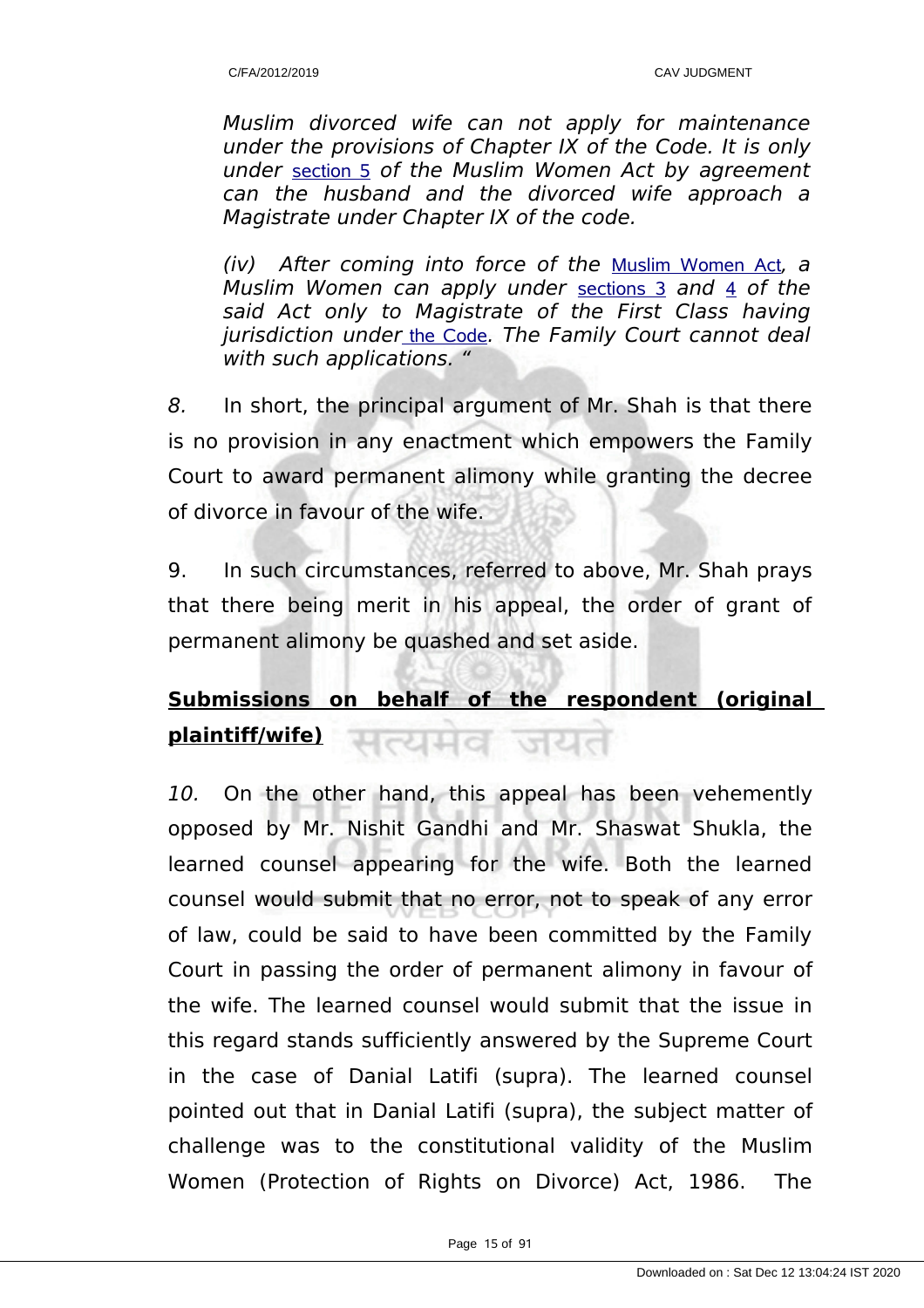Supreme Court, while upholding the validity of the Act, held as under;

"1) A Muslim husband is liable to make reasonable and fair provision for the future of the divorced wife which obviously includes her maintenance as well. Such a reasonable and fair provision extending beyond the iddat period must be made by the husband within the iddat period in terms of Section 3(1)(a) of the Act.

2) Liability of Muslim husband to his divorced wife arising under Section  $3(1)(a)$  of the Act to pay maintenance is not confined to iddat period.

3) A divorced Muslim woman who has not remarried and who is not able to maintain herself after iddat period can proceed as provided under Section 4 of the Act against her relatives who are liable to maintain her in proportion to the properties which they inherit on her death according to Muslim law from such divorced woman including her children and parents. If any of the relatives being unable to pay maintenance, the Magistrate may direct the State Wakf Board established under the Act to pay such maintenance.

4) The provisions of the Act do not offend Articles 14, 15 and 21 of the Constitution of India. "

11. The learned counsel, in the last, submitted that the right of maintenance and the right in the matrimonial property or the consequences of the marriage or its dissolution, are reliefs incidentally to the main relief of the "dissolution of marriage" and, therefore, such reliefs are very much an integral part of the decree of "dissolution of marriage". It is submitted that if need be, the Court may be justified in exercising its inherent powers to protect the interest of the wife. In such circumstances, referred to above, Mr. Gandhi prays that there being no merit in this appeal, the same be dismissed.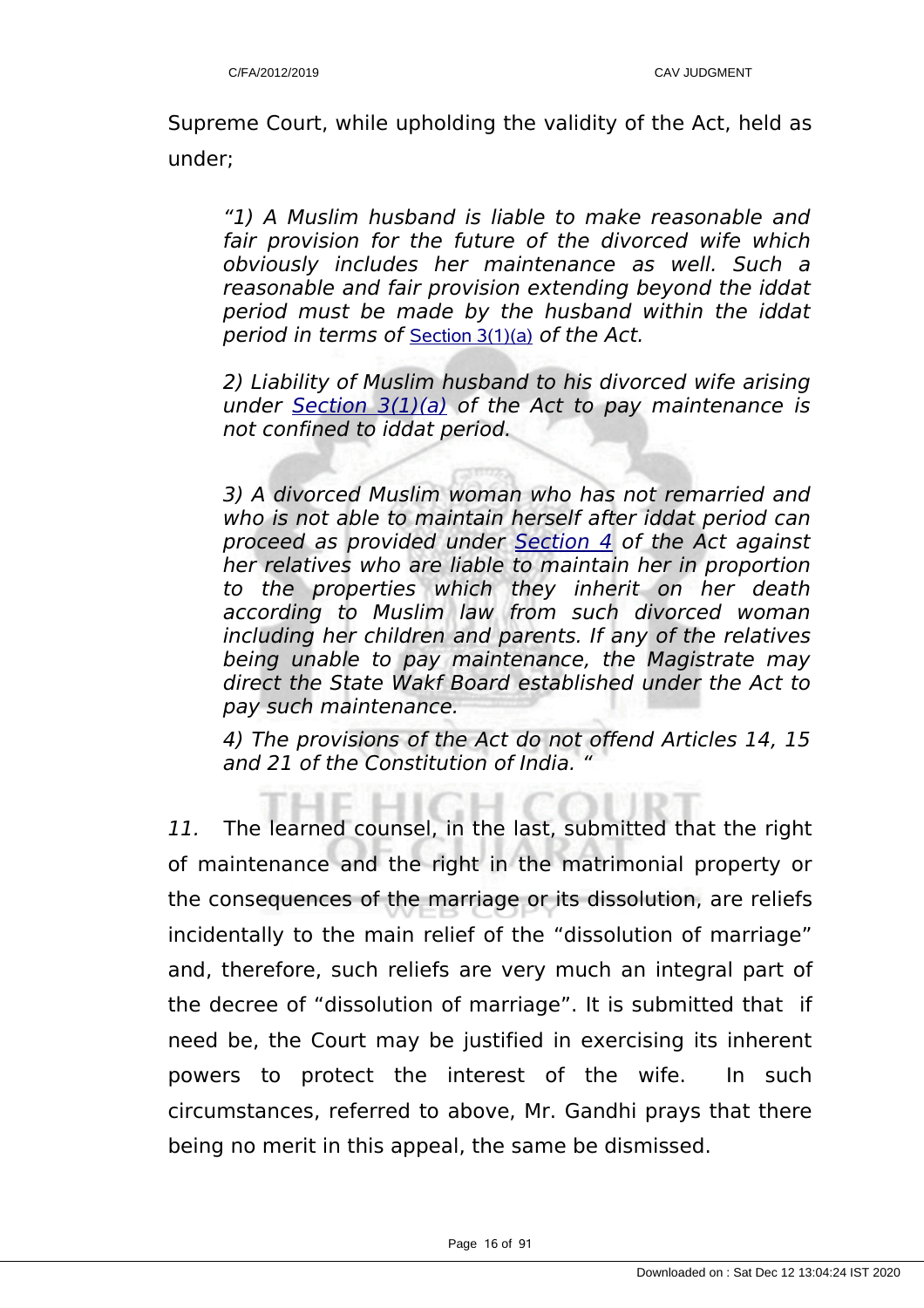# **ANALYSIS**

12. Having heard the learned counsel appearing for the parties and having gone through the materials on record, the only question that falls for our consideration is whether the Family Court committed any error in passing the order of permanent alimony in favour of the wife while granting decree of divorce to the wife?

# **Family Courts Act, 1984**

13. The preamble of the Family Courts Act, 1984 reads as under;

"An act to provide for the establishment of Family Courts with a view to promote conciliation in, and secure speedy settlement of disputes relating to marriage and family affairs and for matters connected therewith."

14. The statement of objects and reason of Family Courts Act are necessary to appreciate the scope of the jurisdiction of the Family Courts. The same are quoted herein :

"Several associations of women, other organisations and individuals have urged, from time to time, that Family Courts be set up for the settlement of family disputes, where emphasis should be laid on conciliation and achieving socially desirable results and adherence to rigid rules of procedure and evidence should be eliminated. The Law Commission in its 59th Report (1974) had also stressed that in dealing with disputes concerning the family Courts ought to adopt an approach redically different from that adopted in ordinary civil proceedings and that it should make reasonable efforts at settlement before the commencement of the trial. The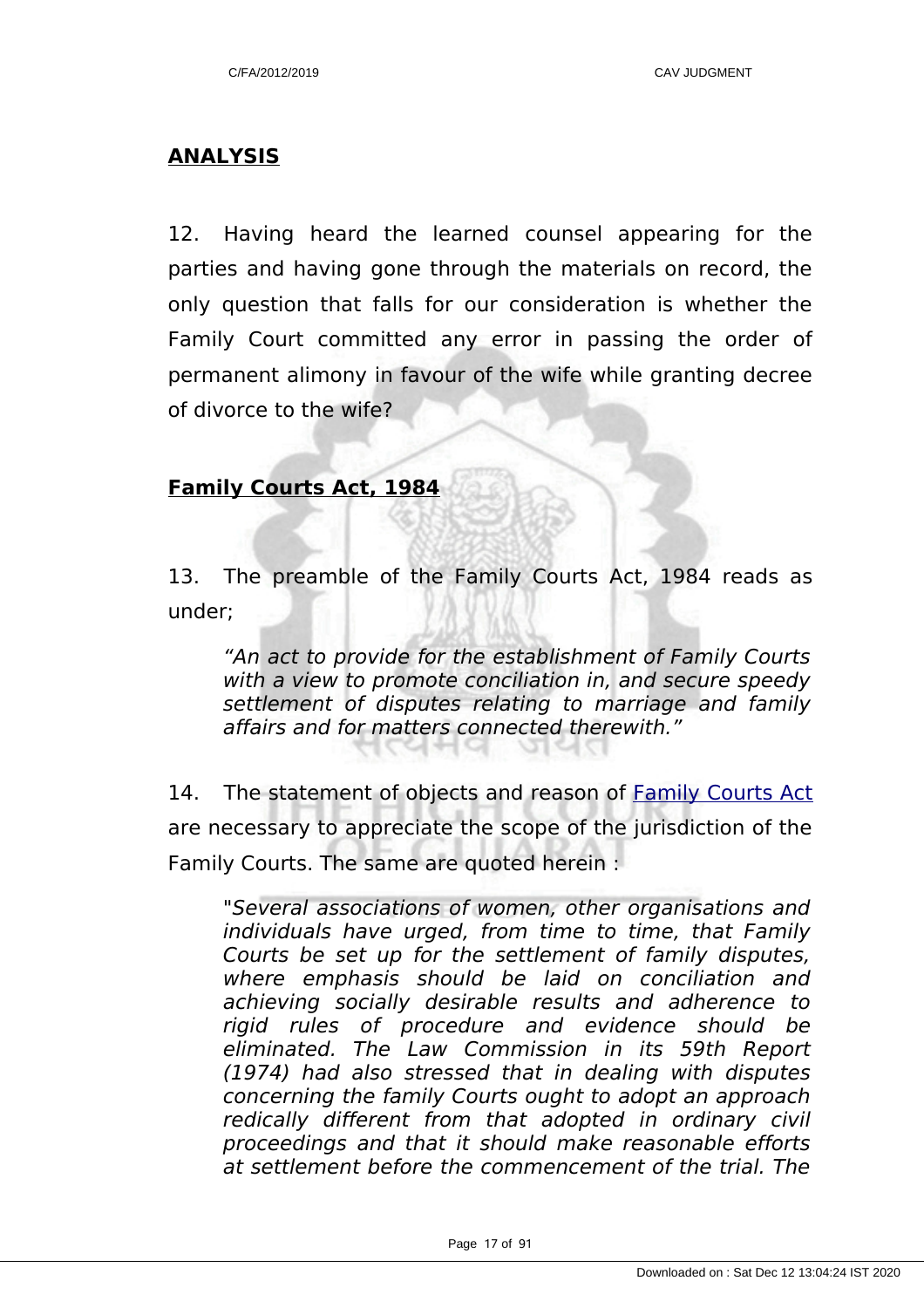Code of Civil Procedure was amended in 1976 to provide for a special procedure to be adopted in suits or proceedings relating to matters concerning the family. However, not much use has been made by the Courts in adopting this conciliatory procedure and the Courts continue to deal with family disputes in the same manner as other civil matters and the same adversary approach prevails. The need was, therefore, felt, in the public interest, to establish Family Courts for speedy settlement of family disputes."

15. The Bill inter alia, seeks to :

(a) provide for establishment of Family Courts by the State Government;

(b) make it obligatory on the State Governments to set up a Family Court in every city or town with a population exceeding one million;

(c) enable the State Governments to set up such Courts in areas other than those specified in (b) above;

(d) exclusively provide within the jurisdiction of the Family Courts the matters relating to:

(i) matrimonial relief, including nullity of marriage, judicial separation, divorce, restitution of conjugal rights, or declaration as to the validity of a' marriage or as to the matrimonial status of any person;

(ii) the property of the spouses or of either of them;

(iii) declaration as to the legitimacy of any person;

(iv) guardianship of a person or the custody of any minor;

(v) maintenance, including proceedings under Chapter IX of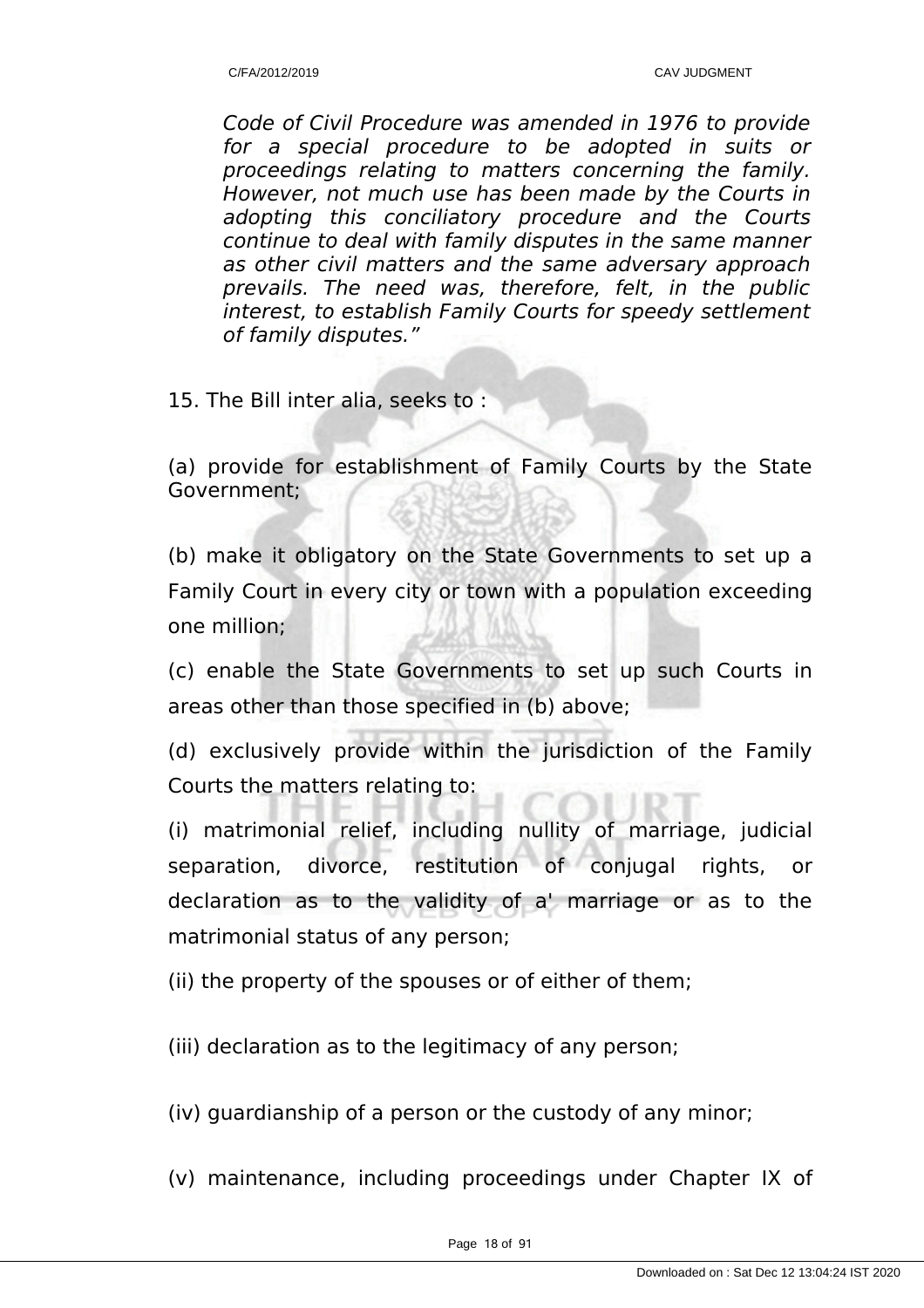the Code of Criminal Procedure;

(e) make it obligatory on the part of the Family Court to endeavour, in the first instance to effect a reconciliation or a settlement between the parties to a family dispute. During this stage, the proceedings will be informal and the rigid rules of procedure shall not apply;

(f) provide for the association of social welfare agencies, counsellors, etc., during conciliation stage and also to secure the services of medical and welfare experts;

(g) provide that the parties to a dispute before a Family Court shall not be entitled, as of right, to be represented by legal practitioner. However, the Court may, in the interest of justice seek assistance of a legal expert as amicus curiae;

(h) simplify the rules of evidence and procedure so as to enable a Family Court to deal effectually with a dispute;

(i) provide for only one right of appeal which shall lie to the High Court. थमट जय

16. The Bill seeks to achieve the above objects."

17 Clause 2(d) noted above specifically provides for bringing in within the jurisdiction of the Family Courts the matters relating to matrimonial relief, including nullity of marriage, judicial separation, divorce, restitution of conjugal rights etc. matter also relating to the property of spouse or either of them, and also all issues relating to maintenance including proceeding under Chapter IX of Cr.P.C.

18. Few other provisions of the Family Courts Act, 1984 need be noticed;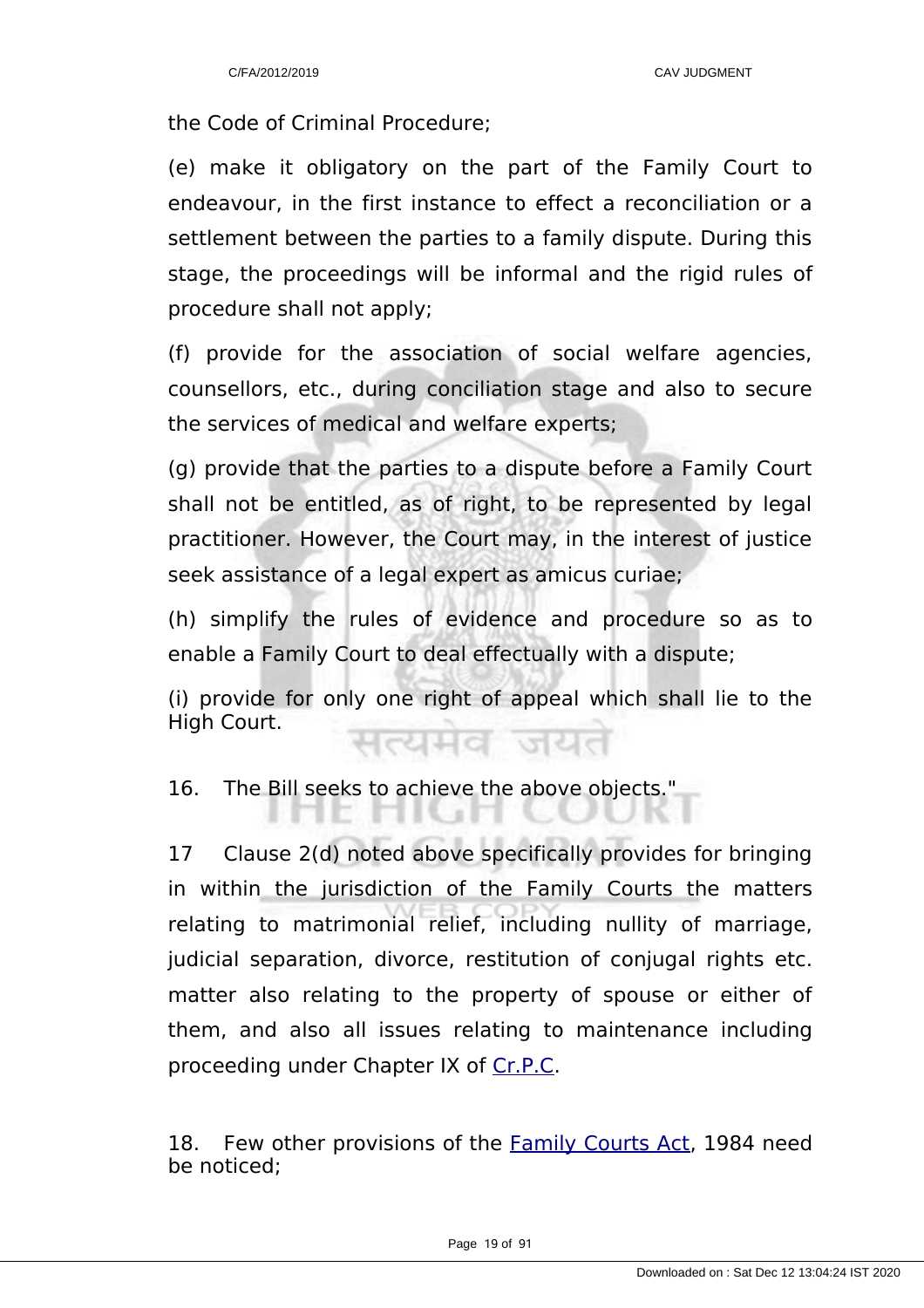19. Section 3 provides for the establishment of Family Court. Section 3(1) provides that the State Government in consultation with the High Court shall establish a Family Courts for every area in the state comprising the city or town whose population exceeds one million. The Family Court Act also provides that the State Government may establish Family Courts for such other areas as the State Government deem it necessary. Sub-section (2) of Section 3 provides that the State Government after consultation with the High Court, specify, by notification, the local limits of the area. Section 4 provides that the State Government shall appoint one or more persons to be Judge or Judges of the Family Court with the concurrence of the High Court. Section 4(3) provides the qualification for appointment of the Judge of the Family Court wherein it is stated that a person should have at least seven years' experience of holding a judicial office or should have an experience of seven years as an Advocate in the High Court. Section 4(4) provides that preference shall be given to women in the appointment of Family Court Judge.

20. Section 7 provides for the jurisdiction of the Family Court. Section 7(1) provides that the Family Court shall exercise jurisdiction exercisable by any District Court or by any Subordinate Civil Court under any law for the time being in force in respect of the suits and proceedings of the nature referred to in the explanation and also provides that the Family Court shall be deemed to be a District Court or as the case may be, such subordinate Civil Court for the area to which the jurisdiction of the Family Court extends.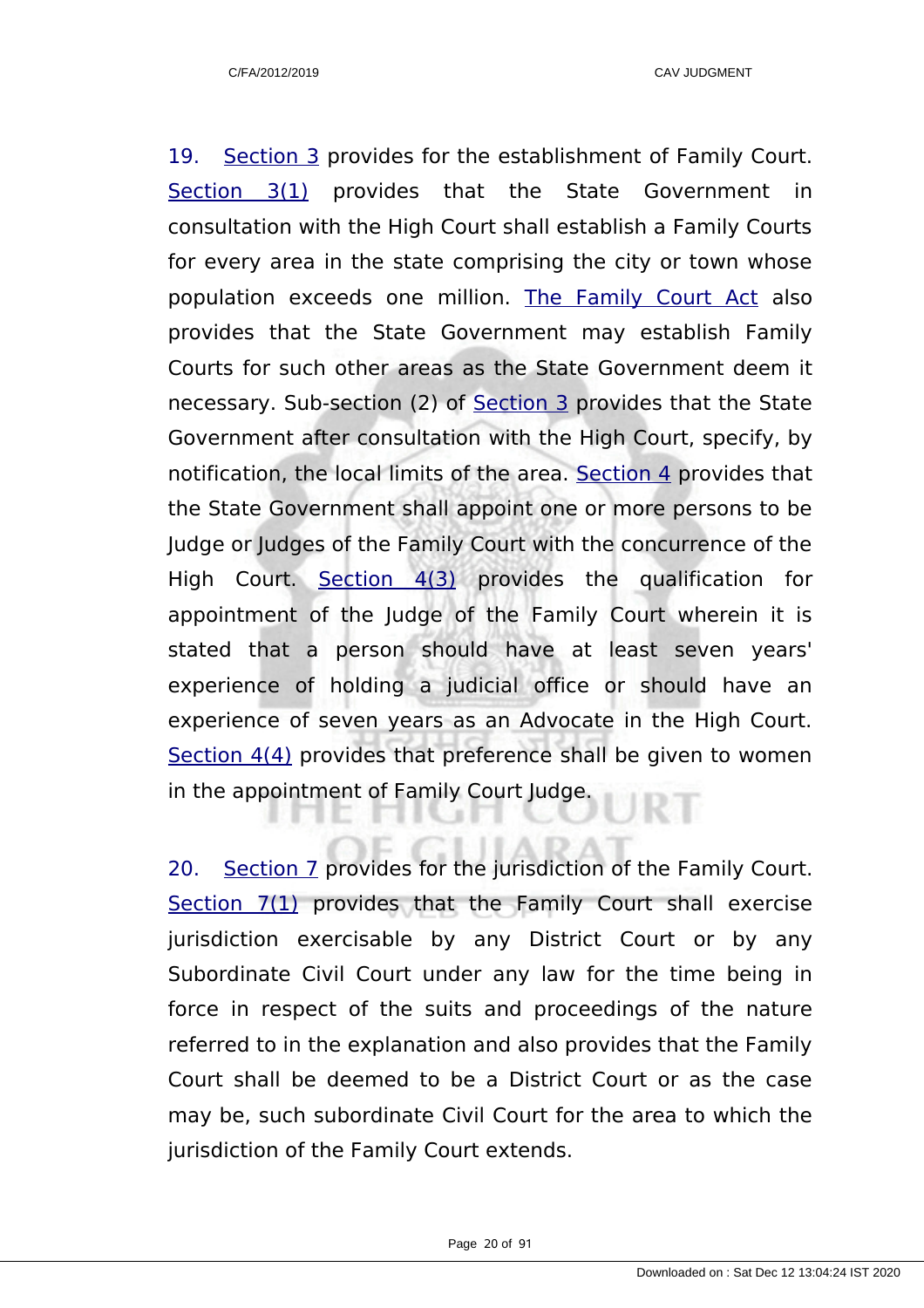21. Explanation to Section 7 gives details of the proceedings in which the Family Court will have the jurisdiction. Explanations (a), (b), (c) and (f) are relevant which may be taken note of:

"(a) a suit or proceeding between the parties to a marriage for a decree of nullity of marriage (declaring the marriage to be null and void or, as the case may be, annulling the marriage) or restitution of conjugal rights or judicial separation or dissolution of marriage;

(b) a suit or proceeding for a declaration as to the validity of a marriage or as to the matrimonial status of any person;

(c) a suit or proceeding between the parties to a marriage with respect to the property of the parties or of either of them;

(f) a suit or proceeding for maintenance."

22. Section 7(2) provides that the jurisdiction exercisable by the Magistrate of the First Class under Chapter IX of the Code of Criminal Procedure, 1973 and any other jurisdiction which may be conferred on the Court by such Act will also be within the jurisdiction of the Family Court.

 $F$  GUIARA 23. Section 8 excludes the jurisdiction of the other Courts in the matters provided under Section 7 of the Act and also provides that the proceedings covered by Section 7 of the Act shall stand transferred to the Family Court on the establishment of the said Courts in the area.

# **Muslim Women (Protection of Rights on Divorce) Act, 1986:-**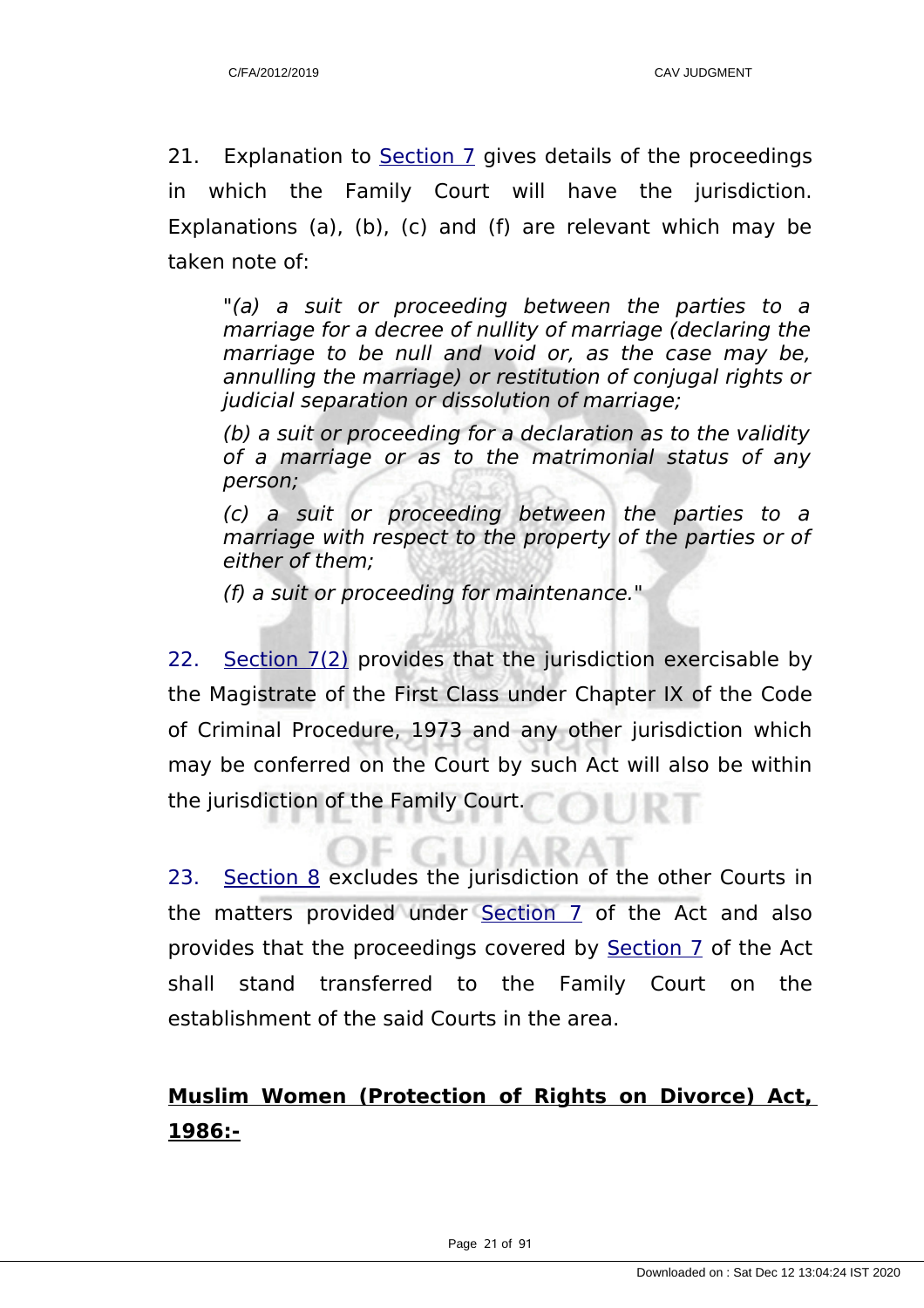24. The provisions of The Muslim Women (Protection of Rights on Divorce) Act, 1939 (referred to as 'Act') need be scanned.

25. The Act came into force on 19.05.1986. Section 7 of the Act requires that every application by a divorced woman under Section 125 or 127 of the Criminal Procedure Code pending before any Magistrate on the commencement of the Act, shall, not withstanding anything contained in the Code and subject to the provisions of Section 5 of the Act, be disposed of by such Magistrate in accordance with the provisions of the Act.

26. Section 3 of the Act is reproduced for convenience:

"3. Mahr or other properties of Muslim Women to be given to her at the time of divorce :-

(1) Notwithstanding anything contained in any other law for the time being in force, a divorced woman shall be entitled to :

(a) a reasonable and fair provision and maintenance to be made and paid to her within the Iddat period by her former husband;

(b) where she herself maintains the children born to her before or after her divorce, a reasonable and fair provision and maintenance to be made and paid by her former husband for a period of two years from the respective dates of birth of such children;

(c) an amount equal to the sum of Mahr or dower agreed to be paid to her at the time of her marriage or at any time thereafter according to Muslim Law; and

(d) all the properties given to her before or at the time of marriage or after her marriage by her relatives or friends or the husband or any relatives of the husband or his friends.

(2) Where a reasonable and fair provision and maintenance or the amount of Mahr or dower due has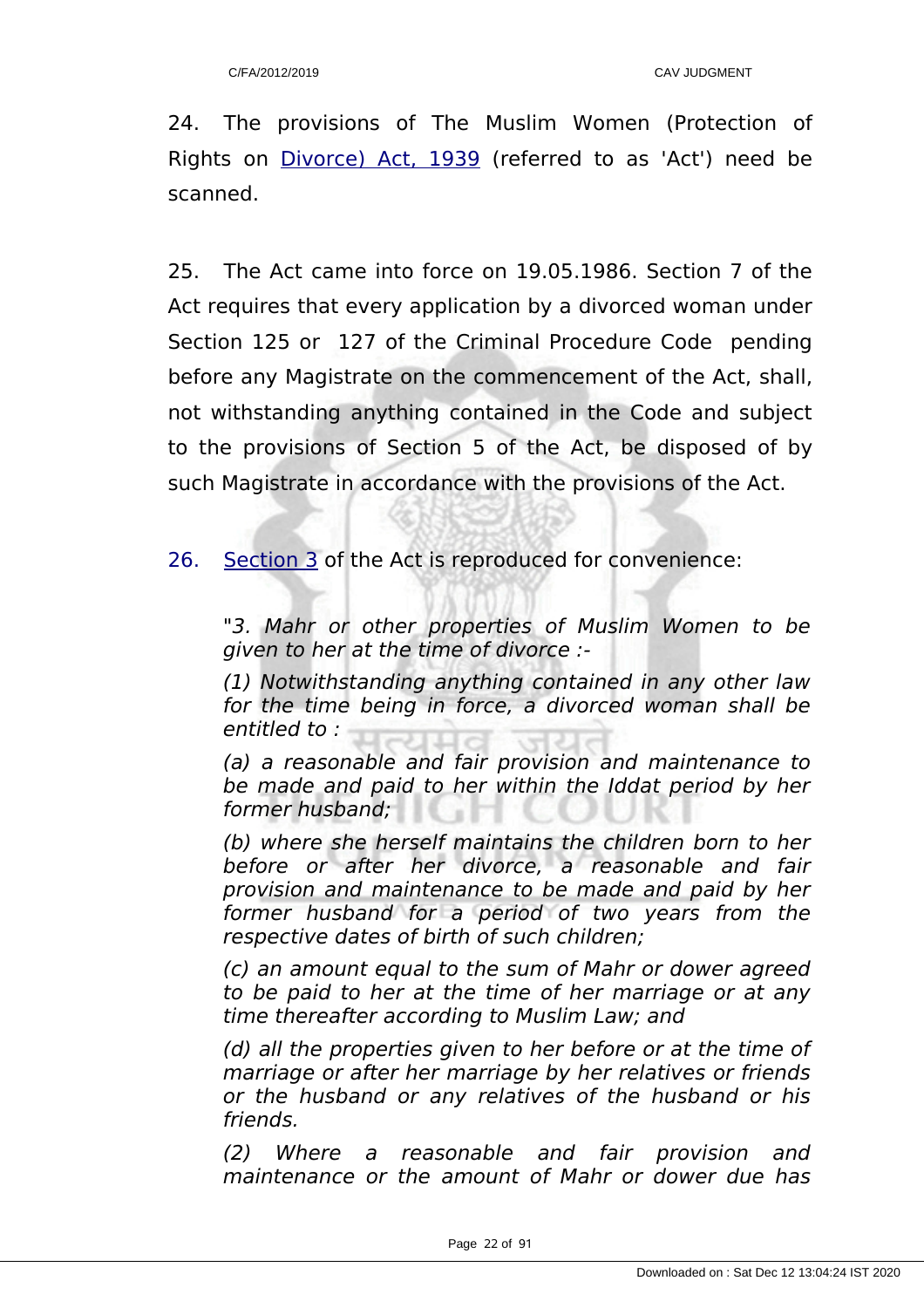not been made or paid or the properties referred to in Caluse (d) of Sub-section (1) have not been delivered to a divorced woman on her divorce, she or any only duly authorised by her may, on her behalf, make an application to a Magistrate for an order for payment of such provision and maintenance, Mahr or dower or the delivery of properties, as the case may be.

(3) Where an application has been made under Subsection (2) by a divorced woman, the Magistrate may, if he is satisfied that:-

(a) her husband having sufficient means, has failed or neglected to make or pay her within the Iddat period a reasonable and fair provision and maintenance for her and the children; or

(b) the amount equal to the sum of Mahr or dower has not been paid or that the properties referred to in Clause (d) of Sub-section (1) have not been delivered to her, make an order, within one month of the date of filing of the application, directing her former husband to pay such reasonable and fair provision and maintenance to the divorced woman as he may determine as fit and proper having regard to the needs of the divorced woman, the standard of life enjoyed by her during her marriage and the means of her former husband or, as the case may be for the payment of such Mahr or dower or the delivery of such properties referred to in Clause (d) of Sub-section (1) to the divorced woman;

Provided that if the Magistrate finds it impracticable to dispose of the application within the said period, he may for reasons to be recorded by him dispose of the application after the said period.

(4) If any person against whom an order has been made under Sub- section (3) fails without sufficient cause to comply with the order, the Magistrate may issue a warrant for having the amount of maintenance or mahr or dower due in the manner provided for levying fines under the Code of Criminal Procedure, 1973 (2 of 1974), and may sentence such person, for the whole or part of any amount remaining unpaid after the execution of the warrant, to imprisonment for a term which may extend to one year or until payment if sooner made, subject to such person being heard in defence and the said sentence being imposed according to the provisions of the said Code."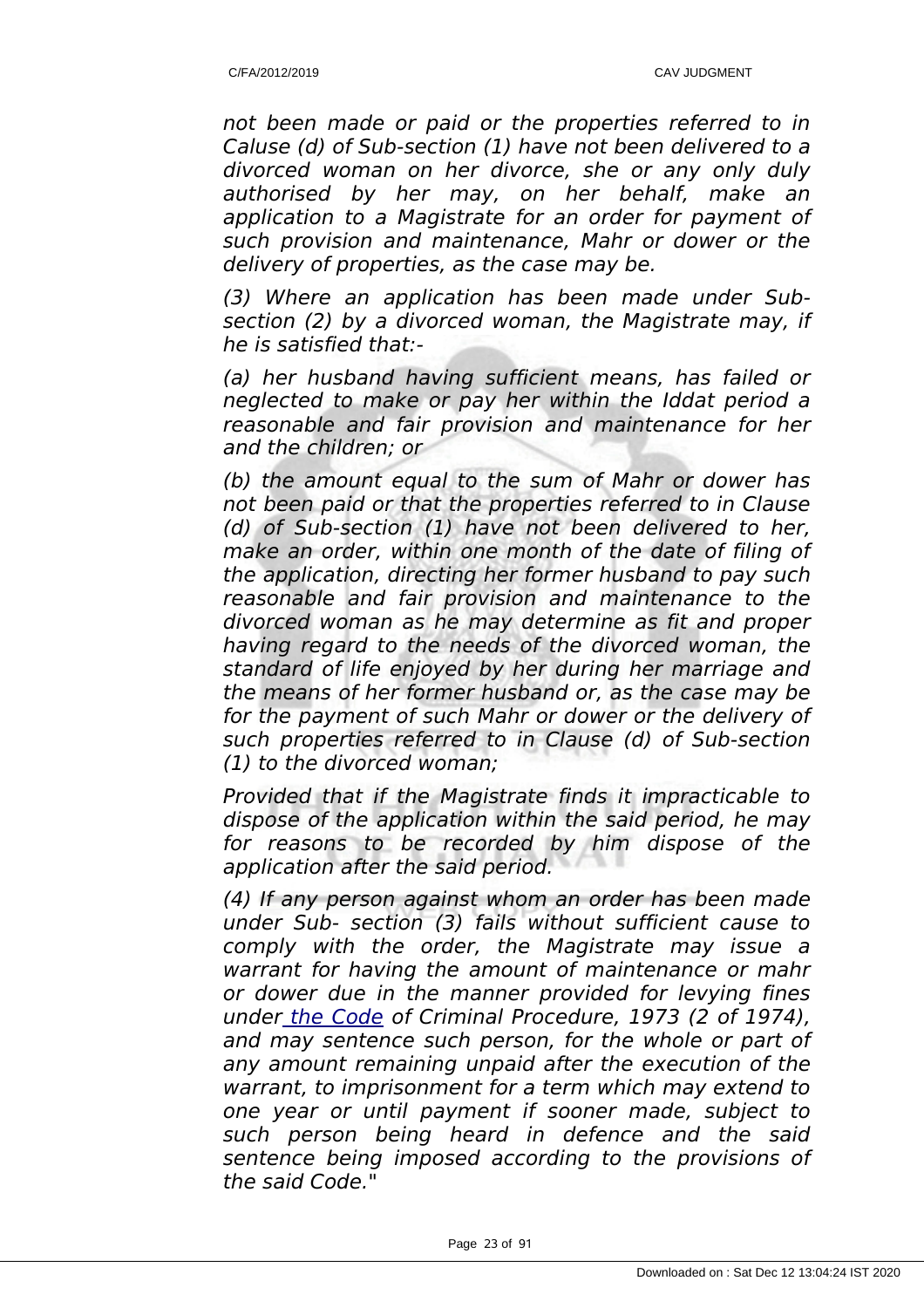27. Under **Section 3** of the Act it is provided that notwithstanding anything contained in any other law the divorced woman shall be entitled to a reasonable and fair provision and main tenance to be made and paid to her during the Iddat period by her former husband. Clause (b) of Section 3 provides that where she herself maintains the children born to her before or after her divorce, a reasonable and fair provision and maintenance to be made and paid by her former husband for a period of two years from the respective dates of birth of such children, Clause (c) of the aforesaid section provides that an amount equal to the sum of Mahr or dower agreed to be paid to her at the time of her marriage or at any time thereafter according to Muslim Law. Clause (d) of the aforesaid section provides that all the properties given to her before or at the time of marriage or after her marriage by her relatives or friends or the husband or any relatives of the husband or his friends. Sub-section (3) of the aforesaid section provides procedure for making application wherein it is contemplated that an application is to be made by a divorced woman to the Magistrate and the Magistrate being satisfied that her husband having sufficient means, has failed or neglected to make or pay her within the Iddat period a reasonable and fair provision and maintenance for her and the children or the amount equal to the sum of Mahr or dower has not been paid or that the properties referred to in Clause (d) of Sub- section (1) have not been delivered to her, will make an order directing her former husband to pay maintenance to the divorced wife for the period of Iddat and also may direct for payment of such Mahr or dower or delivery of such properties referred to in Clause (d) of Sub-section (1) to the divorced woman.

Page 24 of 91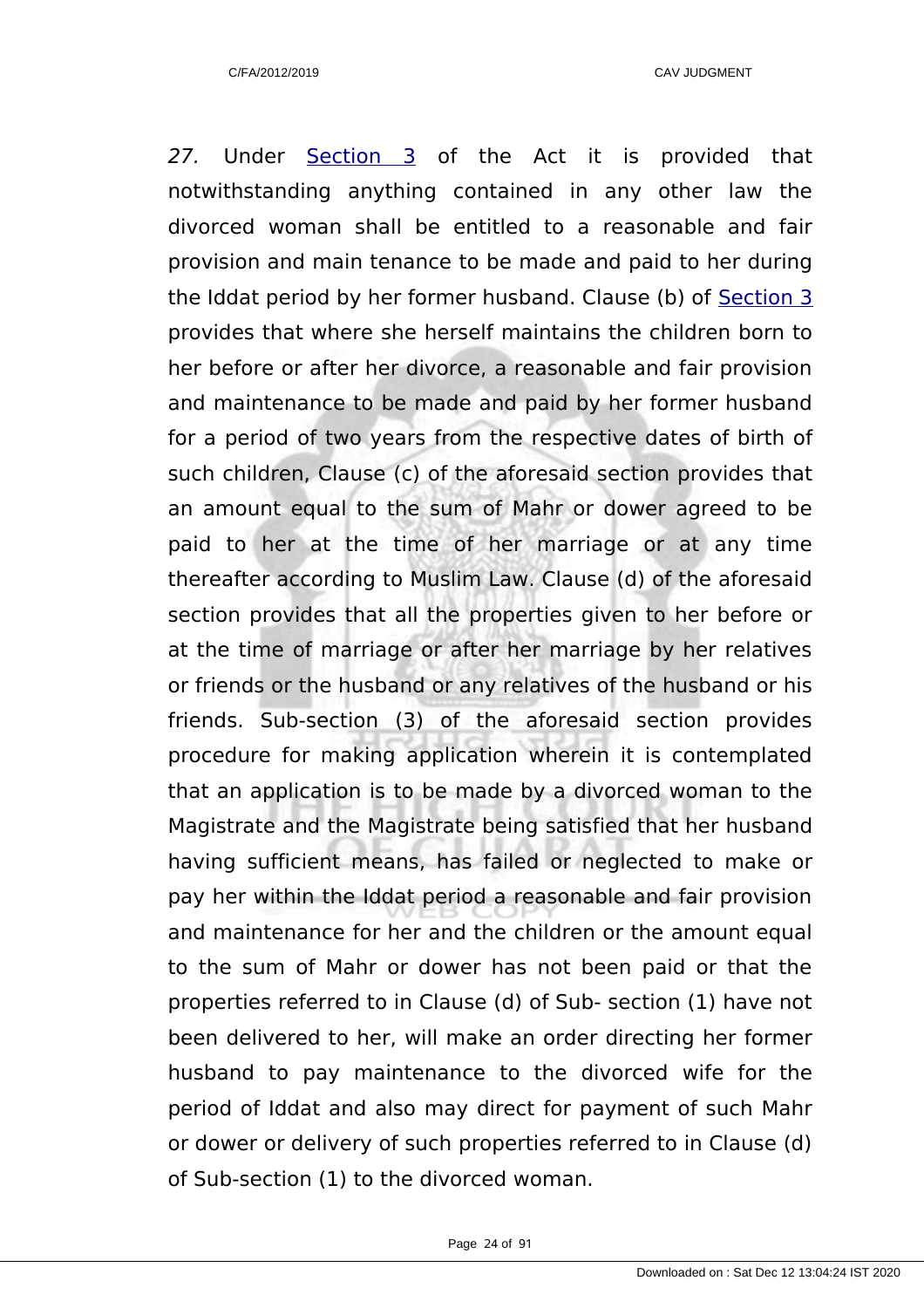28. A bare perusal of Section 3 of the Act demonstrates that the dispute relates to a proceedings between the parties to the marriage for a divorce and for maintenance as well as in respect of the properties of the parties to the marriage. Under Mohammedan Law Mahr and dower are the properties of the wife. Under Section 3 of the Act, the petitioner is to be made claiming maintenance for the period of Iddat after divorce, claiming maintenance for the child born from the former husband and claiming Mahr and dower or a sum equivalent thereto which are admittedly the properties between the parties to the marriage. All the aforesaid claims, which a divorced wife under the Act is supposed to make before a Magistrate are squarely covered by the Explanations of Section 7 of the Family Courts Act.

29. It was realised that the family disputes should either be settled or should be amicably resolved and it was also realised that since the Courts are over- burdened with their arrears, the dispute between the husband and wife, the two important constituents of a family and also many times the plight of the minor children require special and urgent attention and for giving special attention to the disputes of the family and for resolution of the same expeditiously, the Family Court, Act was enacted.

30. Section 20 of the Family Courts Act gives an over-riding effect to the provisions of the Act over all other enactments. The Family Courts Act has in its comprehension all community including the Muslims. All disputes between the Muslim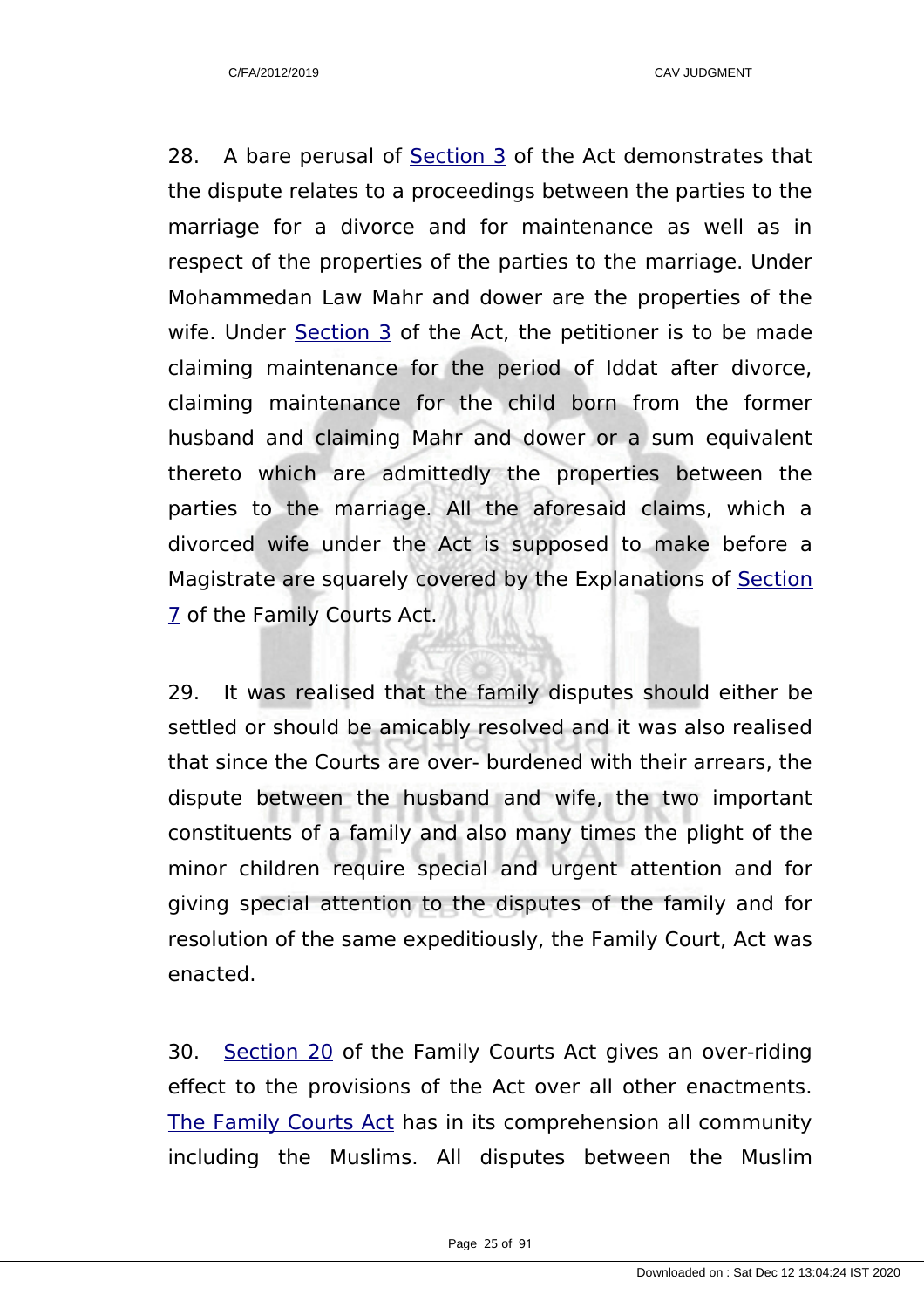community within the purview of the **Family Courts Act** are settled by the Family Courts. It cannot be doubted for a minute that the dispute contemplated by **Section 3** of the Act, 1939 is within the purview and four corners of the Family Courts Act, as the dispute under Section 3 of the Act also relates to matrimonial relations between the parties and as a consequence of this matrimonial relations having been broken, entitlement of divorced wife after breaking of the matrimonial relations with her husband begins.

### **The Dissolution of Muslim Marriages Act, 1939**

31. The Act, 1939 came to be enacted to consolidate and clarify the provisions of Muslim Law relating to suits for dissolution of marriage by women married under Muslim Law and to remove the doubts as to the effect of the renunciation of Islam by a married Muslim woman on her marriage tie. Section 2 of the Act, 1939 reads thus;

"2. Grounds for decree for dissolution of marriage. ? A woman married under Muslim law shall be entitled to obtain a decree for the dissolution of her marriage on any one or more of the following grounds, namely:

(i)that the whereabouts of the husband have not been known for a period of four years; (ii)that the husband has neglected or has failed to provide for her maintenance for a period of two years;

(iii)that the husband has been sentenced to imprisonment for a period of seven years or upwards;

(iv)that the husband has failed to perform, without reasonable cause, his marital obligations for a period of three years;

(v)that the husband was impotent at the time of the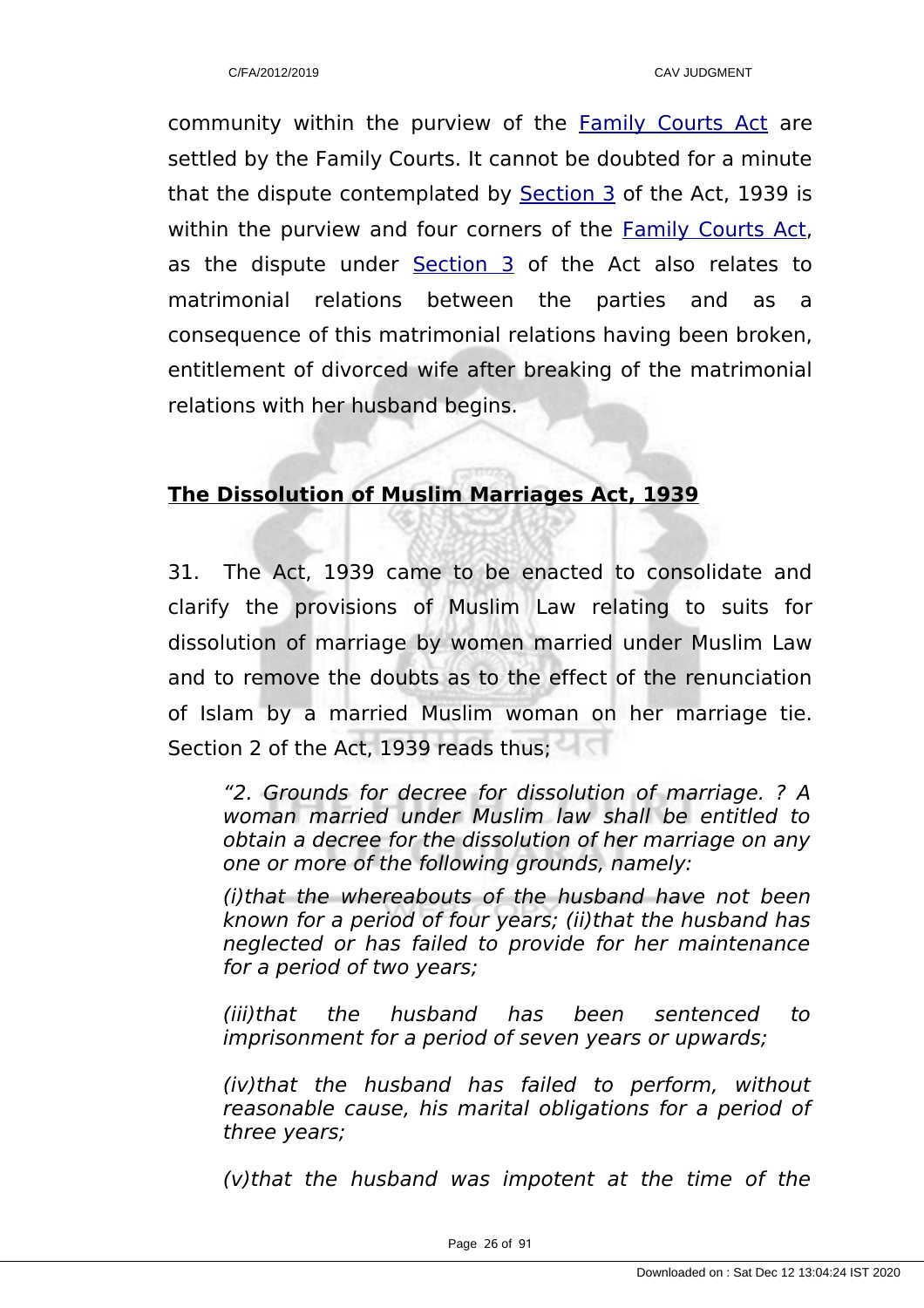marriage and continues to be so;

(vi)that the husband has been insane for a period of two years or is suffering from leprosy or a virulent venereal disease;

(vii)that she, having been given in marriage by her father or other guardian before she attained the age of fifteen years, repudiated the marriage before attaining the age of eighteen years:

Provided that the marriage has not been consummated;

(viii)that the husband treats her with cruelty, that is to say, ?

(a) habitually assaults her or makes her life miserable by cruelty of conduct even if such conduct does not amount to physical ill-treatment, or

(b) associates with women of evil repute or leads an infamous life, or

(c) attempts to force her to lead an immoral life, or

(d) disposes of her property or prevents her exercising her legal rights over it, or

(e) obstructs her in the observance of her religious profession or practice, or

(f) if he has more wives than one, does not treat her equitably in accordance with the injunctions of the Quran;

(ix)on any other ground which is recognised as valid for the dissolution of marriages under Muslim law:

Provided that

(a)no decree shall be passed on ground (iii) until the sentence has become final;

(b) a decree passed on ground (i) shall not take effect for a period of six months from the date of such decree, and if the husband appears either in person or through an authorised agent within that period and satisfied the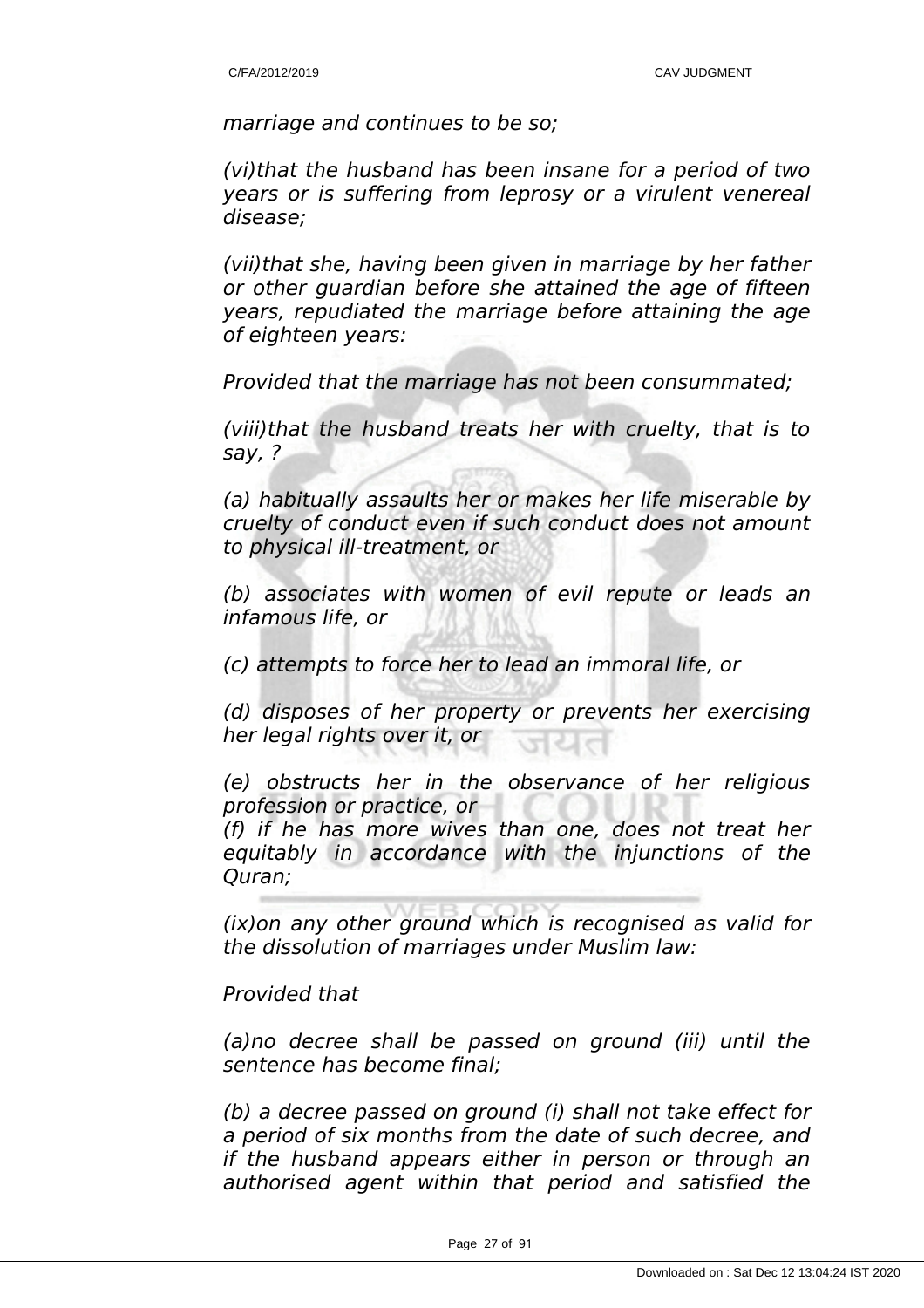Court that he is prepared to perform his conjugal duties, the Court shall set aside the said decree; and

(c)before passing a decree on ground (v) the Court shall, on application by the husband, made an order requiring the husband to satisfy the Court within a period of one year from the date of such order that he has ceased to be impotent, and if the husband so satisfies the Court within such period, no decree shall be passed on the said ground."

32. Section 5 provides that the rights to dower shall not be effected. Section 5 reads thus;

"5. Rights to dower not to be affected-Nothing contained in this Act shall affect any right which a married woman may have under Muslim law to her dower or any part thereof on the dissolution of her marriage."

### 33. **What is alimony?**

The term alimony is derived from the Latin word 'Alimonia' which means sustenance. It is also referred to as the spousal support or maintenance. It is a legal obligation of a partner to their spouse to provide financial support after the course of a divorce. This financial support is based on the family laws of the country. This alimony is decided based on the earning power and the person economically dependent on the marriage.

There are mainly two types of alimony-

1. Given at the time of court proceedings- This is usually the maintenance amount.

**WEB COPY** 

2. Given at the time of legal separation- This can be given either in a lump sum or as a fixed monthly or quarterly payment or as per the requirements of the spouse.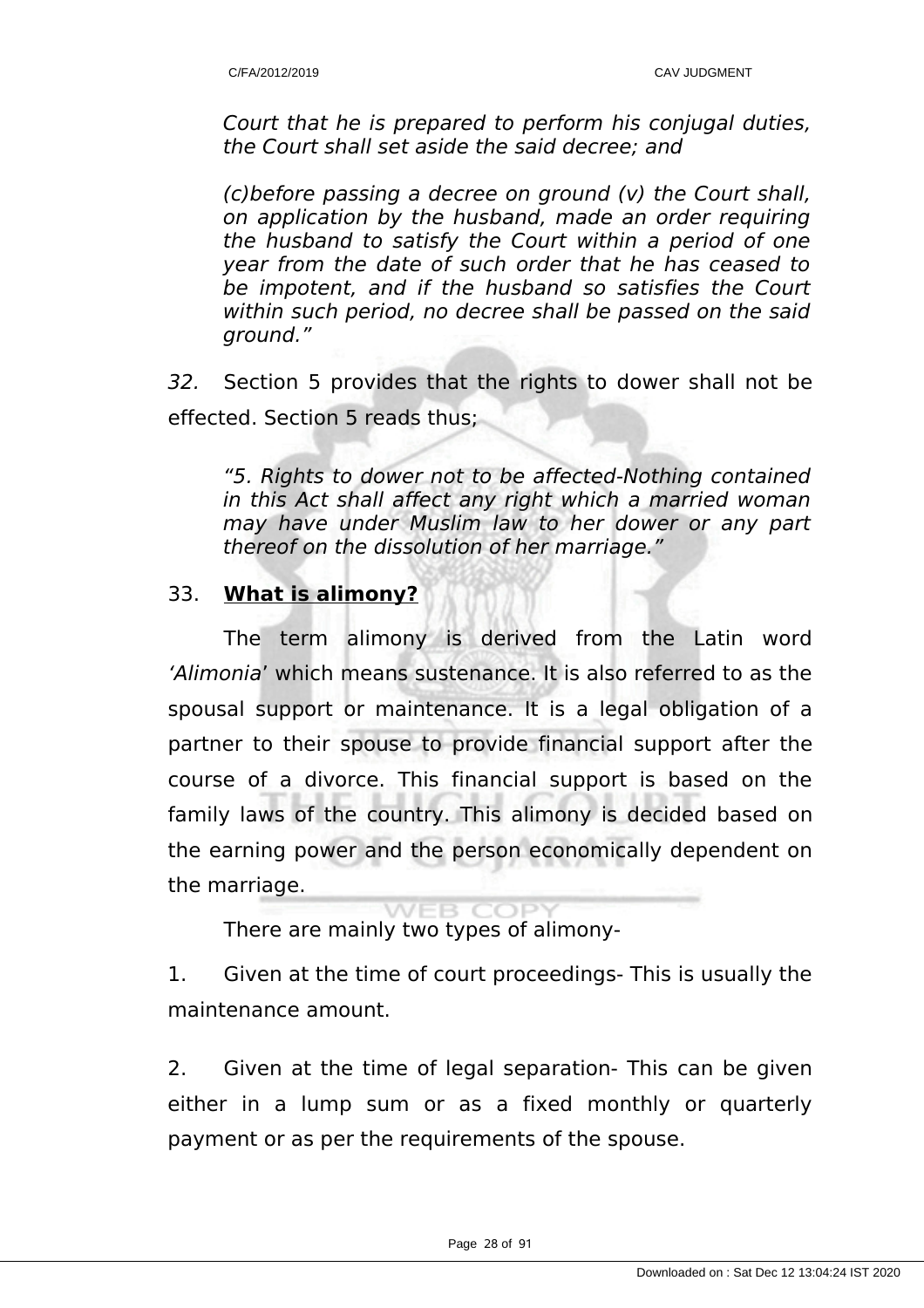### 34. **Alimony Laws in India;**

The personal laws of different religions in India govern the maintenance rights of a woman. These personal laws deal with marriage, divorce, and the maintenance for which there are various provisions for people who can claim maintenance.

Let's look at various different laws for the same:-

# **1. Alimony under Hindu Law**

In Hinduism, it is considered that it is the spiritual duty of the husband to maintain his wife and give her all the comforts.

Under Section 24 of the Hindu Marriage Act, 1955, both the wife and the husband are entitled to claim maintenance from their spouse. Thus, this section does not differentiate between a male and a female. This maintenance depends on certain factors like the husband's earnings, assets & liabilities, wife's financial standing, employment, etc.

When the couple decides to get divorced by mutual consent, the decision on the alimony to be paid by either of the party is on the account of their decision and mutual understanding. But in contested matters, the issue of alimony is decided on the merits of each case. It is also possible that no alimony is given at all based on the facts and circumstances. The maintenance amount depends entirely on the discretion of the court.

The wife also has an additional option to claim maintenance under Section 18 of the Hindu Adoptions and Maintenance Act, 1956. The entitlement to alimony is based on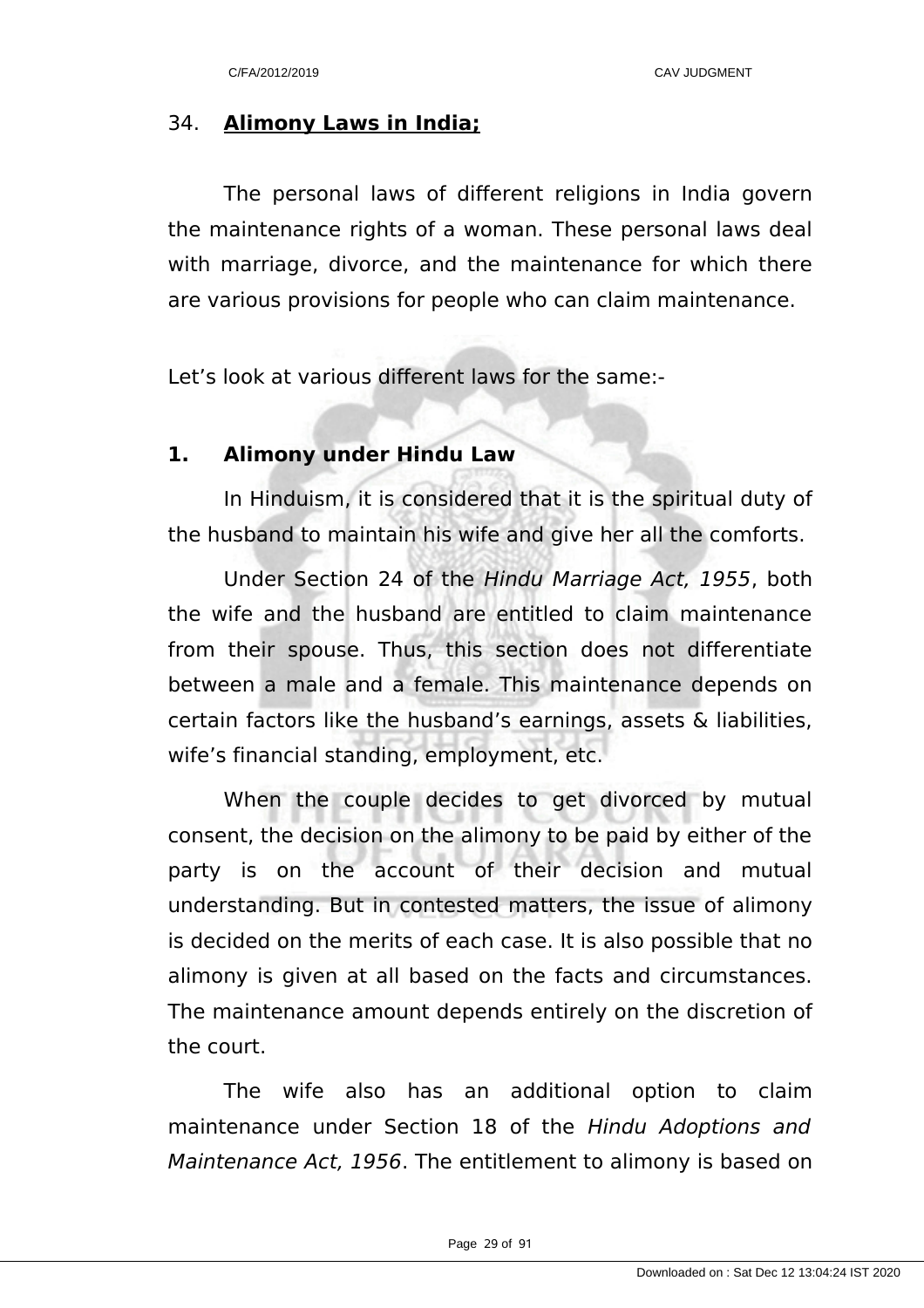the following:-

If the husband abandons her, without any justified reason, without her consent.

If the husband treats her with cruelty.

If the husband has another wife.

If the husband suffers from a virulent form of leprosy.

If the husband has concubine in the same house.

If the husband converted to another religion.

If there is some other reason for the wife to live separately.

This section is read with Section 23 of this Act, which specifies that it shall be the discretion of the court to award maintenance if any and what amount to be awarded.

However, if the couple is married under the Special Marriage Act, 1954, only the wife has the entitlement to claim permanent alimony.

सत्यमाव जयत

# 2. **Alimony under Muslim Law**

Here the parties first need to decide which law to file under, for the purpose of claiming the alimony amount. In Muslim law, women are the ones given the right to alimony. According to Sharia, the Muslim women are given the absolute right to maintenance. The right remains unprejudiced even if the wife has a good financial standing and the husband is poor.

For the Muslim women, The Muslim Women(Protection of Rights on Divorce) Act, 1986 lays down the provisions for the maintenance/alimony. After a divorce she is entitled to:-

A reasonable and fair amount to be paid during the iddat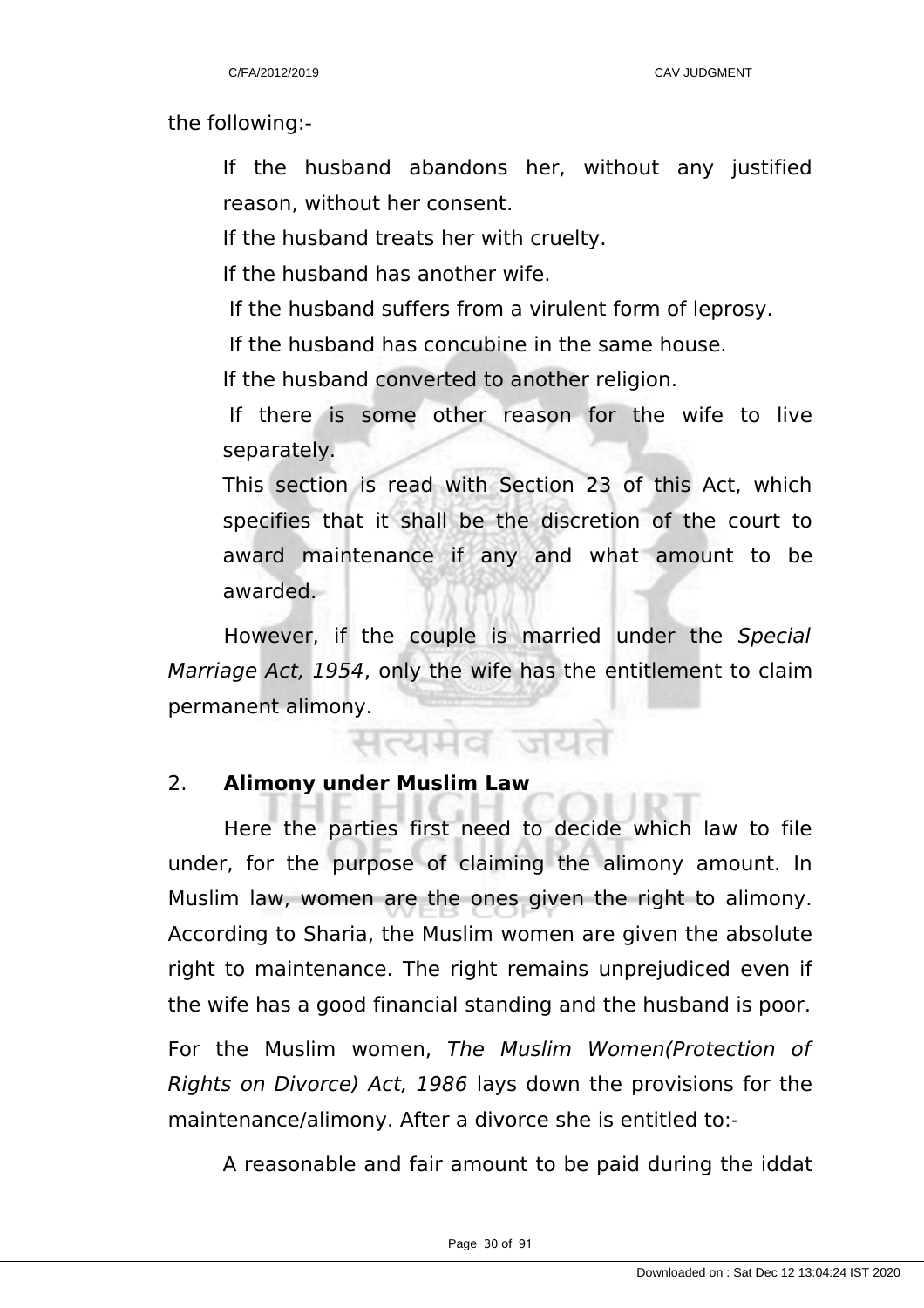period.

An amount equal to the dower agreed to be paid during the time of marriage.

A title to the property(or properties) given to her either before or after marriage.

A Muslim woman is also eligible to claim maintenance if:-

She did not remarry and is unable to maintain herself after the iddat period.

She has children and is unable to support them.

If there isn't anyone to maintain her, the magistrate would order the State Wakf Board to pay the maintenance.

### **3. Alimony under Christian Law**

The Christian law deals with the maintenance of wife under Section 36, Section 37 and Section 38 of the Indian Divorce Act, 1869. Section 36 deals with the petition for expenses and alimony pending the suit. The main object of this Section is to provide the wife with financial support while the matrimonial suit is pending.

Section 37 of the Indian Divorce Act, deals with the matter of permanent alimony. In every case, the court may order the husband to pay a weekly or monthly sum for her financial support the court may seem reasonable. If in the future, the husband is unable to make such payment, the court may temporarily discharge or suspend the order. There are some factors taken into account under Section 37:-

Conduct of parties before and after marriage. Nature and source of husband's income. Wife's own fortune, if any.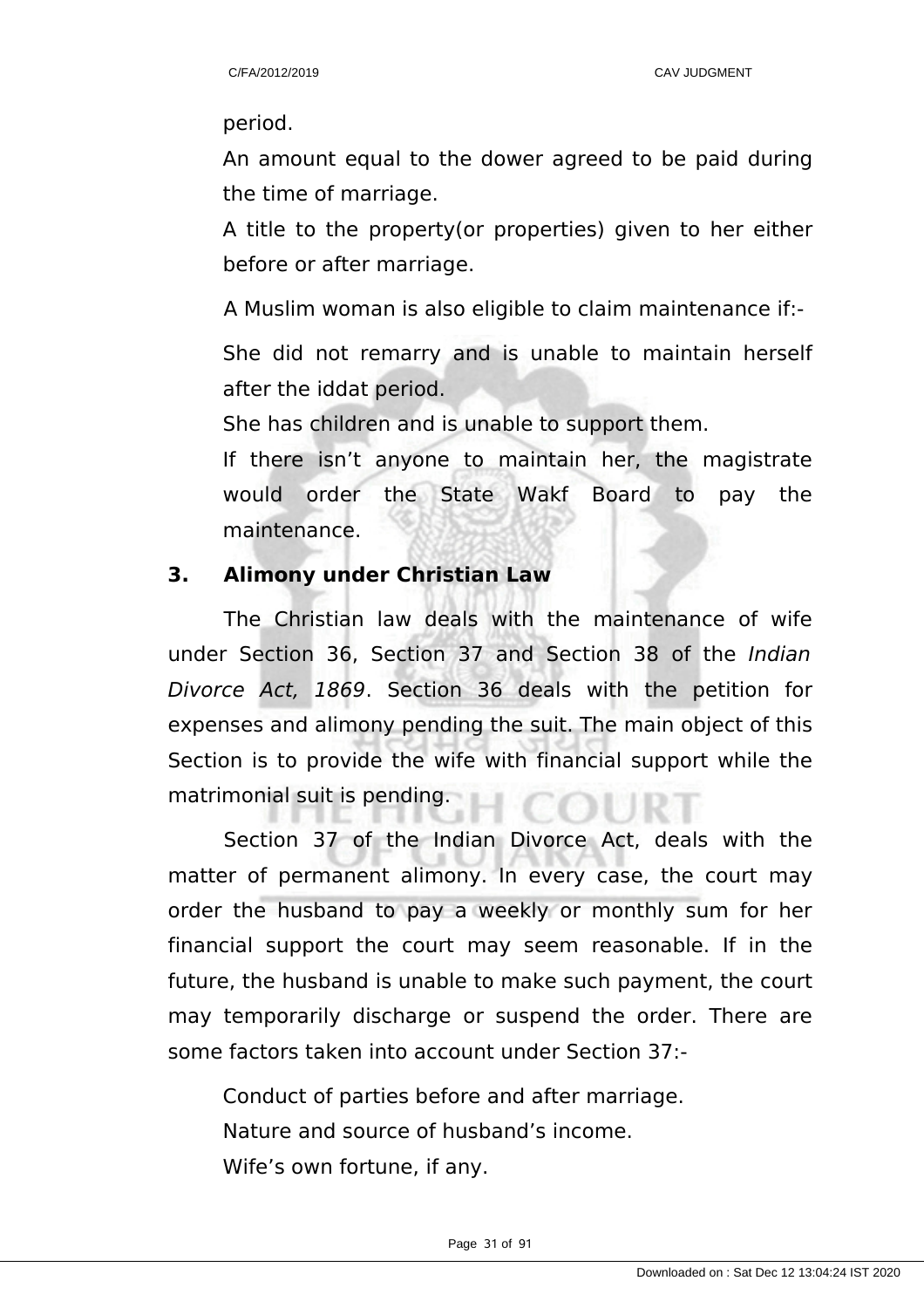Section 38 of the same Act deals with the rules regarding the payment of alimony. It may be given to the wife herself or to any trustee on her behalf. The objective is to ensure the wife is given alimony.

# **4. Alimony under Parsi Law**

The maintenance of the wife is dealt with under the Parsi Marriage and Divorce Act, 1988. Section 40, of this Act, deals with the permanent alimony and maintenance. It authorizes any court to order the defendant to pay a periodical sum for a term not exceeding that of the plaintiff's own life. It is important for the court to have regard to the conduct of the parties and the merits of each case.

Apart from the above-mentioned maintenance laws in different religions, there is also the Right to Maintenance under Section 125, of the **Criminal Procedure Code, 1973** which was legislated as a tool for social justice. Under this section, a follower of any religion can apply without any restriction. It lays down provision for a husband to maintain his wife, parents, and children if they do not have the adequate means to maintain themselves financially or suffer from any form of mental or physical disability. The spouse can file for maintenance before the court and the court considers the income, assets, and property of the husband and will provide a proper maintenance to the required spouse as per the circumstances and requirement. There is no requirement for a wife to divorce her husband to get maintenance under this section.

# 35. **How is the quantum of alimony decided?**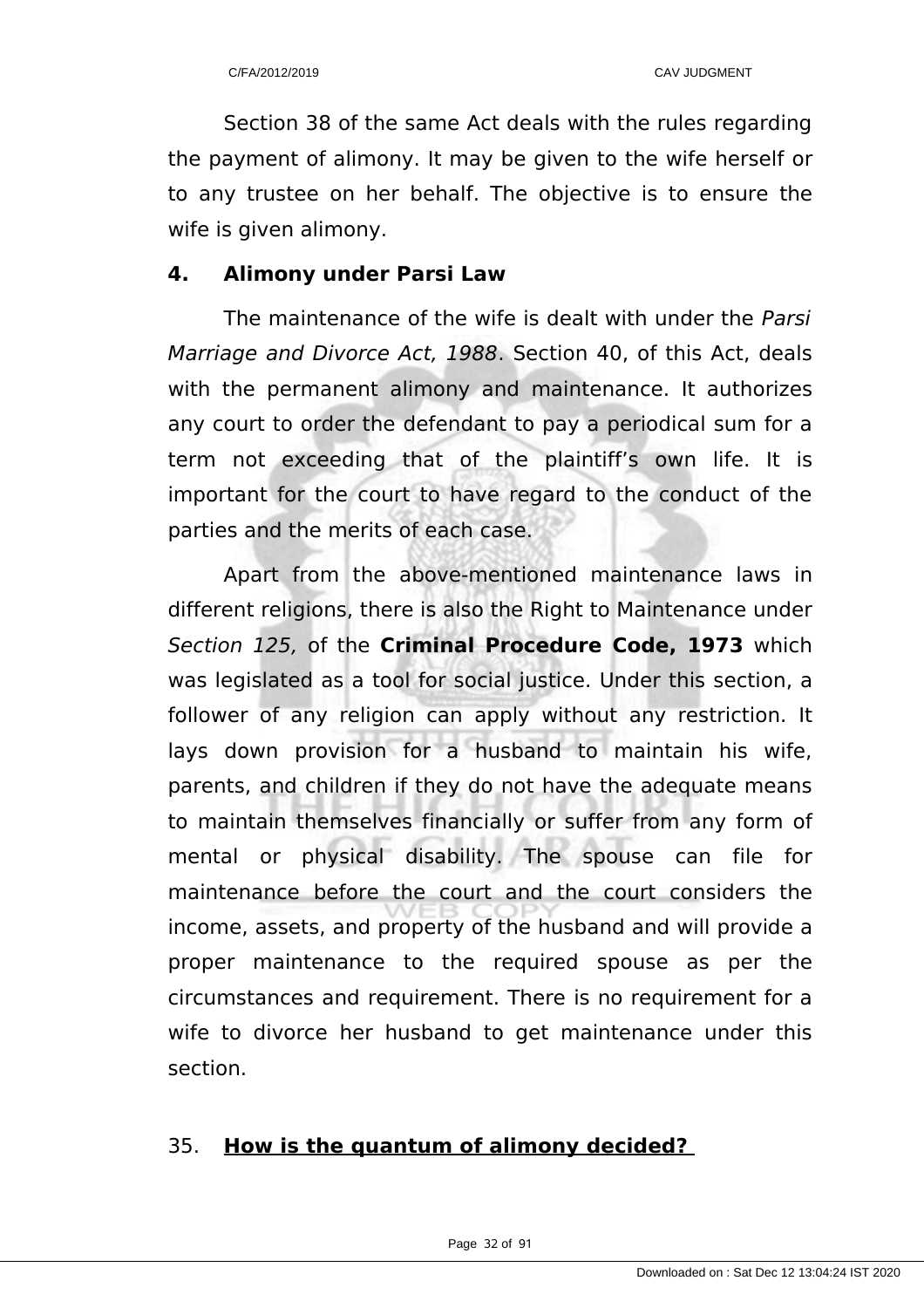The maintenance amount to be paid is decided by the court on the basis of some specific parameters. These parameters are both spouse's income, net worth and investment as well as their financial needs and liabilities. Their standard of living and financial standing is also taken into account. There is no fixed formula for the decision regarding the alimony amount, generally, it was considered one-third of the spouse's income for paying the alimony. The Supreme Court in the case of Kalyan Dey Chowdhury vs. Rita Dey Chowdhary Nee Nandy, Civil Appeal No.5369 of 2017 dated 19.04.2017 ruled that 25% of the husband's net salary should be taken as a benchmark to constitute a just and proper amount of alimony. The court also observed that the amount must be just enough to live with dignity after the marital separation.

Certain factors are taken into account that influence the alimony amount as well as the duration during which it needs to be paid. They are as follows:-

- 1. Duration of marriage– marriages that lasted for more than 10 years are entitled to a lifetime alimony.
- 2. Age of spouse– A young receipt may get it for a shorter duration of time keeping in mind their prospective career excellence and potential to become financially sound.
- 3. To equalize the economic condition of both spouses– The higher earning spouse is entitled to pay heavy amount whereas a lower earning spouse may be asked to pay an able amount for alimony.
- 4. Enjoyment of successful career– Such a spouse may be subject to pay a higher amount of alimony.
- 5. The health of spouse– If the spouse claiming for alimony is in poor health, the other spouse will be subjected to paying high alimony to ensure proper well being and medication for the spouse.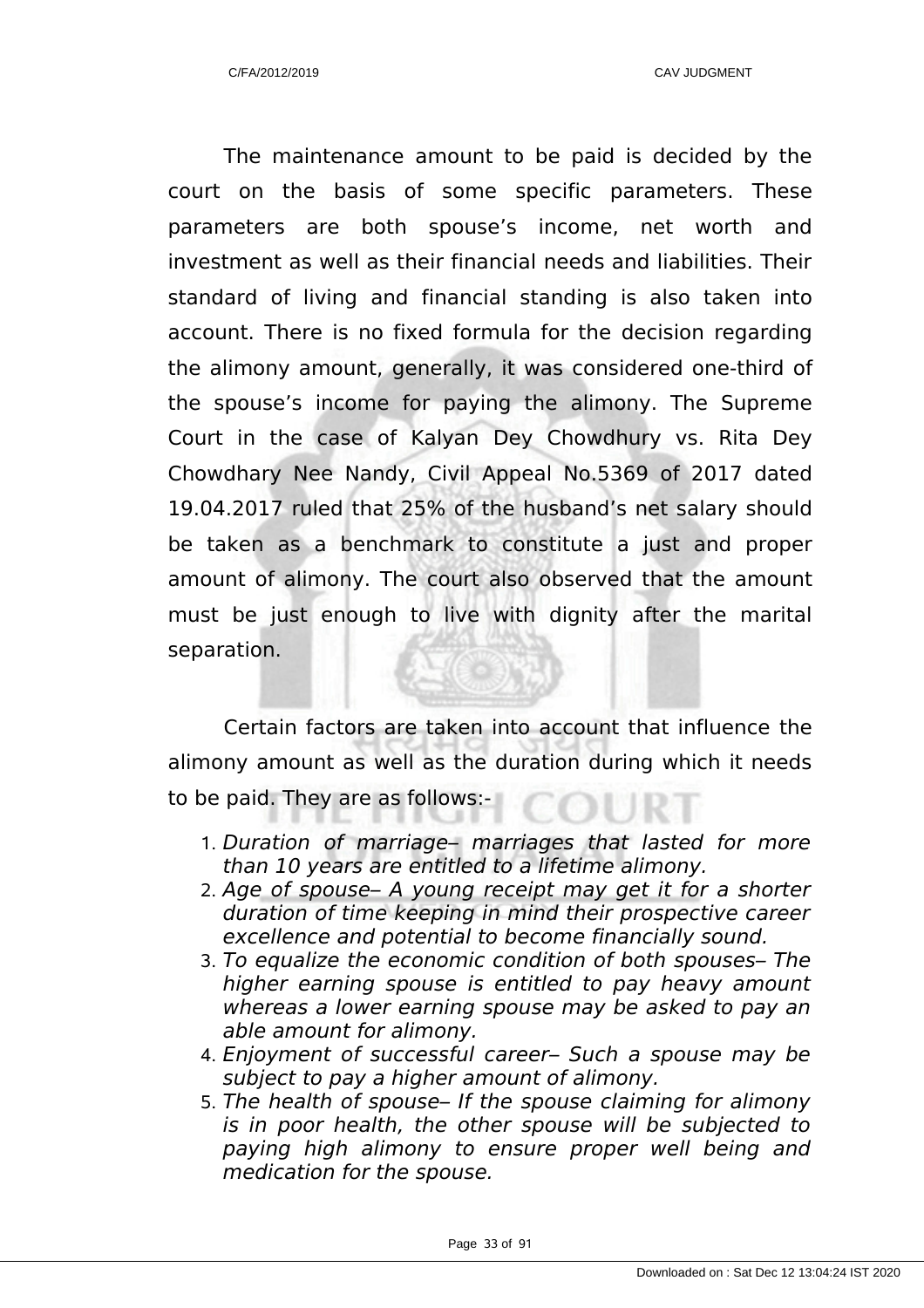- 6. Child custody– The spouse who maintains child custody will be entitled to receive a greater amount for the expenditure incurred on child's upbringing and education.
- 7.Liabilities of the husband(like taking care of his wholly dependent parents) and flourishing career of the wife(earning sufficient amount comfortably) will also be considered. "

### **Status of Muslim Women**

36. During the early period of Islam, the Muslim women were held in high esteem and they occupied exalted positions and in the days of Holy Prophet Mohammad, a Muslim woman was given in the society a position of equality with the opposite gender. Equal treatments were meted out to the women. The ladies of the family of the Prophet were noted for their learning, their virtue, courage and their strength of character. (See S.A.Kaders Muslim Law of Marriage and Succession in India, p. 80-81) Even, in the terms of modern concept of giving gender justice, which is essential, integral and inseparable part of human rights, women, who form one half of the human race, have every right to claim equality before law and equal protection of laws as envisaged under Article 14 of the Constitution of India.

**WEB COPY** 

37. Therefore, when women have the right to marry, they have also the right to be maintained by their husbands. This right has been emphasized in Article  $6(1)$  of the Universal Declaration of Human Rights adopted and proclaimed by the General Assembly of the United Nations on 10th December 1948. It declares thus:- Men and women, of full age, without any limitation due to race, nationality or religion, have the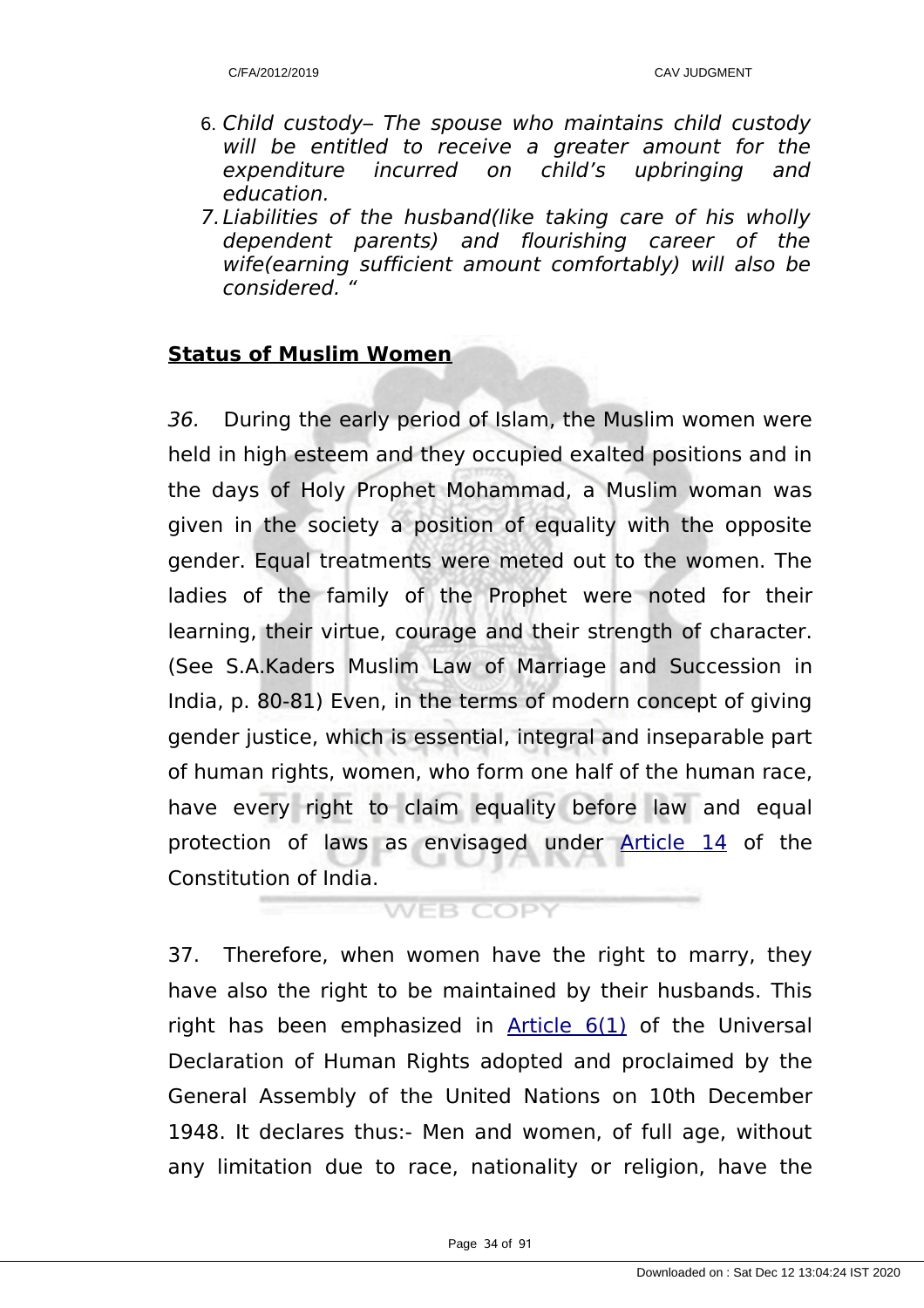right to marry and to found a family. They are entitled to equal rights as to marriage, during marriage and at its dissolution.

38. The Sura Al-Ahzab, Verse 35 of the Holy Quran, would clearly show that how the women were treated as equals with men. The Verse 35 reads thus-

"For Muslim men and women, For believing men and women, For devout men and women, For true men and women, For men and women who are Patient and constant, for men And women who humble themselves, For men and women who give In charity, for men and women Who fast For men and women who Guard their chastity, and For men and women who Engage much in Allahs remembrance For them has Allah prepared Forgiveness and great reward. However, in post-Islamic period, it is seen that the degradation and degeneration set in, in the status of women. In male-dominated world, Muslim women were pushed to the whims and fancies of the men- folk and this is reflected primarily in the case of dissolution of marriage, i.e., divorce, which is known as Talaq in Arabic meaning. The doctrine of talaq-ul-bidet (triple talaq-one form of talaq) was evolved as a convenient divorce to dissolve the marriage at the will and whims of the Muslim husband."

39. Nonetheless, it is incumbent on the part of a Muslim husband to maintain his wife so long as she is loyal and faithful to him and obeys his reasonable orders. But once she is divorced, she is entitled to maintenance as per law being in force in India, i.e., Muslim Women (Protection of Rights on Divorce) Act, 1986.

The Holy Koran Translation by Abdullah Yusuf Ali at page 96:

Ayat No. 241—For divorced women Maintenance (should be provided)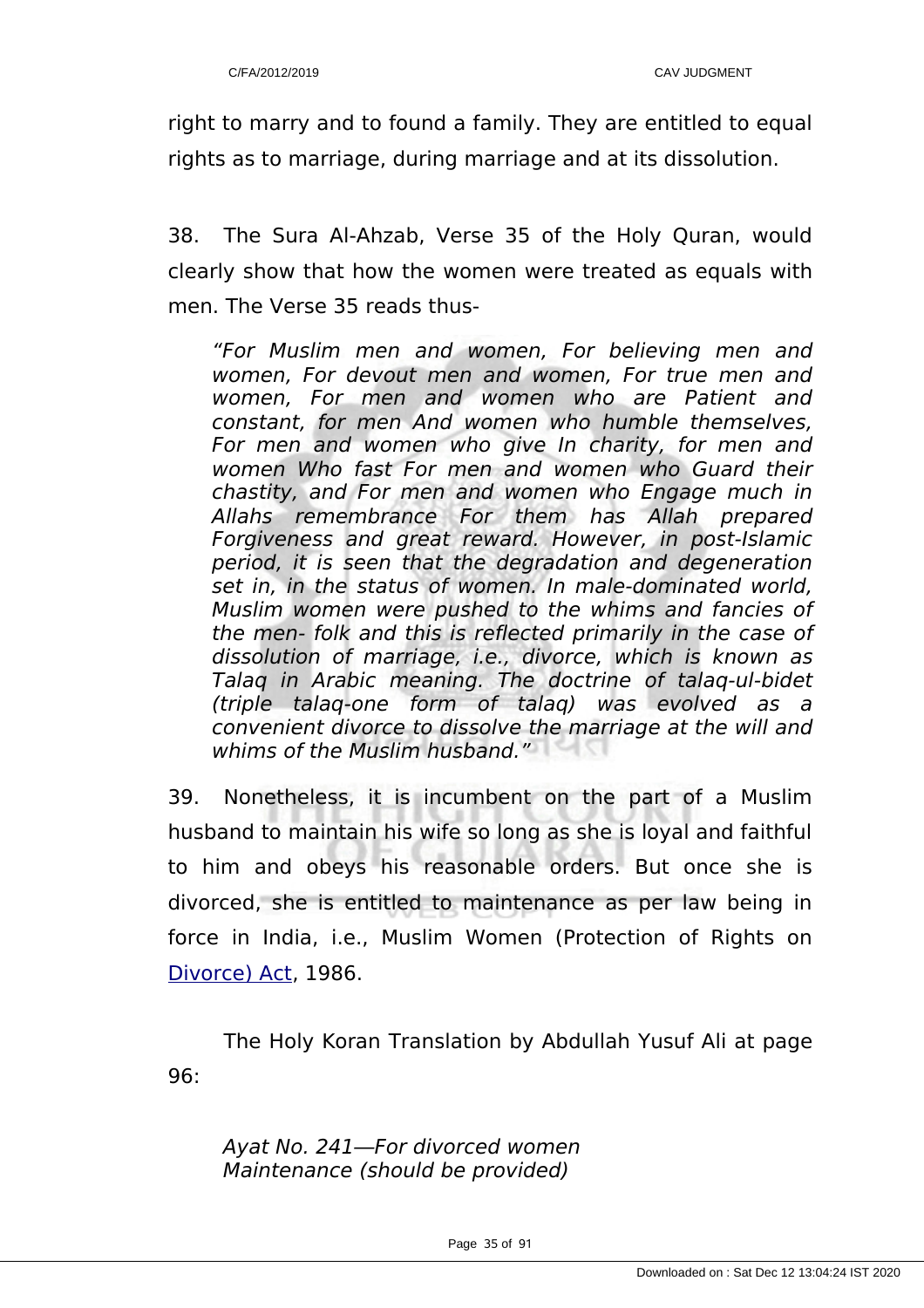On a reasonable (scale) This is a duty on the righteous.

Ayat No. 242—Thus doth God Make clear His Signs To you: in order that Ye may understand

The Quran by Md. Zafrullah Khan (page 38)

For divorced women also there shall be provision according to what is fair. This is an obligation binding on the righteous. Thus does Allah make His Commandments clear to you that you may understand.

(emphasis supplied)

40. The meaning of Quran (Vol. I) published by Board of Islamic Publications, Delhi Ayat 240-241—

Those of you, who shall die and leave wives behind them, should make a will to the effect that they should be provided with a year's maintenance and should not be turned out of their homes. But if they leave their homes of their own accord, you shall not be answerable for whatever they choose for themselves in a fair way; Allah is All-Powerful, All-wise. Like-wise, the divorced women should also be given something in accordance with the known fair standard. This is an obligation upon the Godfearing people

**WEB COPY** Ayat 242—

Thus Allah makes clear His Commandments for you: It is expected that you will use your commonsense.

41. Running commentary of the Holy Quran (1964 Edn.) by Dr. Allanadh Khadim Rahmani Nuri

Ayat 241—And for the divorced woman (also) a provision (should be made) with fairness (in addition to her dower);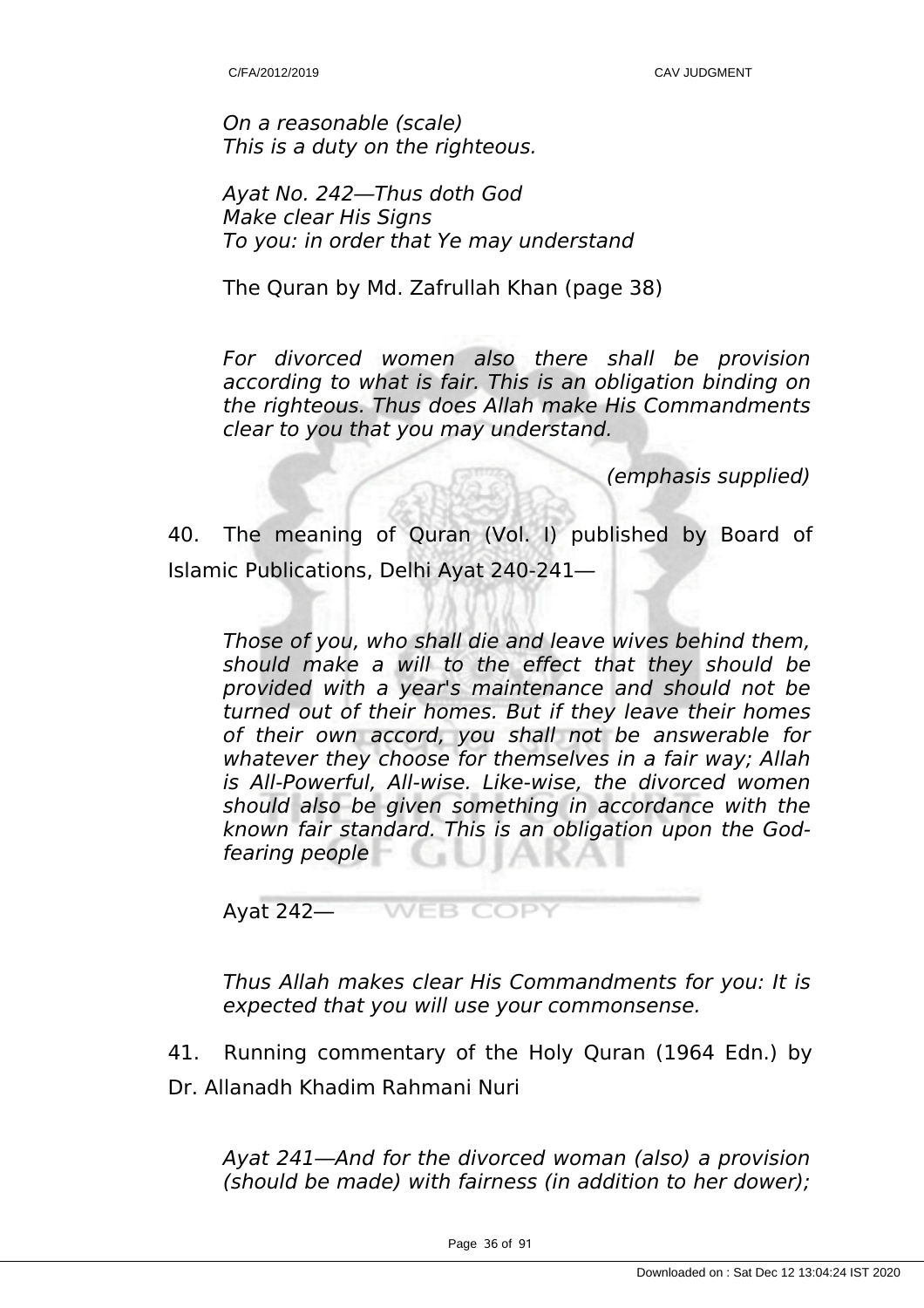(This is) a duty (incumbent) on the reverent. (emphasis supplied)

Holy Quran—Translated by Mohammed Ali

Ayat 241—And for the divorced woman, provision (must be made) in kindness. This is incumbent on those who have regard for duty.

(emphasis supplied)

42. Almost all the Translations are unanimous in regard to the content and meaning of Ayat 241, namely, that a fair or reasonable provision should be made for the divorced woman. S. 3 of the Act has incorporated therein the expression "reasonable provision", as distinguished from the expression "maintenance", evidently moving away from the observation of the Supreme Court in Shah Bano's case that the distinction between the two expressions is without difference. The Parliament also appears to have accepted the traditional view that the right to maintenance ceases after the expiration of Iddat after talaq. Parliament dissociated itself from the view expressed by the Supreme Court in Shah Bano's case that "provision" and "maintenance" mean the same thing and, therefore, a divorced woman is entitled, according to the personal law, to maintenance even after the expiration of the Iddat period. The Parliament intended to make it clear that the divorced woman is entitled to maintenance not only for the Iddat period but is entitled to a distinct and reasonable provision for the post-Iddat period. This is the only reasonable construction to be placed on S. 3 of the Act on a consideration of the plain tenor of the provisions of the Act, the mischief sought to be avoided, the object sought to be achieved, the

Page 37 of 91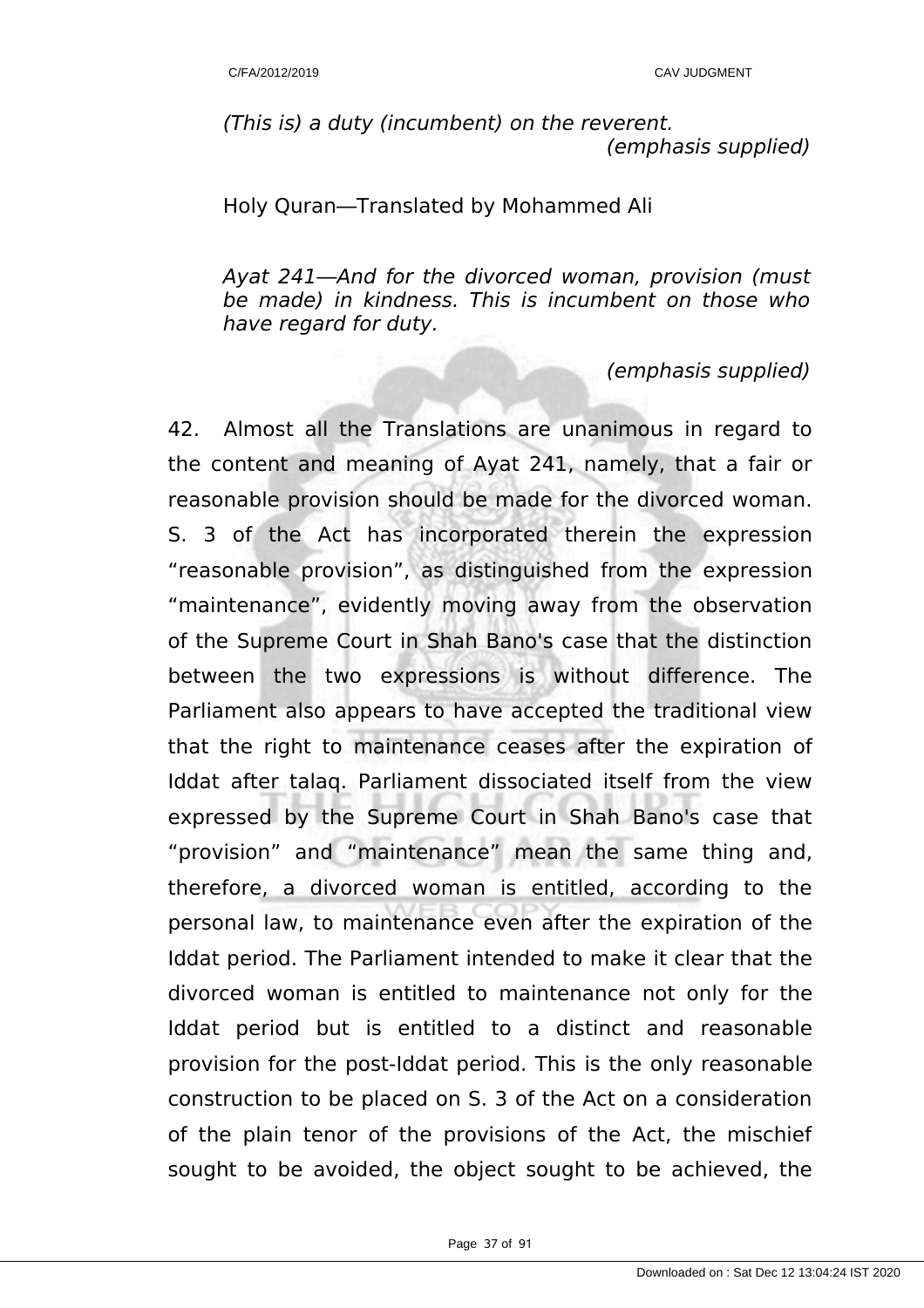Shah Bano's case and its aftermath."

43. In Danial Latifi (supra), the Supreme Court observed as under;

"20. In interpreting the provisions where matrimonial relationship is involved, we have to consider the social conditions prevalent in our society. In our society, whether they belong to the majority or the minority group, what is apparent is that there exists a great disparity in the matter of economic resourcefulness between a man and a woman. Our society is male dominated both economically and socially and women are assigned, invariably, a dependant role, irrespective of the class of society to which she belongs. A woman on her marriage very often, though highly educated, gives up her all other avocations and entirely devotes herself to the welfare of the family, in particular she shares with her husband, her emotions, sentiments, mind and body, and her investment in the marriage is her entire life a sacramental sacrifice of her individual self and is far too enormous to be measured in terms of money. When a relationship of this nature breaks up, in what manner we could compensate her so far as emotional fracture or loss of investment is concerned, there can be no answer. It is a small solace to say that such a woman should be compensated in terms of money towards her livelihood and such a relief which partakes basic human rights to secure gender and social justice is universally recognised by persons belonging to all religions and it is difficult to perceive that Muslim law intends to provide a different kind of responsibility by passing on the same to those unconnected with the matrimonial life such as the heirs who were likely to inherit the property from her or the wakf boards. Such an approach appears to us to be a kind of distortion of the social facts. Solutions to such societal problems of universal magnitude pertaining to horizons of basic human rights, culture, dignity and decency of life and dictates of necessity in the pursuit of social justice should be invariably left to be decided on considerations other than religion or religious faith or beliefs or national, sectarian, racial or communal constraints. Bearing this aspect in mind, we have to interpret the provisions of the Act in question.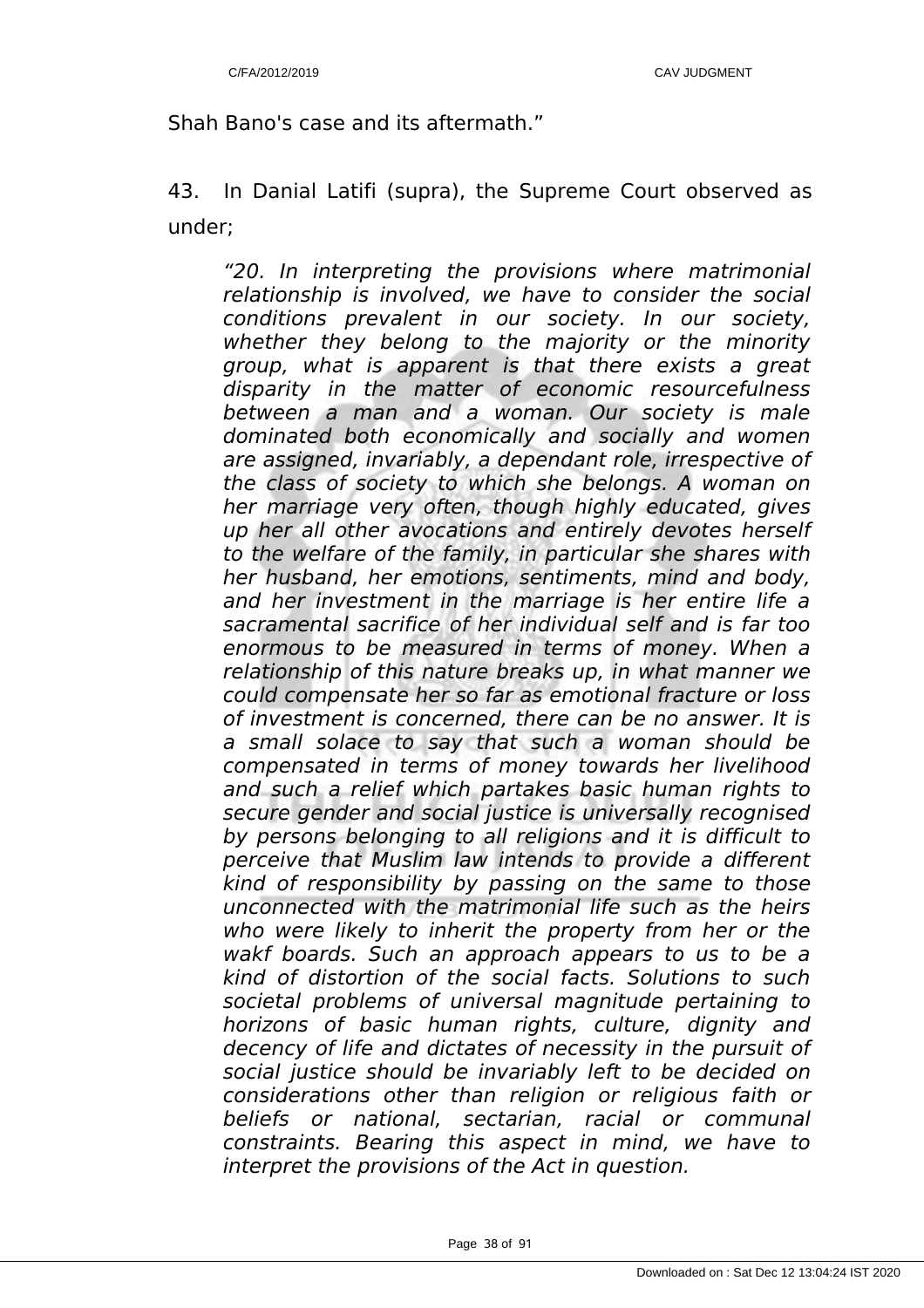21. Now it is necessary to analyse the provisions of the Act to understand the scope of the same. The Preamble to the Act sets out that it is an Act to protect the rights of Muslim women who have been divorced by, or have obtained divorce from, their husbands and to provide for matters connected therewith or incidental thereto. A divorced woman is defined under Section 2(a) of the Act to mean a divorced woman who was married according to Muslim Law, and has been divorced by, or has obtained divorce from her husband in accordance with Muslim Law; iddat period is defined under Section 2(b) of the Act to mean, in the case of a divorced woman,-

(i) three menstrual courses after the date of divorce, if she is subject to menstruation;

(ii) three lunar months after her divorce, if she is not subject to menstruation; and

(iii) if she is enceinte at the time of her divorce, the period between the divorce and the delivery of her child or the termination of her pregnancy whichever is earlier.

22. Sections 3 and 4 of the Act are the principal sections, which are under attack before us. Section 3 opens up with a non-obstante clause overriding all other laws and provides that a divorced woman shall be entitled to -

(a) a reasonable and fair provision and maintenance to be made and paid to her within the period of iddat by her former husband; OB 3

(b) where she maintains the children born to her before or after her divorce, a reasonable provision and maintenance to be made and paid by her former husband for a period of two years from the respective dates of birth of such children;

(c) an amount equal to the sum of mahr or dower agreed to be paid to her at the time of her marriage or at any time thereafter according to Muslim Law; and

(d) all the properties given to her by her before or at the time of marriage or after the marriage by her relatives, friends, husband and any relatives of the husband or his friends.

23. Where such reasonable and fair provision and maintenance or the amount of mahr or dower due has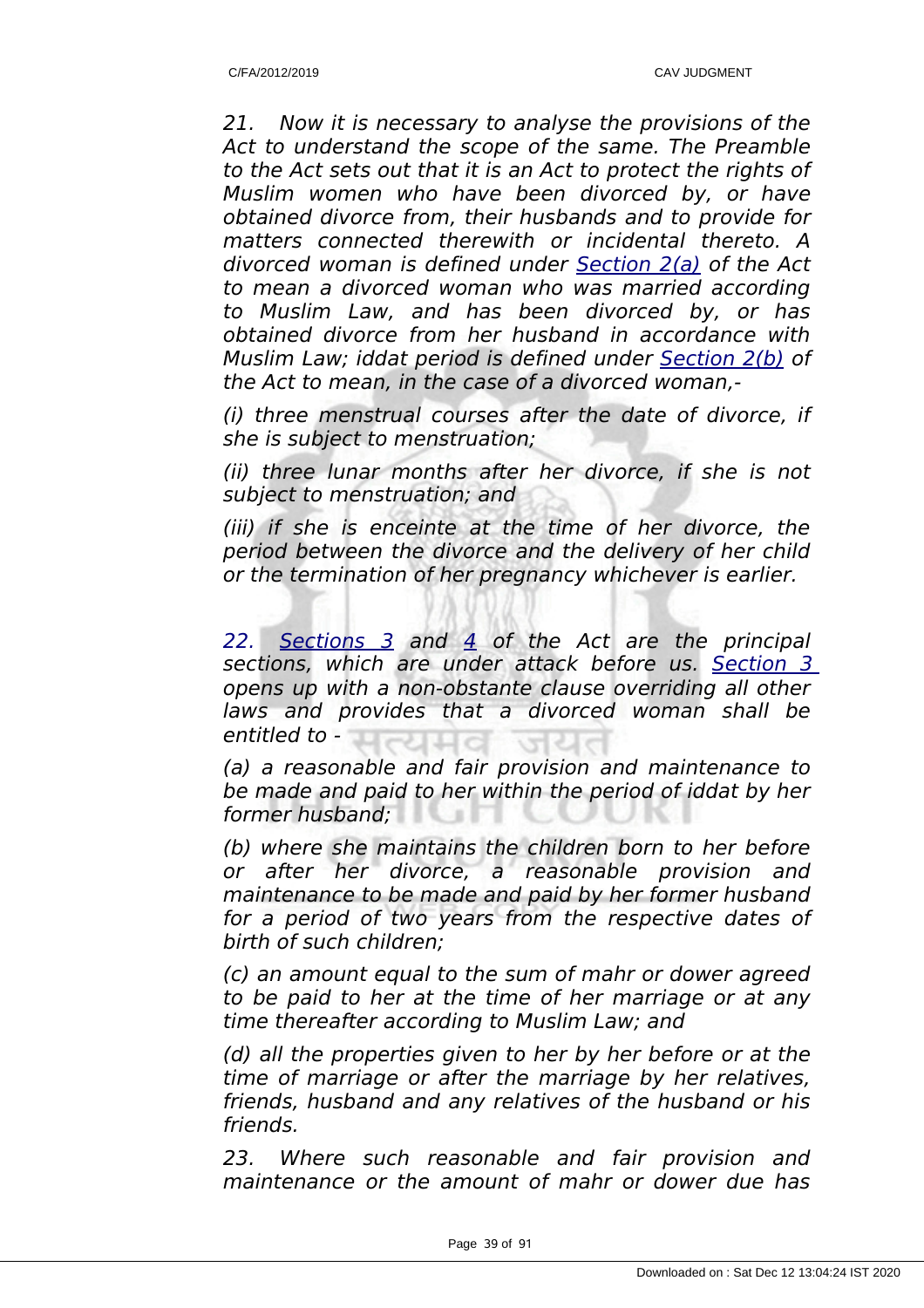not been made and paid or the properties referred to in clause (d) of sub-section (1) have not been delivered to a divorced woman on her divorce, she or any one duly authorised by her may, on her behalf, make an application to a Magistrate for an order for payment of such provision and maintenance, mahr or dower or the delivery of properties, as the case may be. Rest of the provisions of Section 3 of the Act may not be of much relevance, which are procedural in nature.

24. Section 4 of the Act provides that, with an overriding clause as to what is stated earlier in the Act or in any other law for the time being in force, where the Magistrate is satisfied that a divorced woman has not remarried and is not able to maintain herself after the iddat period, he may make an order directing such of her relatives as would be entitled to inherit her property on her death according to Muslim Law to pay such reasonable and fair maintenance to her as he may determine fit and proper, having regard to the needs of the divorced woman, the standard of life enjoyed by her during her marriage and the means of such relatives and such maintenance shall be payable by such relatives in the proportions in which they would inherit her property and at such periods as he may specify in his order. If any of the relatives do not have the necessary means to pay the same, the Magistrate may order that the share of such relatives in the maintenance ordered by him be paid by such of the other relatives as may appear to the Magistrate to have the means of paying the same in such proportions as the Magistrate may think fit to order. Where a divorced woman is unable to maintain herself and she has no relatives as mentioned in sub-section (1) or such relatives or any one of them has not enough means to pay the maintenance ordered by the Magistrate or the other relatives have not the means to pay the shares of those relatives whose shares have been ordered by the Magistrate to be paid by such other relatives under the second proviso to sub-section (1), the Magistrate may, by order direct the State Wakf Board, functioning in the area in which the divorced woman resides, to pay such maintenance as determined by him as the case may be. It is, however, significant to note that Section 4 of the Act refers only to payment of maintenance and does not touch upon the provision to be made by the husband referred to in Section 3(1)(a) of the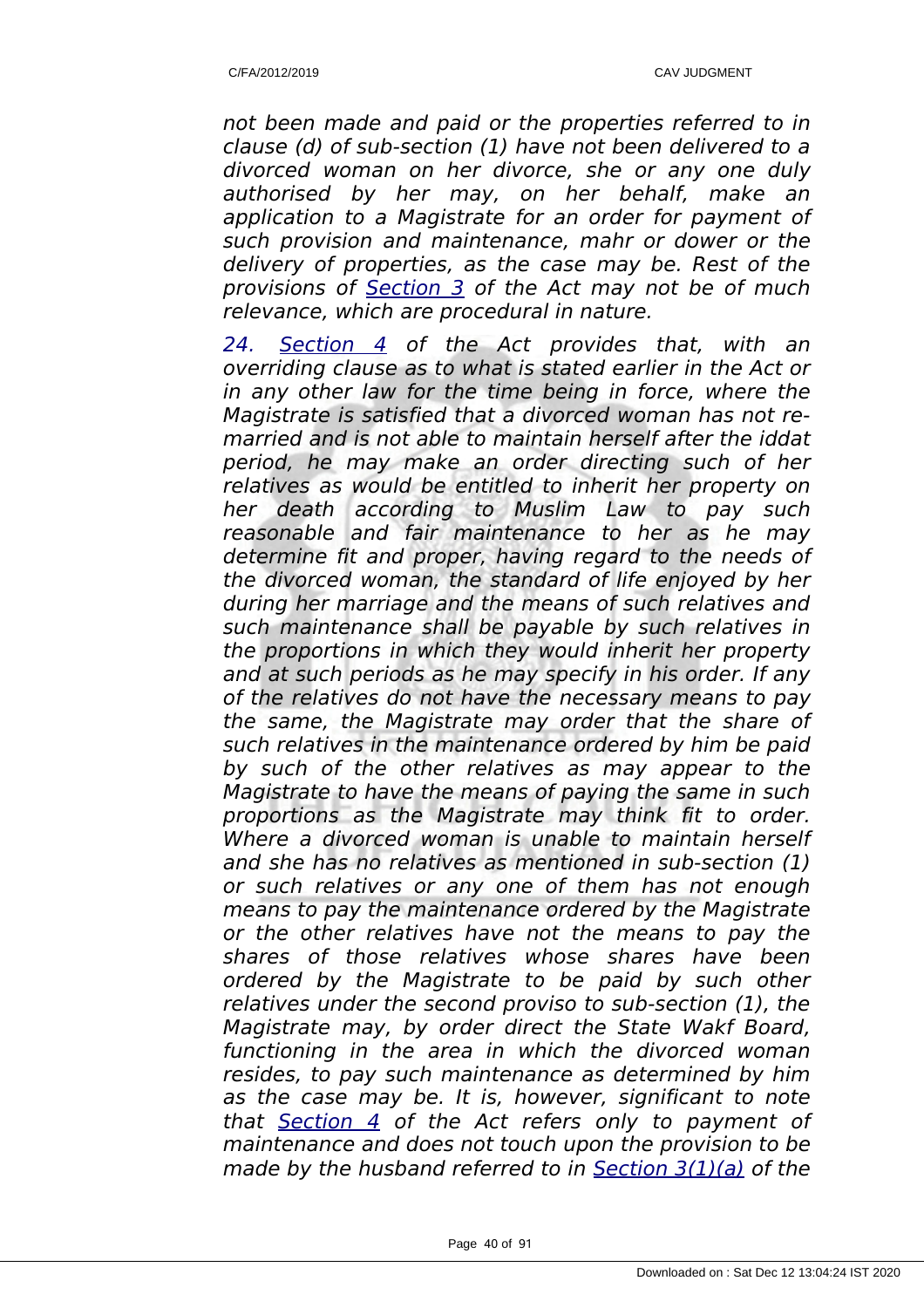## Act.

25. Section 5 of the Act provides for option to be governed by the provisions of Sections 125 to 128 CrPC. It lays down that if, on the date of the first hearing of the application under Section  $3(2)$ , a divorced woman and her former husband declare, by affidavit or any other declaration in writing in such form as may be prescribed, either jointly or separately, that they would prefer to be governed by the provisions of Sections 125 to 128 CrPC, and file such affidavit or declaration in the court hearing the application, the Magistrate shall dispose of such application accordingly.

26. A reading of the Act will indicate that it codifies and regulates the obligations due to a Muslim woman divorcee by putting them outside the scope of Section 125 CrPC as the divorced woman has been defined as Muslim woman who was married according to Muslim law and has been divorced by or has obtained divorce from her husband in accordance with the Muslim law. But the Act does not apply to a Muslim woman whose marriage is solemnized either under the Indian Special Marriage Act, 1954 or a Muslim woman whose marriage was dissolved either under Indian Divorce Act, 1969 or the Indian Special Marriage Act, 1954. The Act does not apply to the deserted and separated Muslim wives. The maintenance under the Act is to be paid by the husband for the duration of the iddat period and this obligation does not extend beyond the period of iddat. Once the relationship with the husband has come to an end with the expiry of the iddat period, the responsibility devolves upon the relatives of the divorcee. The Act follows Muslim personal law in determining which relatives are responsible under which circumstances. If there are no relatives, or no relatives are able to support the divorcee, then the Court can order the State Wakf Boards to pay the maintenance.

27. Section 3(1) of the Act provides that a divorced woman shall be entitled to have from her husband, a reasonable and fair maintenance which is to be made and paid to her within the iddat period. Under Section 3(2) the Muslim divorcee can file an application before a Magistrate if the former husband has not paid to her a reasonable and fair provision and maintenance or mahr due to her or has not delivered the properties given to her before or at the time of marriage by her relatives, or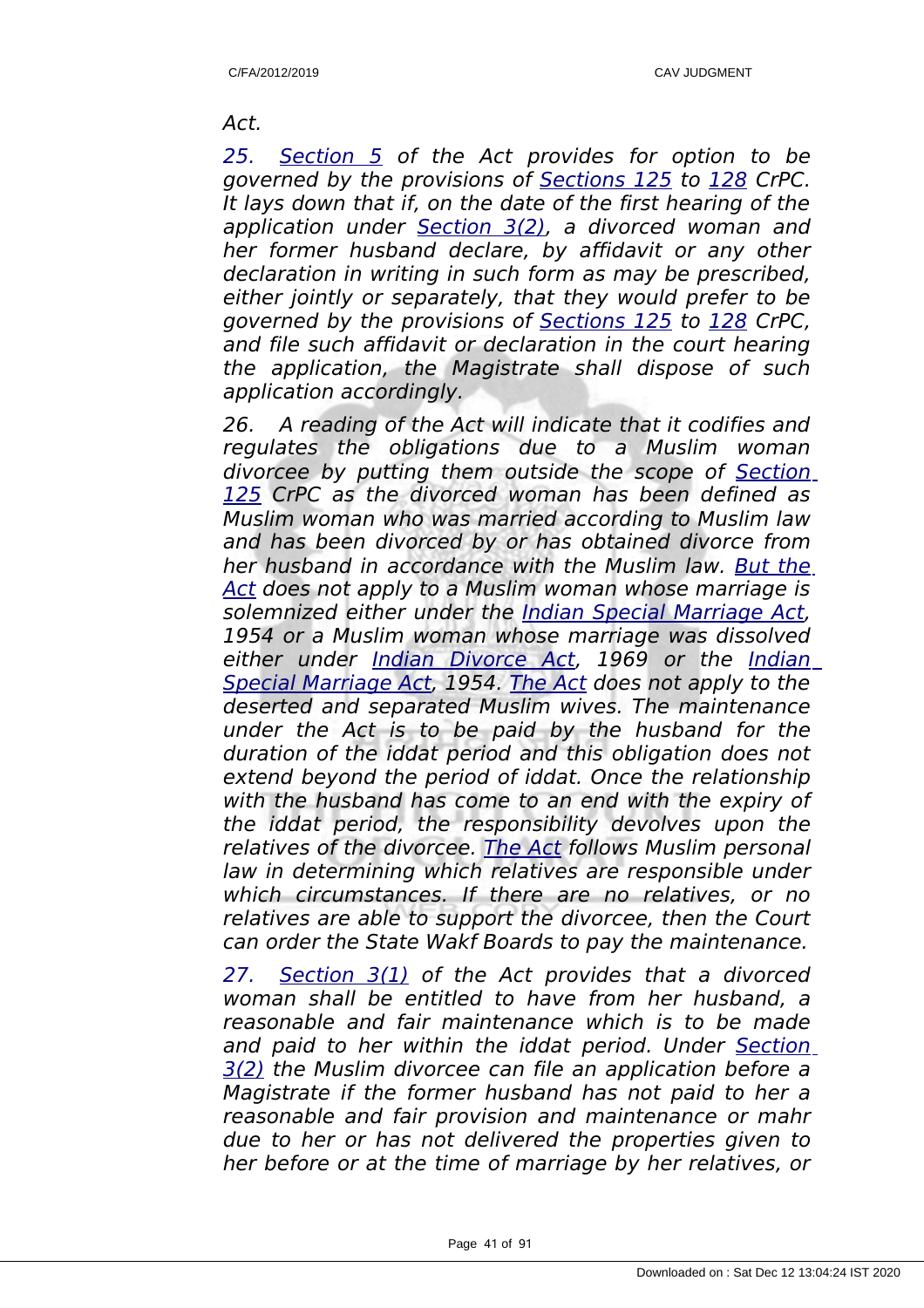friends, or the husband or any of his relatives or friends. Section 3(3) provides for procedure wherein the Magistrate can pass an order directing the former husband to pay such reasonable and fair provision and maintenance to the divorced woman as he may think fit and proper having regard to the needs of the divorced woman, standard of life enjoyed by her during her marriage and means of her former husband. The judicial enforceability of the Muslim divorced womans right to provision and maintenance under Section (3)(1)(a) of the Act has been subjected to the condition of husband having sufficient means which, strictly speaking, is contrary to the principles of Muslim law as the liability to pay maintenance during the iddat period is unconditional and cannot be circumscribed by the financial means of the husband. The purpose of the Act appears to be to allow the Muslim husband to retain his freedom of avoiding payment of maintenance to his erstwhile wife after divorce and the period of iddat.

28. A careful reading of the provisions of the Act would indicate that a divorced woman is entitled to a reasonable and fair provision for maintenance. It was stated that Parliament seems to intend that the divorced woman gets sufficient means of livelihood, after the divorce and, therefore, the word provision indicates that something is provided in advance for meeting some needs. In other words, at the time of divorce the Muslim husband is required to contemplate the future needs and make preparatory arrangements in advance for meeting those needs. Reasonable and fair provision may include provision for her residence, her food, her cloths, and other articles. The expression within should be read as during or for and this cannot be done because words cannot be construed contrary to their meaning as the word within would mean on or before, not beyond and, therefore, it was held that the Act would mean that on or before the expiration of the iddat period, the husband is bound to make and pay a maintenance to the wife and if he fails to do so then the wife is entitled to recover it by filing an application before the Magistrate as provided in Section 3(3) but no where the Parliament has provided that reasonable and fair provision and maintenance is limited only for the iddat period and not beyond it. It would extend to the whole life of the divorced wife unless she gets married for a second time.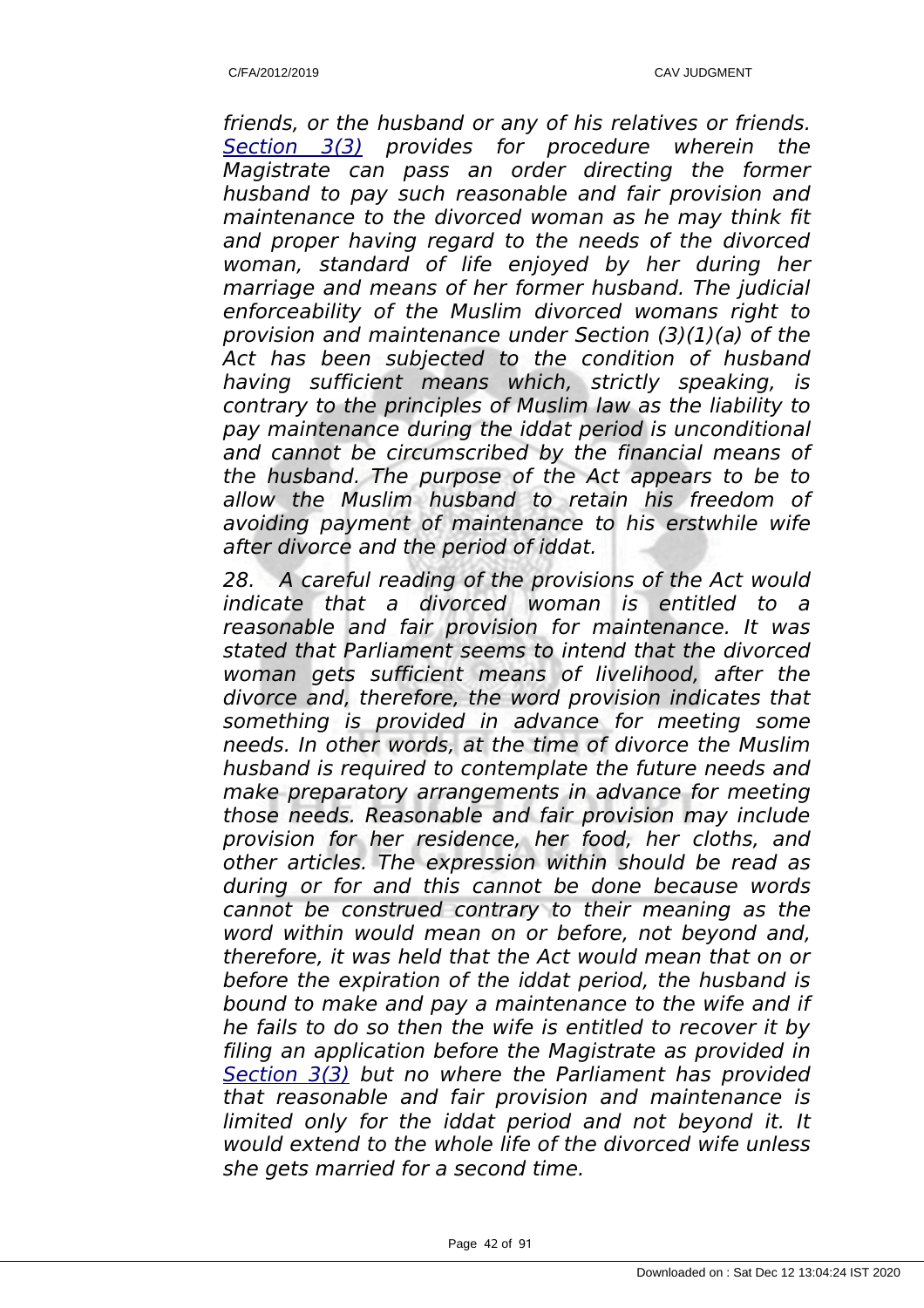29. The important section in the Act is Section 3 which provides that divorced woman is entitled to obtain from her former husband maintenance, provision and mahr, and to recover from his possession her wedding presents and dowry and authorizes the magistrate to order payment or restoration of these sums or properties. The crux of the matter is that the divorced woman shall be entitled to a reasonable and fair provision and maintenance to be made and paid to her within the iddat period by her former husband. The wordings of Section 3 of the Act appear to indicate that the husband has two separate and distinct obligations : (1) to make a reasonable and fair provision for his divorced wife; and (2) to provide maintenance for her. The emphasis of this section is not on the nature or duration of any such provision or maintenance, but on the time by which an arrangement for payment of provision and maintenance should be concluded, namely, within the iddat period. If the provisions are so read, the Act would exclude from liability for post-iddat period maintenance to a man who has already discharged his obligations of both reasonable and fair provision and maintenance by paying these amounts in a lump sum to his wife, in addition to having paid his wifes mahr and restored her dowry as per Section  $3(1)(c)$  and  $3(1)(d)$  of the Act. Precisely, the point that arose for consideration in Shah Banos case was that the husband has not made a reasonable and fair provision for his divorced wife even if he had paid the amount agreed as mahr half a century earlier and provided iddat maintenance and he was, therefore, ordered to pay a specified sum monthly to her under Section 125 CrPC. This position was available to Parliament on the date it enacted the law but even so, the provisions enacted under the Act are a reasonable and fair provision and maintenance to be made and paid as provided under Section 3(1)(a) of the Act and these expressions cover different things, firstly, by the use of two different verbs to be made and paid to her within the iddat period, it is clear that a fair and reasonable provision is to be made while maintenance is to be paid; secondly, Section 4 of the Act, which empowers the magistrate to issue an order for payment of maintenance to the divorced woman against various of her relatives, contains no reference to provision. Obviously, the right to have a fair and reasonable provision in her favour is a right enforceable only against the womans former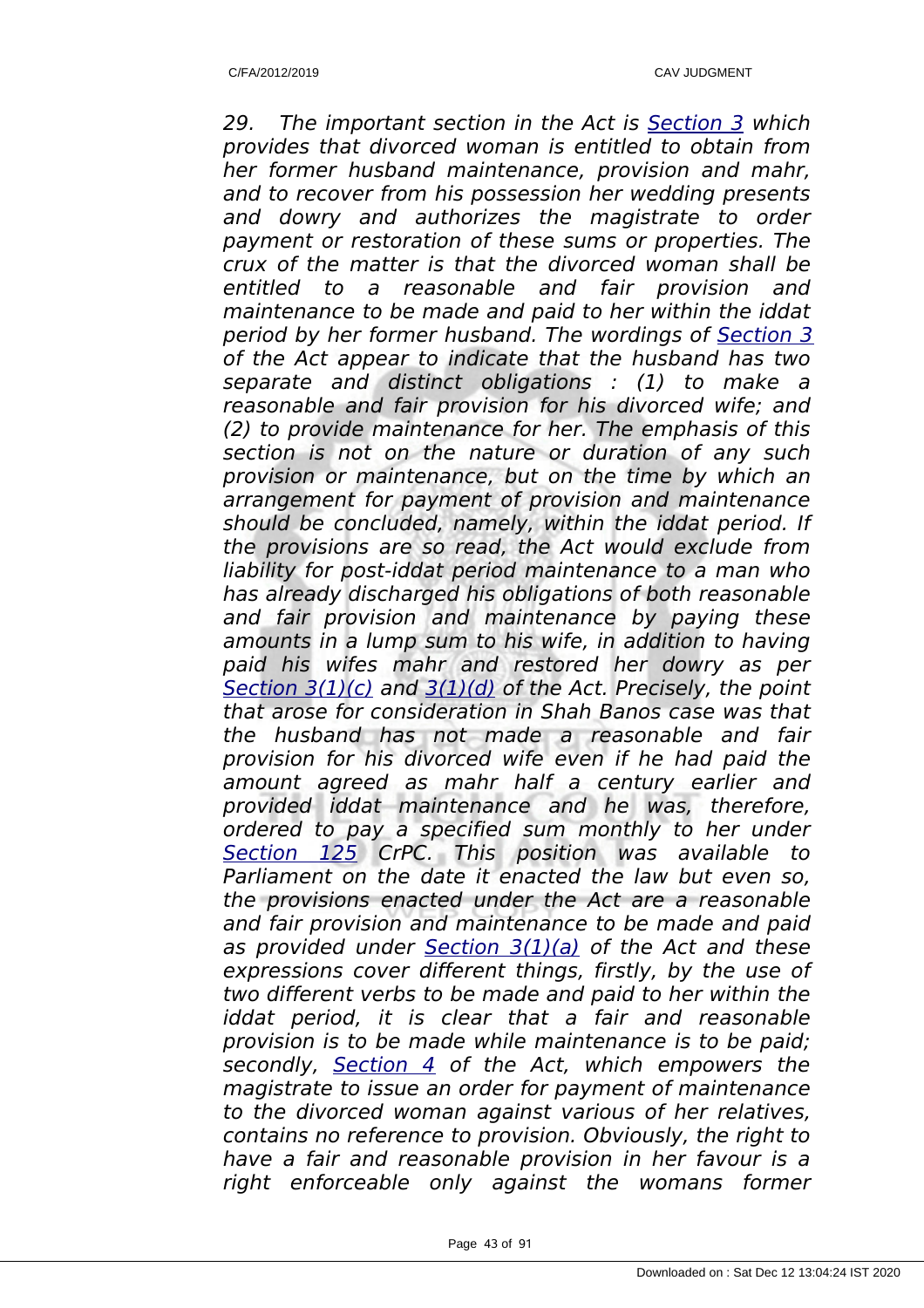husband, and in addition to what he is obliged to pay as maintenance; thirdly, the words of the Holy Quran, as translated by Yusuf Ali of mata as maintenance though may be incorrect and that other translations employed the word provision, this Court in Shah Banos case dismissed this aspect by holding that it is a distinction without a difference. Indeed, whether mata was rendered maintenance or provision, there could be no pretence that the husband in Shah Banos case had provided anything at all by way of mata to his divorced wife. The contention put forth on behalf of the other side is that a divorced Muslim woman who is entitled to mata is only a single or one time transaction which does not mean payment of maintenance continuously at all. This contention, apart from supporting the view that the word provision in Section  $3(1)(a)$  of the Act incorporates mata as a right of the divorced Muslim woman distinct from and in addition to mahr and maintenance for the iddat period, also enables a reasonable and fair provision and a reasonable and fair provision as provided under Section 3(3) of the Act would be with reference to the needs of the divorced woman, the means of the husband, and the standard of life the woman enjoyed during the marriage and there is no reason why such provision could not take the form of the regular payment of alimony to the divorced woman, though it may look ironical that the enactment intended to reverse the decision in Shah Banos case, actually codifies the very rationale contained therein.

30. A comparison of these provisions with Section 125 CrPC will make it clear that requirements provided in Section 125 and the purpose, object and scope thereof being to prevent vagrancy by compelling those who can do so to support those who are unable to support themselves and who have a normal and legitimate claim to support is satisfied. If that is so, the argument of the petitioners that a different scheme being provided under the Act which is equally or more beneficial on the interpretation placed by us from the one provided under the Code of Criminal Procedure deprive them of their right loses its significance. The object and scope of Section 125 CrPC is to prevent vagrancy by compelling those who are under an obligation to support those who are unable to support themselves and that object being fulfilled, we find it difficult to accept the contention urged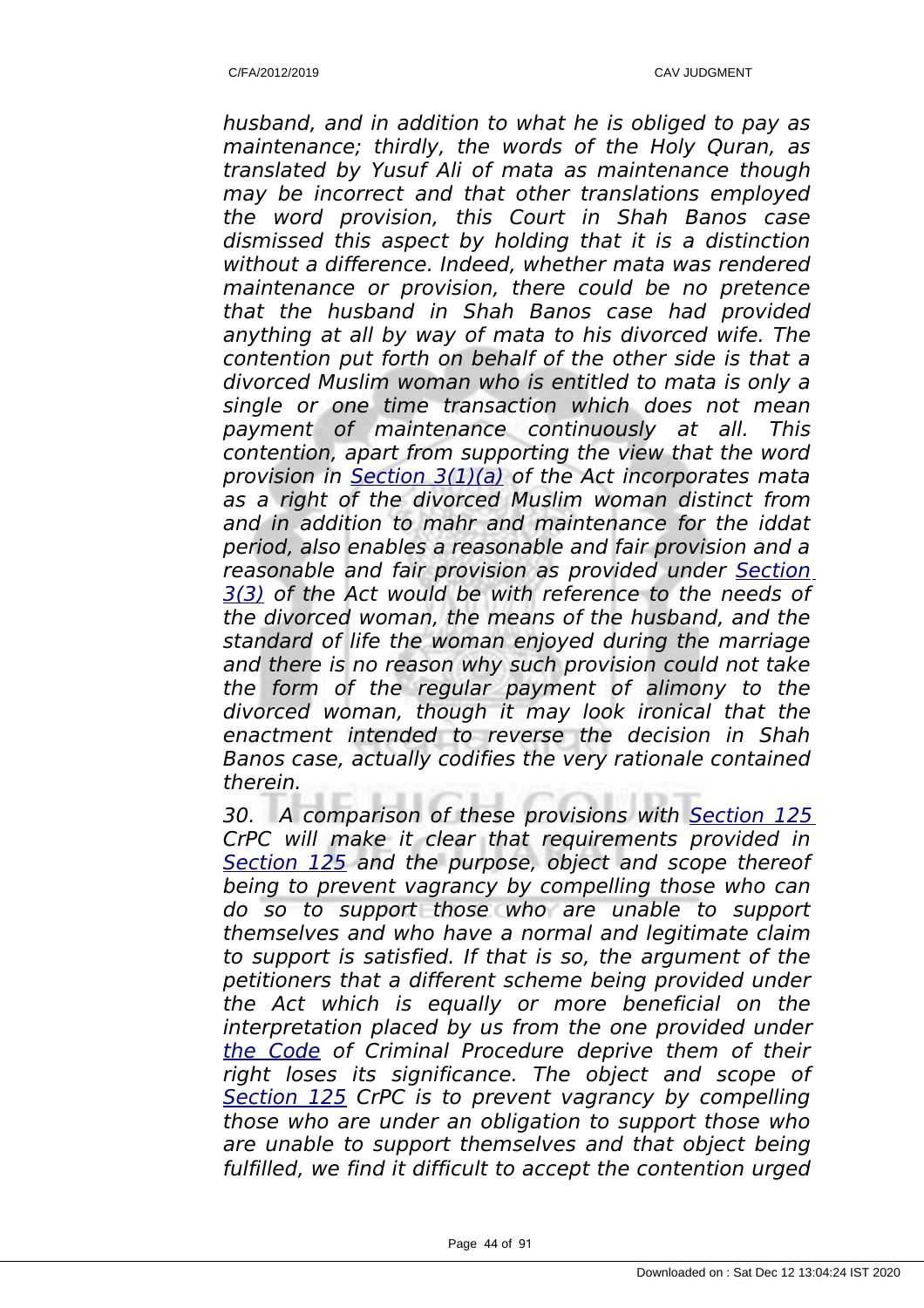on behalf of the petitioners.

31. Even under the Act, the parties agreed that the provisions of Section 125 CrPC would still be attracted and even otherwise, the Magistrate has been conferred with the power to make appropriate provision for maintenance and, therefore, what could be earlier granted by a Magistrate under Section 125 CrPC would now be granted under the very Act itself. This being the position, the Act cannot be held to be unconstitutional.

32. As on the date the Act came into force the law applicable to Muslim divorced women is as declared by this Court in Shah Banos case. In this case to find out the personal law of Muslims with regard to divorced womens rights, the starting point should be Shah Banos case and not the original texts or any other material all the more so when varying versions as to the authenticity of the source are shown to exist. Hence, we have refrained from referring to them in detail. That declaration was made after considering the Holy Quran, and other commentaries or other texts. When a Constitution Bench of this Court analysed Suras 241-242 of Chapter II of the Holy Quran and other relevant textual material, we do not think, it is open for us to re-examine that position and delve into a research to reach another conclusion. We respectfully abide by what has been stated therein. All that needs to be considered is whether in the Act specific deviation has been made from the personal laws as declared by this Court in Shah Banos case without mutilating its underlying ratio. We have carefully analysed the same and come to the conclusion that the Act actually and in reality codifies what was stated in Shah Banos case. The learned Solicitor General contended that what has been stated in the Objects and Reasons in Bill leading to the Act is a fact and that we should presume to be correct. We have analysed the facts and the law in Shah Banos case and proceeded to find out the impact of the same on the Act. If the language of the Act is as we have stated, the mere fact that the Legislature took note of certain facts in enacting the law will not be of much materiality.

33. In Shah Banos case this Court has clearly explained as to the rationale behind Section 125 CrPC to make provision for maintenance to be paid to a divorced Muslim wife and this is clearly to avoid vagrancy or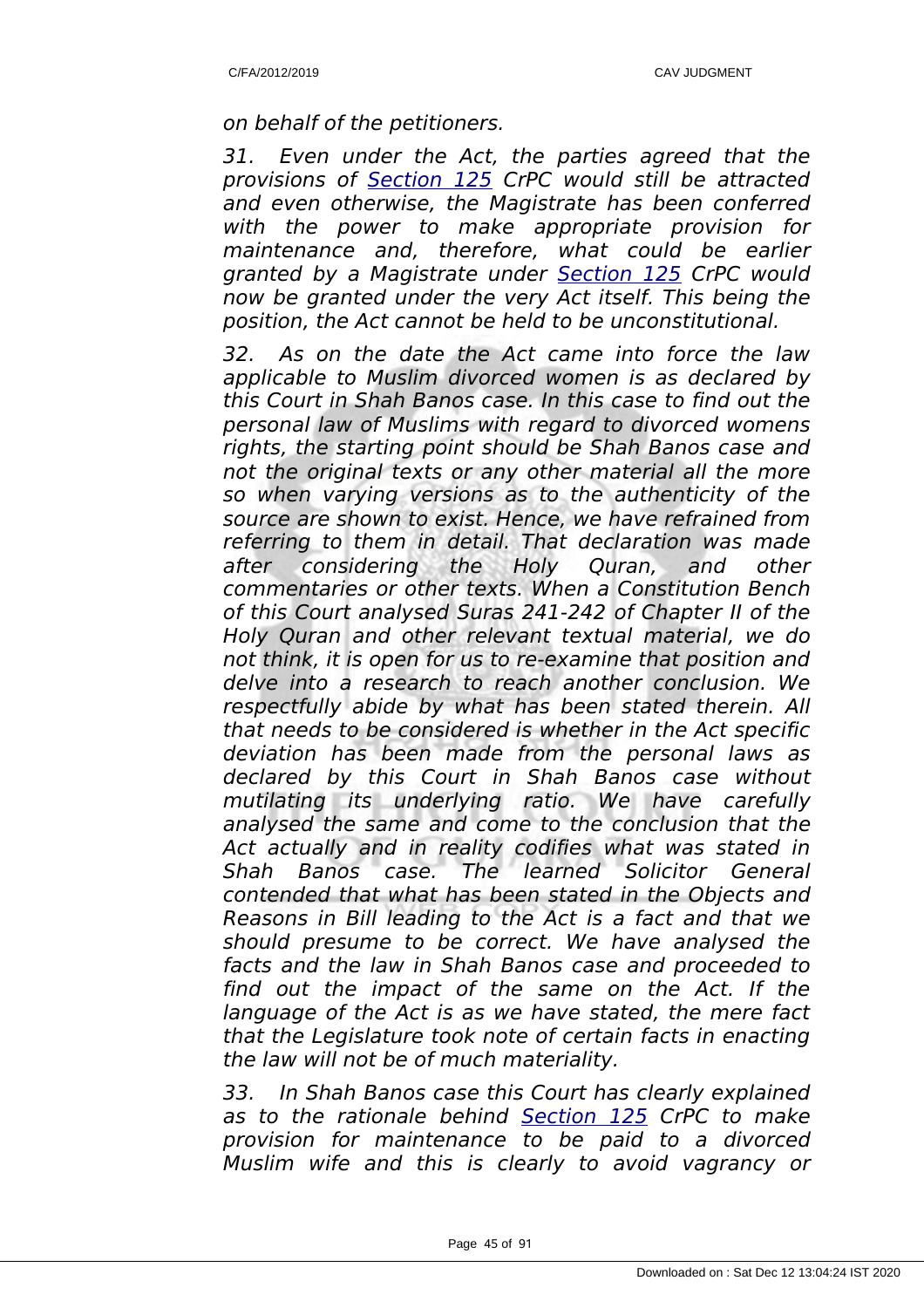destitution on the part of a Muslim woman. The contention put forth on behalf of the Muslims organisations who are interveners before us is that under the Act vagrancy or destitution is sought to be avoided but not by punishing the erring husband, if at all, but by providing for maintenance through others. If for any reason the interpretation placed by us on the language of Sections  $3(1)(a)$  and 4 of the Act is not acceptable, we will have to examine the effect of the provisions as they stand, that is, a Muslim woman will not be entitled to maintenance from her husband after the period of iddat once the Talaq is pronounced and, if at all, thereafter maintenance could only be recovered from the various persons mentioned in Section 4 or from the Wakf Board. This Court in Olga Tellis v. Bombay Municipal Corporation, 1985(3) SCC 545, and Maneka Gandhi v. Union of India, 1978 (1) SCC 248, held that the concept of right to life and personal liberty guaranteed under Article 21 of the Constitution would include the right to live with dignity. Before the Act, a Muslim woman who was divorced by her husband was granted a right to maintenance from her husband under the provisions of Section 125 CrPC until she may re-marry and such a right, if deprived, would not be reasonable, just and fair. Thus the provisions of the Act depriving the divoced Muslim women of such a right to maintenance from her husband and providing for her maintenance to be paid by the former husband only for the period of iddat and thereafter to make her run from pillar to post in search of her relatives one after the other and ultimately to knock at the doors of the Wakf Board does not appear to be reasonable and fair substitute of the provisions of Section 125 CrPC. Such deprivation of the divorced Muslim women of their right to maintenance from their former husbands under the beneficial provisions of the Code of Criminal Procedure which are otherwise available to all other women in India cannot be stated to have been effected by a reasonable, right, just and fair law and, if these provisions are less beneficial than the provisions of Chapter IX of the Code of Criminal Procedure, a divorced Muslim woman has obviously been unreasonably discriminated and got out of the protection of the provisions of the general law as indicated under the Code which are available to Hindu, Buddhist, Jain, Parsi or Christian women or women belonging to any other community. The provisions prima facie, therefore, appear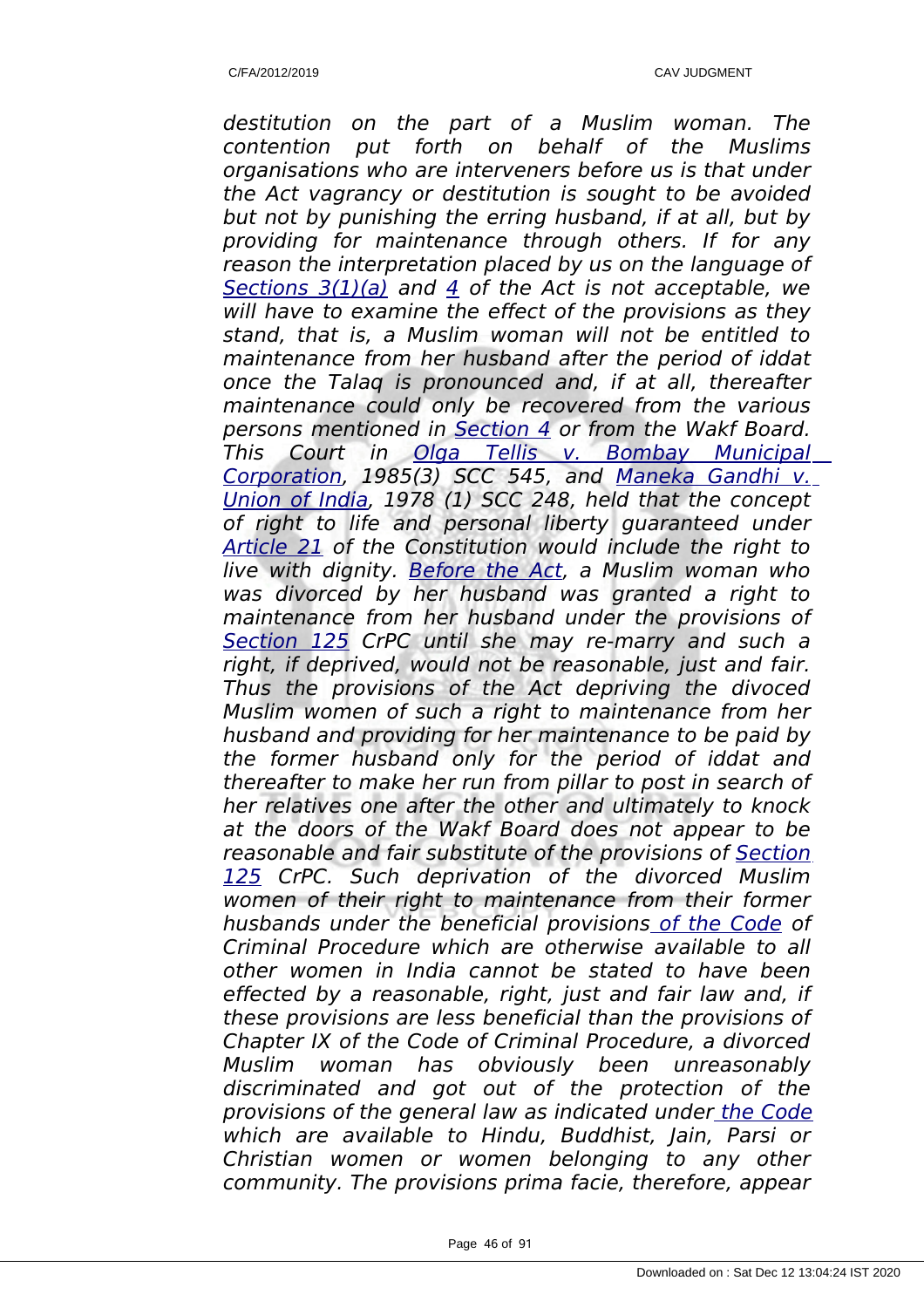to be violative of Article 14 of the Constitution mandating equality and equal protection of law to all persons otherwise similarly circumstanced and also violative of Article 15 of the Constitution which prohibits any discrimination on the ground of religion as the Act would obviously apply to Muslim divorced women only and solely on the ground of their belonging to the Muslim religion. It is well settled that on a rule of construction a given statute will become ultra vires or unconstitutional and, therefore, void, whereas another construction which is permissible, the statute remains effective and operative the court will prefer the latter on the ground that Legislature does not intend to enact unconstitutional laws. We think, the latter interpretation should be accepted and, therefore, the interpretation placed by us results in upholding the validity of the Act. It is well settled that when by appropriate reading of an enactment the validity of the Act can be upheld, such interpretation is accepted by courts and not the other way.

34. The learned counsel appearing for the Muslim organisations contended after referring to various passages from the text books to which we have adverted to earlier to state that the law is very clear that a divorced Muslim woman is entitled to maintenance only upto the stage of iddat and not thereafter. What is to be provided by way of Mata is only a benevolent provision to be made in case of divorced Muslim woman who is unable to maintain herself and that too by way of charity or kindness on the part of her former husband and not as a result of her right flowing to the divorced wife. The effect of various interpretations placed on Suras 241 and 242 of Chapter 2 of Holy Quran has been referred to in Shah Banos case. Shah Banos case clearly enunciated what the present law would be. It made a distinction between the provisions to be made and the maintenance to be paid. It was noticed that the maintenance is payable only upto the stage of iddat and this provision is applicable in case of a normal circumstances, while in case of a divorced Muslim woman who is unable to maintain herself, she is entitled to get Mata. That is the basis on which the Bench of Five Judges of this Court interpreted the various texts and held so. If that is the legal position, we do not think, we can state that any other position is possible nor are we to start on a clean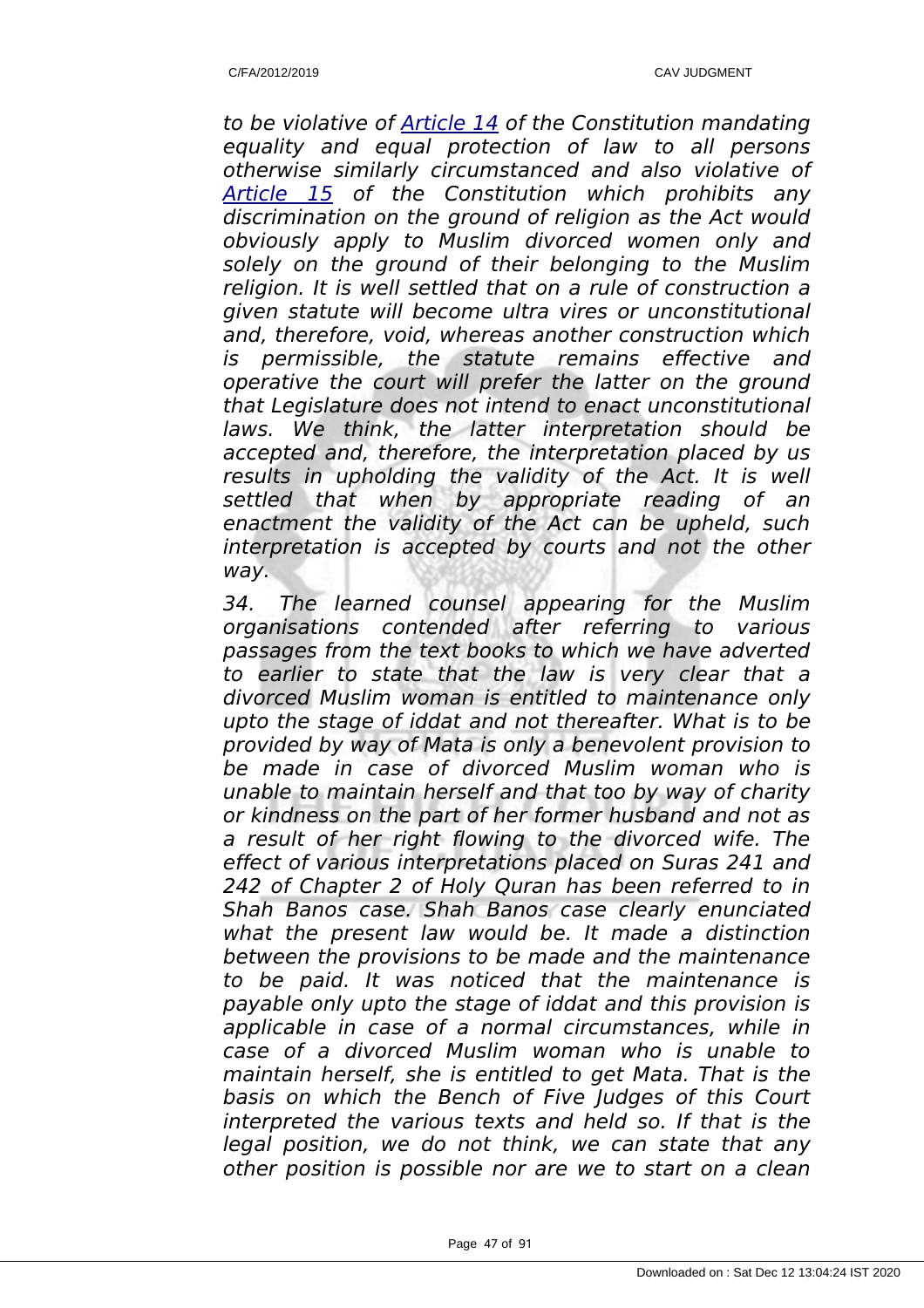slate after having forgotten the historical background of the enactment. The enactment though purports to overcome the view expressed in Shah Banos case in relation to a divorced Muslim woman getting something by way of maintenance in the nature of Mata is indeed the statutorily recognised by making provision under the Act for the purpose of the maintenance but also for provision. When these two expressions have been used by the enactment, which obviously means that the Legislature did not intend to obliterate the meaning attributed to these two expressions by this Court in Shah Banos case. Therefore, we are of the view that the contentions advanced on behalf of the parties to the contrary cannot be sustained.

35. In Arab Ahemadhia Abdulla and etc vs. Arab Bail Mohmuna Saiyadbhai & Ors. etc., AIR 1988 (Guj.) 141; Ali vs. Sufaira, (1988) 3 Crimes 147; K. Kunhashed Hazi v. Amena, 1995 Crl.L.J. 3371; K. Zunaideen v. Ameena Begum, (1998] II DMC 468; Karim Abdul Shaik v. Shenaz Karim Shaik, 2000 Cr.L.J. 3560 and Jaitunbi Mubarak Shaikh v. Mubarak Fakruddin Shaikh & Anr., 1999 (3) Mh.L.J. 694, while interpreting the provision of Sections  $3(1)(a)$  and 4 of the Act, it is held that a divorced Muslim woman is entitled to a fair and reasonable provision for her future being made by her former husband which must include maintenance for future extending beyond the iddat period. It was held that the liability of the former husband to make a reasonable and fair provision under Section 3(1)(a) of the Act is not restricted only for the period of iddat but that divorced Muslim woman is entitled to a reasonable and fair provision for her future being made by her former husband and also to maintenance being paid to her for the iddat period. A lot of emphasis was laid on the words made and paid and were construed to mean not only to make provision for the iddat period but also to make a reasonable and fair provision for her future. A Full Bench of the Punjab and Haryana High Court in Kaka v. Hassan Bano & Anr., II (1998) DMC 85 (FB), has taken the view that under Section 3(1)(a) of the Act a divorced Muslim woman can claim maintenance which is not restricted to iddat period. To the contrary it has been held that it is not open to the wife to claim fair and reasonable provision for the future in addition to what she had already received at the time of her divorce; that the liability of the husband is limited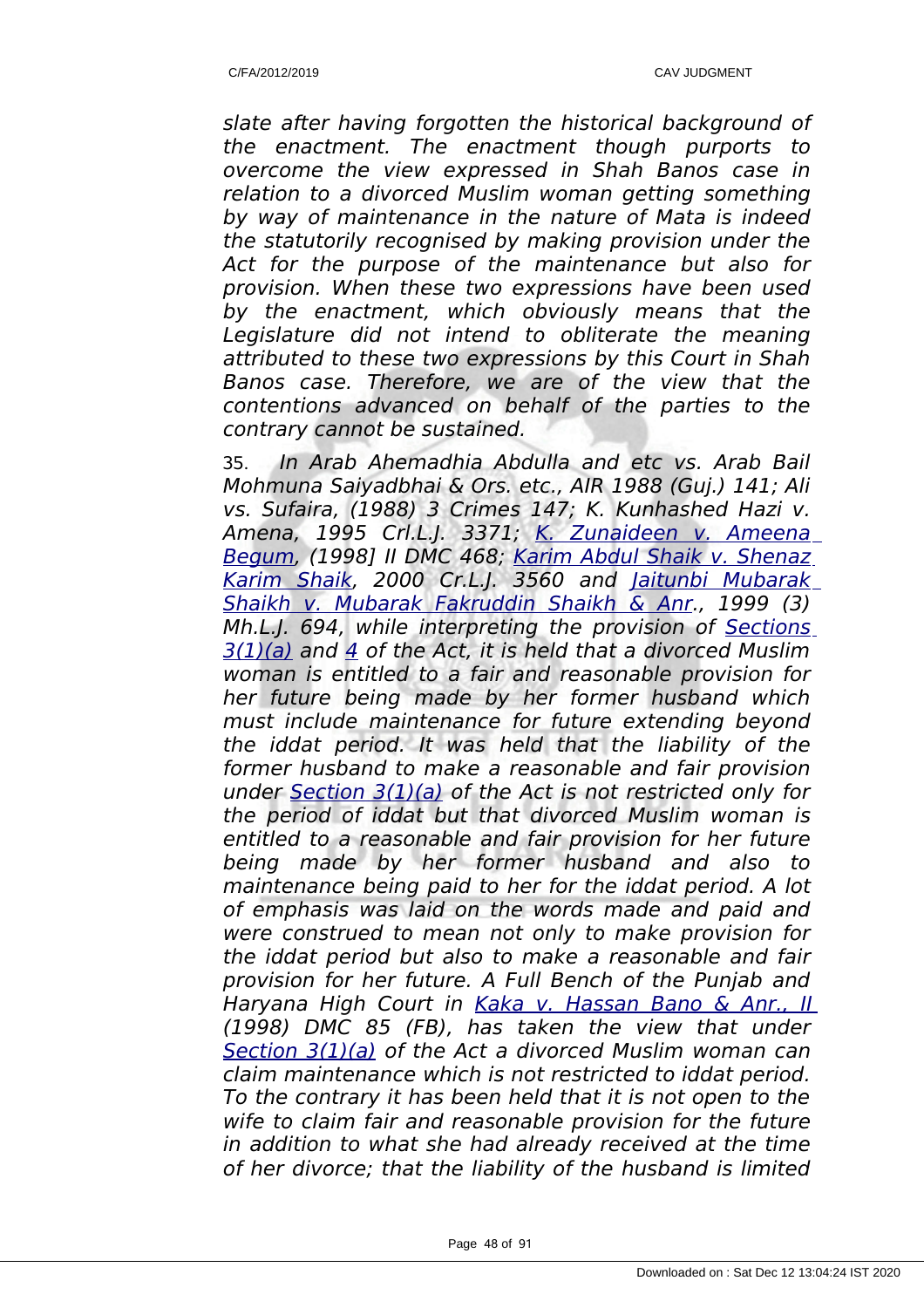for the period of iddat and thereafter if she is unable to maintain herself, she has to approach her relative or Wakf Board, by majority decision in Umar Khan Bahamami v. Fathimnurisa, 1990 Cr.L.J. 1364; Abdul Rashid v. Sultana Begum, 1992 Cr.L.J. 76; Abdul Hag v. Yasima Talat; 1998 Cr.L.J. 3433; Md. Marahim v. Raiza Begum, 1993 (1) DMC 60. Thus preponderance of judicial opinion is in favour of what we have concluded in the interpretation of  $Section 3$  of the Act. The decisions of the High Courts referred to herein that are contrary to our decision stand overruled. "

44. Thus, the Supreme Court, on a creative and meaningful interpretation of the MWPRDA, 1986, upheld its constitutionality. It held that a Muslim husband is liable to make reasonable and fair provision for the future of his divorced wife extending beyond the Iddat period. The Supreme Court based this interpretation on the word " provision" in the Act, 1986 indicating that "at the time of divorce, the Muslim husband is required to contemplate the future needs (of his wife) and make preparatory arrangements in advance for meeting those needs". This case established, for the first time, that a Muslim husband's liability to provide maintenance to his divorced wife extends beyond the Iddat period, and he must realize his obligations within the Iddat period thereby striking a balance between the Muslim personal law and the Criminal Procedure Code, 1973.

45. A Division Bench of the Allahbad High Court in the case of **Mohd Sayeed vs. Rehana Begum**, 1996 (27) All. L.R., 597 was called upon to consider the question whether an application contemplated under Section 3 of the Act, 1986 could be termed as proceedings in terms of the explanations provided to Section 7 of the Act, 1984. The second question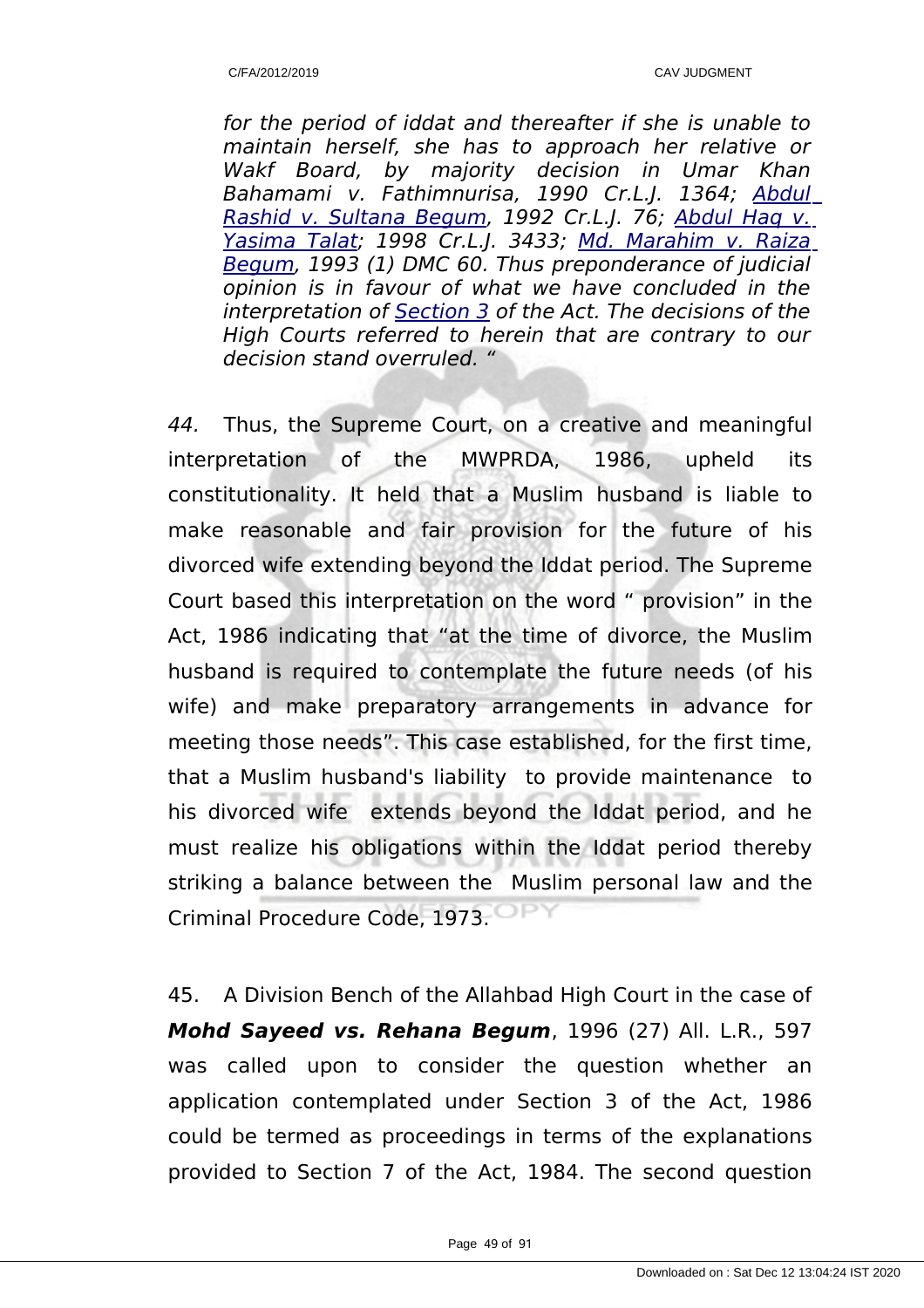which arose before the Division Bench for consideration was whether an application to be moved under Section 3 of the Act, 1986 before a Magistrate could be brought within the purview of Section 7(1)(a) of the Act, 1984, i.e, the jurisdiction exercisable by any District Court or by any Subordinate Court under any law for the time being in force in respect of the suits and the proceedings of the nature referred to in the explanations. The Division Bench proceeded to answer the two questions as under;

"The words 'proceedings', 'District Court' or 'any Subordinate Civil Court' are not defined under the Family Courts Act.

Section 2(c) of the Act defines 'Magistrate' which reads as under :

" Magistrate' means a Magistrate of the First Class exercising jurisdiction under the Code of Criminal Procedure, 1973 (2 of 1974) in the area where the divorced woman resides."

General Clauses Act also does not define the words 'proceedings', 'District Court' or' Civil Court'. The word 'proceedings' originates from the word' proceed'. The word 'proceed' is defined in the New Laxicon Websters Dictionary (Delux Encyclopedic Edition). The definition of the words 'proceed' inter alia means" to take legal measures". Word 'proceedings' have also been defined in the said Dictionary "as legal measures". Moving an application under Section 3 of the Act is definitely a legal action for the redress of the divorced wife in accordance with the provisions of the Act. The proceedings as contemplated by explanation of Section 7 of the Family Courts Act thus brings in within its purview an application under Section 3 of the 'Act'.

15. The Division Bench decision referred to and relied upon by the learned Counsel for the appellants does not give any reasoning whatsoever for taking a view that an application under Section 3 of the Act cannot be brought in within the meaning of proceedings referred to in explanation of Section 7 of the Family Courts Act.

The other question requires for consideration is whether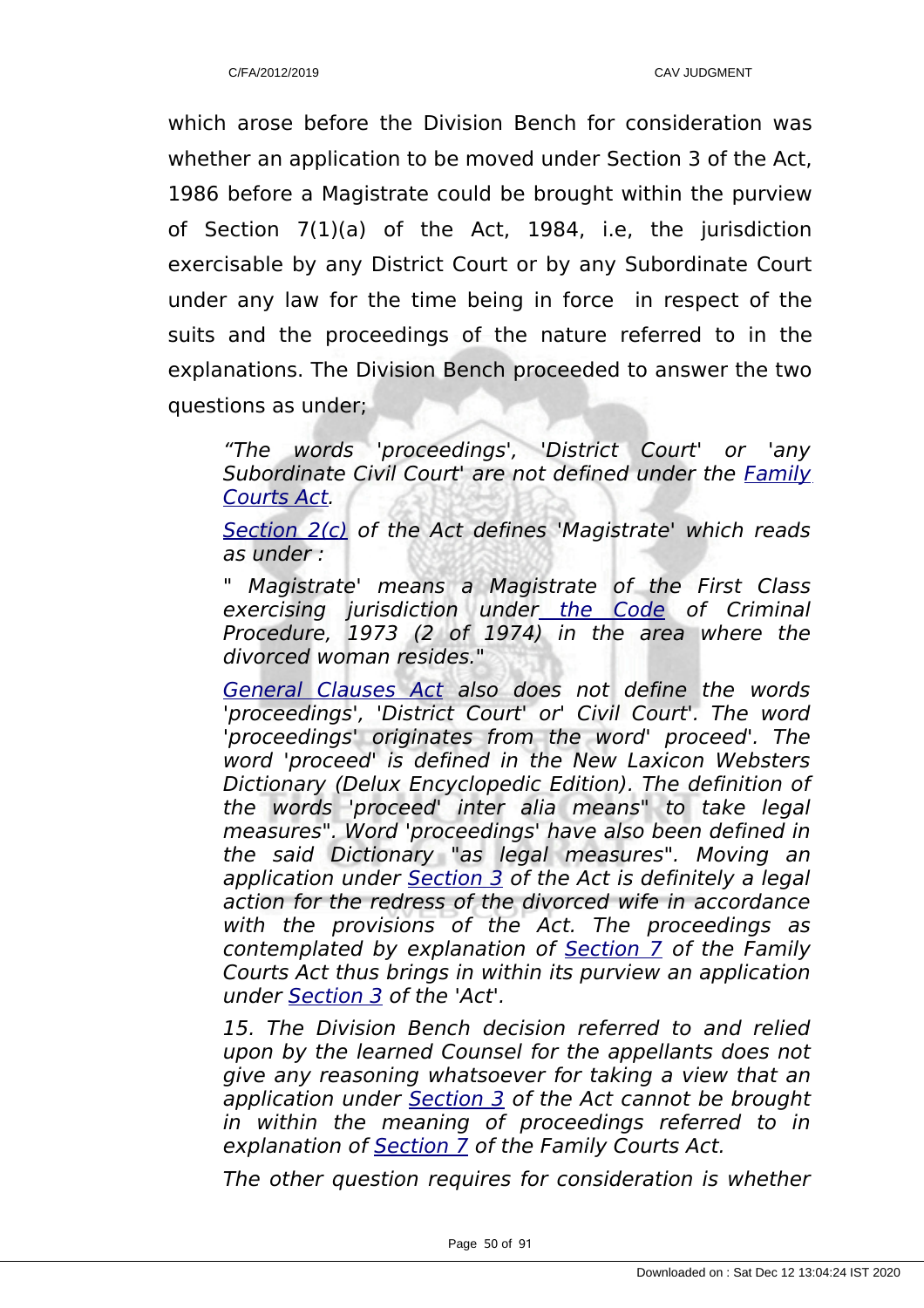an application before the Magistrate contemplated by Section 3 of the Act can be held to be an application under District Court or Civil Court to bring it within the purview of Section 7 of the Family Courts Act.

This needs a reference to the defiinition of 'Magistrate' referred to in Section 2(c) of the Act. The definition provides that the 'Magistrate' means a Magistrate of the First class exercising jurisdiction under the Code of Criminal procedure, 1973. Since initially an application under Section 125 of Cr.P.C. was moved by the respondent's wife in the aforesaid appeal and the Court was seized of the jurisdiction of the matter, during the pendency of the proceedings the appellant decided to divorce his wife in the aforesaid circumstance the Family Court which was seized of the jurisdiction of 125 Cr.P.C, passed order under Section 3 of the Act. "

46. While answering the question whether the Court has the iurisdiction to pass orders under the Muslim Women (Protection of Rights on Divorce) Act, 1986, the Bench held as under;

"31. Under Section 3 of the Act, the petition is to be made claiming maintenance for the period of Iddat after divorce, claiming maintenance for the child born from the former husband and claiming Mahr and dower or a sum equivalent thereto which are admittedly the properties between the parties to the marriage. All the aforesaid claims, which a divorced wife under the Act is supposed to make before a Magistrate are squarely covered by the Explanations of Section 7 of the Family Courts Act.

33. Section 20 of the Family Courts Act gives an overriding effect to the provisions of the Act over all other enactments. The Family Courts Act has in its comprehension all community including the Muslims. All disputes between the Muslim community within the purview of the Family Courts Act are settled by the Family Courts. It cannot be doubted for a minute that the dispute contemplated by Section 3 of the Act is within the purview and four corners of the Family Courts Act, as the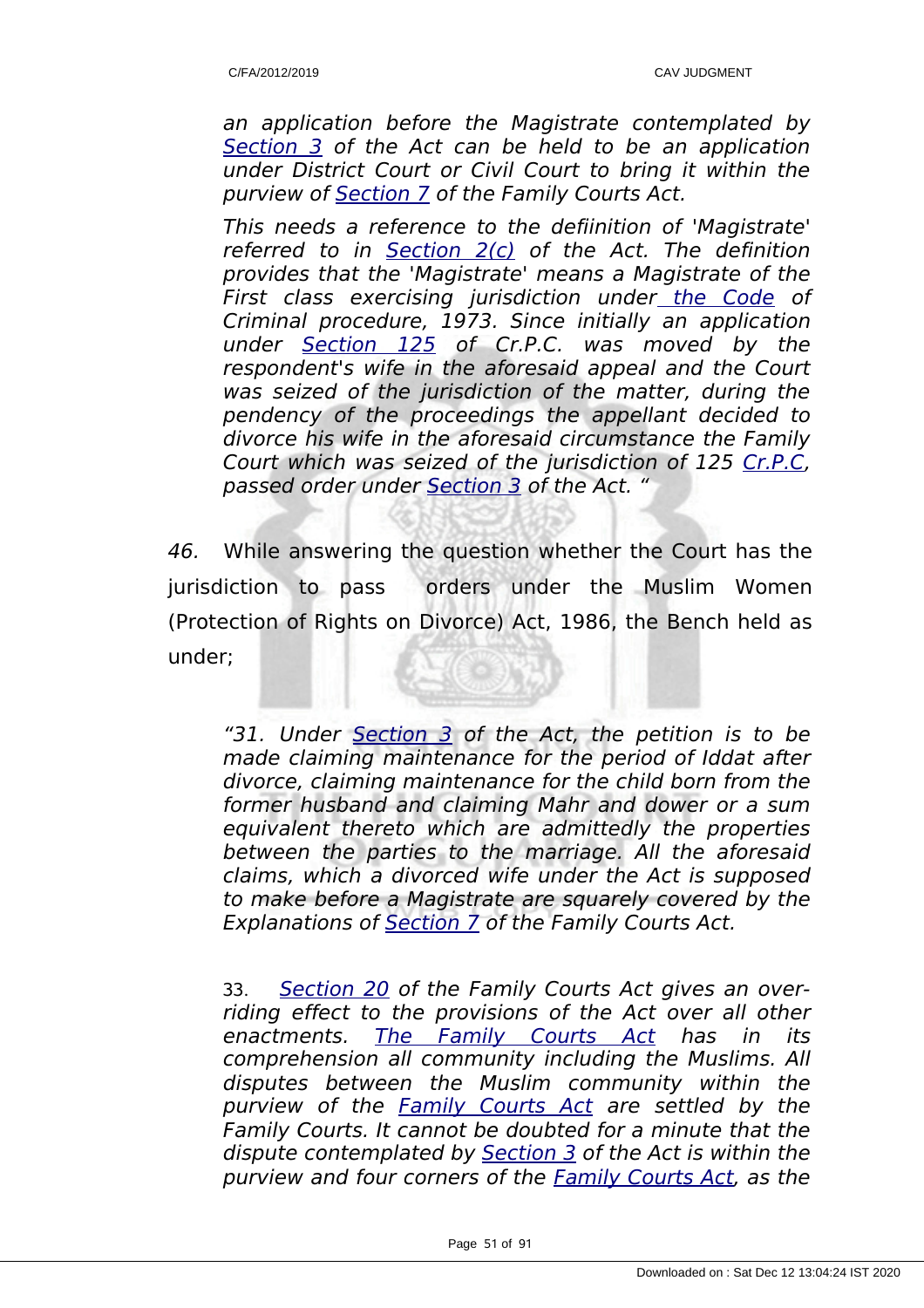dispute under Section 3 of the Act also relates to matrimonial relations between the parties and as a consequence of this matrimonial relations having been broken, entitlement of divorced wife after breaking of the matrimonial relations with her husband begins.

46. The entire purpose of the Act is to provide speedy and expeditious remedy to the destitute lady. The said object of the Act will be defeated if the appellants are permitted to agitate the issue jurisdiction at the appellate stage in the background of the specific provisions of the Act that the application of the destitute lady should be decided within one month from the date of the application. This speedy remedy cannot be permitted to be defeated on the basis of the ground which was never agitated before the Court below. Taking into account the entire circumstances and also taking into account that in case the appellants are permitted to Magistrate the issue of jurisdiction for the first time in the present appeal, the cause of justice will be defeated and considering the entire provision of Family Courts Act we are of the view that the Family Court did not lack inherent jurisdiction to deride an application under Section 3(2) of the Act. "

47. We may also look into the Full Bench decision of the Bombay High Court in the case of Karim Abdul Rehman Shaikh (supra). We quote the relevant observations;

"60. The Muslim Women Act was published in the gazette of India on 19th May, 1986. This Act, the provisions of which we have already quoted extensively is meant to protect the rights of Muslim women who have been divorced by, or have obtained divorce from their husbands, and to provide for matters connected therewith or incidental thereto. This Act is a later enactment Obviously, therefore, the provisions of the Family Court's Act, 1984 will not have overriding effect on this Act because as per section 20 of the Family Court's Act it can have overriding effect only in respect of anything inconsistent therewith contained in any other law for the time being in force. Admittedly, the Muslim Women Act was not in force when the Family Court's Act,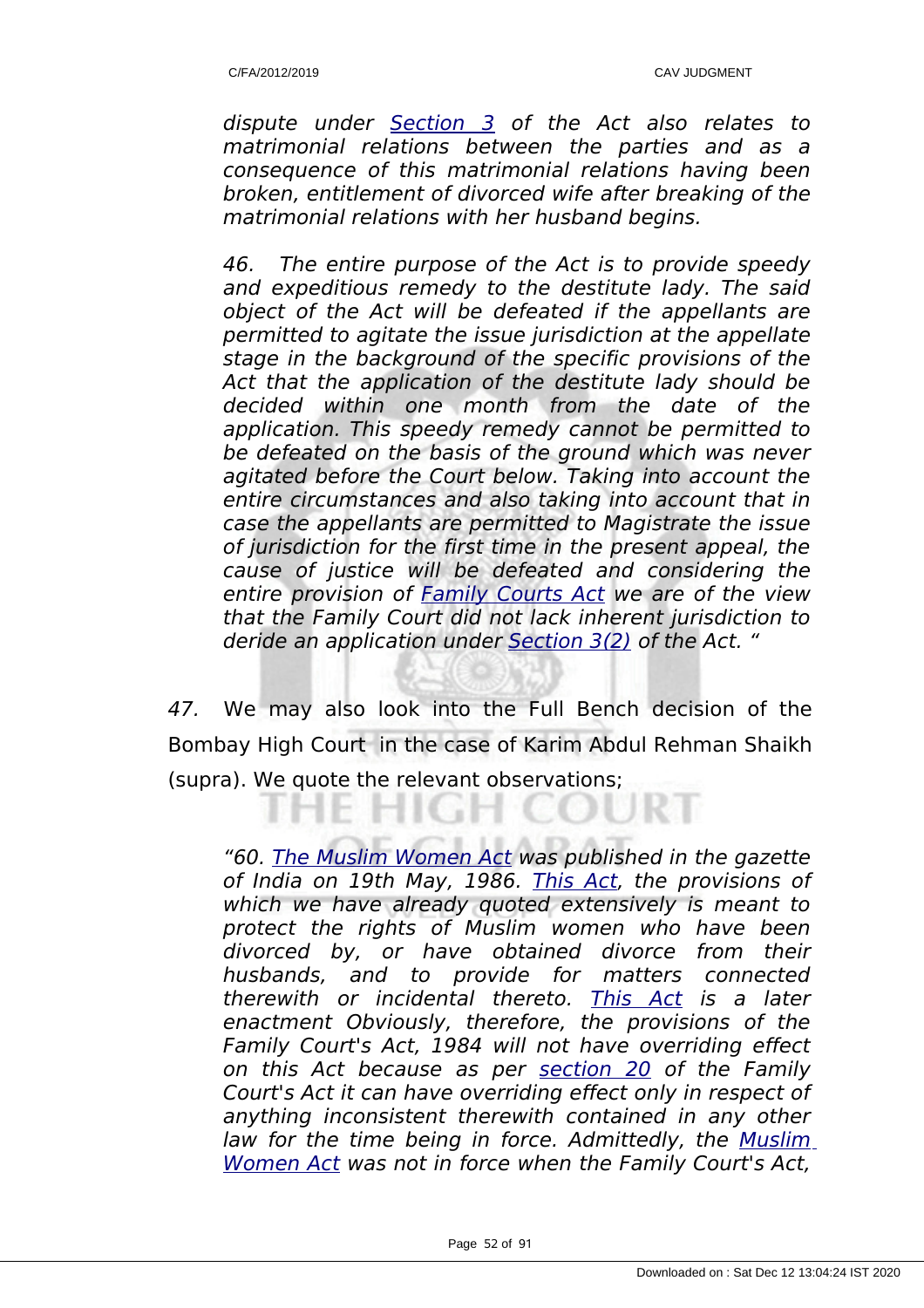1984 was enacted. In section 2(c) of the Muslim Women Act, Magistrate is defined to mean a Magistrate of the First Class exercising jurisdiction under the Code of Criminal Procedure, 1973 in the area where the divorced women resides. Application under section 3 for reasonable and fair provision and maintenance has to be made before a Magistrate. Under section 4, a divorced women who has not remarried and who is not able to maintain herself after the iddat period has to make an application before a Magistrate to claim a fair and reasonable provision from the persons specified therein. As per section 2(c) of the Muslim Women Act, such Magistrate has to be a Magistrate of the First Class exercising jurisdiction under the Code. Section 7(2) of the Family Court's Act says that the Family Court shall also have a jurisdiction exercisable by the Magistrate of First Class under Chapter IX of the Code, but in view of our conclusion that a divorced Muslim women cannot apply for maintenance under Chapter IX of the Code except by agreement as provided under section 5, the question of Muslim women making an application under Chapter IX of the Code and preferring it before a Family Court does not arise at all. Section 7(2)(b) says that a Family Court shall have such other powers as may be conferred on it by any other enactment.

61. It is important to note that there is no enactment containing an express provision that the Family Court shall have jurisdiction to deal with applications made by a divorced Muslim women under sections 3 and 4 of the Muslim Women Act. On the contrary, the scheme of the Muslim Women Act shows that such application can be made only to the Magistrate of First Class exercising jurisdiction under the Code. The Family Court's Act is a prior enactment. Muslim Women Act does not even refer to the Family Court's Act. If it was the intention of the legislature to see that a Muslim women can file application before a Family Court an express provision to that effect would have been found in the Muslim Women Act. On the contrary, under section 5 of the Muslim Women Act, a divorced women and her former husband can declare that they prefer to be governed by sections 125 to 128 of the Code and then the Magistrate has to dispose of the application accordingly. Otherwise, the Magistrate has to deal with it as per the provisions of the Muslim Women Act. There is no provision under which a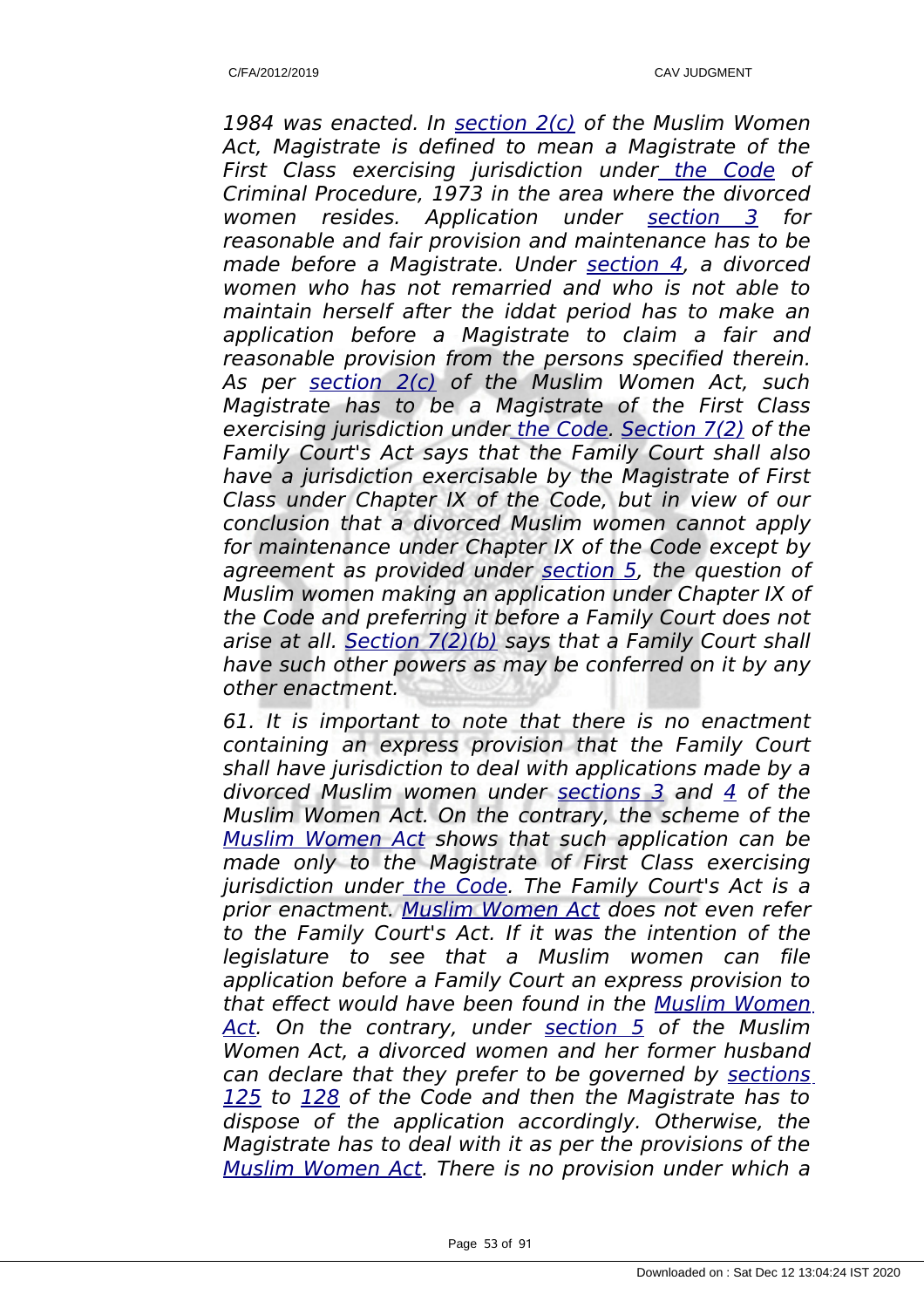Muslim women can prefer to go to a Family Court by making a joint declaration with her husband. Section 7 says that application by a divorced women under section 125 or under section 127 of the Code pending before a Magistrate on the commencement of the Muslim Women Act shall notwithstanding anything contained in that Code and subject to the provisions of section 5 of the Muslim Women Act shall be disposed of by such Magistrate in accordance with the provisions of the Muslim Women Act. This makes the legal provision very clear. It is only a Magistrate of the First Class exercising jurisdiction under the Code who can dispose of even the pending applications and that too in accordance with the provisions of the Muslim Women Act. Therefore, there is nothing in the provisions of the Muslim Women Act to suggest that the Family Court has jurisdiction to entertain applications under sections 3 and 4 of the Muslim Women Act.

62. Similar view has been taken by Division Bench of this Court in Noor Jamaal's case (supra) and we respectfully concur with the said view. We do not concur with decision of the Division Bench of this Court in Allabuksh's case (supra) which holds that, where a Family Court has been established, the power and jurisdiction of the Family Court to entertain an application by a divorced Muslim wife is not taken away expressly or by necessary implication by the Muslim Women Act and the remedy under the Muslim Women Act is an additional remedy. In our opinion, the fact that the Muslim Women Act does not refer to a Family Court or does not say that application under sections 3 and 4 can be filed before the Family Court is very material. If the jurisdiction of the Family Court was sought to be protected, there would have been an express provision making it clear that the Family Court has jurisdiction to entertain applications of divorced Muslim women under sections 3 and 4 of the Muslim Women Act. We therefore hold that after coming into force of the Muslim Women Act, a Muslim women can apply under sections 3 and 4 of the said Act only to the First Class Magistrate having jurisdiction under the Code. The Family Court cannot deal with such applications. "

48. The aforesaid Full Bench decision of the Bombay High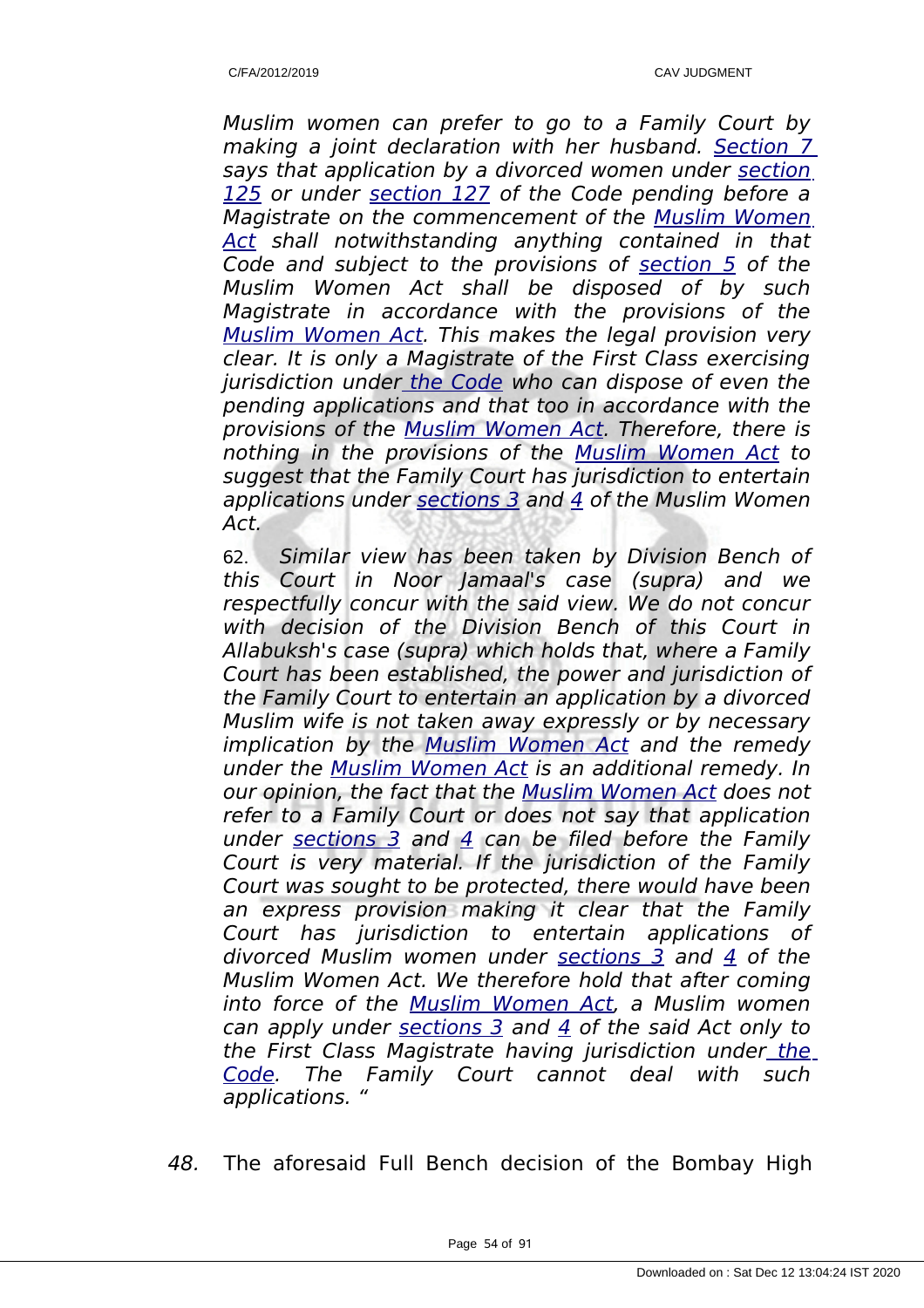Court is not a good law in view of the aforesaid decisions of the Supreme Court in the case of **Shabana Bano vs. Imran Khan,** AIR 2010 SC 305 and Danial Latifi (supra).

49. In Shabana Bano (supra), the question that fell for the consideration of the Supreme Court was whether a Muslim divorced wife would be entitled to receive the amount of maintenance from her divorced husband under Section 125 of the Cr.P.C, and if yes, then through which Forum. The Supreme Court answered the aforesaid question as under;

" 14. Section 4 of Muslim Act reads as under:

"4. Order for payment of maintenance:  $-(1)$ Notwithstanding anything contained in the foregoing provisions of this Act or in any other law for the time being in force, where a Magistrate is satisfied that a divorced woman has not re-married and is not able to maintain herself after the iddat period, he may make an order directing such of her relatives as would be entitled to inherit her property on her death according to Muslim law to pay such reasonable and fair maintenance to her as he may determine fit and proper, having regard to the needs of the divorced woman, the standard of life enjoyed by her during her marriage and the means of such relatives and such maintenance shall be payable by such relatives in the proportions in which they would inherit her property and at such periods as he may specify in his order:<br>Specify in his order:

Provided that where such divorced woman has children, the Magistrate shall order only such children to pay maintenance to her, and in the event of any such children being unable to pay such maintenance, the Magistrate shall order the parents of such divorced woman to pay maintenance to her:

Provided further that if any of the parents is unable to pay his or her share of the maintenance ordered by the Magistrate on the ground of his or her not having the means to pay the same, the Magistrate may, on proof of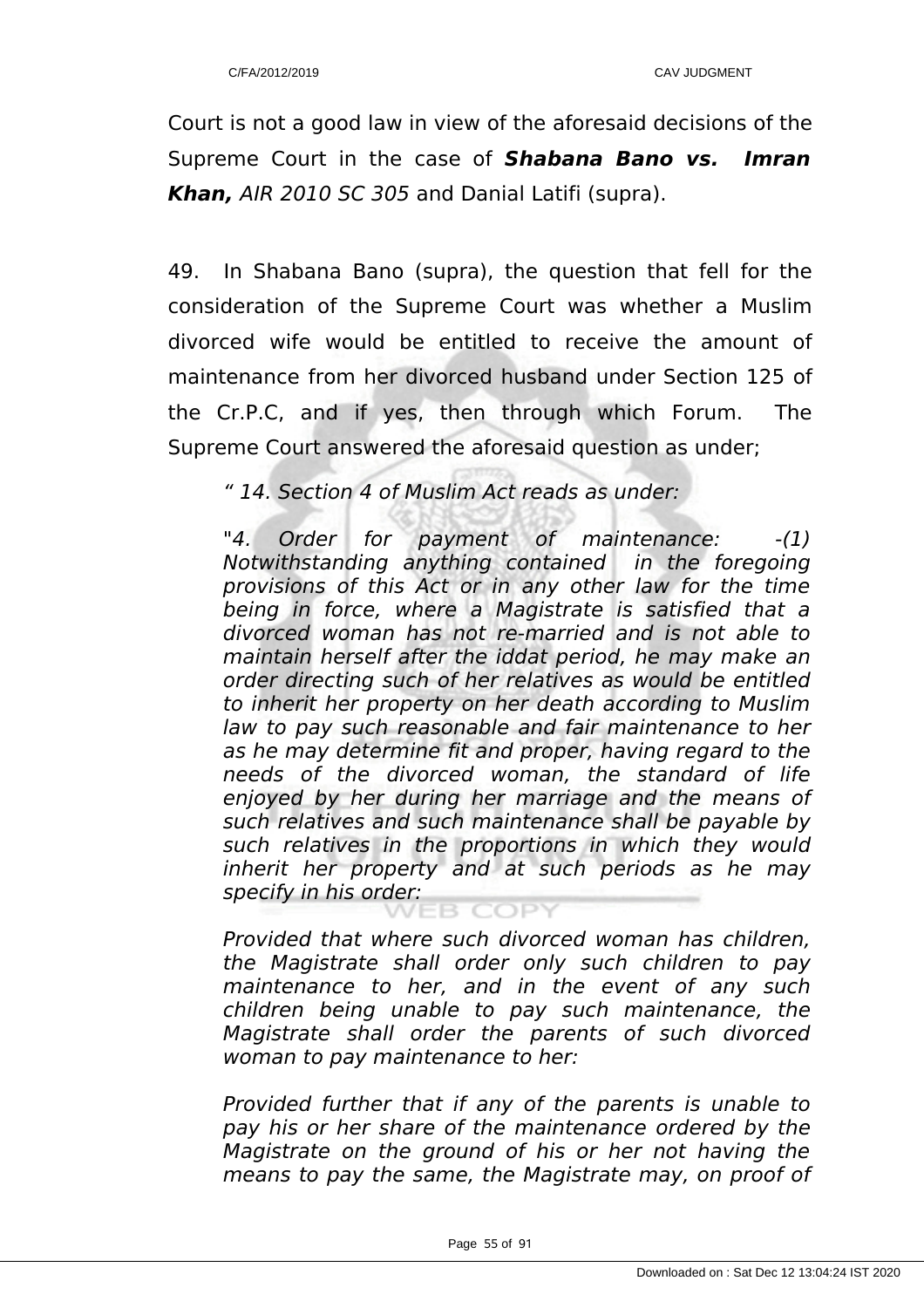such inability being furnished to him, order that the share of such relatives in the maintenance ordered by him be paid by such of the other relatives as may appear to the Magistrate to have the means of paying the same in such proportions as the Magistrate may think fit to order.

(2) Where a divorced woman is unable to maintain herself and she has no relatives as mentioned in subsection (1) or such relatives or any one of them have not enough means to pay the maintenance ordered by the Magistrate or the other relatives have not the means to pay the shares of those relatives whose shares have been ordered by the Magistrate to be paid by such other relatives under the second proviso to sub-section (1), the Magistrate may, by order, direct the State Wakf Board established under Section 9 of the Wakf Act, 1954 (29 of 1954), or under any other law for the time being in force in a State, functioning in the area in which the woman resides, to pay such maintenance as determined by him under sub-section (1) or, as the case may be, to pay the shares of such of the relatives who are unable to pay, at such periods as he may specify in his order."

15. Section 5 thereof deals with the option to be governed by the provisions of Section 125 to 128 of the Cr.P.C. It appears that parties had not given any joint or separate application for being considered by the Court. Section 7 thereof deals with transitional provisions.

16. Family Act, was enacted w.e.f. 14th September, 1984 with a view to promote conciliation in, and secure speedy settlement of, disputes relating to marriage and family affairs and for matters connected therewith.

17. The purpose of enactment was essentially to set up family courts for the settlement of family disputes, emphasizing on conciliation and achieving socially desirable results and adherence to rigid rules of procedure and evidence should be eliminated. In other words, the purpose was for early settlement of family disputes.

18. The Act, inter alia, seeks to exclusively provide within jurisdiction of the family courts the matters relating to maintenance, including proceedings under Chapter IX of the Cr.P.C.

Page 56 of 91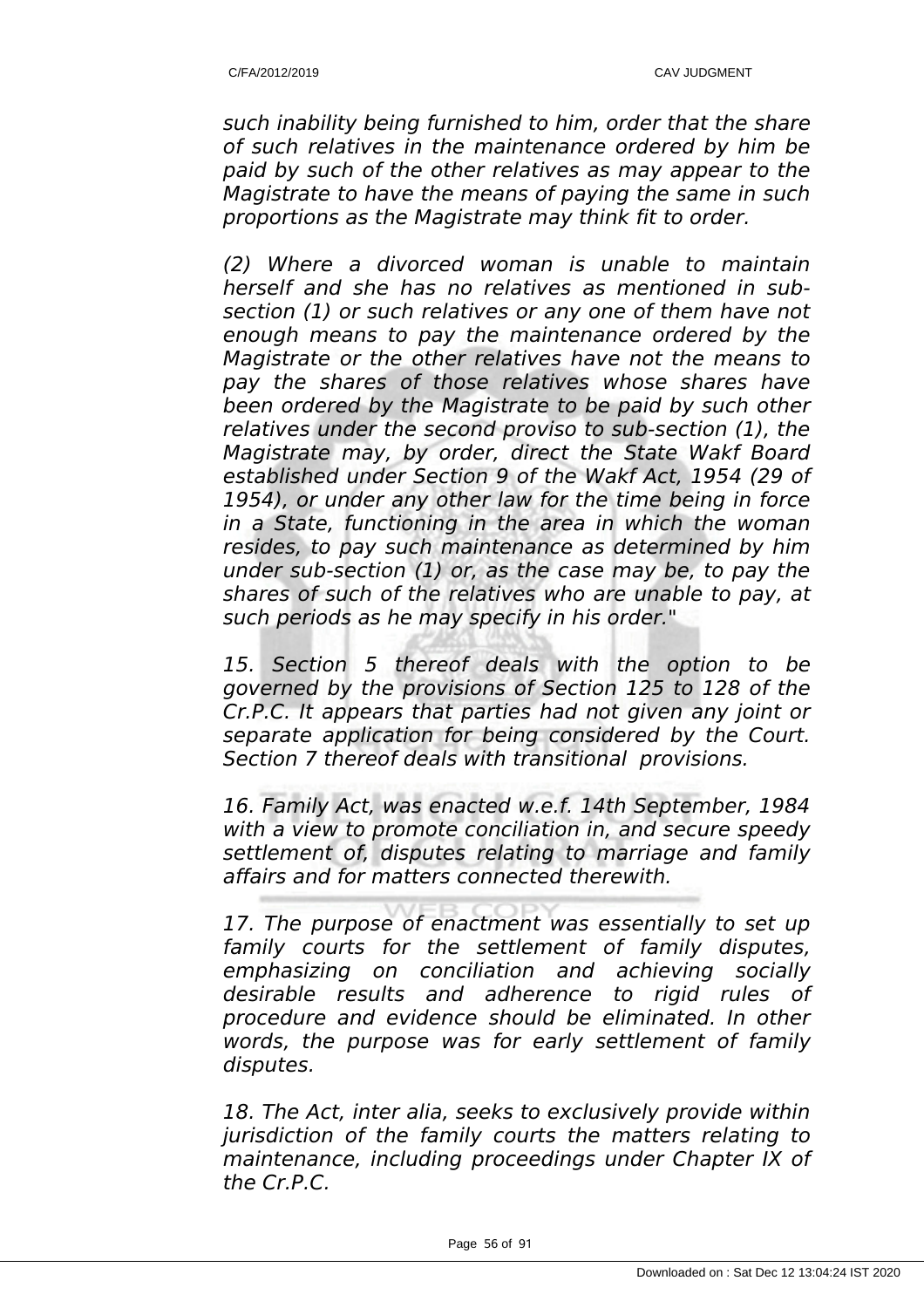19. Section 7 appearing in Chapter III of the Family Act deals with Jurisdiction. Relevant provisions thereof read as under:

"7. Jurisdiction-(1) Subject to the other provisions of this Act, a Family Court shall- (a) have and exercise all the jurisdiction exercisable by any district Court or any subordinate civil Court under any law for the time being in force in respect of suits and proceedings of the nature referred to in the Explanation; and

(b) be deemed, for the purposes of exercising such jurisdiction under such law, to be a district Court or, as the case may be, such subordinate civil Court for the area to which the jurisdiction of the Family Court extends.

Explanation.- The suits and proceedings referred to in this sub- section are suits and proceedings of the following nature, namely:-

- $(a)$  .... .... ....
- $(b)$  .... .... ....
- $(C)$  .... .... ....
- $(d)$  .... .... ....
- (e) .... .... ....
- (f) a suit or proceeding for maintenance;  $(g)$  .... .... ....

20. Section 20 of the Family Act appearing in Chapter VI deals with overriding effect of the provisions of the Act. The said section reads as under :

"20. Act to have overriding effect - The provisions of this Act shall have effect notwithstanding anything inconsistent therewith contained in any other law for the time being in force or in any instrument having effect by virtue of any law other than this Act."

21. Bare perusal of Section 20 of the Family Act makes it crystal clear that the provisions of this Act shall have overriding effect on all other enactments in force dealing with this issue.

22. Thus, from the above mentioned provisions it is quite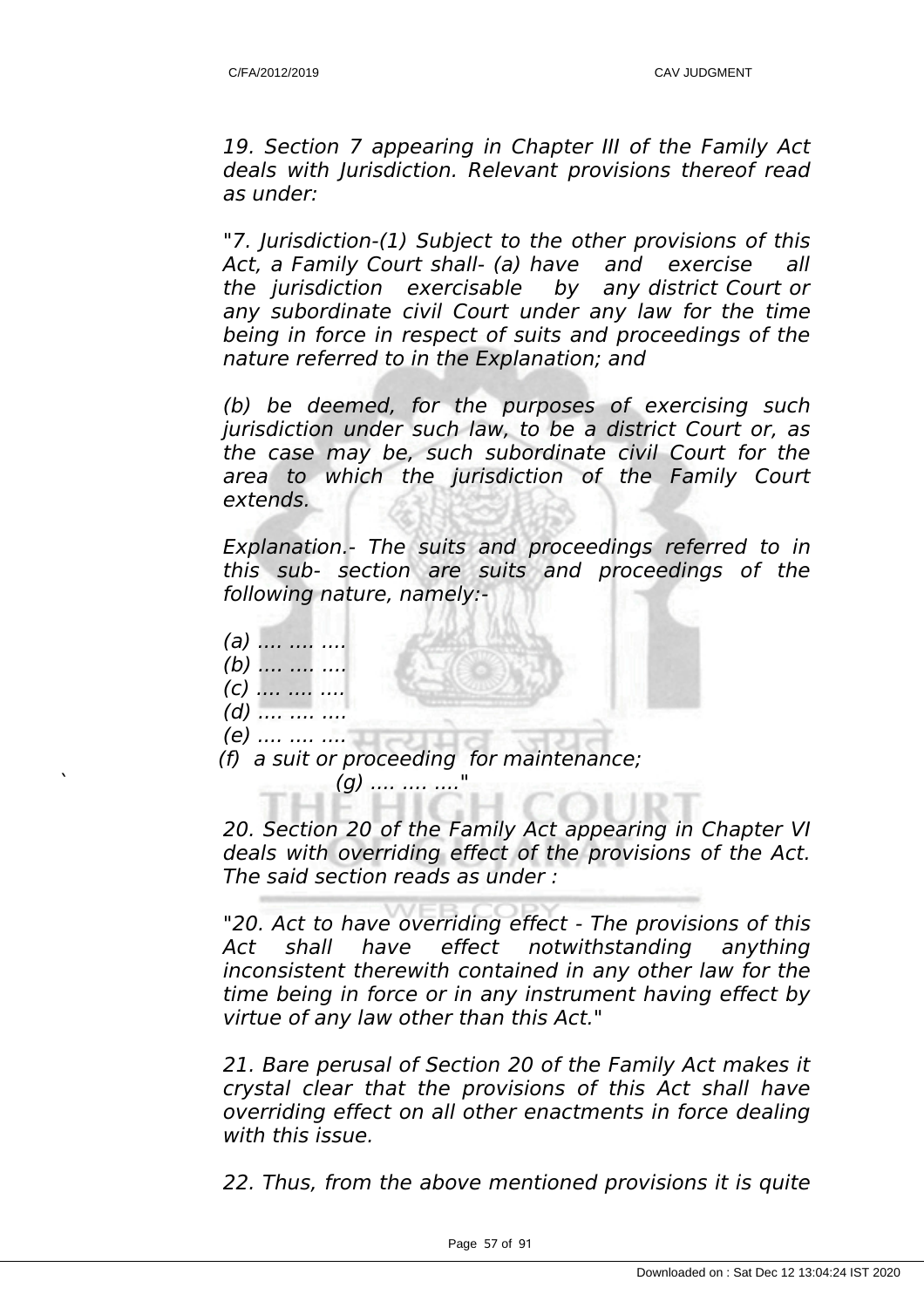discernible that a Family Court established under the Family Act shall exclusively have jurisdiction to adjudicate upon the applications filed under Section 125 of Cr.P.C.

23. In the light of the aforesaid contentions and in view of the pronouncement of judgments detailing the said issue, learned counsel for the appellant submits that matter stands finally settled but learned Single Judge wholly misconstrued the various provisions of the different Acts as mentioned hereinabove, thus, committed a grave error in rejecting the appellant's prayer.

24. In our opinion, the point stands settled by judgment of this Court reported in (2001) 7 SCC 740 titled Danial Latifi & Anr. Vs. Union of India pronounced by a Constitution Bench of this Court. Paras 30, 31 and 32 thereof fully establish the said right of the appellant. The said paragraphs are reproduced hereinunder :

"30. A comparison of these provisions with Section 125 CrPC will make it clear that requirements provided in Section 125 and the purpose, object and scope thereof being to prevent vagrancy by compelling those who can do so to support those who are unable to support themselves and who have a normal and legitimate claim to support are satisfied. If that is so, the argument of the petitioners that a different scheme being provided under the Act which is equally or more beneficial on the interpretation placed by us from the one provided under the Code of Criminal Procedure deprive them of their right, loses its significance. The object and scope of Section 125 CrPC is to prevent vagrancy by compelling those who are under an obligation to support those who are unable to support themselves and that object being fulfilled, we find it difficult to accept the contention urged on behalf of the petitioners.

31. Even under the Act, the parties agreed that the provisions of Section 125 CrPC would still be attracted and even otherwise, the Magistrate has been conferred with the power to make appropriate provision for maintenance and, therefore, what could be earlier granted by a Magistrate under Section 125 CrPC would now be granted under the very Act itself. This being the position, the Act cannot be held to be unconstitutional.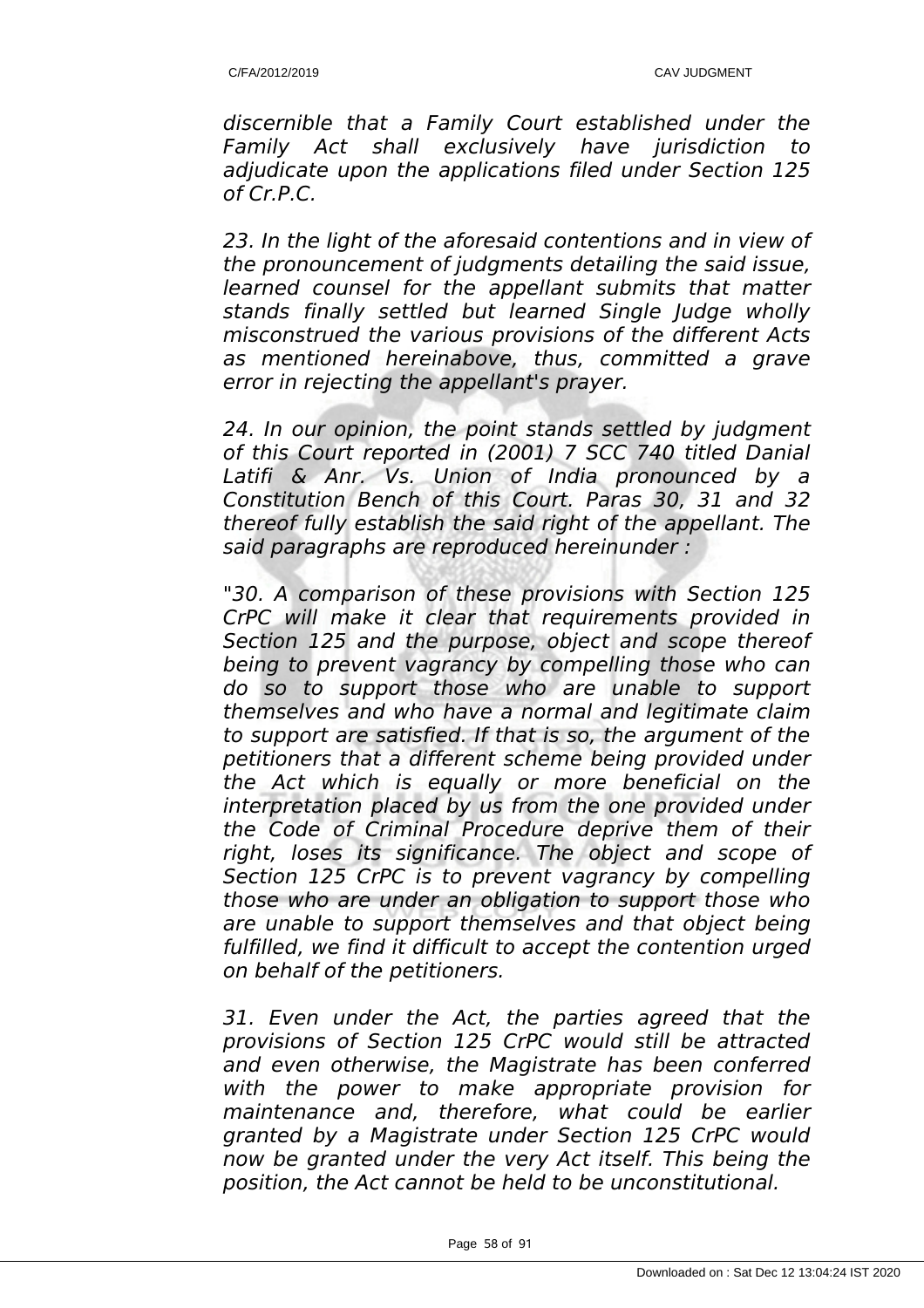32. As on the date the Act came into force the law applicable to Muslim divorced women is as declared by this Court in Shah Bano's case [(1985) 2 SCC 556 Mohd. Ahmed Khan vs. Shah Bano Begum & Ors.]. In this case to find out the personal law of Muslims with regard to divorced women's rights, the starting point should be Shah Bano's case and not the original texts or any other material - all the more so when varying versions as to the authenticity of the source are shown to exist. Hence, we have refrained from referring to them in detail. That declaration was made after considering the Holy Quran, and other commentaries or other texts. When a Constitution Bench of this Court analysed Suras 241-242 of Chapter II of the Holy Quran and other relevant textual material, we do not think, it is open for us to re-examine that position and delve into a research to reach another conclusion. We respectfully abide by what has been stated therein. All that needs to be considered is whether in the Act specific deviation has been made from the personal laws as declared by this Court in Shah Bano's case without mutilating its underlying ratio. We have carefully analysed the same and come to the conclusion that the Act actually and in reality codifies what was stated in Shah Bano's case. The learned Solicitor General contended that what has been stated in the Objects and Reasons in Bill leading to the Act is a fact and that we should presume to be correct. We have analysed the facts and the law in Shah Bano's case and proceeded to find out the impact of the same on the Act. If the language of the Act is as we have stated, the mere fact that the Legislature took note of certain facts in enacting the law will not be of much materiality."

25. Judgment of this Court reported in (2007) 6 SCC 785 titled Iqbal Bano Vs. State of U.P.& Anr. whereby the provisions contained in Section 125 of the Cr.P.C. have been aptly considered and the relevant portion of the order passed in Iqbal Bano's case reads as under:

"10. Proceedings under Section 125 Cr.P.C. are civil in nature. Even if the Court noticed that there was a divorced woman in the case in question, it was open to it to treat it as a petition under the Act considering the beneficial nature of the legislation. Proceedings under Section 125 Cr.P.C. and claims made under the Act are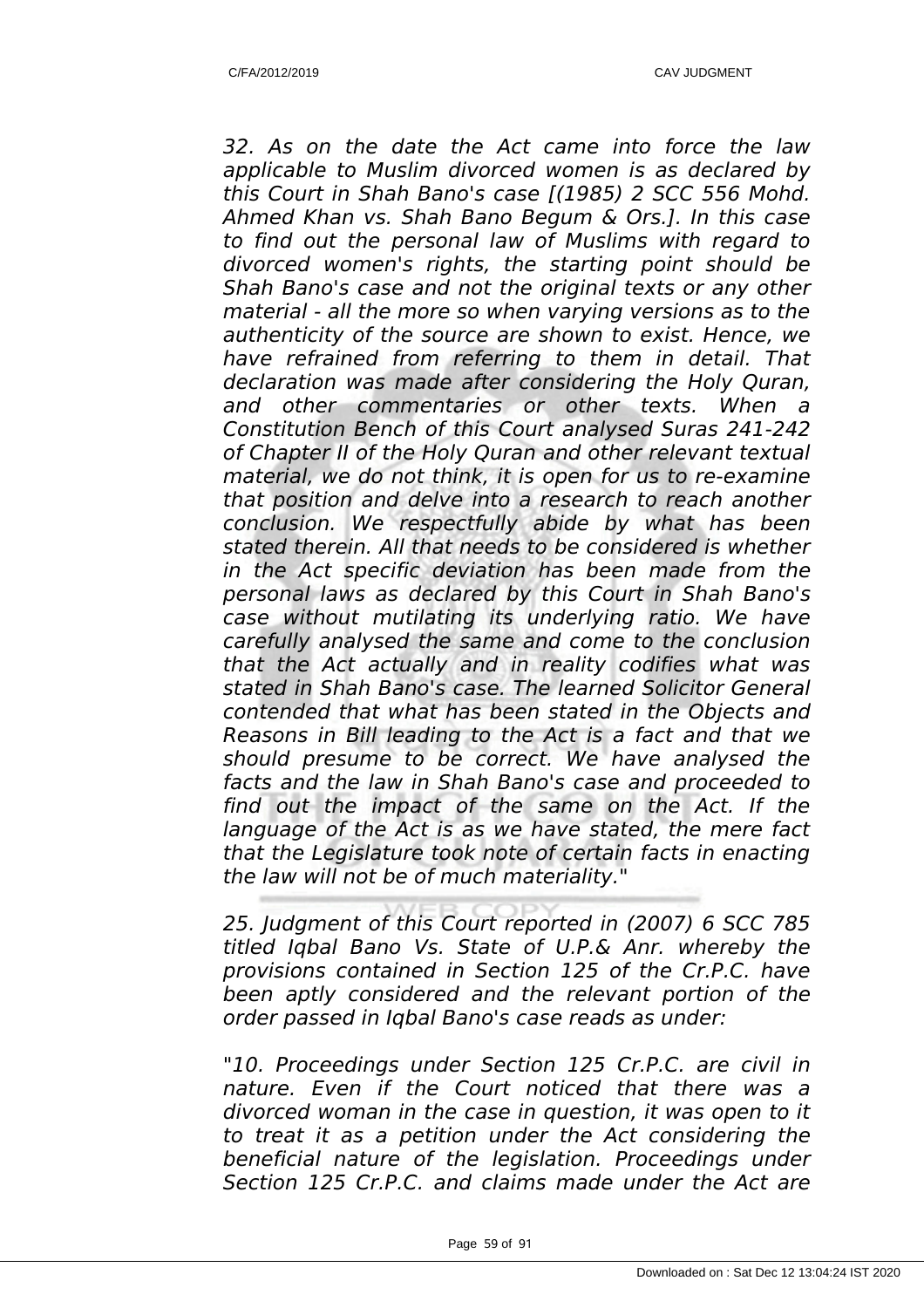tried by the same court. In Vijay Kumar Prasad Vs State of Bihar (2004) 5 SCC 196 it was held that proceedings under Section 125 Cr.P.C. are civil in nature. It was noted as follows: (SCC p.200, Para 14).

14. The basic distinction between Section 488 of the old Code and Section 126 of the Code is that Section 126 has essentially enlarged the venue of proceedings for maintenance so as to move the place where the wife may be residing on the date of application. The change was thought necessary because of certain observations by the Law Commission, taking note of the fact that often deserted wives are compelled to live with their relatives far away from the place where the husband and wife last resided together. As noted by this Court in several cases, proceedings under Section 125 of the Code are of civil nature. Unlike clauses (b) and (c) of Section 126 (1) an application by the father or the mother claiming maintenance has to be filed where the person from whom maintenance is claimed lives."

26. In the light of the findings already recorded in earlier paras, it is not necessary for us to go into the merits. The point stands well settled which we would like to reiterate.

27. The appellant's petition under Section 125 of the Cr.P.C. would be maintainable before the Family Court as long as appellant does not remarry. The amount of maintenance to be awarded under Section 125 of the Cr.P.C. cannot be restricted for the iddat period only.

28. Learned Single Judge appeared to be little confused with regard to different provisions of Muslim Act, Family Act and Cr.P.C. and thus was wholly unjustified in rejecting the appellant's Revision.

29. Cumulative reading of the relevant portions of judgments of this Court in Danial Latifi (supra) and Iqbal Bano (supra) would make it crystal clear that even a divorced Muslim woman would be entitled to claim maintenance from her divorced husband, as long as she does not remarry. This being a beneficial piece of legislation, the benefit thereof must accrue to the divorced Muslim women.

30. In the light of the aforesaid discussion, the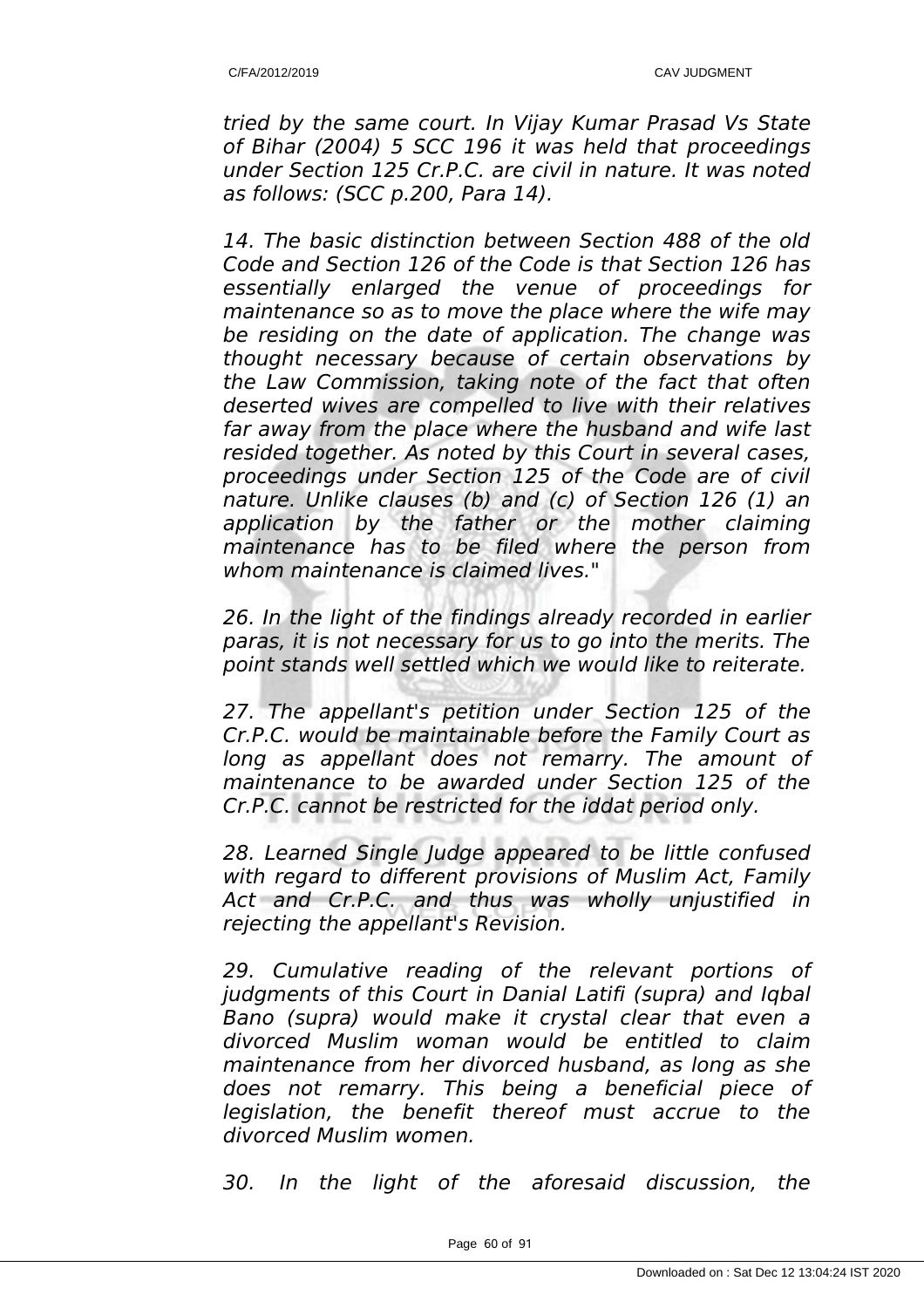impugned orders are hereby set aside and quashed. It is held that even if a Muslim woman has been divorced, she would be entitled to claim maintenance from her husband under Section 125 of the Cr.P.C. after the expiry of period of iddat also, as long as she does not remarry. "

50. Thus, in the aforesaid decision of the Supreme Court, it has been held that petition under Section 125 of the Cr.P.C would be maintainable before the Family Court as long as the wife does not remarry. The amount of maintenance to be awarded under Section 125 of the Cr.P.C cannot be restricted for the Iddat period only.

51. The main plank of the submission canvassed on behalf of the appellant is that there is no provision in the Dissolution of Muslim Marriage Act, 1939 for maintenance or permanent alimony. Although the suit for dissolution of marriage under the Act, 1939 would be maintainable before the Family Court under the Act, 1984, yet the jurisdiction of the Family Court would not travel beyond granting a decree of divorce. In other words, the argument is that the Family Court has no jurisdiction to pass any order with respect to maintenance or permanent alimony once the suit is allowed and the marriage is dissolved at the instance of the wife.

## **WEB COPY**

52. A perusal of the provisions of the Muslim Women (Protection of Rights on Divorce) Act, 1986 (hereinafter referred to as "the Muslim Women Act") will leave no manner of doubt that the Act shall operate only when a "divorced woman", as defined in that Act, applies for maintenance against the former husband. The Muslim Women Act is "to protect the rights of Muslim women who have been divorced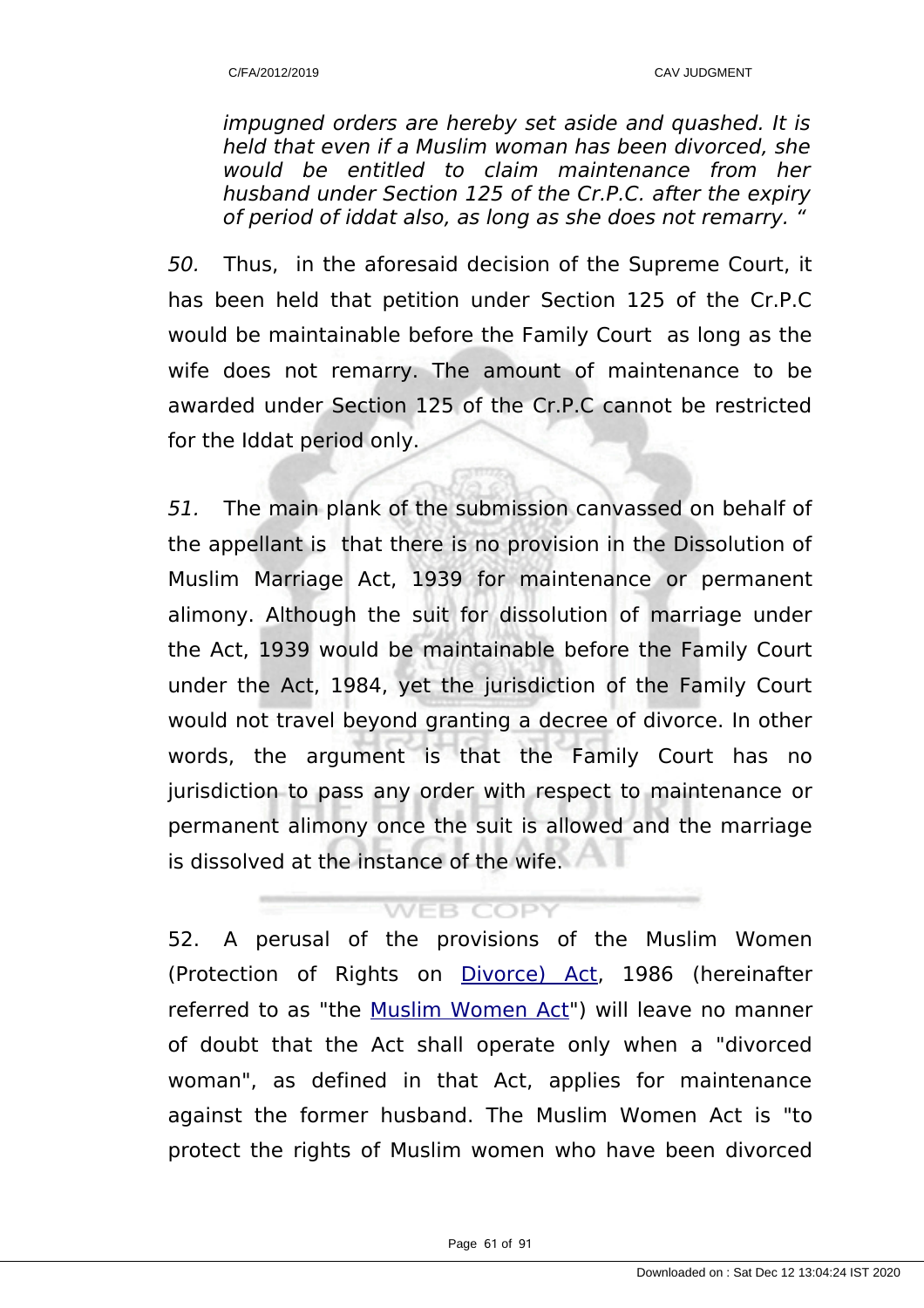by or have obtained divorce from their husbands and to provide for matters connected therewith or incidental thereto". The title therefore makes it abundantly clear that the Muslim Women Act professes to deal with Muslim divorced women and their rights against their former husbands.

53. Where a Family Court has been established, the power and the jurisdiction of the Family Court under section 7(2) of the Family Courts Act, 1984 to entertain an application for maintenance, even by a divorced Muslim wife, under Chapter IX of the Code of Criminal Procedure has not been taken away, either expressly or even by implication by the Muslim Women Act of 1986. And once such an application is made to a Family Court under section 7(2) of the Family Courts Act, and not to a Magistrate, the same has got to be disposed of by the Family Court in accordance with the provisions of Chapter IX of the Code of Criminal Procedure, and the Muslim Women Act of 1986, including its Section 5, would have no manner of application. When the Muslim Women Act was enacted in 1986, it was obviously known to the Parliament that wherever a Family Court is established the Magistrates are divested of their jurisdiction in respect of the applications under Chapter IX of the Code of Criminal Procedure under the provisions of Section 8(b) of the Family Courts Act enacted in 1984 and such jurisdictions are thereafter vested in the Family Courts under section 7(2) of the Act. If, with these provisions staring at the face, the Muslim Women Act of 1986 does not, even remotely, refer to a proceeding under Chapter IX of the Code of Criminal Procedure in or before a Family Court, the conclusion is irresistible that such a proceeding under Chapter IX of the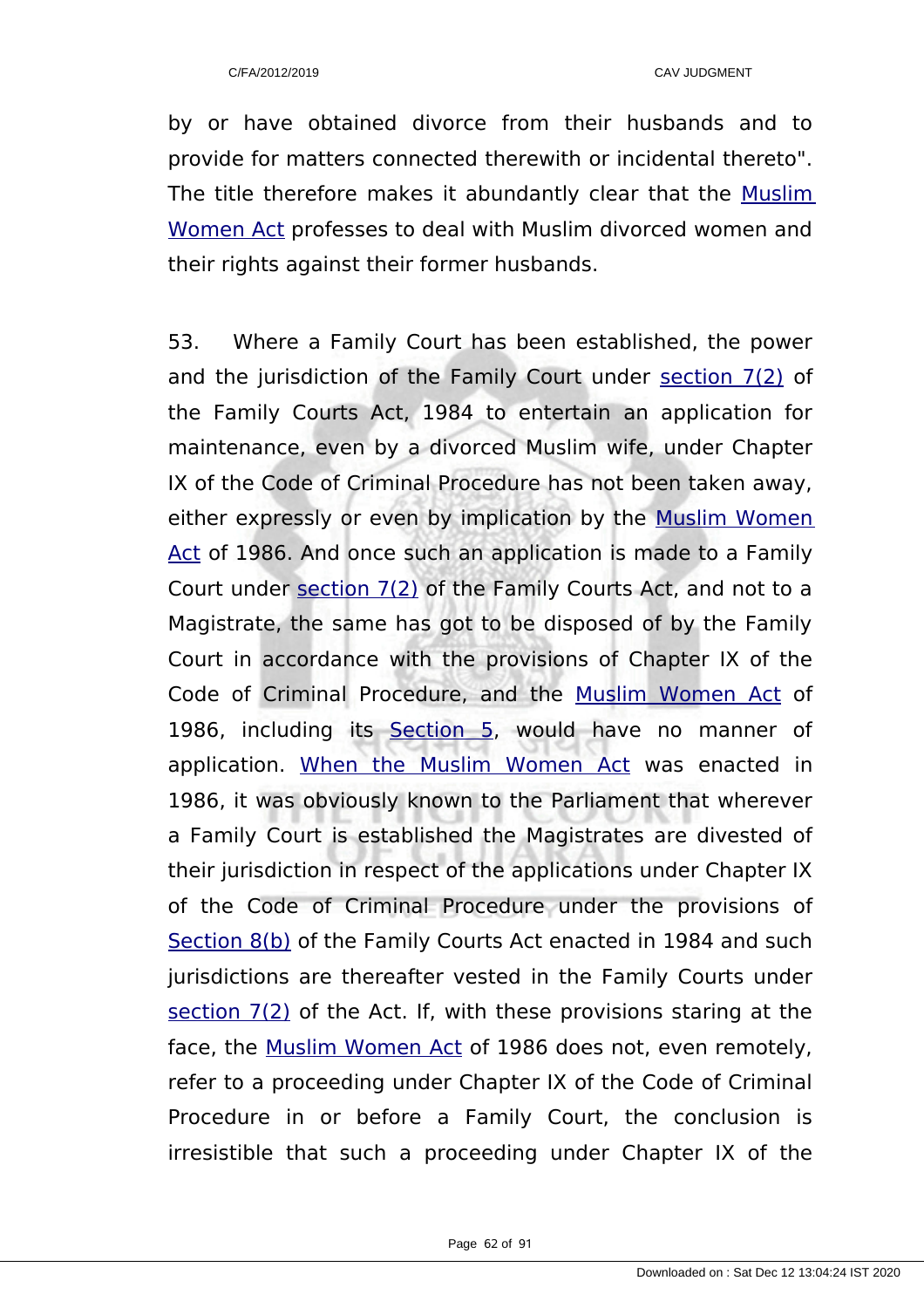Code is still available to a Muslim divorced woman in and before a Family Court, while the remedy under the Muslim Women Act, of 1986 is an additional remedy.

54. As we read the relevant provisions of Chapter IX of the Code of Criminal Procedure, of the Family Courts Act, 1984 and the Muslim Women Act, 1986 the position appears to us to be as hereunder. A muslim divorced woman may apply for maintenance before a Magistrate under section 5 of the Muslim Women Act payable to her only during the period of Iddat. She may, thereafter, if still unable to maintain herself, apply for maintenance for the post-Iddat period also, before a Magistrate, where no Family Court has been constituted, under Chapter IX of the Code of Criminal Procedure and such application shall be governed and disposed of in accordance with the provisions of Chapter IX only if both the divorced woman and her former husband declare under section 5 of the Muslim Women Act and choose to be so governed. A divorced woman in need for maintenance for the post-Iddat period, may also, if she so chooses, apply to a Magistrate under section 4 of the Muslim Women Act for maintenance to be paid to her from such of her relatives as would be entitled to inherit her property on her death, or, that failing, by the Wakf Board. But where a Family Court has been constituted, such a divorced woman, intending to apply for maintenance under Chapter IX of the Code of Criminal Procedure, shall have to apply for maintenance under that Chapter in and before the Family Court and the Family Court shall have to dispose of such application in accordance with the provisions of that Chapter IX, notwithstanding anything in the Muslim Women Act of 1986. For the post-Iddat period maintenance, therefore, the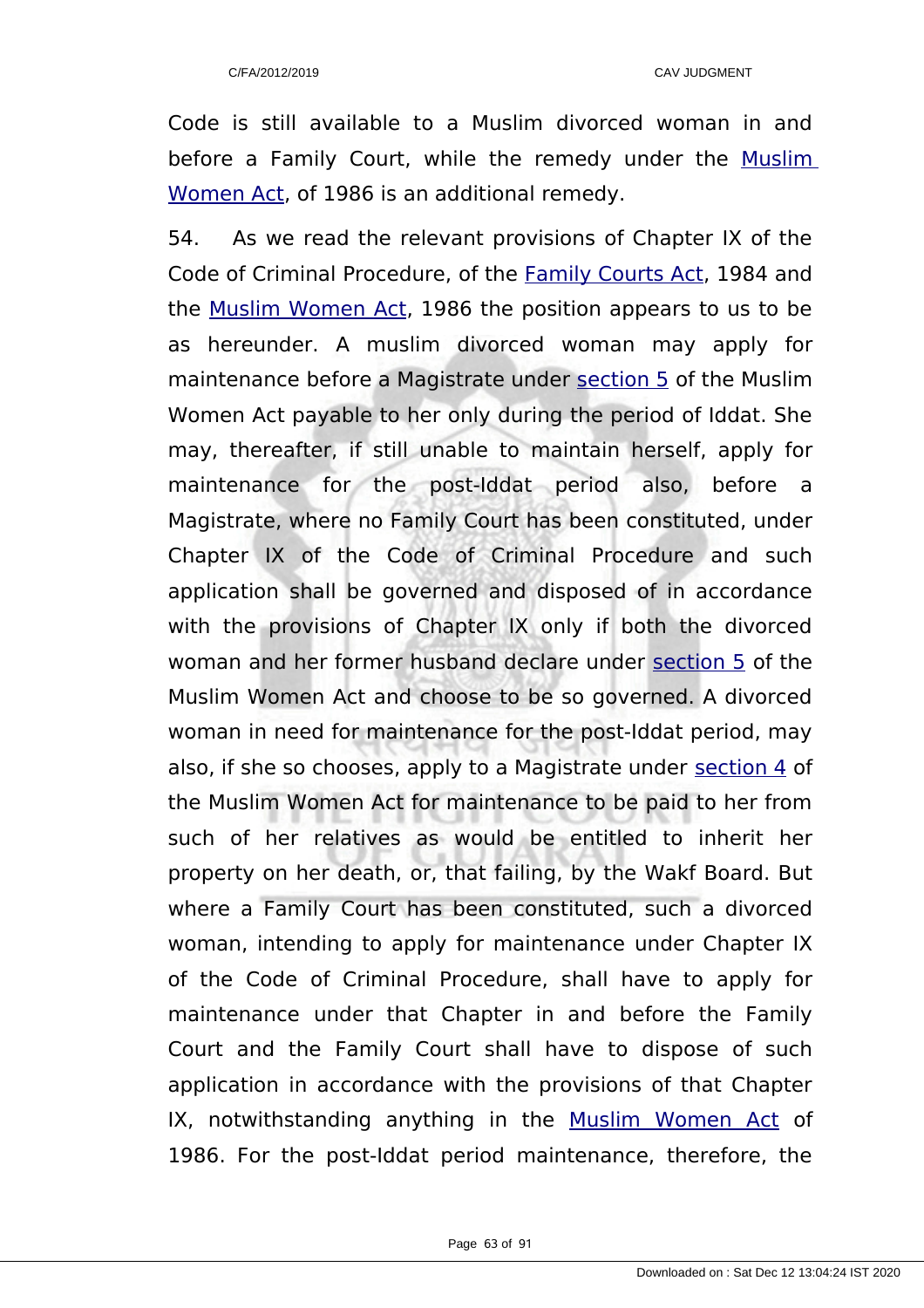divorced Muslim woman has clear option either to move a Magistrate under section 4 of the Muslim Women Act or to apply to the Family Court, if there is one, for maintenance under Chapter IX of the Code of Criminal Procedure.

55. The right of maintenance and right in the matrimonial property are the consequences of the marriage or its dissolution. Those reliefs are incidental to the main relief of 'dissolution of marriage' and therefore, these reliefs are very much an integral part of the decree of 'dissolution of marriage'. Hence, they are required to be considered in the same proceeding, even if at times such reliefs are not asked for also. It is well recognized that the award of maintenance is the fall out of the decree of 'dissolution of marriage', hence even if at times, the Respondent has not asked for the maintenance, she is awarded that maintenance for herself and her children while passing the decree for 'dissolution of marriage'.

56. The Courts, civil or criminal, are constituted for the purpose of administering justice in accordance with law. The Codes of procedure, civil and criminal, have been enacted to regulate the procedural aspects and to ensure that the enquiries and trial are held in accordance with the principles of fair play. The Provisions of the Codes are designed to further the ends of justice and not to frustrate the ends of justice. The legislature has tried to lay down elaborate rules in respect of all the matters specifically mentioned in the Codes. Yet it has to be appreciated that it is not humanly possible for any legislature to visualise, anticipate and provide for all matters and contingencies that may arise in the courts for all times.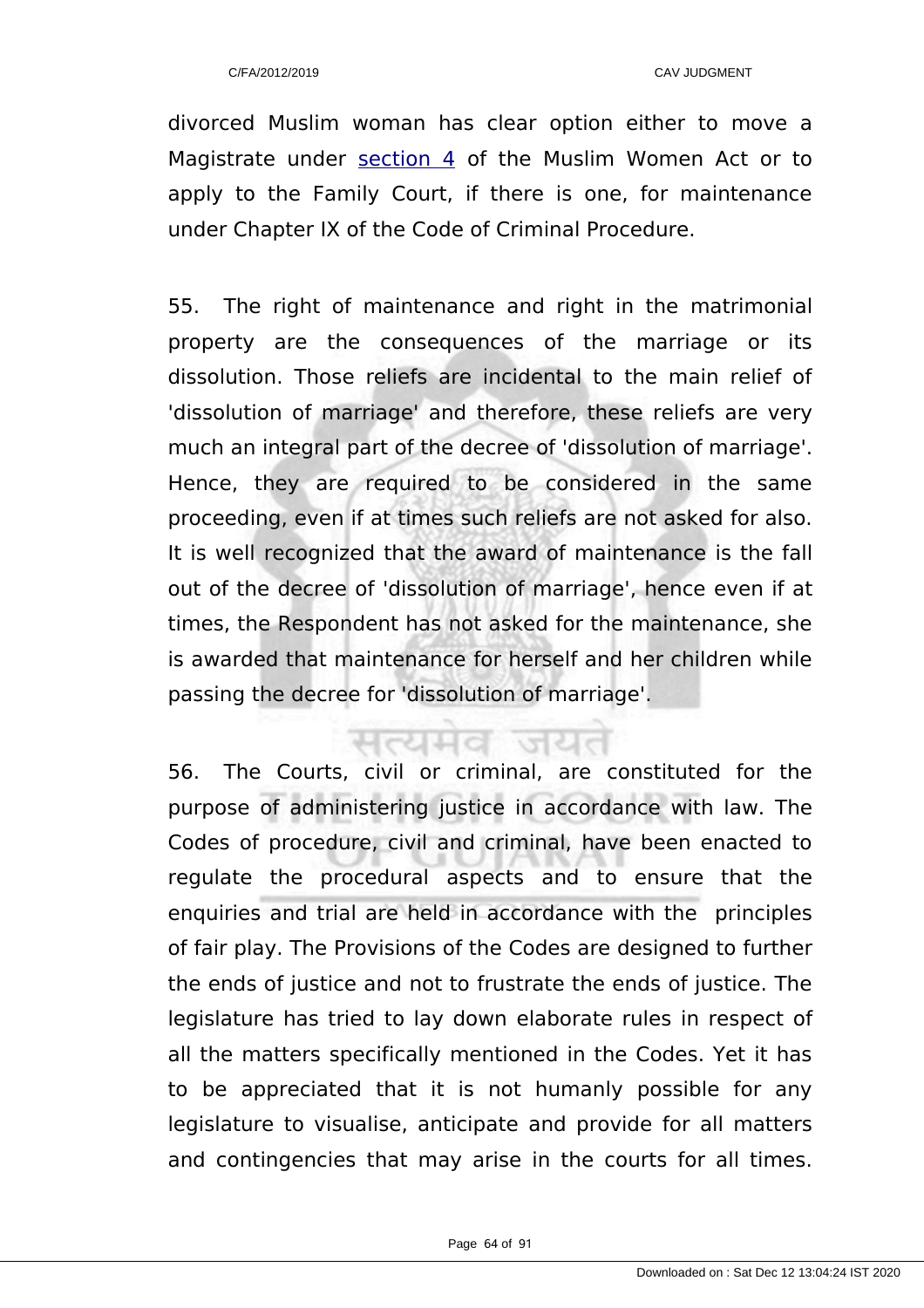The ever-changing needs and situations may require judicial determination: it cannot be that the courts are powerless to act in the absence of specific provisions in the Codes. The Courts have since olden times evolved the theory of inherent, implied or ancillary powers and applied the same to regulate their proper and effective functioning and in the discharge of their duties to get over the technicalities and to secure the ends of justice. The challenge of administering justice is often met by invocation of inherent powers resting on never changing principles of reason and fair play.

57. It is a well known rule of statutory construction that a tribunal or body should be considered to be endowed with such ancillary or incidental powers as are necessary to discharge its functions for the purpose of doing justice between the parties unless there is any indication to the contrary in the statute. See **Grindlays Bank Ltd. v. Central Govt**. Ind. Tribunal ( 1980 Supp **SCC 420** : AIR 1981 SC 606). An express grant of statutory power carries with it by necessary implication the authority to use all reasonable means to make such grant effective. (See Sutherland's Statutory Construction, Third edition, articles 5401 and 5402). Where an Act confers jurisdiction, it impliedly also grants the power of doing all such acts or employing such means, as are essentially necessary to its' execution. See Maxwell on Interpretation of Statutes, eleventh edition at page 350. This passage is quoted with approval in Income Tax Officer, Cannanore. v. M. K. Mohammed Kunhi, (**1969) 71 ITR 815 and Dharmadas v. S.T.A.T (1962 KLT 505 (FB**)). Every court is deemed to possess such inherent power, in the absence of any provision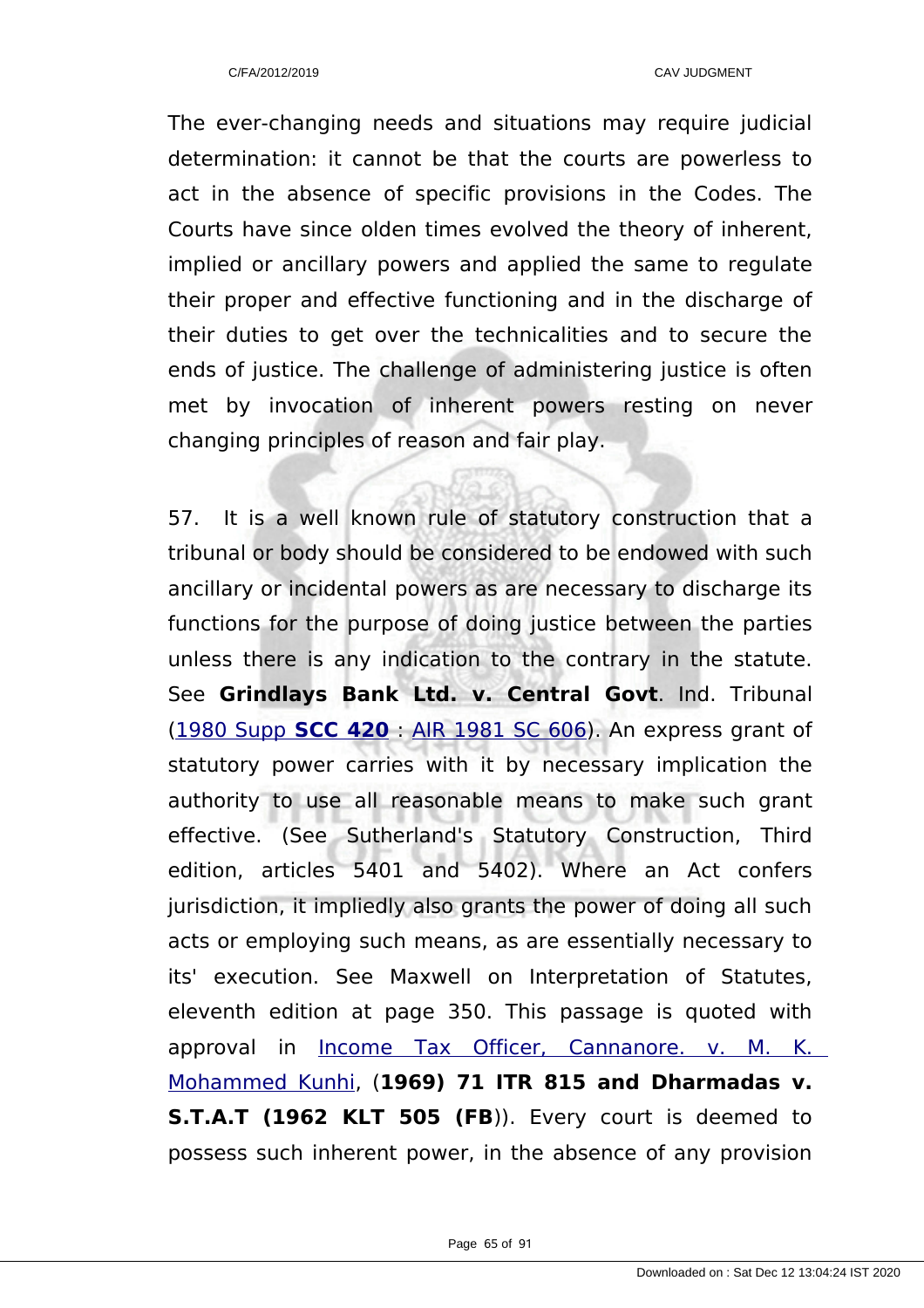either prohibiting or providing for the exercise of such power, in respect of any matter as is really essential for its effective and smooth functioning in accordance with law. Such power is inherent in its very constitution. This power, naturally, has to be exercised sparingly and with due care and caution and only in appropriate cases either to give effect to orders of court or to prevent abuse of process of court or to secure the ends of justice; it has to be exercised judiciously and not arbitrarily or capriciously. The exercise must be based on sound general principles and not in conflict with them or with the intention of the legislature as indicated in the statutory provisions.

58. It was also sought to be argued on behalf of the appellant that in view of Section 4 of the Act, 1986, the former husband has no liability to make any provision for the Post-Iddat period. Section 4 reads thus;

## "4. Order for payment of maintenance

(1) Notwithstanding anything contained in the foregoing provisions of this Act or in any other law for the time being in force, where a Magistrate is satisfied that a divorced woman has not re-married and is not able to maintain herself after the Iddat period, he may make an order directing such of her relatives as would be entitled to inherit her property on her death according to Muslim law to pay such reasonable and fair maintenance to her as he may determine fit and proper, having regard to the needs of the divorced woman, the standard of life enjoyed by her during her marriage and the means of such relatives and such maintenance shall be payable by such relatives in the proportions in which they would inherit her property and as such periods as he may specify in his order:

Provided that where such divorced woman has children, the Magistrate shall order only such children to pay maintenance to her, and in the event of any such children being unable to pay such maintenance, the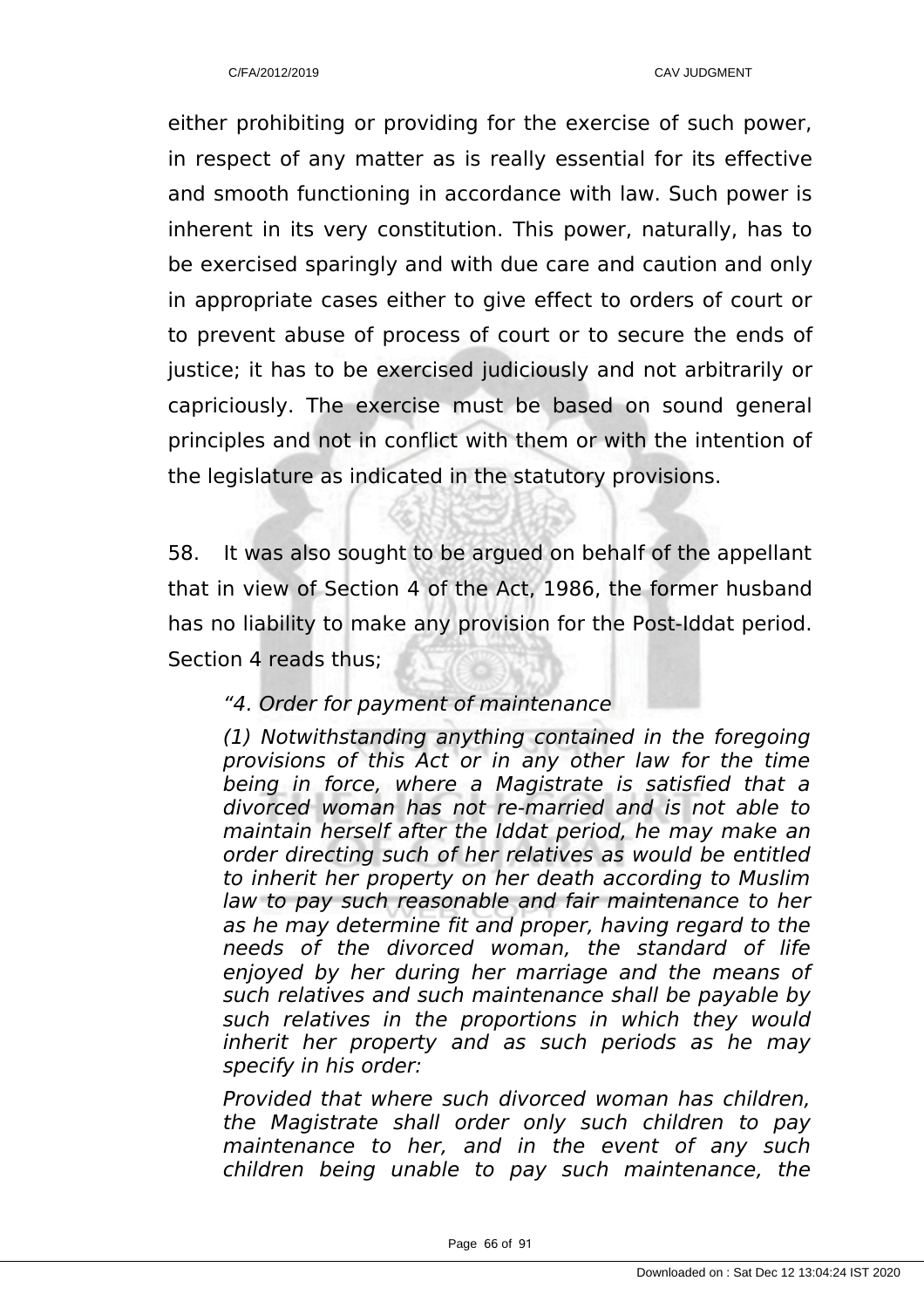Magistrate shall order the parents of such divorced women to pay maintenance to her.

Provided further that if any of the parents is unable to pay his or her share of the maintenance ordered by the Magistrate on the ground of his or her not having the means to pay the same, the Magistrate may, on proof of such liability being furnished to him, order that the share of such relatives in the maintenance ordered by him be paid by such of the other relatives as may appear to the Magistrate to have the means of paying the same in such proportions as the Magistrate may think fit to order.

(2) Where a divorced woman is unable to maintain herself and she has no relatives as mentioned in subsection (1) or such relatives or any one of them have not enough means to pay the maintenance ordered by the Magistrate or the other relatives have not the means to pay the shares of those relatives whose shares have been ordered by the Magistrate to be paid by such other relatives under the proviso to sub-section (1) tne Magistrate may, by order, direct the State Wakf Board established under **S. 9 of the Wakf Act, 1954 (Act 29 of 1954)** or under any other law for the time being in force in a State, functioning in the area in which the woman resides, to pay such maintenance as determined by him under sub-section (1) or, as the case may be, to pay the shares of such of the relatives who are unable to pay, at such periods as he may specify in his order." (See Aliyar vs. Pathu, 1988 (2) KLT 446)

59. The point to be stressed is that the relief of maintenance whether to the wife or the children is incidental to the relief of 'dissolution of marriage'. Merely because 'The Dissolution of Muslim Marriages Act, 1939', does not mention that the Court is also having the jurisdiction or power to grant such relief, it cannot be said that the Court is not having the jurisdiction to grant it, if it is incidental, claimed and the Court finds it necessary to grant the same. Moreover, the right of maintenance given to wife and the minor children under the provisions of the Muslim Women (Protection of Rights on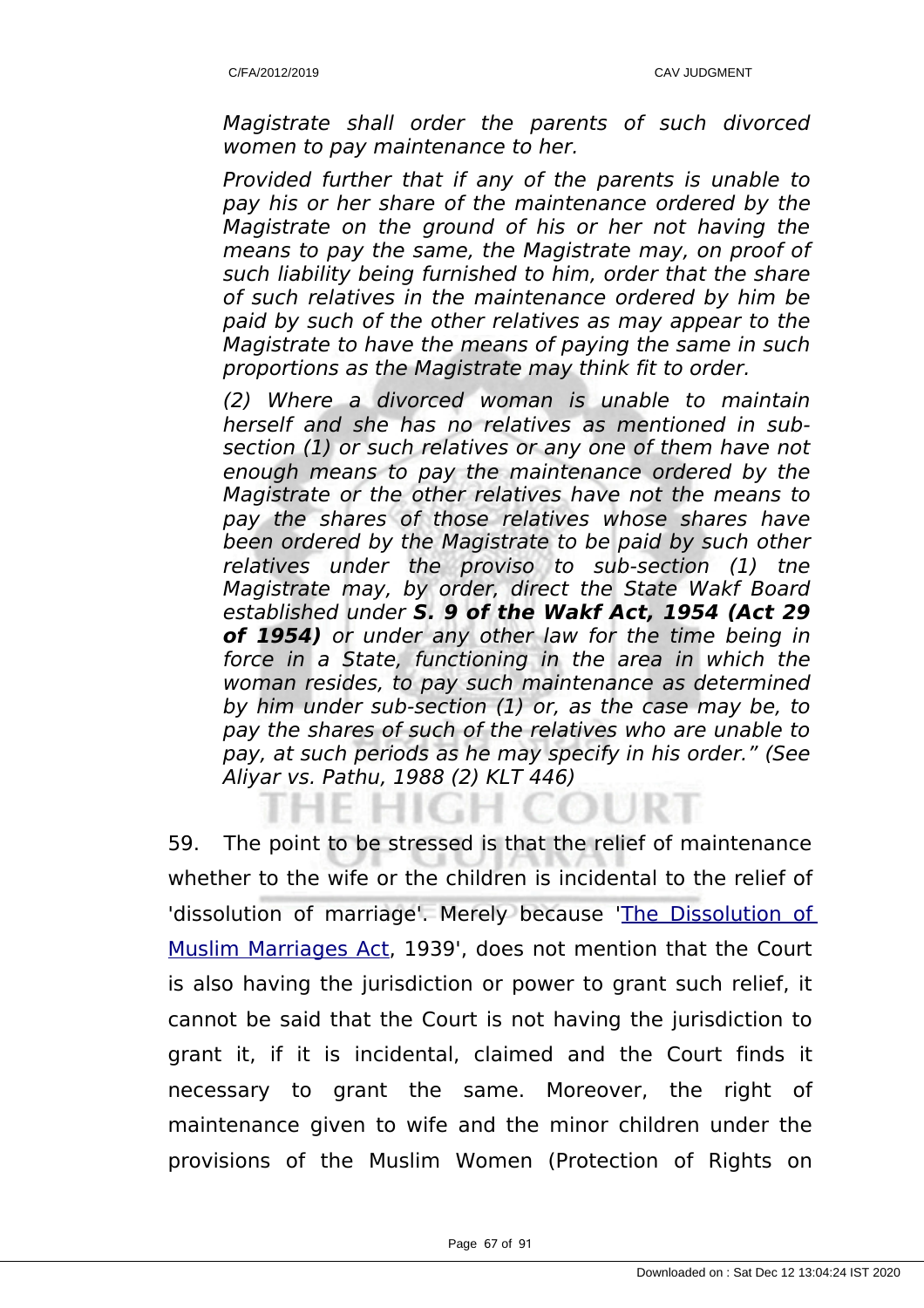Divorce) Act, 1986, is in addition to the right, which the minor children are having under Muslim Law to get maintenance from the father. The law expects that the parties should not be driven to approach the different forums but in one forum itself they should be granted whatever reliefs to which they are entitled.

60. A Division Bench of the Bombay High Court in the case of **Shabbir Ahmed Sheikh vs. Shaikilabanu** has held as follows;

"The preamble of the Dissolution of Muslim Marriages Act, 1939, shows that the Act is of a consolidating and declaratory character and that it was intended to consolidate and clarify the provisions of Muslim Law relating to suits for dissolution of marriages by women married under Muslim Law and to remove doubts as to the effect of the renunciation of Islam by a married Muslim woman on her marriage tie. It was never intended to abrogate the general Law applicable to Mohammedans. Therefore, this Act is not the sole statute. They are having the rights under other statutes also and those rights can be very well exercised in the Civil Court. Therefore, if any decree is passed by the Civil Court granting those rights, it cannot be said that the Civil Court has acted beyond its jurisdiction." (emphasis supplied)." a 1

61. The Supreme Court in the case of **K.A. Abdul Jaleel V/s. Shahida**, (2003) 4 SCC 166 was concerned with the provisions of Section 7 of the Family Courts Act, 1984, as to, whether the Family Court had the jurisdiction to adjudicate upon any question relating to the properties of the parties not only of the subsisting marriage but also divorced parties and the Supreme Court was pleased to hold that the reason for enactment of the Family Courts Act, 1984, was to set up a Court to deal with all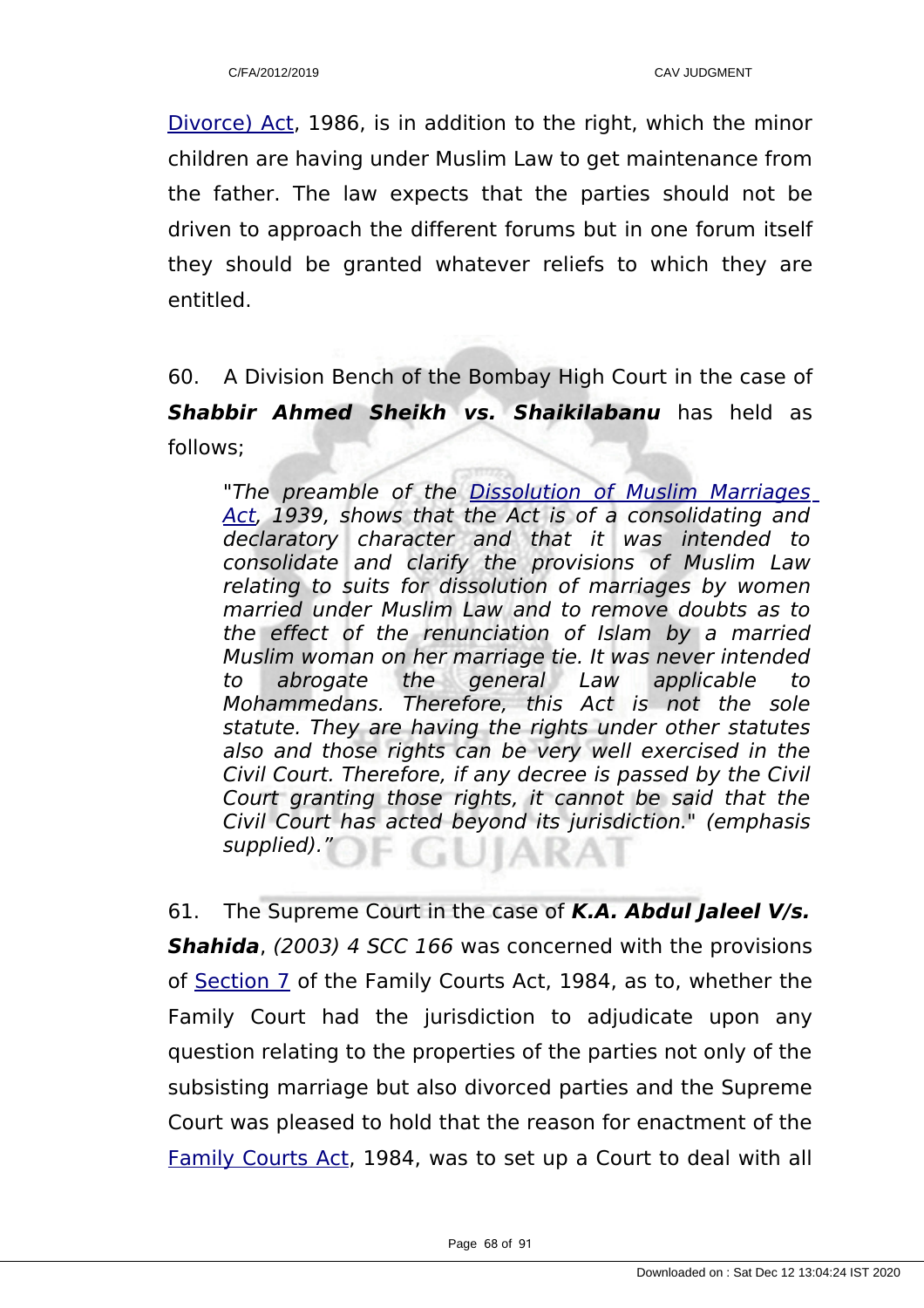the disputes concerning with the Family and it is now well settled principle of law that the jurisdiction of a Court created specifically for the resolution of disputes of certain kinds should be construed liberally. Hence, the restricted meaning if ascribed to explanation "C" appended to Section 7 of the Act would frustrate the object where for the Family Courts were set-up.

62. The relevant observations made by the Supreme Court in Paras-13 and 14 respectively are as under;

"13. The Family Court was set up for settlement of family disputes. The reason for enactment of the said Act was to set up a court which would deal with disputes concerning the family by adopting an approach radically different from that adopted in ordinary civil proceedings. The said Act was enacted despite the fact that Order 32A of the Code of Civil Procedure was inserted by reason of the Code of Civil Procedure (Amendment) Act, 1976, which could not bring about any desired result.

14. It is now a well-settled principle of law that the jurisdiction of a court created specially for resolution of disputes of certain kinds should be construed liberally. The restricted meaning if ascribed to Explanation (c) appended to Section 7 of the Act, in our opinion, would frustrate the object wherefor the Family Courts were set up."

## **Award of lump sum permanent alimony:-**

63. Mr. Shah, the learned senior counsel submitted that his client, i.e, the appellant herein has come to know that the respondent, i.e, his divorcee wife has remarried. According to Mr. Shah if the wife has remarried, then there is no question of any lump sum permanent alimony. In other words, according to Mr. Shah, the order passed by the Family Court, awarding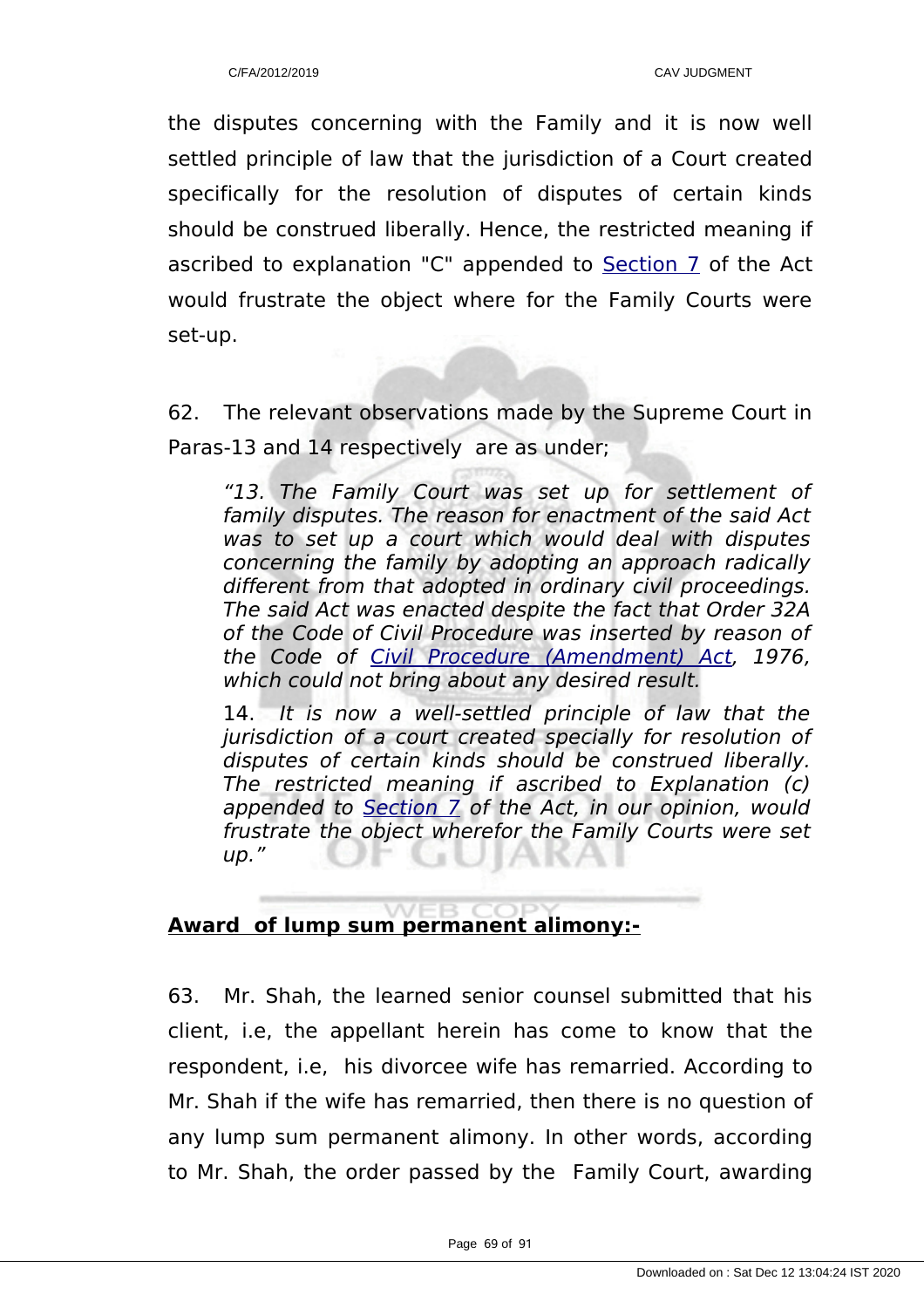permanent alimony deserves to be quashed on this ground alone, i.e, remarriage.

64. A divorced Muslim woman is entitled to receive, from her husband, inter alia, "maintenance", "reasonable and fair provision", "Mahr" etc. under Section 3 of the Act, 1986. The Supreme Court in the case of Danial Latifi (supra) has observed as under;

"28. A careful reading of the provisions of the Act would indicate that a divorced woman is entitled to a reasonable and fair provision for maintenance. It was stated that Parliament seems to intend that the divorced woman gets sufficient means of livelihood, after the divorce and, therefore, the word provision indicates that something is provided in advance for meeting some needs. In other words, at the time of divorce the Muslim husband is required to contemplate the future needs and make preparatory arrangements in advance for meeting those needs. Reasonable and fair provision may include provision for her residence, her food, her cloths, and other articles. The expression within should be read as during or for and this cannot be done because words cannot be construed contrary to their meaning as the word within would mean on or before, not beyond and, therefore, it was held that the Act would mean that on or before the expiration of the iddat period, the husband is bound to make and pay a maintenance to the wife and if he fails to do so then the wife is entitled to recover it by filing an application before the Magistrate as provided in Section 3(3) but no where the Parliament has provided that reasonable and fair provision and maintenance is limited only for the iddat period and not beyond it. It would extend to the whole life of the divorced wife unless she gets married for a second time.

29. The important section in the Act is Section 3 which provides that divorced woman is entitled to obtain from her former husband maintenance, provision and mahr, and to recover from his possession her wedding presents and dowry and authorizes the magistrate to order payment or restoration of these sums or properties. The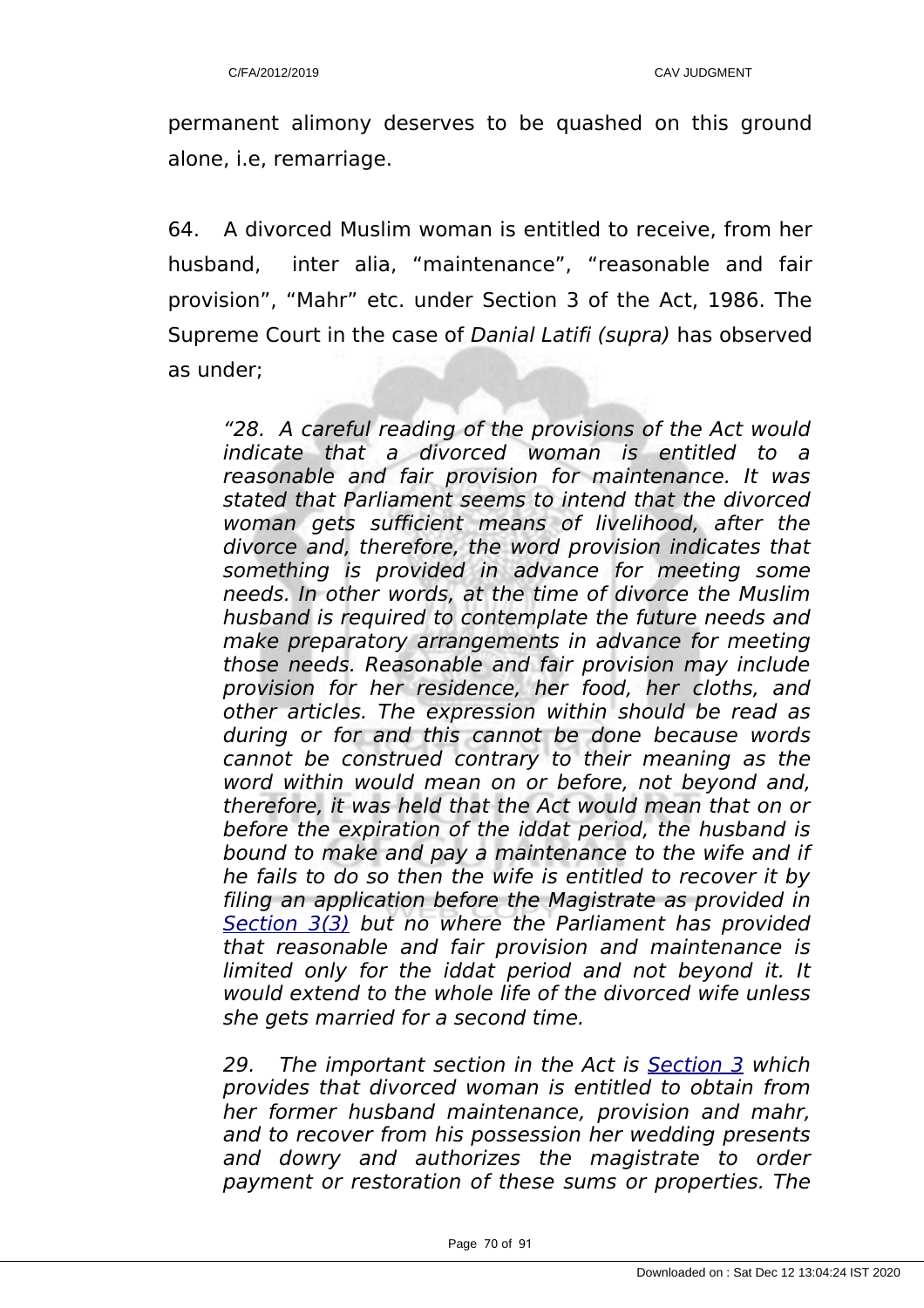crux of the matter is that the divorced woman shall be entitled to a reasonable and fair provision and maintenance to be made and paid to her within the iddat period by her former husband. The wordings of Section 3 of the Act appear to indicate that the husband has two separate and distinct obligations : (1) to make a reasonable and fair provision for his divorced wife; and (2) to provide maintenance for her. The emphasis of this section is not on the nature or duration of any such provision or maintenance, but on the time by which an arrangement for payment of provision and maintenance should be concluded, namely, within the iddat period. If the provisions are so read, the Act would exclude from liability for post-iddat period maintenance to a man who has already discharged his obligations of both reasonable and fair provision and maintenance by paying these amounts in a lump sum to his wife, in addition to having paid his wifes mahr and restored her dowry as per Section 3(1)(c) and 3(1)(d) of the Act. Precisely, the point that arose for consideration in Shah Banos case was that the husband has not made a reasonable and fair provision for his divorced wife even if he had paid the amount agreed as mahr half a century earlier and provided iddat maintenance and he was, therefore, ordered to pay a specified sum monthly to her under Section 125 CrPC. This position was available to Parliament on the date it enacted the law but even so, the provisions enacted under the Act are a reasonable and fair provision and maintenance to be made and paid as provided under Section 3(1)(a) of the Act and these expressions cover different things, firstly, by the use of two different verbs to be made and paid to her within the iddat period, it is clear that a fair and reasonable provision is to be made while maintenance is to be paid; secondly, Section 4 of the Act, which empowers the magistrate to issue an order for payment of maintenance to the divorced woman against various of her relatives, contains no reference to provision. Obviously, the right to have a fair and reasonable provision in her favour is a right enforceable only against the womans former husband, and in addition to what he is obliged to pay as maintenance; thirdly, the words of the Holy Quran, as translated by Yusuf Ali of mata as maintenance though may be incorrect and that other translations employed the word provision, this Court in Shah Banos case dismissed this aspect by holding that it is a distinction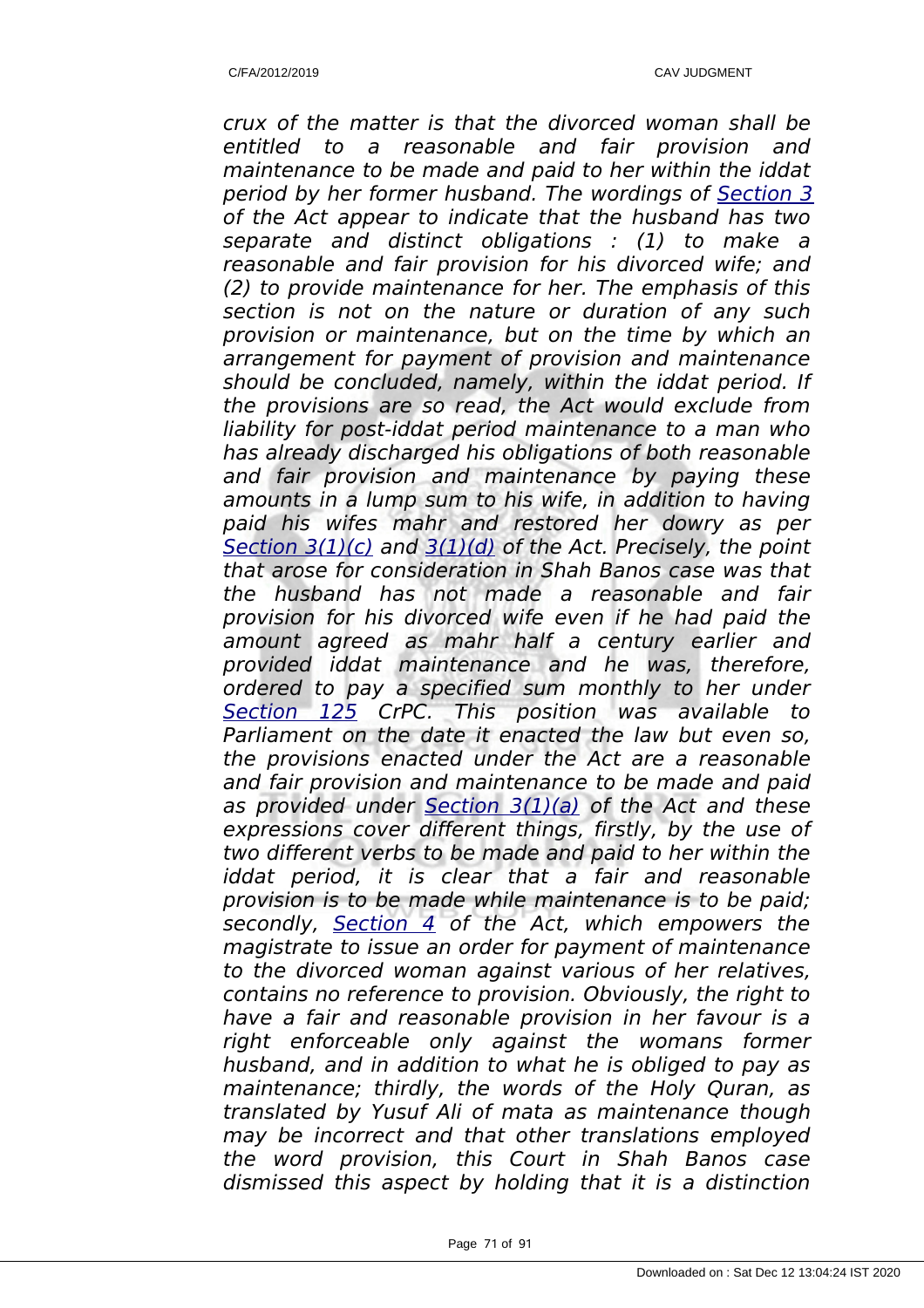without a difference. Indeed, whether mata was rendered maintenance or provision, there could be no pretence that the husband in Shah Banos case had provided anything at all by way of mata to his divorced wife. The contention put forth on behalf of the other side is that a divorced Muslim woman who is entitled to mata is only a single or one time transaction which does not mean payment of maintenance continuously at all. This contention, apart from supporting the view that the word provision in Section 3(1)(a) of the Act incorporates mata as a right of the divorced Muslim woman distinct from and in addition to mahr and maintenance for the iddat period, also enables a reasonable and fair provision and a reasonable and fair provision as provided under Section 3(3) of the Act would be with reference to the needs of the divorced woman, the means of the husband, and the standard of life the woman enjoyed during the marriage and there is no reason why such provision could not take the form of the regular payment of alimony to the divorced woman, though it may look ironical that the enactment intended to reverse the decision in Shah Banos case, actually codifies the very rationale contained therein.

36. While upholding the validity of the Act, we may sum up our conclusions:

1) a Muslim husband is liable to make reasonable and fair provision for the future of the divorced wife which obviously includes her maintenance as well. Such a reasonable and fair provision extending beyond the iddat period must be made by the husband within the iddat period in terms of Section 3(1)(a) of the Act.

2) Liability of Muslim husband to his divorced wife arising under Section  $3(1)(a)$  of the Act to pay maintenance is not confined to iddat period.

3) A divorced Muslim woman who has not remarried and who is not able to maintain herself after iddat period can proceed as provided under Section 4 of the Act against her relatives who are liable to maintain her in proportion to the properties which they inherit on her death according to Muslim law from such divorced woman including her children and parents. If any of the relatives being unable to pay maintenance, the Magistrate may direct the State Wakf Board established under the Act to pay such maintenance.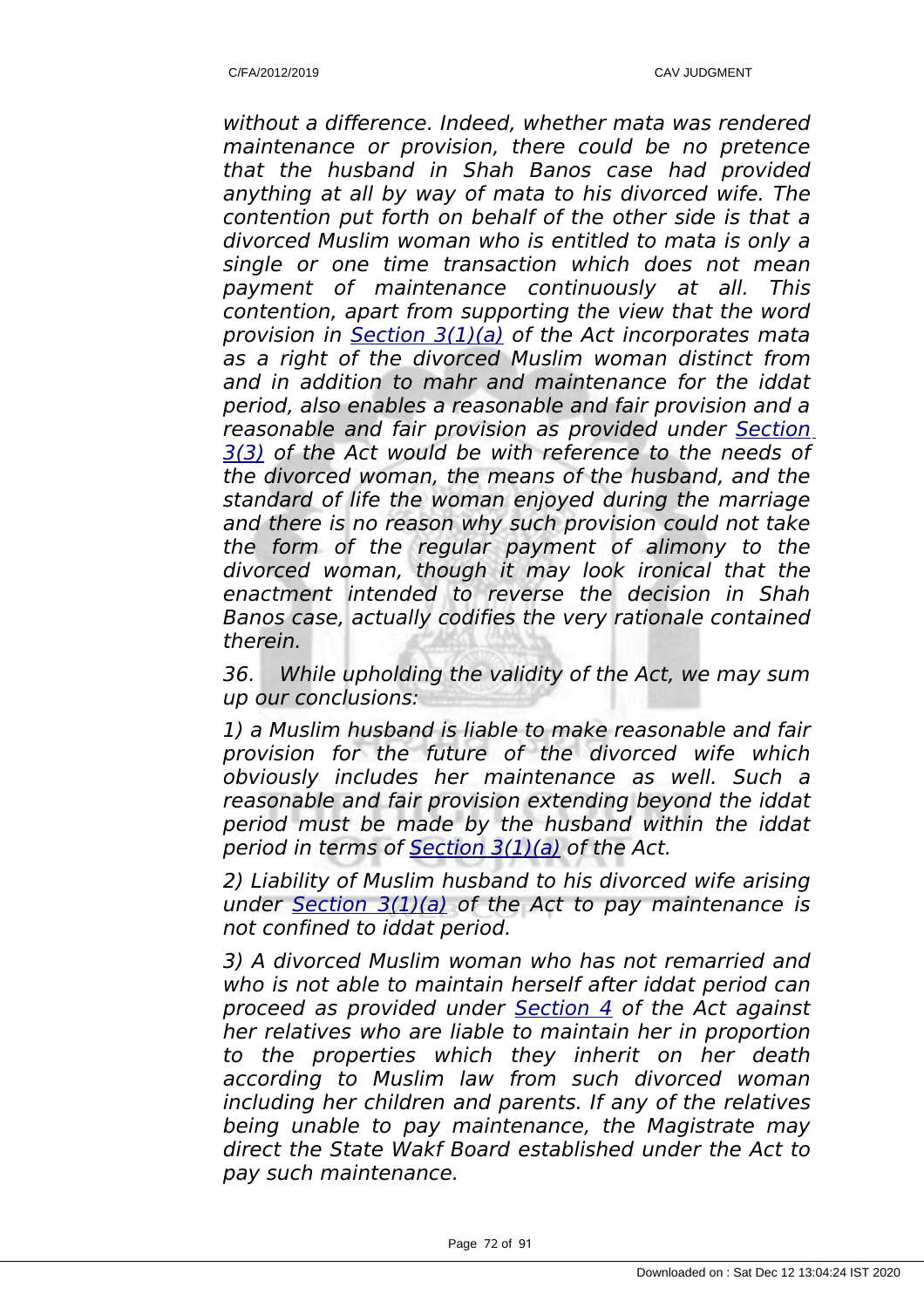## 4) The provisions of the Act do not offend Articles 14, 15 and 21 of the Constitution of India. "

65. The law contemplates that the husband has two separate and distinct obligations; (I) to make 'a reasonable and fair provision' for his divorcee wife and (ii) to provide 'maintenance' for her. The Supreme Court has held that the intention of Parliament in enacting the obligation of the husband to make 'a reasonable and fair provision' was to ensure that the divorced woman gets sufficient means of livelihood after the divorce and therefore, the word 'provision' indicates something provided in advance for meeting some needs.

66. It is argued on behalf of the respondent wife that the obligation to make a reasonable and fair provision for the divorced wife is not restricted until the divorced wife remarries. It is submitted that the Family Court was justified in passing an order for a lump sum amount to be paid to the wife in discharge of the obligation of the husband under section 3(a) of the Muslim Women (Protection of Rights on Divorce) Act, 1986 and such order is not required to be modified upon remarriage of the divorced Muslim wife.

67. Even under the Hindu law, section 25 of the Hindu Marriage Act, 1955 provides for the power of the Court to order permanent alimony and maintenance at the time of passing the decree or at any time subsequent thereto. Sub-section (3) of Section 25 grants a discretion to the Court to vary, modify or rescind the order of permanent alimony and maintenance under certain circumstances including remarriage of the wife.

Page 73 of 91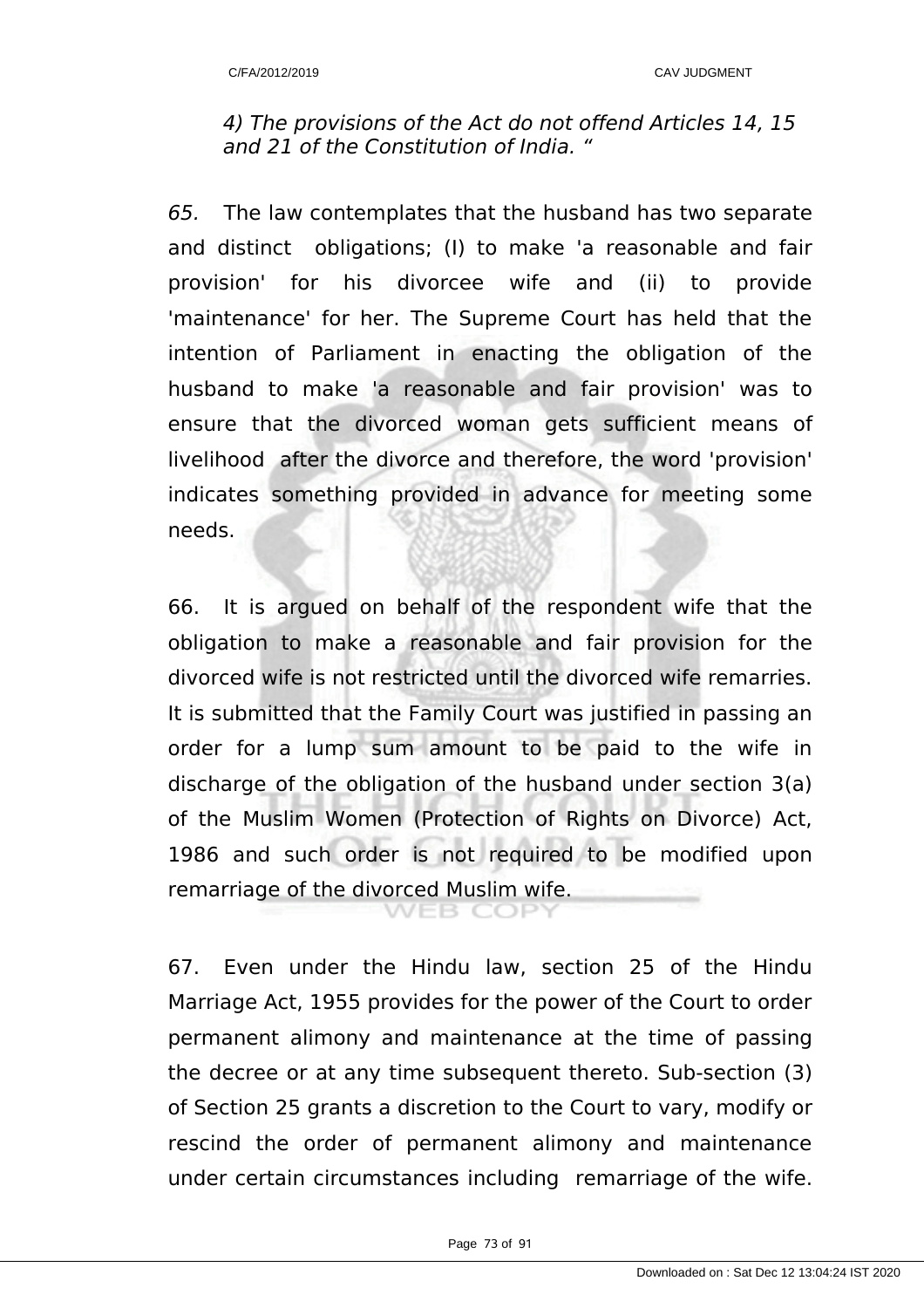However, the learned Author viz. Paras Diwan in his book the Law of Marriage and Divorce,  $7<sup>th</sup>$  Edition at Page No.721, has commented that it is not mandatory for the Court to modify or rescind an order of permanent alimony granted to the wife upon her remarriage. The passage reads as under;

"The statutes clearly specify that orders for permanent maintenance and alimony cannot be made beyond the life of the applicant. There are circumstances where the order may be terminated earlier. Sub Section (3) of section 25 of the Hindu Marriage Act, 1955 and Sub section (3) of Section 25 of the Special Marriage Act, 1954 lay down that such orders would come to end if the Applicant remarries or does not remain chaste (in case the applicant is the husband indulged in extra marital intercourse). The Court may, at the instance of the other party vary, modify or rescind such orders. Before the amendment of 1976 the provision was that in such cases the court "shall rescind the order". Under the Parsi Marriage and Divorce Act, 1936 the order of permanent alimony remains valid only till the applicant remains chaste and unmarried. There is no such provision under the Indian Divorce Act, 1869. The amended provisions of the Hindu Marriage Act, 1955 and the Special Marriage Act, 1954 does not obligate the court to rescind the maintenance order in the event of happening of any of the two aforesaid events. The Court may not rescind the order, it may modify or vary it. This has obvious advantage. If a wife having children remarries a poor man, the remarriage does not deprive her of the maintenance. The Court may feel that her ex-husband should still pay the maintenance."

68. The Orissa High Court in the case of **Nanigopal Chakravarty vs. Renubala Chakravarty**, reported in AIR 1965 Ori. 154 has held that an order awarding a gross sum decreed as permanent alimony and maintenance cannot be rescinded under section 25(3) of the Hindu Marriage Act, 1955. The Orissa High Court has observed as under;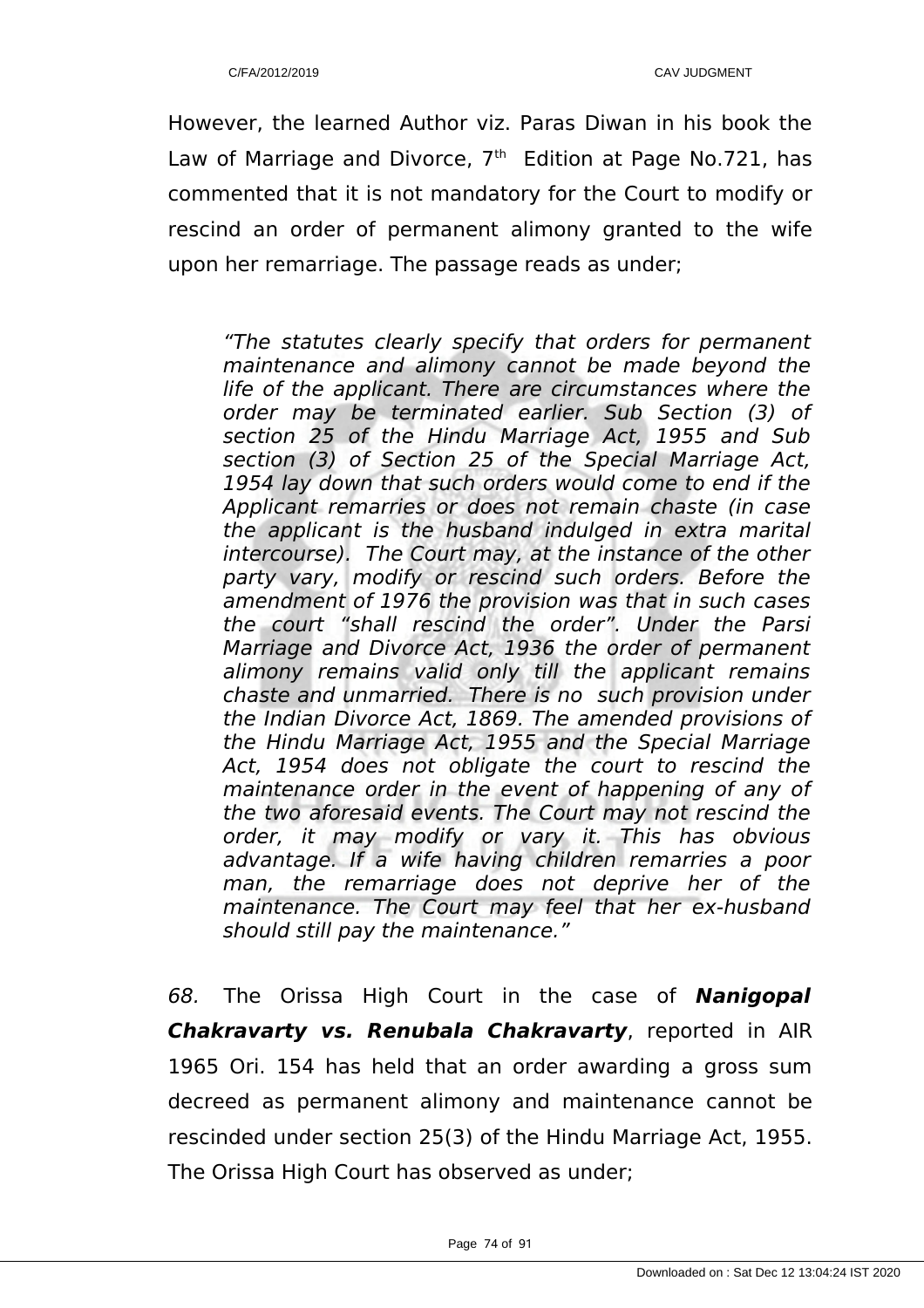"Under Section 25(1), a gross sum can be decreed. In terms, Sub-section (3) does not restrict the powers of the Court to rescind only the payment of monthly and periodical sums. Sub-section (3) has been widely couched and prima facie it might be made applicable to rescission of an order awarding a gross sum. Though the matter is not free from difficulty on account of the inartistic language in which the section has been worded and the absence of any authority on the point, on a close scrutiny, the view that a decree awarding gross sum cannot be rescinded appears to be more reasonable. The difference in wording in Sub-sections (2) and (3) is somewhat significant. Under Sub-section (2), if the Court is satisfied that there is a change in the circumstances of either party at any time after the order has been made under Sub-section (1), it may vary, modify or rescind any such order in such manner as it may deem just. To illustrate, if the husband had higher income at the time of the decree, but he becomes indigent later on and is not in a position to pay the sums towards maintenance, the Court may step in to reduce the amount. Similarly if the wife gets an employment and earns a substantial income sufficient to maintain herself, the Court may rescind the order or decree granting maintenance. Thus in case of change in circumstances, the Court has been given ample power either to vary, modify or rescind the order.

Under Sub-section (3), however the Court has been given the power only to rescind. The word 'rescind' means to annul or cancel. If the conditions prescribed under Subsection (3) exist, that is, if a party in whose favour the order has been made remarries, or, if such a party is the wife and she does not remain chaste, or, if such a party is the husband and he has had sexual intercourse with any woman outside wedlock, the Court shall rescind the order. In case of payment of monthly or periodical sums, the Court can rescind :he order as such payments relate to future payments only. Conferring power on the Court to annul future payments after accrual of cause of action as prescribed in Sub-section (3) appears to be reasonable. The same argument does not, however, apply to rescission of an order granting gross sum, which would amount to annulment of a past liability and not a future one. Such annulment also would lead to an absurdity inasmuch as the past dues accruing in favour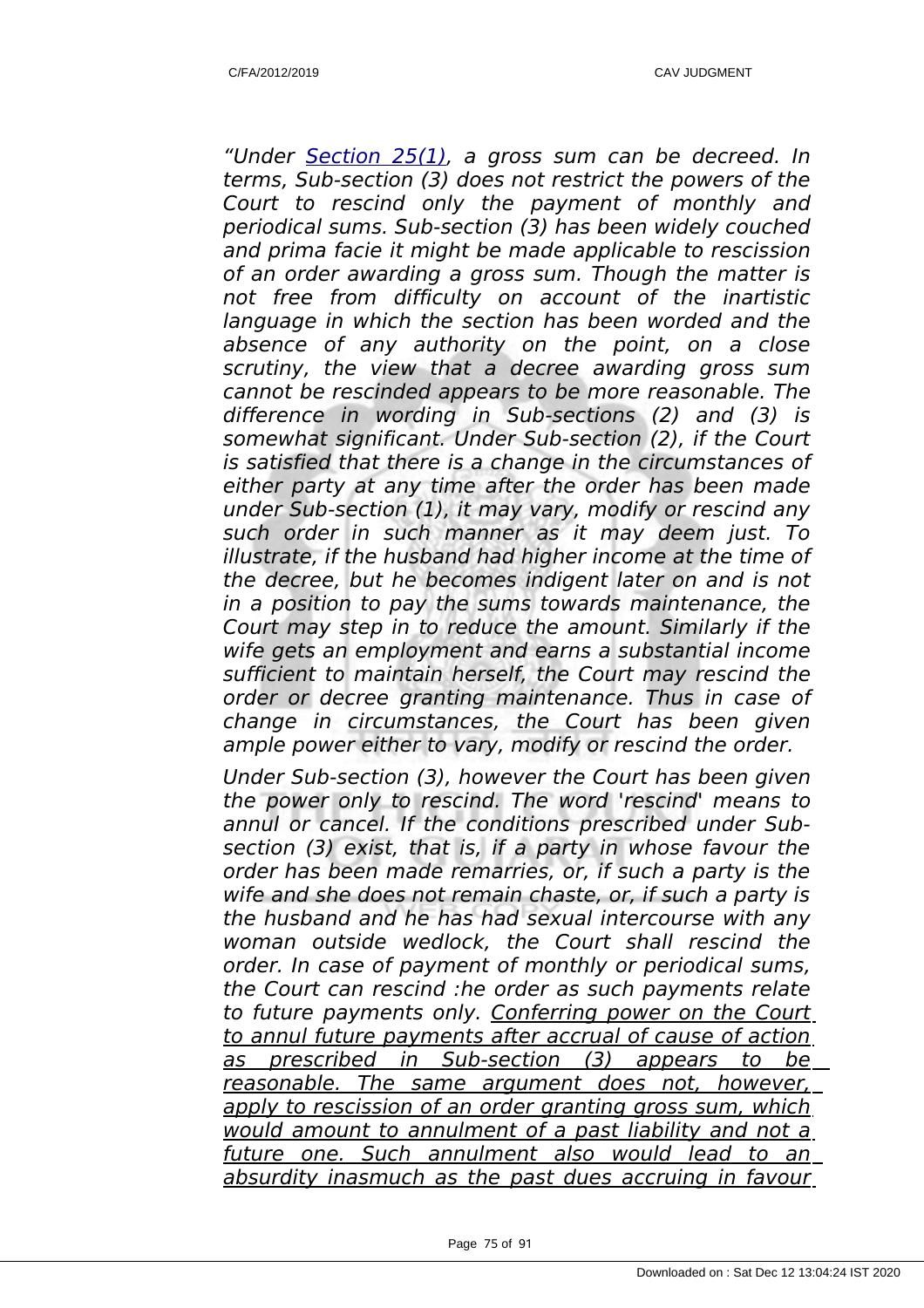of the wife in between the decree and the remarriage cannot be rescinded under the sub-section as such liability constituted an integral part of the gross sum decreed. The past and future liabilities constituting the gross sum are not severable. Rescission of such an indivisible liability cannot therefore be countenanced. It is for this reason, in Blanche Somerset v. Charles George Bleach, AIR 1915 Bom 50 under the proviso to Section 37 of the Indian Divorce Act, it was held by Hayward J. that where gross sum of money is given to the wife, that is paid absolutely."

 69. Blanche Somerset Taylor v. Charles George Bleach, AIR (1915) Bom. 50 was a case which had arisen under the Divorce Act. Section 37 of the Divorce act, 1869 enabled the Court to pass a decree for permanent alimony or for a payment of periodical maintenance to the wife and the proviso to Section 37 enabled it to provide cancellation of decree. A question had arisen in the context of the wife's claim that the order of permanent alimony passed in her favour should carry interest as may be directed by the Court during her life time so that she can be maintained out of that. The contention was founded on the ground that Section 37 envisaged grant of maintenance "for any time".

70. The Division Bench of the Bombay High Court opined that the expression "for any time not exceeding her own life" did not qualify the word permanent alimony but qualified the periodical payments. The Court said;

OF GUIARAT

"The plain meaning of those words would appear to me to be that the gross sum of money should be paid absolutely to the wife and that the annual sum of money only should be limited for the period of her life."

71. Thus, the Court recognized that the order of permanent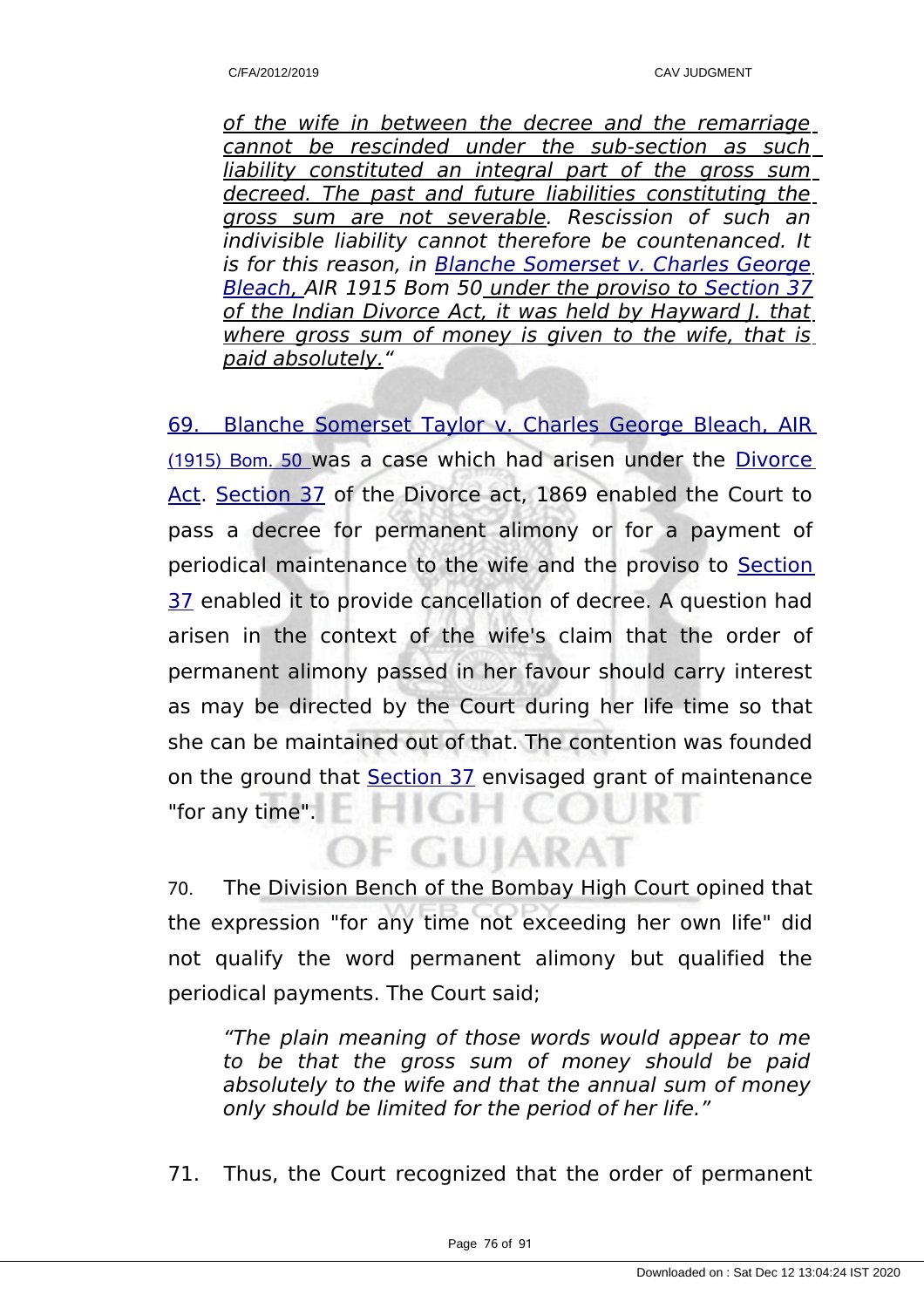alimony is absolute in terms and is not qualified in other periodical payments.

72. In Havelock Charles David Goodall v. Mrs. Beatrice Honor Agatha Goodall, AIR 1938 Bom. 121 after a decree of permanent alimony was passed in favour of the wife, the husband applied for cancelling the decree for permanent alimony on the ground that after passing the decree for permanent alimony, the wife has obtained a decree for maintenance on an application that was made prior to the dissolution of marriage. Rejecting the husband's contention the Court said:-

"Though the High Court has ample jurisdiction under Section 37, proviso to discharge or modify or suspend an order for alimony in so far as it concerns future payment, the High Court has no jurisdiction to declare that a husband should not be liable to make good sums which have already accrued due by way of alimony under a decree. "

73. The aforenoted decision clearly indicates that the power to modify, rescind or discharge the order of alimony is restricted to the periodical payment to be made in future and not to apply to one time grant of permanent alimony which in terms is absolute. WEB COPY

74. The concept of "permanent alimony" with reference to Section 25 of the Hindu Marriage Act, 1955 has been very elaborately explained by a Division Bench of this High Court in the case of Patel **Dharamshi Premji vs. Bai Sakar Kanji**, 1967 ILR (Guj.) 866.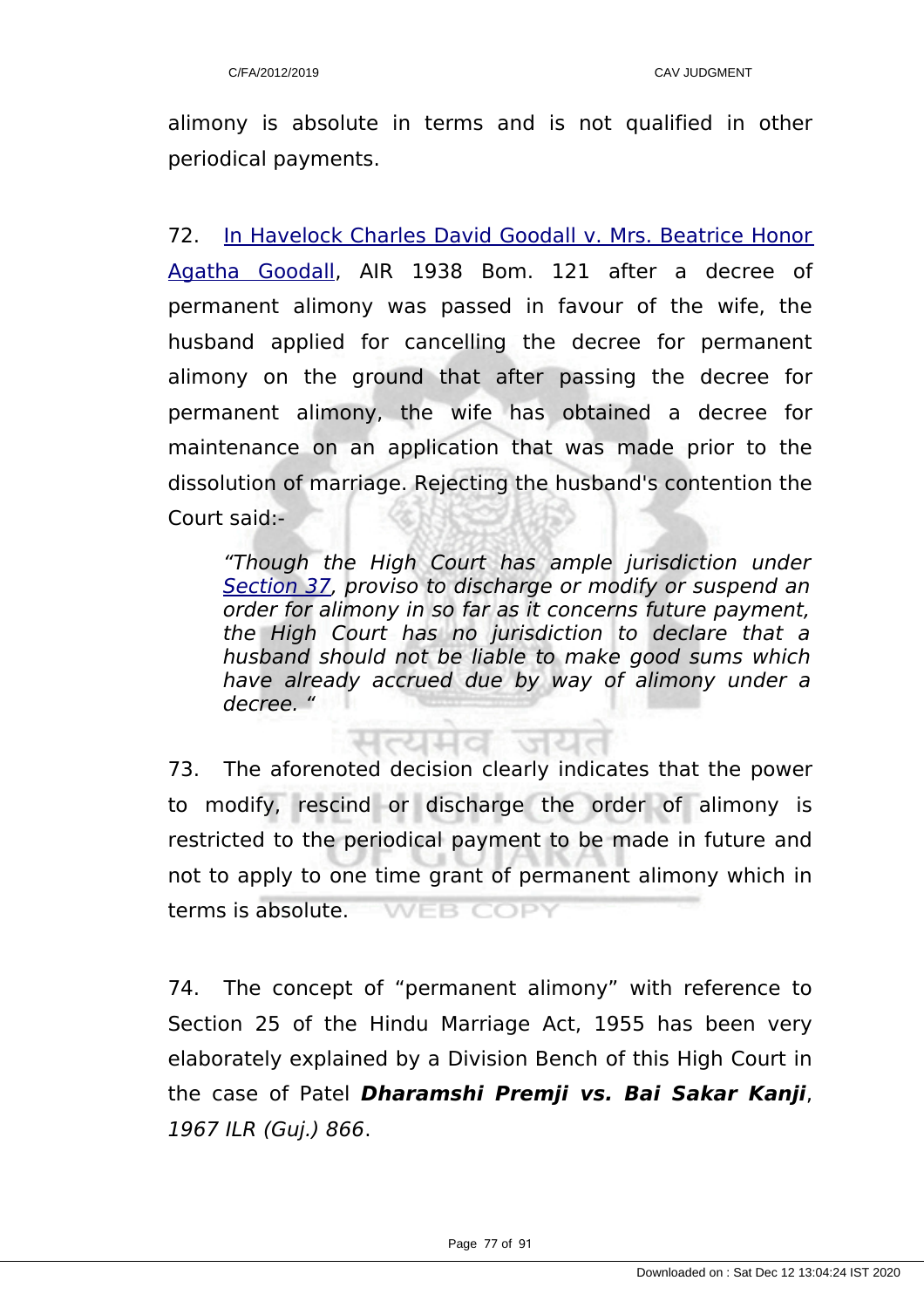75. Though Section 25 does not use the expression "permanent alimony" in any part of the enactment, the marginal note to the section clearly shows that the Section is intended to deal with permanent alimony. The concept of "permanent alimony" is not an indigenous concept grown on our soil as we did not have any law of divorce amongst Hindu in this country. But when the Act was enacted providing inter alia for divorce amongst Hindus, the concept of "permanent alimony" was borrowed by the draftsmen of the Act from England. The history of the development of the law relating to permanent alimony in England may be found in the following passage in the book of Sir Dinshah F. Mulla on Hindu Law, thirteenth Edition at page 735:

"Permanent alimony is the expression used under English law in the context of provision ordered to be made by the Court for a wife on her petition for judicial separation being granted. Behind the relevant statutory enactments in England is a historic development of law. Before the first divorce Act in England a wife could only obtain from the Ecclesiastical Court divorce a monsa at thiro (judicial separation) and the allowance allotted to her was named permanent alimony which was as a general rule one-third of the husband's Income. The operation of the rule was extended and the same principle was applied in cases decided under the successive Divorce acts in England when relief by way of dissolution of marriage by divorce was granted to the wife. At one stage the view was taken that the wife who claimed maintenance after a decree of divorce in her favour would have pecuniary interest in seeking such relief and that would not accord with the policy of law. That view was discountenanced and it was ruled that the principles on which the Ecclesiastical Courts awarded permanent alimony in case of judicial separation should be applicable to cases where relief by way of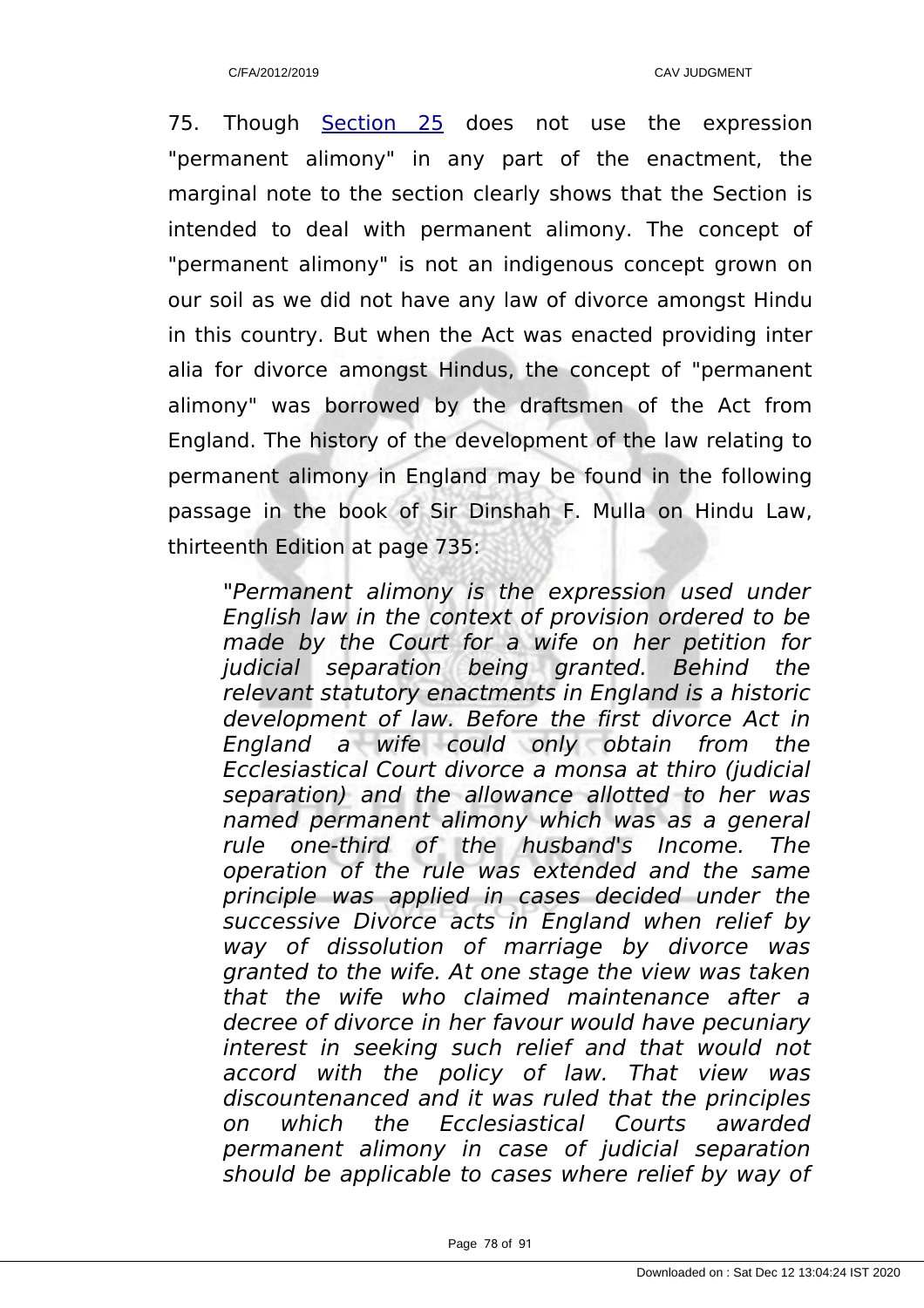divorce or nullity of marriage was granted although in cases under the latter category she ceased to be the wife or was declared not to have been the wife of the other party and relinquished her character as wife and the name of the husband."

76. In England a wife is entitled to a permanent alimony from the husband where a decree is passed granting relief by way of judicial separation, divorce or nullity of marriage. Such a decree may be passed in favour of the husband or the wife. That is not material to the question of permanent alimony, whether the decree be passed in favour of the husband or the wife the wife can ask for permanent alimony from the husband. The reason for awarding permanent alimony to the wife seems to be that if the marriage bond which was at one time regarded as indissoluble is to be allowed to be severed in the larger interests of society, the same considerations of public interest and social welfare also required that the wife should not be thrown on the street but should be provided for in order that she may not be compelled to adopt a disreputable way of life. The provision for permanent alimony is, therefore, really incidental to the granting of a decree or judicial separation, divorce or annulment of marriage and that also appears to be clearly the position if we look at the language of Section 3 of the Act, 1986. It is evident that the provision for permanent alimony is something which follows upon the decree granting substantive relief and is incidental to it. It was also so observed by S. T. Desai C J., (as His Lordship then was) sitting with Bakshi J. in a decision rendered on 28th November 1960 in the First Appeal No. 178 of 1960 (Guj) where it was said: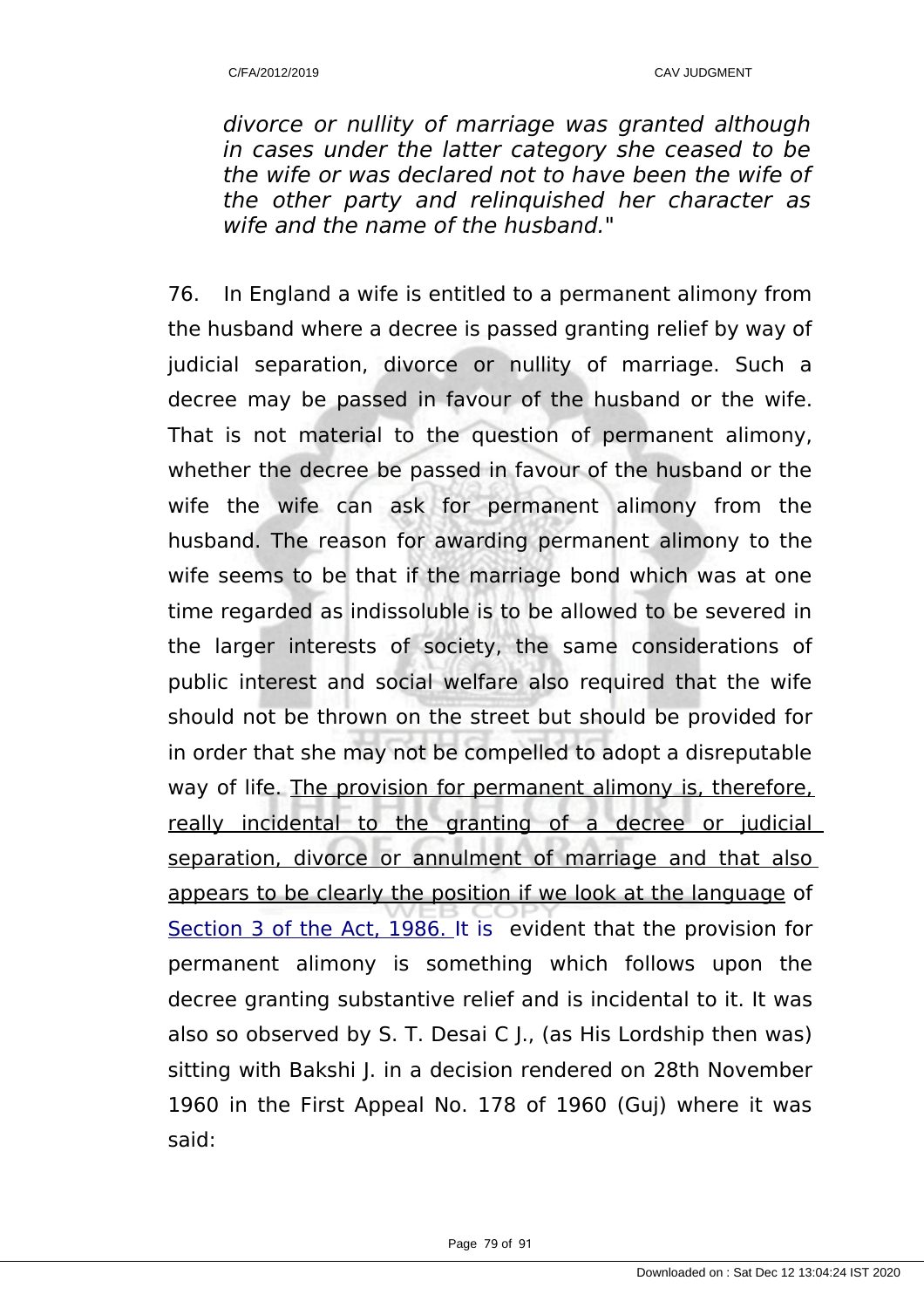"We are of the opinion that the rule laid down in Section 25 relates only to ancillary relief which is incidental to substantive relief that may be granted by the Court, though of course the incidental relief may be given to either party".

77. What is significant to note is that the relief of permanent alimony is a relief incidental to the granting of the substantive relief by the Court in the main proceeding. It is an incidental relief claimed in the main proceeding, though an application is necessary for claiming it. The application is an application, in the main proceeding for claiming an incidental relief consequent upon the granting of the substantive relief by the Court. This is abundantly clear not only on principle but there is also an authority in support of it. Dealing with a case under S. 37 of the Divorce Act which contains a provision for making of an order for permanent alimony, Sir John Beaumont observed in J. G. Khambatta v. M.C. Khambatta, AIR 1941 Bombay 17;

"Under Section 37, Divorce Act, the Court can make an order for permanent alimony on making the decree absolute, although usually the order is made after the date. But if the circumstances justify it, the Court can make the order at once on making the decree absolute, and it is quite wrong to suppose that a petition presented afterwards is not a petition in the suit."

78. The Supreme Court had the occasion to consider the question whether a Muslim woman obtaining a divorce under the provisions of the Act, 1939 is entitled to maintenance under Section 125 Cr.P.C., and it has been held in Zohara Khatoon v. Mohd. Ibrahim, AIR 1981 SC 1243 that there are three distinct modes in which a dissolution of marriage can be brought about and Clause(b) of the explanation to Section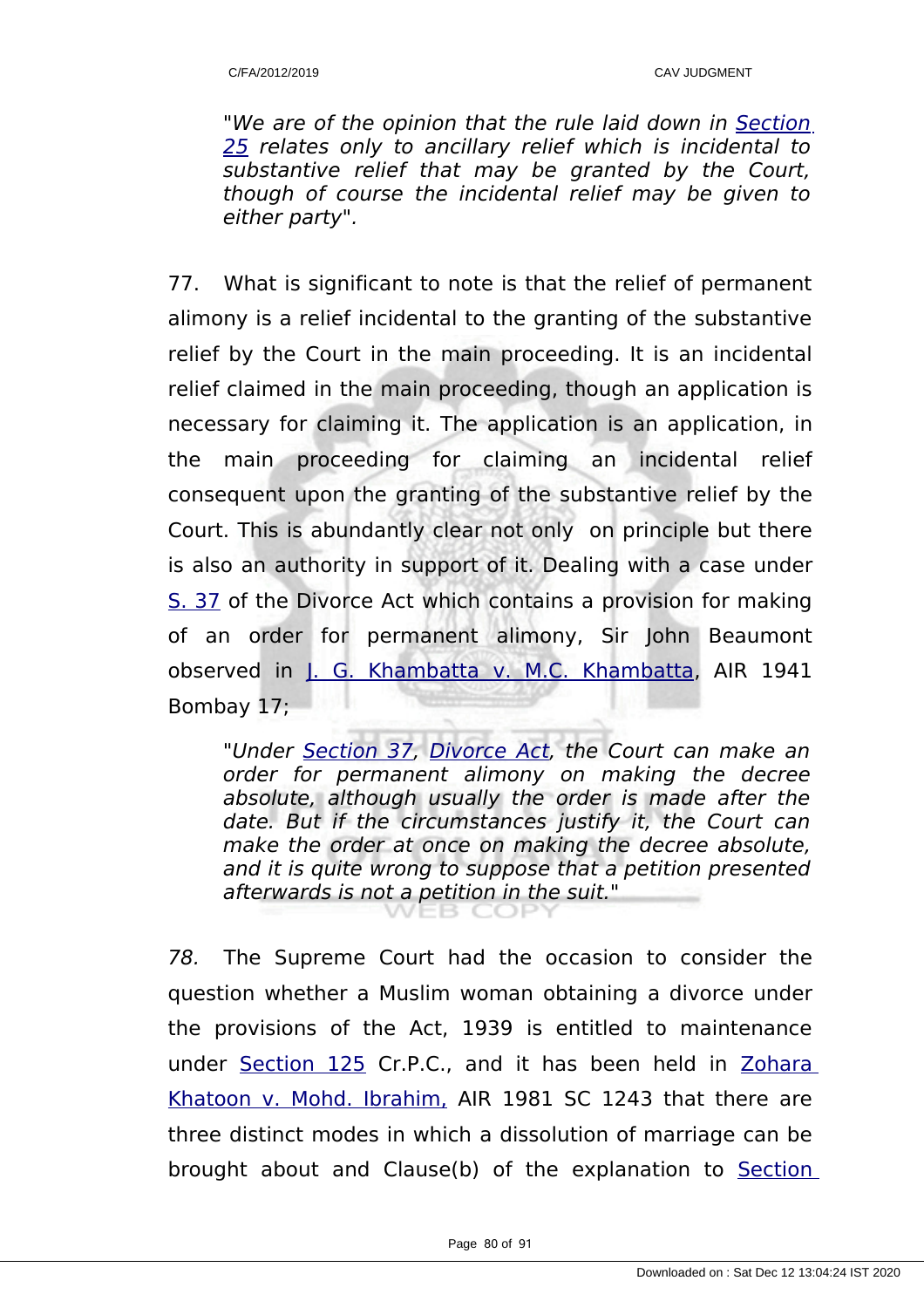125(1) envisages all the three modes, whether a wife is divorced unilaterally by the husband or where she obtains divorce under the other two modes, she continues to be a wife for the purpose of getting maintenance under Section 125 of the Code. The Supreme Court held that divorce resulting from dissolution of marriage under the provision of Dissolution of Muslim Marriage Act, 1939 is also a legal divorce under the Mohammedan law by virtue of the Statute (1939 Act). Applying the law laid down by the Supreme Court in the decision cited above, there is no difficulty to hold that a decree for dissolution of marriage obtained by the wife under the provisions of the Act, 1939 is a legal divorce under the Muslim Law by virtue of the statute. So, the ex wife, who had obtained divorce from her erstwhile husband under the provisions of the Act, 1939 is entitled to reasonable and fair provision under Section 3 of the Act, 1986. The expression "divorced woman"is defined in Section 2 of the Act to mean a Muslim woman who was married according to Muslim law and has been divorced by, or has obtained divorce from her husband in accordance with Muslim law. It is clear from the materials on record that the respondent is a divorced woman coming within the purview of the expression "divorced woman" under Section 2(a) of the Act, i.e., she has obtained divorce from her husband in accordance with the Muslim Law.

79. We may conclude observing that when the Court makes an award of permanent alimony or for one time payment, it is not founded on any stipulation that any part of the sum would be either actually refunded in whole or in part. Such sum is not granted on the condition against remarriage for all times to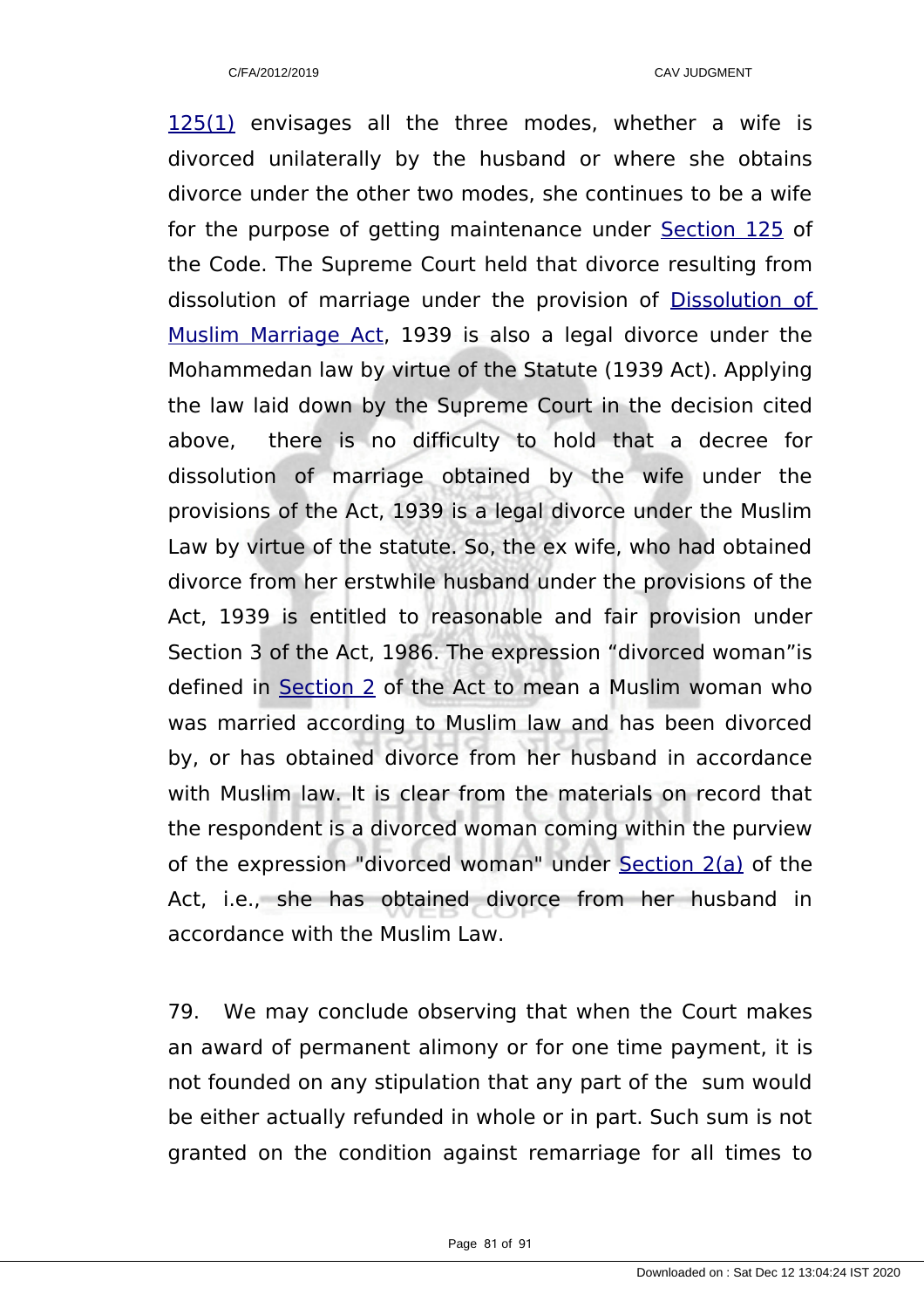come or for any particular period. In fact, it is something different from the obligation of her husband to maintain his divorced wife for his life or until remarried. The permanent alimony in a way is an estimated sum in lump sum to discharge the judgment debtor from his future liabilities unconditionally. On the other hand, the grant of periodical payment by way of maintenance to a divorced wife is in recognition/obligation to the spouse to maintain her so long as she enjoys the continued status of a divorcee. On such remarriage, that status of divorcee comes to an end and she acquires another marital status as someone's spouse. Under the Act, 1986 as well as under Section 125 Cr.P.C, the wife includes a divorcee. Therefore, when the wife remarries, her claim of maintenance primarily comes to stand against her new husband coming into existence in new relationship. The obligation of maintaining the divorced wife is shifted to the husband, whom she subsequently marries. The future obligation to maintain her by her previous husband comes to an end. That makes a case of permanent alimony different from a case of grant of periodical maintenance. The former is to discharge the husband from his obligation for all times in lieu of a settled reason, in the later, he is required to continuously discharge his obligations at interval of every period. This proposition of law laid down by us should be looked into keeping in mind Section 3(1)(a) of the Act, 1986. A divorced woman is entitled to 'a reasonable and fair provision" and "maintenance" to be made and paid to her within and post the Iddat period by her former husband. The Supreme Court in Danial Latifi (supra) interpreted this as two separate obligations. The Court found "reasonable and fair provision' to mean a provision in advance for the future needs of the ex-

Page 82 of 91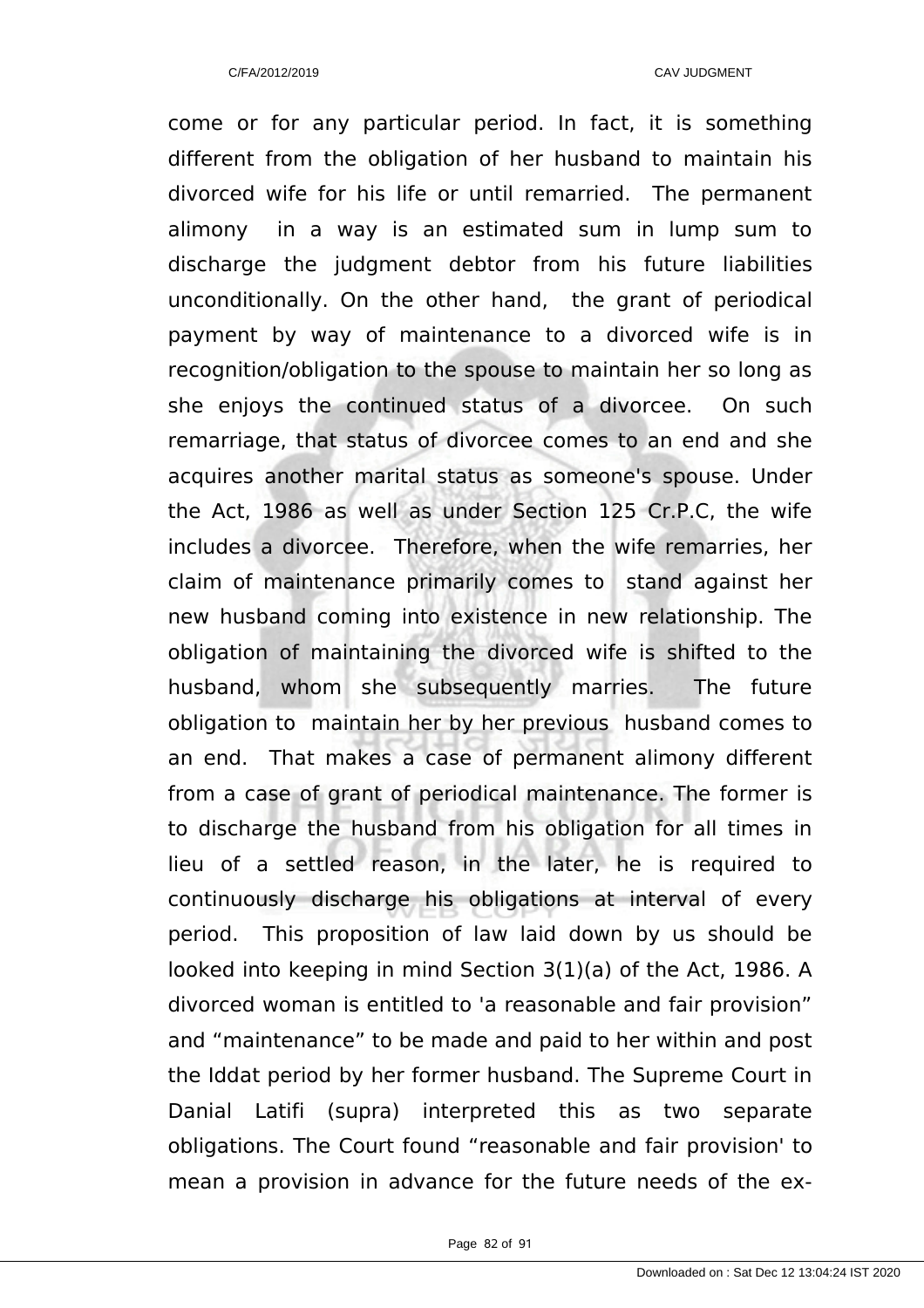wife including her residence, food, clothes and other necessities. The Supreme Court found that the Act, 1986 requires a Muslim husband to provide maintenance of a reasonable and fair amount needed to maintain his wife for the rest of her life but that he must pay this amount in total during the iddat Period. At the cost of repetition, we state that the provision for permanent alimony is incidental to the granting of a decree or judicial separation, divorce or annulment of marriage. In other words, the relief of permanent alimony is a relief incidental to the granting of the substantive relief by the Court in the main proceeding.

80. From the aforesaid discussion the following conclusions emerge;

(A) Before the enactment of the Act, 1939, a woman, under pure Muslim Law, had no right to get a decree for divorce from the husband if the husband refuse to divorce her. The Act, 1939, for the first time, conferred a legal right to move the Civil Court for a decree for dissolution of marriage on the grounds specified in Section 2 of the Act, 1939. After the Act of 1939, a wife thus had a statutory right to obtain a divorce from her husband through the Court on proof of the grounds mentioned in the Act. WEB COPY

(B) A decree for dissolution of marriage obtained by the wife under the provisions of the Act, 1939 is a legal divorce under the Muslim Law by virtue of the statute. The ex-wife, having obtained divorce from her erstwhile husband under the provisions of the Act, 1939 is entitled to reasonable and fair provision under Section 3 of the Act, 1986.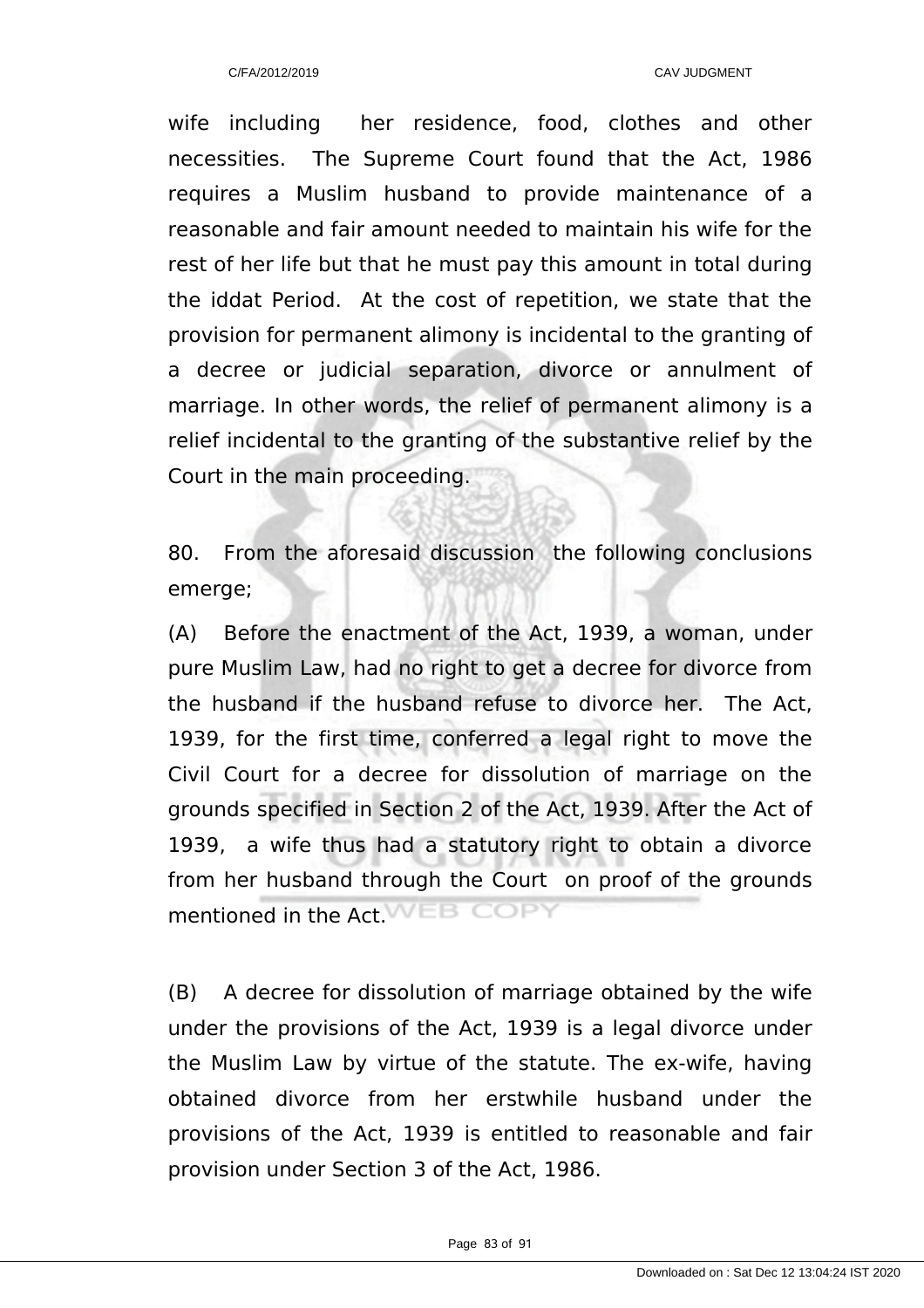(C ) Section 20 of the Family Courts Act, 1984 gives an overriding effect to the provisions of the Act over all other enactments. The Family Courts Act has in its comprehension all community including the Muslims. All disputes between the Muslim community within the purview of the Family Courts Act are to be settled by the Family Courts.

(D) The dispute contemplated by Section 3 of the Act, 1986 is within the purview and four corners of the Family Courts Act as the dispute under Section 3 of the Act, 1986 also relates to matrimonial relations between the parties.

(E) The right of maintenance and right in the matrimonial property are the consequences of the marriage or its dissolution. Those reliefs are incidental to the main relief of 'dissolution of marriage' and therefore, these reliefs are very much an integral part of the decree of 'dissolution of marriage'. The Law contemplates that the husband has two separate and distinct obligations; (I) to make "reasonable and fair provision" for his divorcee wife and (ii0 to provide "maintenance" for her. The obligation to make a reasonable and fair provision for the divorced wife is not restricted until the divorced wife remarries. It is within the jurisdiction of the Family Court to pass an order for a lump sum amount to be paid to the wife in discharge of the obligation of the husband under Section 3(1)(a) of the Act, 1986 and such order cannot be modified upon remarriage of the divorced Muslim wife.

(F) The provision for permanent alimony is incidental to the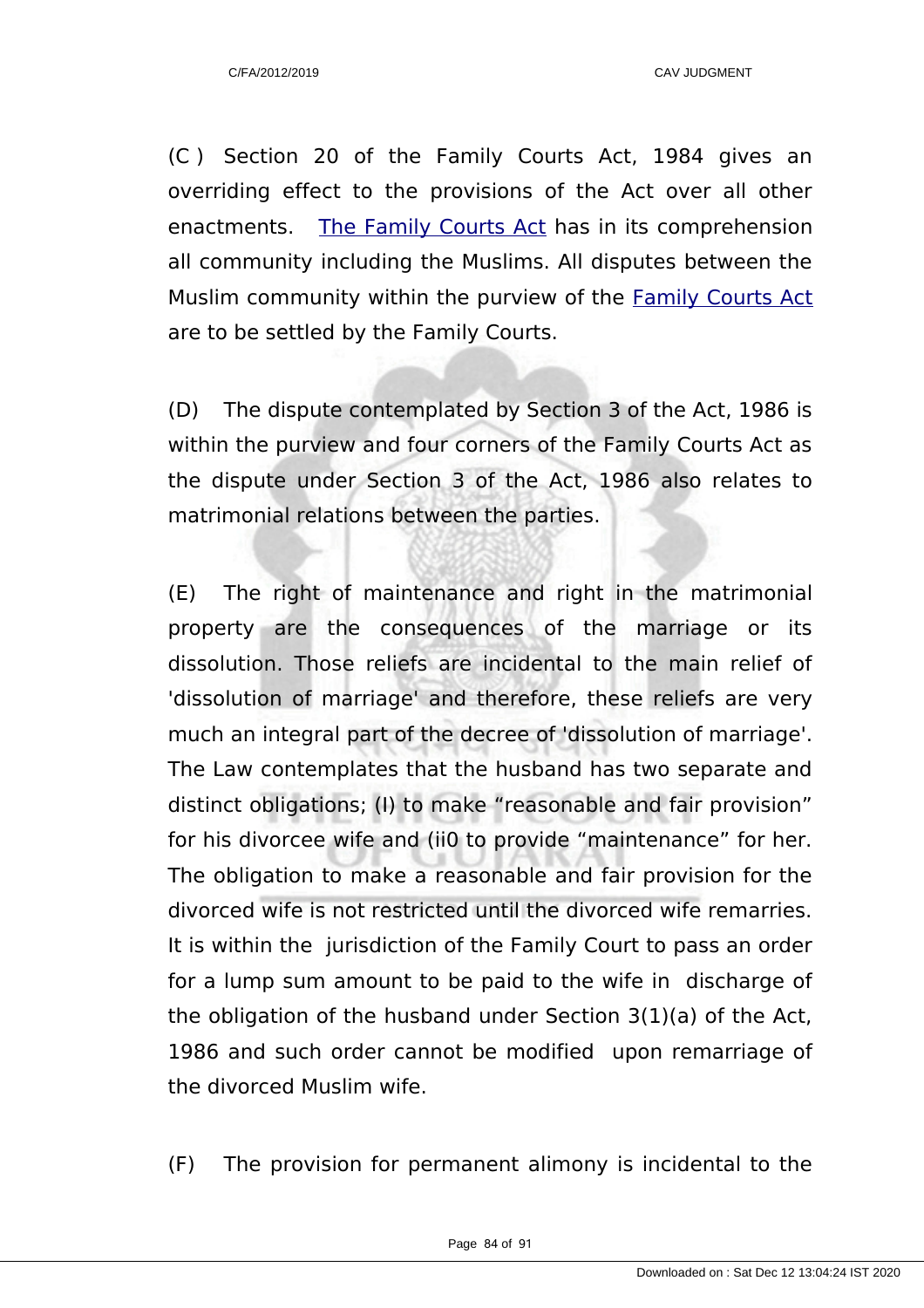granting of a decree or judicial separation, divorce or annulment of marriage.

(G) When the Family Court makes an order of permanent alimony or for one time payment in the proceedings instituted by the wife for divorce, it is not founded on any stipulation that any part of the sum would be refunded either in whole or in part. Such sum is not granted on the condition against remarriage for all times to come or for any particular period. It is something different from the obligation to her husband to maintain his divorced wife for his life or until remarried. The permanent alimony in a way is an estimated sum in lump sum to discharge the husband from her future liabilities unconditionally.

(H) The grant of periodical payment by way of maintenance to a divorced wife is in recognition/obligation of the spouse to maintain her so long as she enjoys the continued the status of divorcee. If the wife gets remarried, her status of divorcee is come to an end and the liability of the husband to pay periodical maintenance would also come to an end.

81. It is brought to our notice by the learned counsel appearing for the respective parties that the appellant herein remarried way back in the year 2014. This is suggestive of the fact that much before the respondent herein instituted the proceedings in the Family Court for divorce, the husband had already remarried and raised a family. The appellant could do so because polygamy is permissible amongst the Muslim Community. It does not constitute an offence of bigamy punishable under 494 of the Penal Code. The materials on record further indicates that the husband hardly paid anything towards maintenance. The respondent had to leave her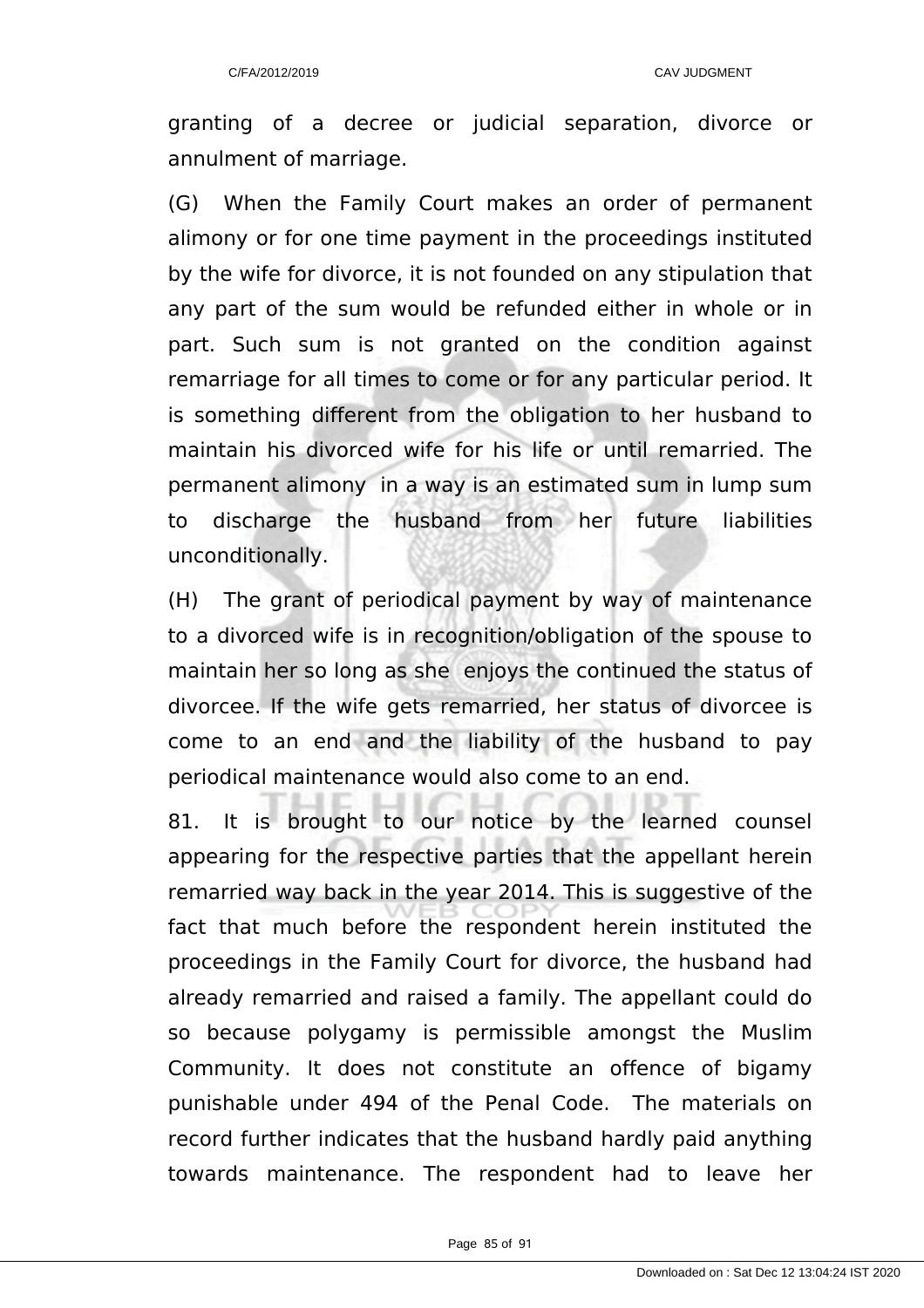matrimonial home soon after the marriage, i.e., sometime in 2010. Ultimately, she was constrained to institute the proceedings of divorce in the Family Court. It appears that even during the pendency of such proceedings before the Family Court, nothing was paid to the wife. The wife, ultimately, succeeded before the Family Court in getting the marriage dissolved and was also successful in getting an order of permanent alimony. The husband now cannot turn around and say that he is not liable to pay the lump sum amount because the respondent is remarried.

82. This litigation reminds us of the observations made by one of us J.B. Pardiwala, J. in the case of **Jafar Abbas Rasool Mohammad Merchant vs. State of Gujarat,** reported in 2016 (2) GLR 1529. Jafar Abbas (supra) was a case of polygamy and unilateral "Talaq" without the consent of the wife. So far as triple Talaq is concerned, the same has been now taken care of by the Central Legislature by way of a special enactment. However, the following observations are important;

"46. I may usefully quote the observations of late Justice Chagla in the case of State of Bombay v. Naraya [AIR 1952 Bombay page 84] as under:

"5. Now a sharp distinction must be drawn between religious faith and belief and religious practices. What the State protects is religious faith and belief. If religious practices run counter to public order, morality or health or a policy of social welfare upon which the State has embarked, then the religious practices must give way before the good of the people of the State as a whole. A very interesting and instructive case is to be found in the American Reports, viz. Davis v. Beason, (1889) 133 US 637. In that case it was contended that polygamy was part of the creed of the Mormon Church and any

Page 86 of 91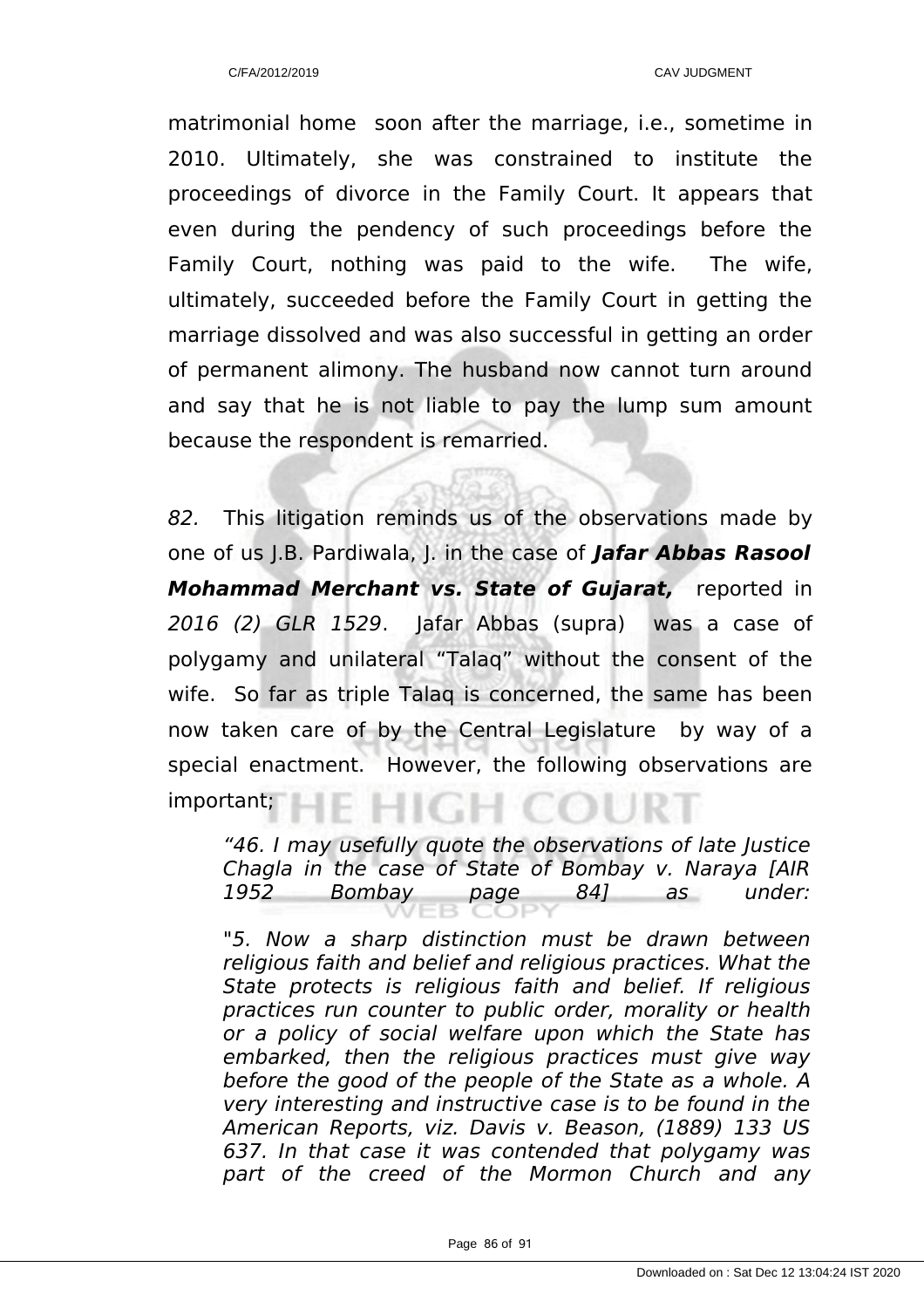legislation which penalises polygamy to the extent that it affected Mormons was contrary to the First Amendment of the Constitution which provided that Congress shall not make any law respecting the establishment of religion or forbidding the free exercise thereof. This argument was rejected, and Mr. Justice Field delivering the opinion of the Court pointed out that (p. 640):

"The term 'religion' has reference to one's views of his relations to his Creator, and to the obligations they impose of reverence for his being and character, and of obedience to his will. It is often confounded with the cultus or form of worship of a particular sect, but is distinguishable from the latter." He further pointed out that the First Amendment could not be invoked as a protection against legislation for the punishment of acts inimical to the peace, good order and morals of society. He further pointed out that (p. 640):

"Marriage, while from its very nature a sacred obligation, is, nevertheless, in most civilised nations a civil contract, and usually regulated by law. Upon it society may be said to be built, and out of its fruits spring social relations and social obligations and duties, with which Government is necessarily required to deal." Further on he states (p. 640):

"Laws are made for the Government of actions, and while they cannot interfere with mere religious belief and opinions, they may with practices." It is only with very considerable hesitation that I would like to speak about Hindu religion but it is rather difficult to accept the proposition that polygamy is an integral part of Hindu religion. It is perfectly true that Hindu religion recognises the necessity of a son for religious efficacy and spiritual salvation. That same religion also recognises the institution of adoption. Therefore, the Hindu religion provides for the continuation of the line of a Hindu male within the frame-work of monogamy.

"9. There can be no doubt that the Muslims have been excluded from the operation of the Act in question. Even Section 494, Penal Code, which makes bigamy an offence applies to Parsis, Christians and others, but not to Muslims because polygamy is recognised as a valid institution when a Muslim male marries more than one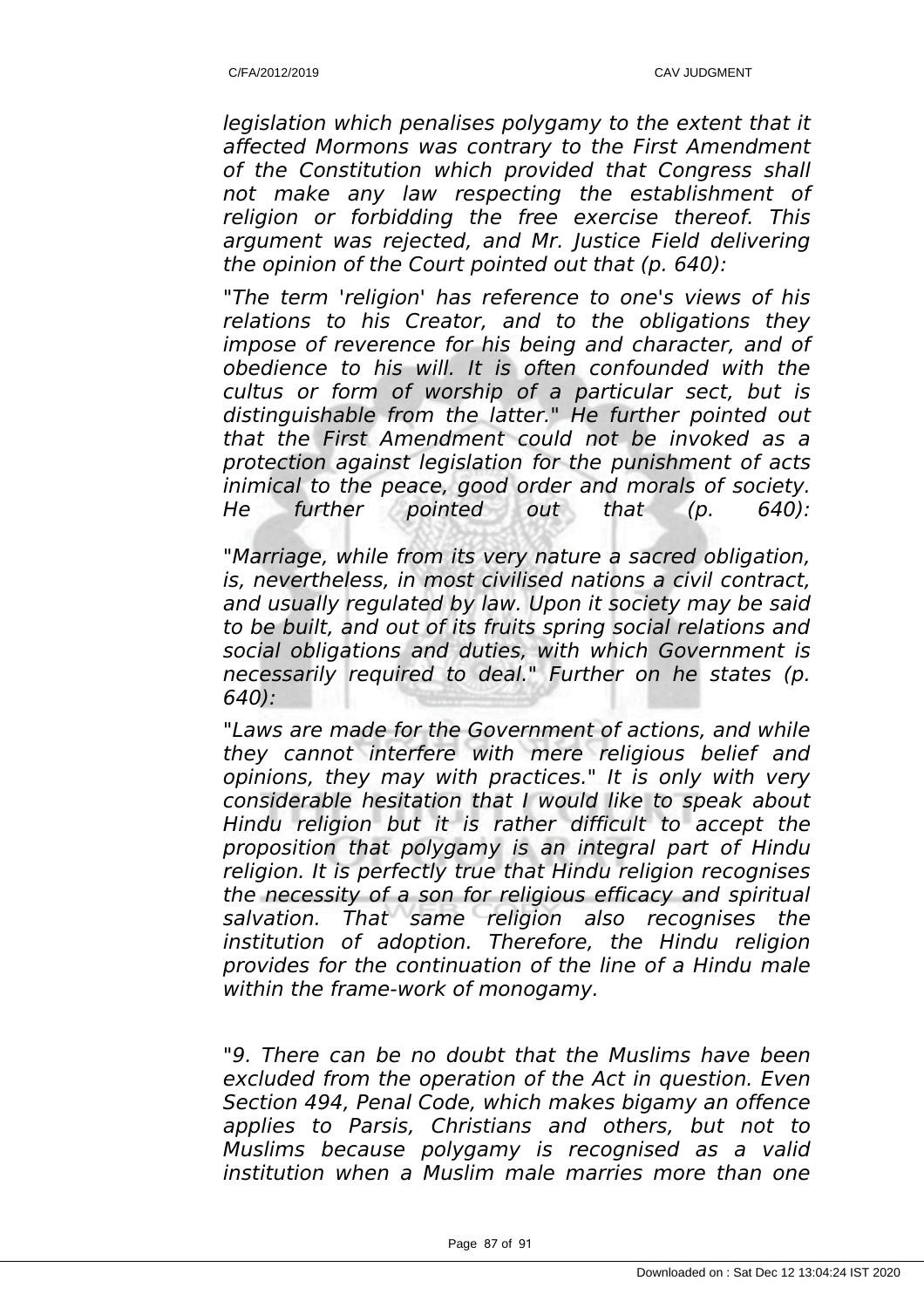wife. The question that we have to consider is whether there is any reasonable basis for creating the Muslims as a separate class to which the laws prohibiting polygamy should not apply. Now, it is an historic fact that both the Muslims and the Hindus in this country have their own personal laws which are based upon their respective religious texts and which embody their own distinctive evolution and which are coloured by their own distinctive backgrounds. Article 44 itself recognises separate and distinctive personal laws because it lays down as a directive to be achieved that within a measurable time India should enjoy the privilege of a common uniform Civil Code applicable to all its citizens irrespective of race or religion. Therefore, what the Legislature has attempted to do by the Hindu Bigamous Marriages Act is to introduce social reform in respect of a particular community having its own personal law. The institution of marriage is differently looked upon by the Hindus and the Muslims. Whereas to the former it is a sacrament, to the latter it is a matter of contract. That is also the reason why the question of the dissolution of marriage is differently tackled by the two religions. While the Muslim law admits of easy divorce, Hindu marriage is considered indissoluble and it is only recently that the State passed legislation permitting divorce among Hindus. The State was also entitled to consider the educational development of the two communities. One community might be prepared to accept and work social reform; another may not yet be prepared for it; and Article 14 does not lay down that any legislation that the State may embark upon must necessarily be of an all embracing character. The State may rightly decide to bring about social reform by stages and the stages may be territorial or they may be community wise. From these considerations it follows that if there is a discrimination against the Hindus in the applicability of the Hindus Bigamous Marriages Act, that discrimination is not based only upon ground of religion. Equally so, if the law with regard to bigamous marriages is not uniform, the difference and distinction is not arbitrary or capricious, but is based upon reasonable grounds."

47. The above noted decision very well explains why the legislature thought fit for treating the Muslim as a separate class to which the laws prohibiting polygamy should not apply, but has not taken care till this date to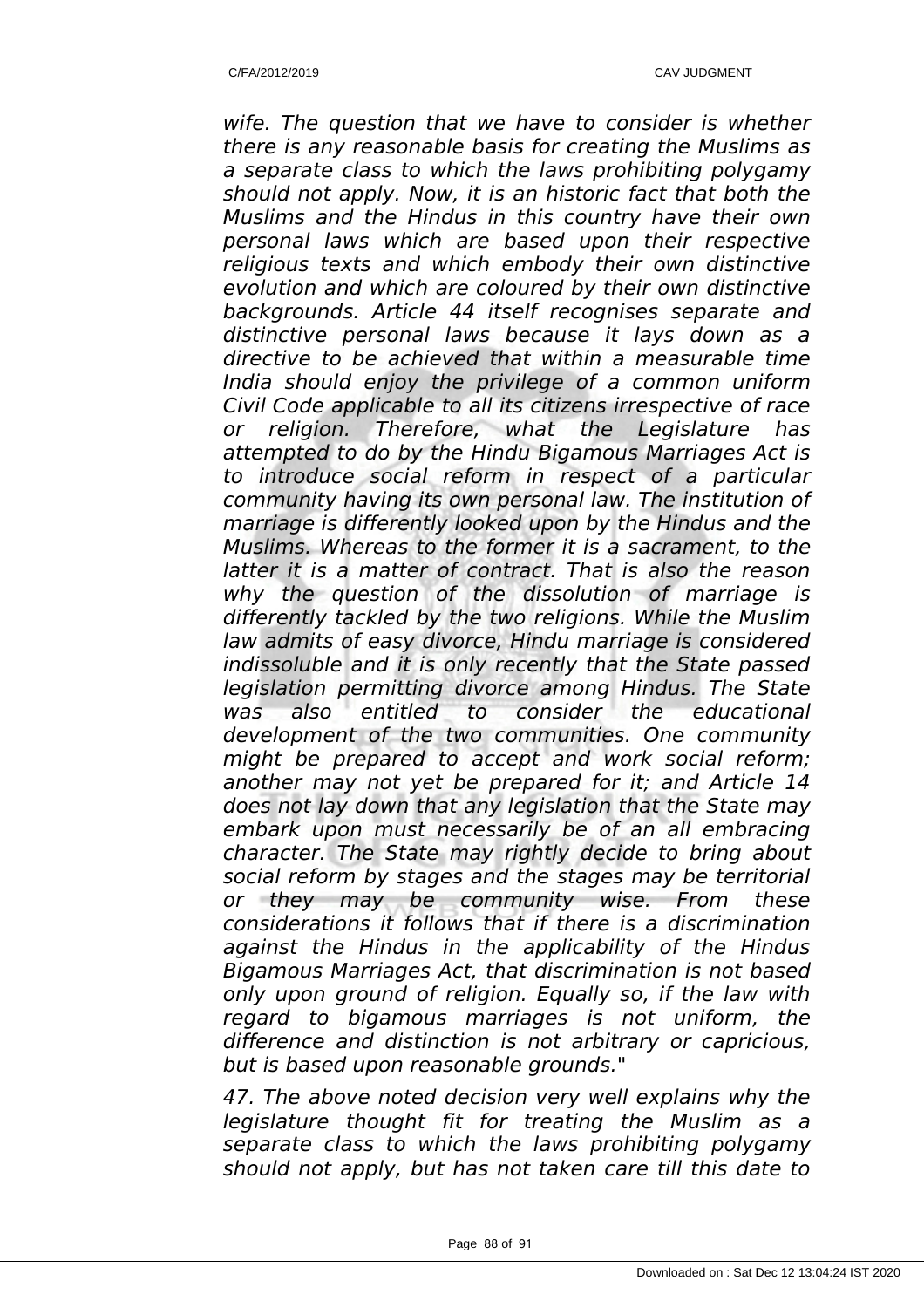prevent the misuse of the theory.

48. The Indian Constitution does not use the word "Secularism" in any of its provisions; but is material provisions are inspired by the concept of Secularism. When it promised all the citizens of India that the aim of the Constitution is to establish socio-economic justice, it placed before the country as a whole the ideal of a Welfare State; and the concept of welfare is purely secular and not based on any considerations of religion. The essential basis of the Indian Constitution is that all citizens are equal, and this logic equality which is guaranteed by Article 14 obviously proclaims that the religion of a citizen is entirely irrelevant in the matter of his fundamental rights. The State does not owe loyalty to any particular religion as such; it is not irreligious or antireligious; it gives equal freedom for all religions and holds that the religion of the citizen has nothing to do in the matter of socio-economic problems. That is the essential characteristic of Secularism which is writ large in all the provisions of the Indian Constitution.

49. Though the Constitution guarantees freedom to all religions, it recognises that in certain aspects, and under certain conditions, religious practices may impinge upon socio-economic problems and the Constitution has made it clear that whatever socio-economic problems or relations are involved, the State will have a right to interfere in the interests of public good. Let me illustrate my point by taking two provisions of the Constitutions. Under Article 15, the Constitution has prohibited discrimination on grounds of religion, race, caste, sex or place of birth; but the Constitution was conscious that the problem of sociality and economically backward communities needed special attention. Article 17 categorically abolished untouchability and provided that the enforcement of any disability arising out of untouchability shall be an offence. Now, untouchability, from a conservative, traditional point of view, was a part of the religious practise prevailing amongst the Hindus; but the Constitution realised that the observance of untouchability impinged upon secular, social rights of all citizens and contravened the basic concept of social equality; and so, Article 17 made a specific provision in that behalf.

50. Similarly, when attempts were made by the Indian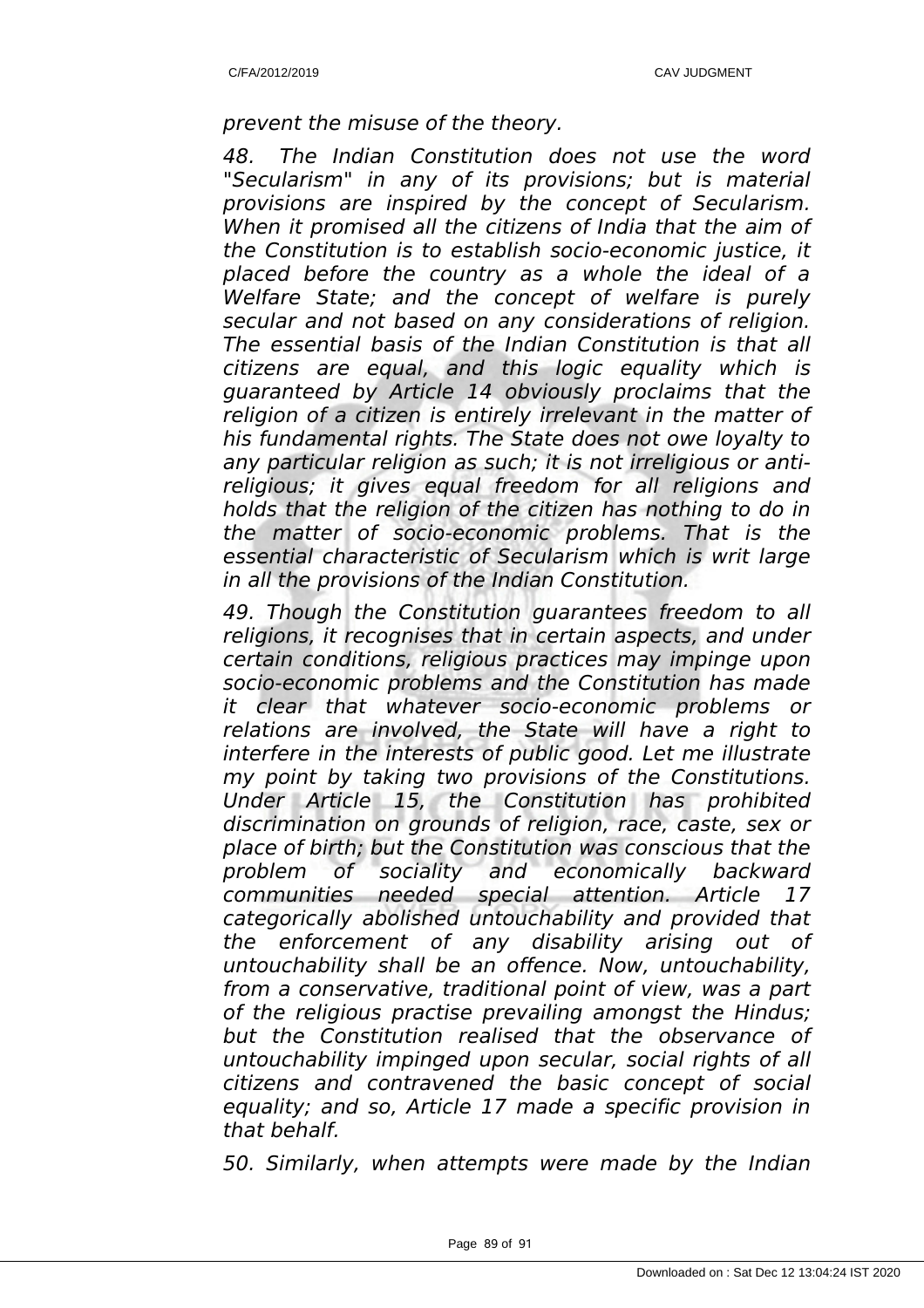Legislatures to provide special safeguards classes, it was discovered that these provisions conflicted with the prohibition prescribed by Article 15 (1). The Constitution was then amended and clause (4) was added to Article 15 expressly authorising the States to make suitable provisions for the advancement of the said castes and tribes. Now, this provision again emphasis the fact that though the Constitution gives full liberty to the practise of all religions prevailing in India, it will not allow the socalled observance of religion to affect the social and secular rights of its citizens.

51. There is yet another instance which is relevant on this point. Articles 25 and 26 of the Constitution provide for the right to freedom of religion. Article 25 gives freedom of conscience and free profession, practise and propagation of religion, whereas Article 26 guarantees freedom to manage religious affairs. Now, it is wellsettled that the freedom to manage religious affairs does not include absolute freedom to manage properties belonging to religious institutions. Questions in regard to management of properties which have no direct relation with religion or its practise, fall within the regulatory power of the State. It will thus be seen that though the Indian Constitution is secular and does not interfere with religious freedom, it does not allow religion to impinge adversely on the secular rights of citizens or the power of the State to regulate socio-economic relations.

52. One characteristic feature of Indian Secularism is its determination to adopt a rational and scientific approach in the discussion and solution of socio-economic problems. Blind adherence to, or reliance on, any sacred text is completely foreign to Indian Secularism, whether the text is that of Hindus, Muslims, Parsis, Sikhs, Buddhist, Christians makes no difference. The tendency of the human mind to lean on textual authority in support of or against a proposition is so powerful that it needs consistent and deliberate effort on the part of intellectuals to promote independent and basic thinking in dealing with problems unhampered by the weight of authority or the printed word. Lawyers know that in Courts of Law, precedents in the form of decided cases sometimes have such an overwhelming influence on judicial approach that Judges show a disinclination to analyse and consider the basic points involved in any